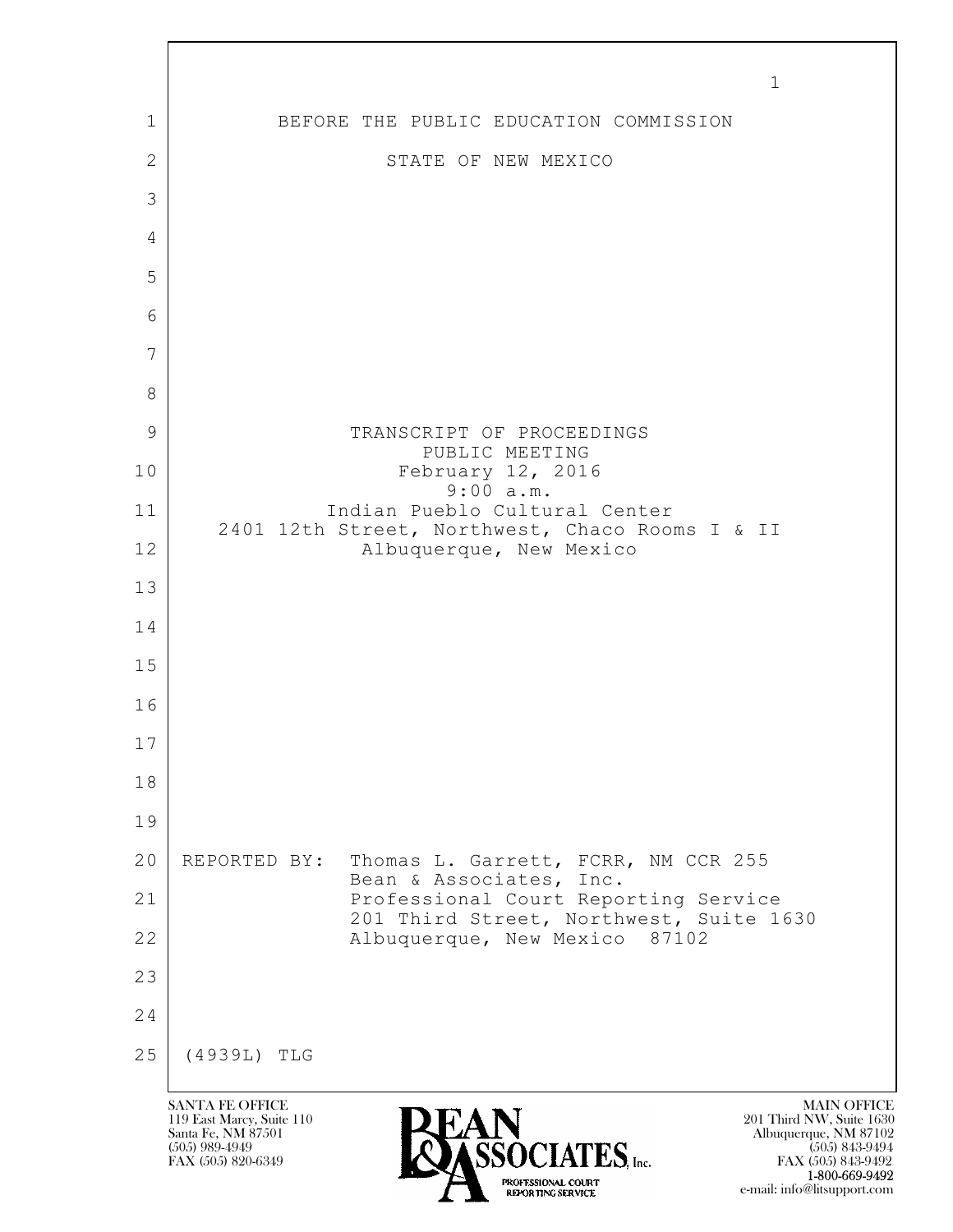|             | 2                                                                                                                                                                                                                                                                           |
|-------------|-----------------------------------------------------------------------------------------------------------------------------------------------------------------------------------------------------------------------------------------------------------------------------|
| $\mathbf 1$ | A P P E A R A N C E S                                                                                                                                                                                                                                                       |
| 2           | COMMISSIONERS:                                                                                                                                                                                                                                                              |
| 3           | MR. VINCE BERGMAN, Chair                                                                                                                                                                                                                                                    |
| 4           | MS. PATRICIA GIPSON, Vice Chair<br>MR. GILBERT PERALTA, Secretary                                                                                                                                                                                                           |
| 5           | MS. KARYL ANN ARMBRUSTER<br>MR. JEFF CARR<br>MS. ELEANOR CHAVEZ                                                                                                                                                                                                             |
| 6           | MR. JAMES CONYERS<br>MS. CAROLYN SHEARMAN                                                                                                                                                                                                                                   |
| 7           | MS. CARMIE TOULOUSE                                                                                                                                                                                                                                                         |
| 8           | STAFF:                                                                                                                                                                                                                                                                      |
| 9           | MS. KATIE POULOS, Director, Charter School Division                                                                                                                                                                                                                         |
| 10<br>11    | MR. DYLAN K. LANGE, Assistant Attorney General,<br>Counsel to the PEC                                                                                                                                                                                                       |
| 12          | MS. BEVERLY FRIEDMAN, Custodian of Records and<br>PED Liaison to the PEC                                                                                                                                                                                                    |
| 13          |                                                                                                                                                                                                                                                                             |
| 14          |                                                                                                                                                                                                                                                                             |
| 15          |                                                                                                                                                                                                                                                                             |
| 16          |                                                                                                                                                                                                                                                                             |
| 17          |                                                                                                                                                                                                                                                                             |
| 18          |                                                                                                                                                                                                                                                                             |
| 19          |                                                                                                                                                                                                                                                                             |
| 20          |                                                                                                                                                                                                                                                                             |
| 21          |                                                                                                                                                                                                                                                                             |
| 22          |                                                                                                                                                                                                                                                                             |
| 23          |                                                                                                                                                                                                                                                                             |
| 24          |                                                                                                                                                                                                                                                                             |
| 25          |                                                                                                                                                                                                                                                                             |
|             |                                                                                                                                                                                                                                                                             |
|             | <b>SANTA FE OFFICE</b><br><b>MAIN OFFICE</b><br>119 East Marcy, Suite 110<br>201 Third NW, Suite 1630<br><b>CAN<br/>ASSOCIATES, Inc.</b><br>Santa Fe, NM 87501<br>Albuquerque, NM 87102<br>$(505)$ 989-4949<br>$(505)$ 843-9494<br>FAX (505) 820-6349<br>FAX (505) 843-9492 |

 $\sqrt{ }$ 

**1-800-669-9492** e-mail: info@litsupport.com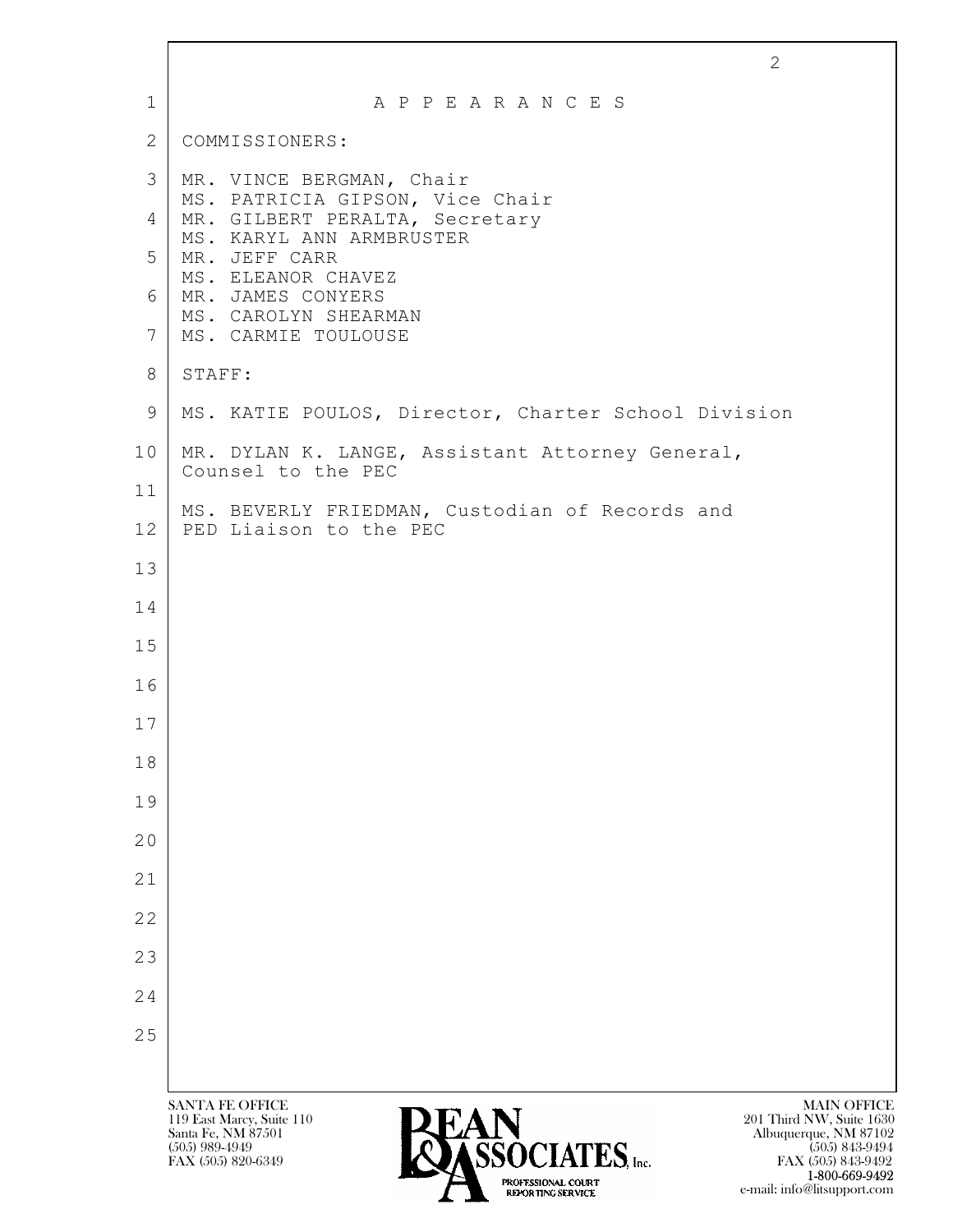|                |              | 3                                                                                      |             |
|----------------|--------------|----------------------------------------------------------------------------------------|-------------|
| $\mathbf 1$    |              | INDEX TO PROCEEDINGS                                                                   |             |
| $\overline{2}$ | $\mathbf 1$  | Call to Order, Roll Call, Pledge of<br>Allegiance and Salute to New Mexico Flag        | 5           |
| 3              | $\mathbf{2}$ | Approval of Agenda                                                                     | 7           |
| 4<br>5         | 3            | Approval of Minutes and Transcript                                                     | $\mathsf 9$ |
| 6              |              | Approval of PEC Work Session Minutes for<br>A<br>January 14, 2016                      | 9           |
| 7              |              | Approval of PEC Meeting Transcript for<br>B<br>January 15, 2016                        | 10          |
| 8<br>9         |              | $\mathsf C$<br>Approval of PEC Meeting Summary Minutes<br>for January 15, 2016         | 12          |
| 10             | 4            | Discussion and Possible Action on PEC<br>Rules of Order                                | 13          |
| 11             | 5            | Discussion and Possible Action on PEC                                                  | 17          |
| 12             |              | Open Meetings Act Resolution                                                           |             |
| 13             | 6            | Update on Carl Perkins Program                                                         | 18          |
| 14<br>15       | 7            | Discussion and Possible Action on Draft<br>Performance Framework Negotiation Procedure | 39          |
| 16             | 8            | Discussion and Possible Action on Charter<br>School Amendments                         | 42          |
| 17             |              | Coral Community Charter School --<br>Α<br>Grade Levels Served                          | 42          |
| 18<br>19       | 9            | Discussion and Possible Action on 2016 New<br>Application Package and Process          | 59          |
| 20             | 10           | Discussion and Possible Action on Policy                                               | 99          |
| 21             |              | Recommendation for Investigations and<br>Complaint Policies                            |             |
| 22             | 11           | Discussion and Possible Action on Policy<br>Recommendation for Governance Changes      | 105         |
| 23<br>24       | 12           | Report from Options for Parents & the<br>Charter School Division -- Discussion and     | 75          |
| 25             |              | Possible Actions                                                                       |             |
|                |              | Schools of Concern<br>A                                                                | 75          |

 $\overline{\phantom{a}}$ 

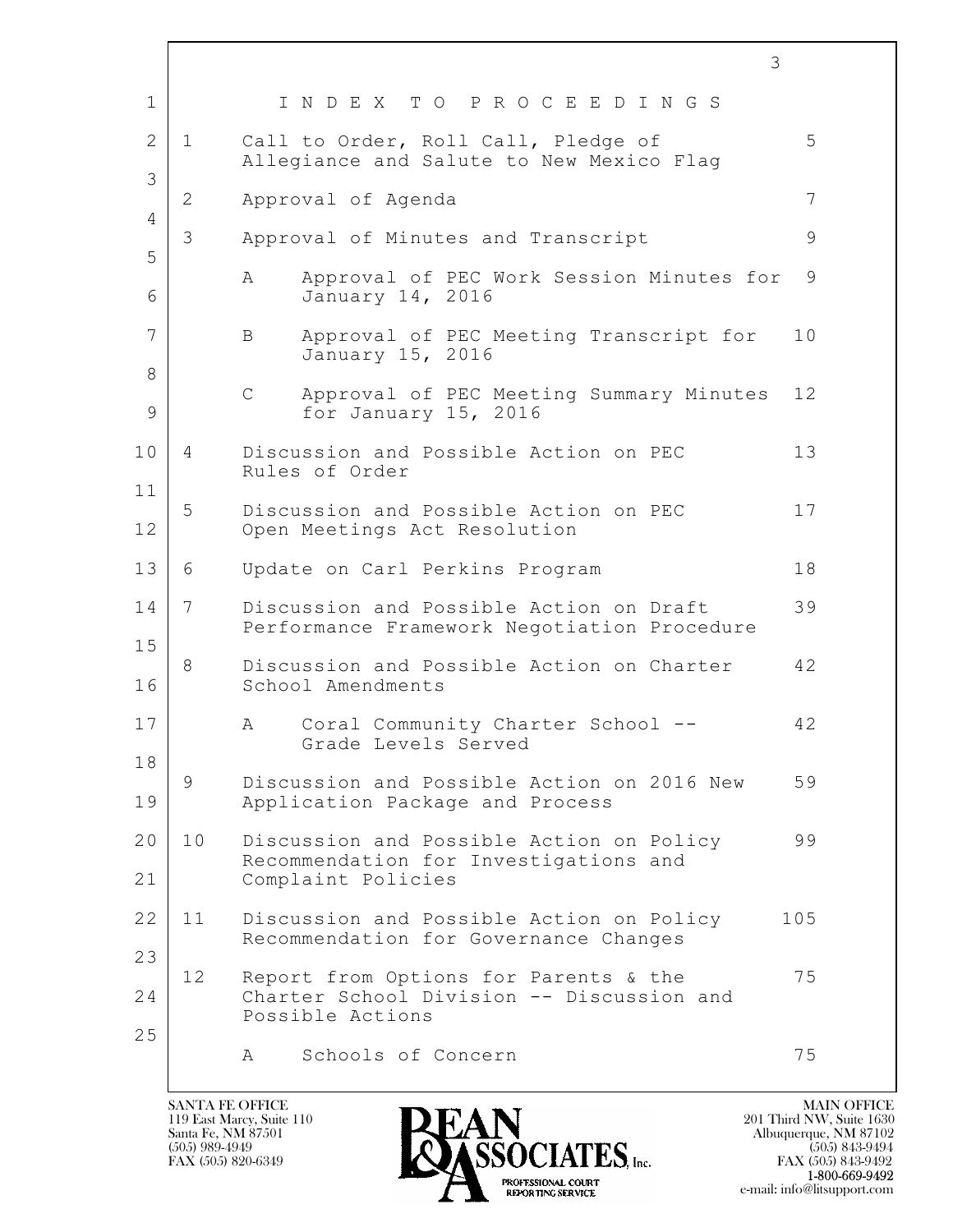$\mathbf{L}$  SANTA FE OFFICE MAIN OFFICE MAIN OFFICE MAIN OFFICE MAIN OFFICE 119 East Marcy, Suite 110<br>Santa Fe, NM 87501 Santa Fe, NM 87501 Albuquerque, NM 87102  $\sum_{\text{FAX (505) 889-4949}} \sum_{\text{FAX (505) 843-9492}} \sum_{\text{FAX (505) 843-9492}} \sum_{\text{FAX (505) 843-9492}}$ FAX (505) 843-9492 4 1 B Update on Creative Education 76 Preparatory Institute (CEPI) 2 C Update on Planning Year Checklist 97 3 13 Report from the Chair 113 4 A PEC Liaison Assignments for 2016 113 5 B LFC Report on Charter Schools 120 6 C NM Charter School Coalition 129 7 14 PEC Comments 132 8 15 Open Forum 148 9 16 Adjourn 157 10 11 | REPORTER'S CERTIFICATE 158 12 13 14 A T T A C H M E N T S 15 1 Visitors Attending Meeting -- Sign-In 16 Sheets 17 2 Open Forum -- Sign-In Sheets 18 19 20 21 22 23 24 25

1-800-669-9492

e-mail: info@litsupport.com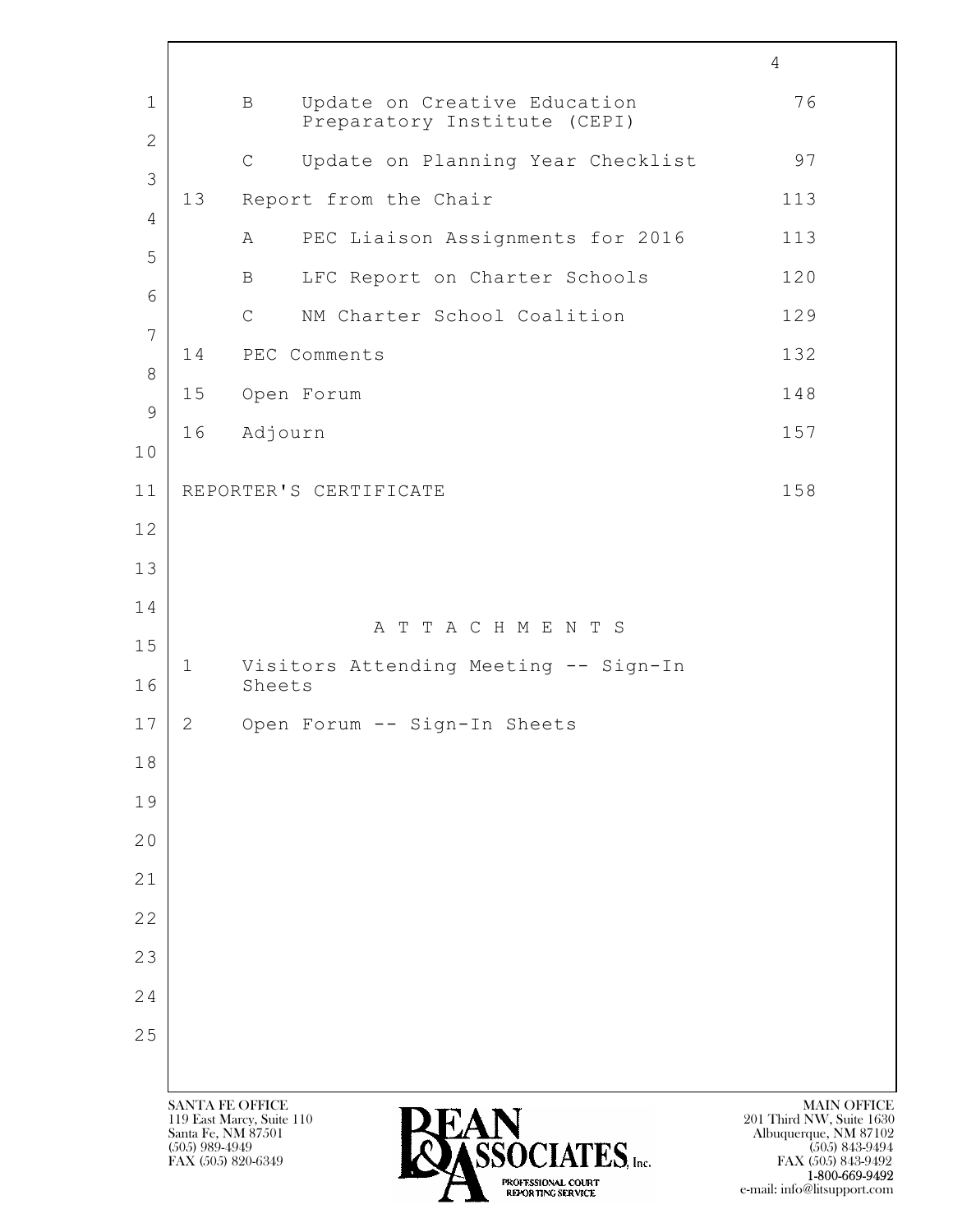|              | 5                                                     |
|--------------|-------------------------------------------------------|
| $\mathbf 1$  | THE CHAIRMAN: Ladies and gentlemen, I have            |
| $\mathbf{2}$ | nine o'clock. It is time to call this regular         |
| 3            | meeting of the New Mexico Public Education Commission |
| 4            | into session.                                         |
| 5            | Recorder, are you ready to go?                        |
| 6            | THE COURT REPORTER: Yes, sir.                         |
| 7            | THE CHAIRMAN: All right. Before I get                 |
| 8            | into that, I have two requests. One, I will ask you   |
| 9            | to at least please mute your various electronic       |
| 10           | devices; and two, if you wish to speak during our     |
| 11           | open forum today, there is a sign-in sheet on the     |
| 12           | back right table back there. Be sure you have signed  |
| 13           | that sheet so that your name will be on there.        |
| 14           | We will begin with a Roll Call.                       |
| 15           | Mr. Secretary, can we have a Roll Call, please?       |
| 16           | COMMISSIONER PERALTA: Commissioner Pogna?             |
| 17           | (No response.)                                        |
| 18           | COMMISSIONER PERALTA: Commissioner                    |
| 19           | Toulouse?                                             |
| 20           | COMMISSIONER TOULOUSE: Present.                       |
| 21           | Commissioner<br>COMMISSIONER PERALTA:                 |
| 22           | Armbruster?                                           |
| 23           | COMMISSIONER ARMBRUSTER:<br>Here.                     |
| 24           | Commissioner<br>COMMISSIONER PERALTA:                 |
| 25           | Conyers?                                              |
|              |                                                       |

 $\sqrt{ }$ 

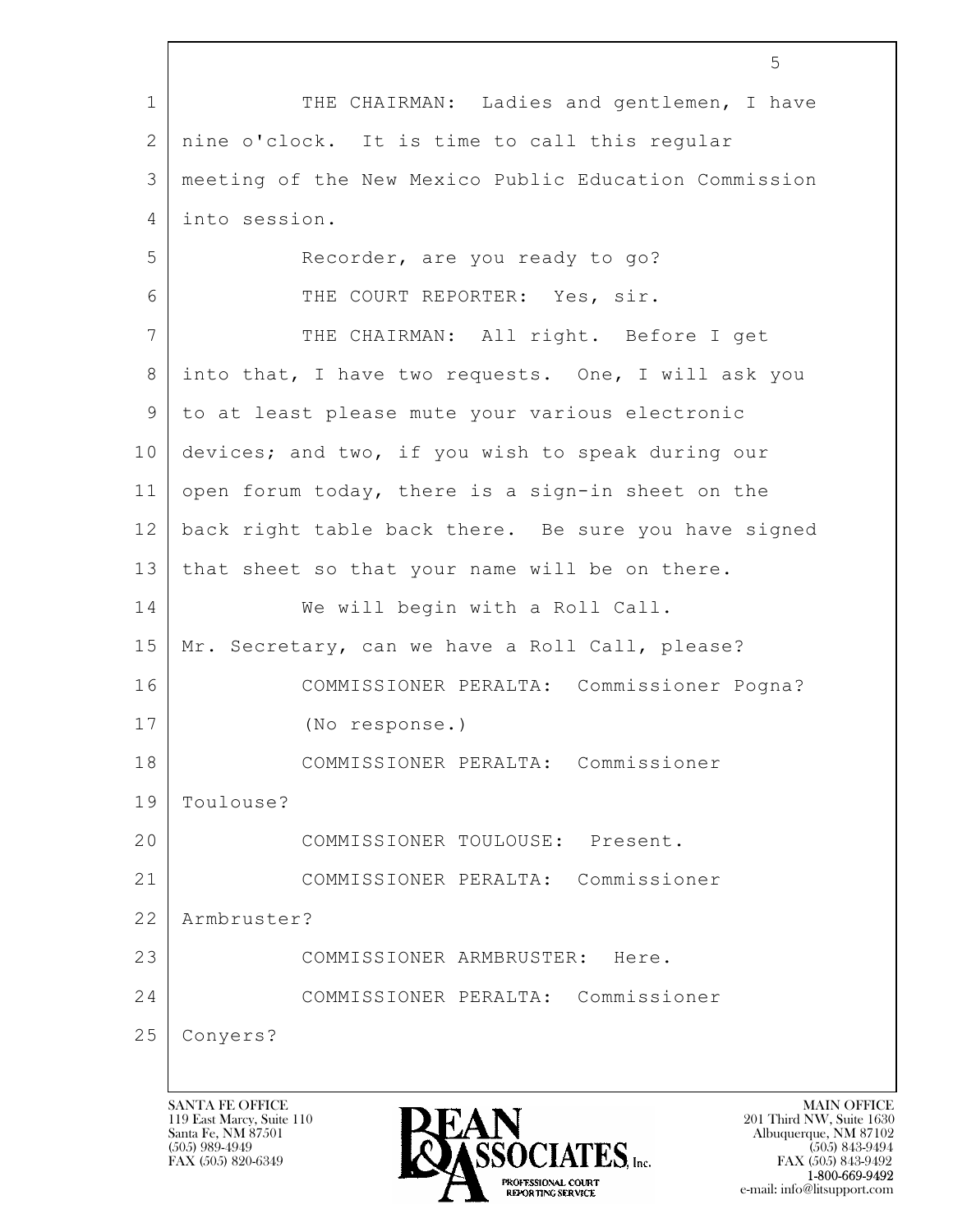$\mathbf{L}$  6 1 COMMISSIONER CONYERS: Here. 2 COMMISSIONER PERALTA: Commissioner 3 Shearman? 4 COMMISSIONER SHEARMAN: Here. 5 COMMISSIONER PERALTA: Commissioner Chavez? 6 (No response.) 7 COMMISSIONER PERALTA: Commissioner Carr? 8 COMMISSIONER CARR: Here. 9 COMMISSIONER PERALTA: Commissioner Peralta 10 is here. 11 Commissioner Gipson? 12 COMMISSIONER GIPSON: Here. 13 COMMISSIONER PERALTA: Commissioner 14 Bergman? 15 THE CHAIRMAN: Here. 16 COMMISSIONER PERALTA: Mr. Chair, we have 17 eight members of the Commission present. 18 THE CHAIRMAN: Thank you, Mr. Secretary. 19 | I will note officially we do have a quorum 20 today with eight members present, so we will proceed 21 with our business today. The next items on our 22 agenda are the Pledge of Allegiance, which I will 23 | lead. And the Salute to the New Mexico Flag, 24 Commissioner Shearman, would you lead that, please? 25 COMMISSIONER SHEARMAN: I'll be happy to.

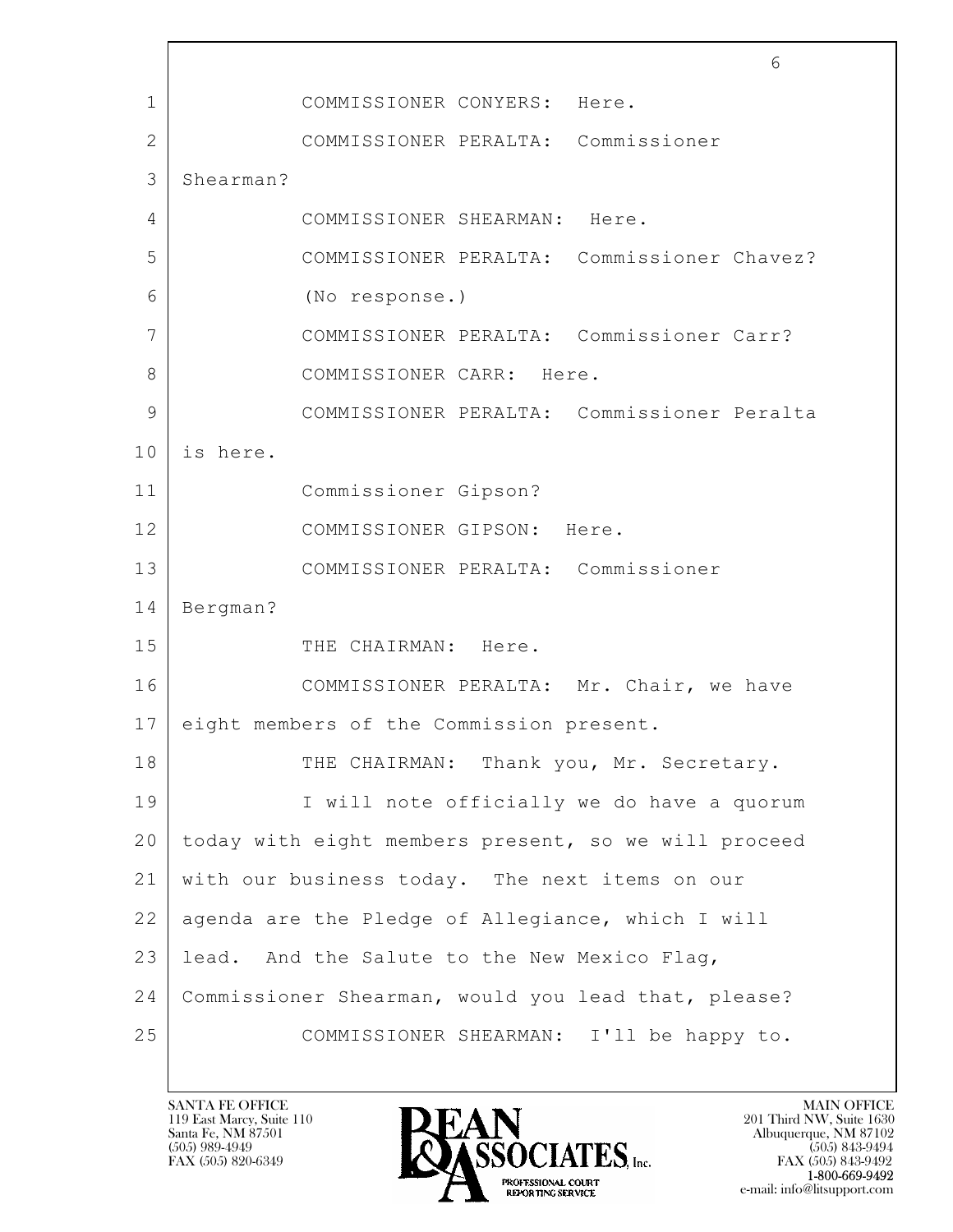|              | 7                                                     |
|--------------|-------------------------------------------------------|
| $\mathbf 1$  | (Pledge of Allegiance and Salute to the New           |
| $\mathbf{2}$ | Mexico Flag conducted.)                               |
| 3            | THE CHAIRMAN: Thank you for that. Thank               |
| 4            | you, Commissioner Shearman.                           |
| 5            | The second item on our agenda today is the            |
| 6            | approval of the agenda. Before we do a motion on      |
| 7            | that, I will note for the record that we have one     |
| 8            | item that we will move up later in our meeting        |
| 9            | today. That will be Item No. 12.                      |
| 10           | How I intend to do that, we're going to               |
| 11           | proceed with the agenda as it is now until we reach   |
| 12           | 10:00 or 10:15. Whenever we come to a convenient      |
| 13           | stopping point, at that time, we will take a break,   |
| 14           | probably a ten-minute break. And then after that,     |
| 15           | we will then move to move that agenda item so we can  |
| 16           | discuss it at that time. So that's how I wish to      |
| 17           | proceed. Whoever makes the motion on this one,        |
| 18           | please note that we do reserve the right to move      |
| 19           | items, as we always do.                               |
| 20           | Commissioner Toulouse, do you have a                  |
| 21           | question?                                             |
| 22           | COMMISSIONER TOULOUSE: Yes, Mr. Chair.<br>Ι           |
| 23           | have a question in that, at our last meeting where we |
| 24           | had the Bellwether Group on the agenda, they said     |
| 25           | they would not be present then but they would be at   |
|              |                                                       |

 $\overline{\phantom{a}}$ 

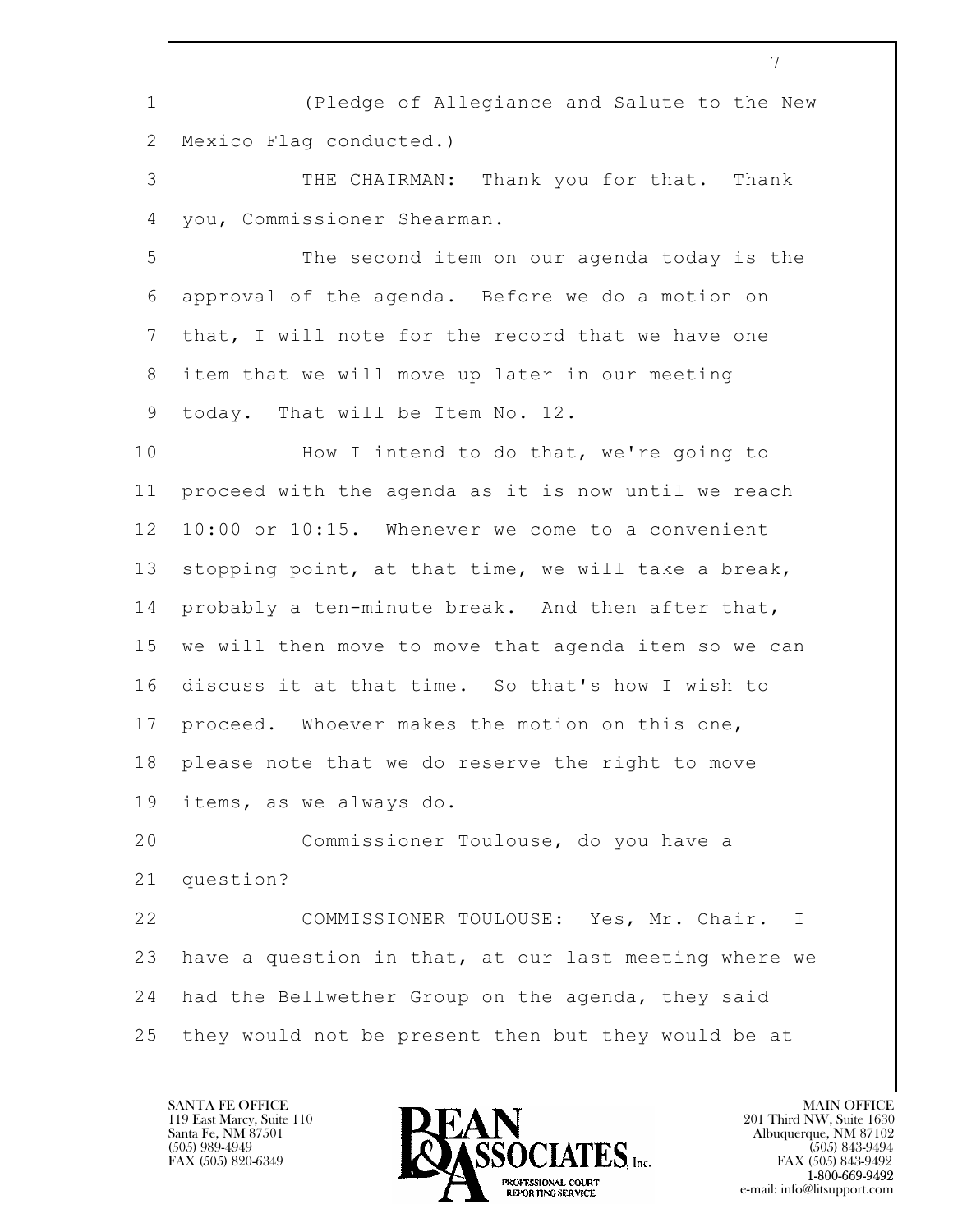|                 | 8                                                    |
|-----------------|------------------------------------------------------|
| $\mathbf 1$     | this meeting. And I note they are not on the agenda  |
| $\overline{2}$  | this meeting. Do we have an explanation?             |
| 3               | THE CHAIRMAN: We do have an explanation.             |
| 4               | They could not come. They decided they could not be  |
| 5               | present at this one. They have now told us that they |
| 6               | might be here in March. So unless I hear             |
| $7\phantom{.0}$ | differently, we'll probably put them on our March    |
| 8               | agenda. We are diligently trying to get them to come |
| 9               | and speak to us.                                     |
| 10              | COMMISSIONER TOULOUSE: Mr. Chair, I'm                |
| 11              | aware of that, which is why I want the question and  |
| 12              | answer on the record. Thank you. May I make the      |
| 13              | motion?                                              |
| 14              | THE CHAIRMAN: If you would, please.                  |
| 15              | COMMISSIONER TOULOUSE: Mr. Chair, I move             |
| 16              | that we approve the agenda with the right to move    |
| 17              | things around as we need to do to meet the needs of  |
| 18              | our commission and the audience.                     |
| 19              | THE CHAIRMAN: We have a motion on the                |
| 20              | floor. Do I have a second?                           |
| 21              | Commissioner Armbruster has seconded.<br>SO          |
| 22              | we have a motion by Commissioner Toulouse, a second  |
| 23              | by Commissioner Armbruster.                          |
| 24              | All in favor, say "Aye."                             |
| 25              | (Commissioners so indicate.)                         |
|                 |                                                      |

 $\lceil$ 

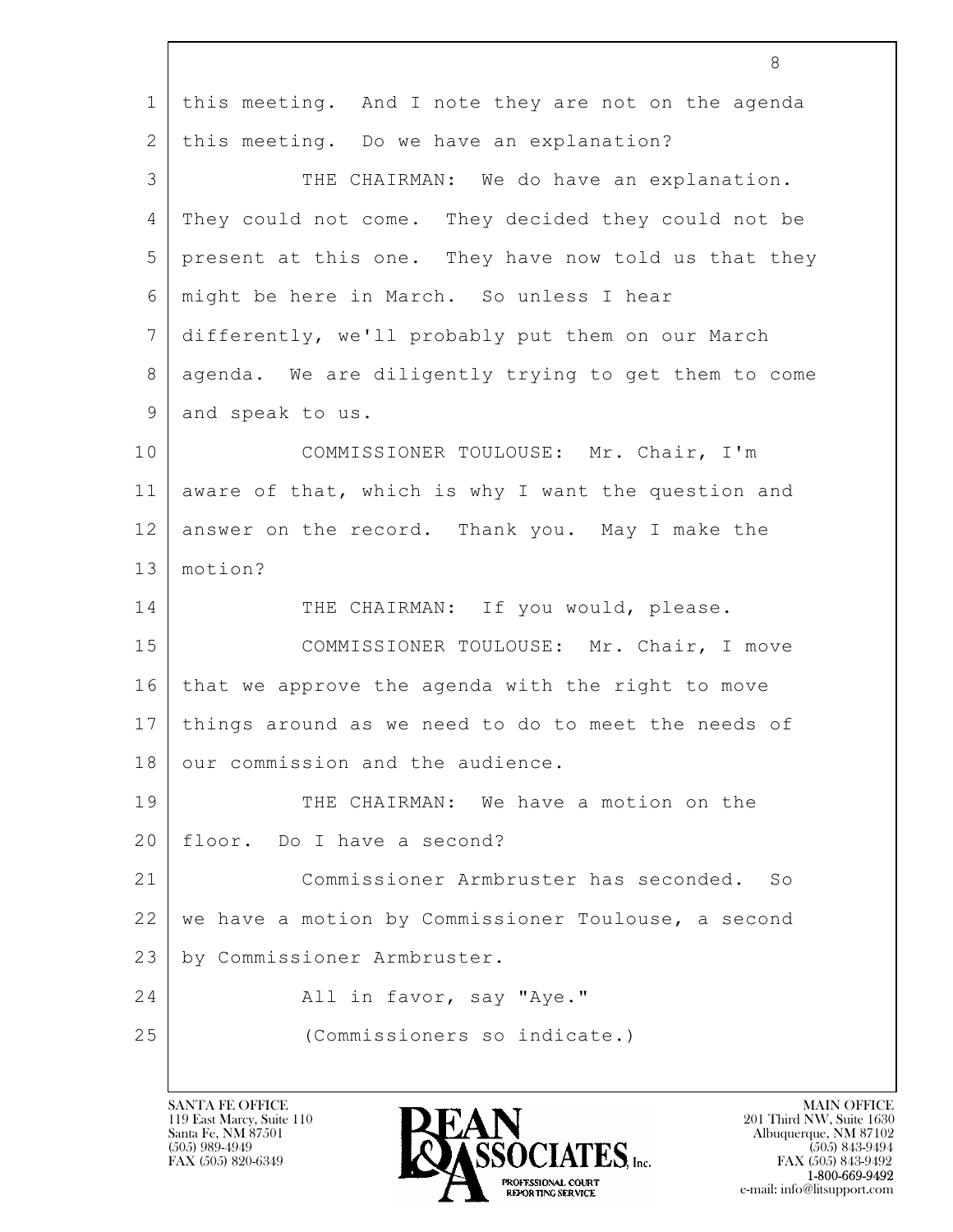$\mathbf{L}$  9 1 THE CHAIRMAN: Any opposed? 2 (No response.) 3 THE CHAIRMAN: No. 4 That motion has passed unanimously. 5 (Commissioner Eleanor Chavez present.) 6 THE CHAIRMAN: And let the record show that 7 Commissioner Chavez has now arrived and is here, so 8 | we now have nine members present. 9 The next item on our agenda is No. 3. That  $10$  is the approval of the minutes. There is  $-$ 11 actually, we will need to do three different motions 12 here. We have three sets of minutes. We have the 13 work session minutes for January 14th, the PEC 14 meeting minutes from January 15th, and also, we have 15 the summary minutes from our January 15th meeting. 16 So we'll proceed with those one at a time. 17 | The there any changes to the  $-$  all these 18 minutes are in your workbook. Are there any changes 19 to the work session minutes for January 14th, 2016? 20 I'm looking. No one has any changes? 21 Commissioner Shearman. 22 COMMISSIONER SHEARMAN: Mr. Chair, I move 23 for approval of the minutes for the work session of 24 January 14, 2016. 25 THE CHAIRMAN: Thank you, Commissioner

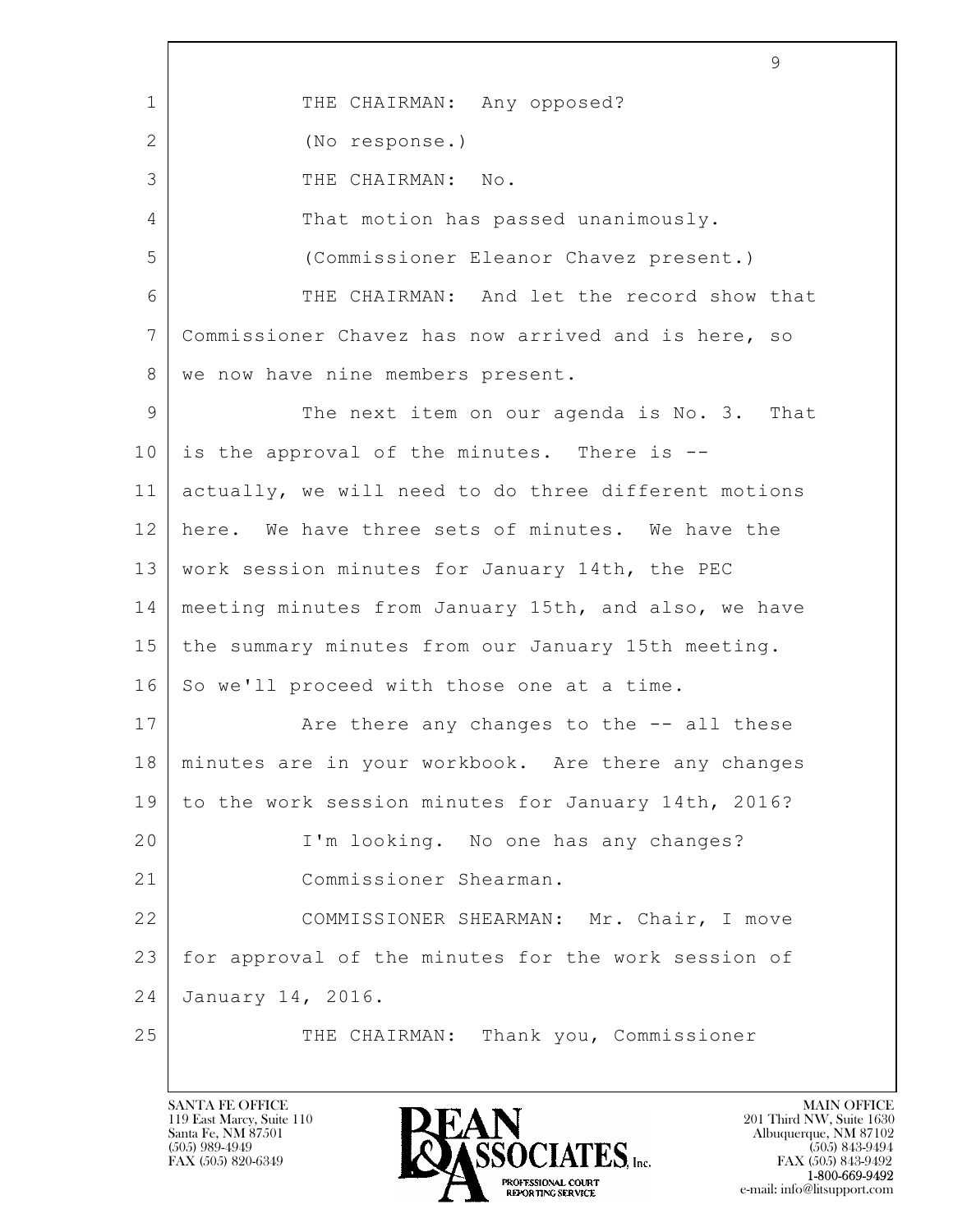$\mathbf{L}$  10 1 Shearman. We have a motion for approval of those 2 minutes. 3 Do I have a second? 4 THE VICE CHAIR: Second. 5 THE CHAIRMAN: Commissioner Gipson has 6 seconded, so we have a motion by Commissioner 7 Shearman, a second by Commissioner Gipson. 8 | All right. All in favor of approving 9 | those minutes, please say "Aye." 10 (Commissioners so indicate.) 11 THE CHAIRMAN: Any opposed? 12 (No response.) 13 THE CHAIRMAN: That motion has passed 14 unanimously. 15 The second set of minutes is the meeting 16 transcript for January 15th. Are there any changes 17 to those minutes? 18 MS. POULOS: Chairman. 19 THE CHAIRMAN: Director. 20 | MS. POULOS: I actually have some changes. 21 On Page 136, there is a statement that was attributed 22 to me, but I actually believe it was Commissioner 23 Armbruster who made the statement. So I just wanted 24 to correct that. Again, it's Page 136. 25 THE CHAIRMAN: Yeah, the way they're laid

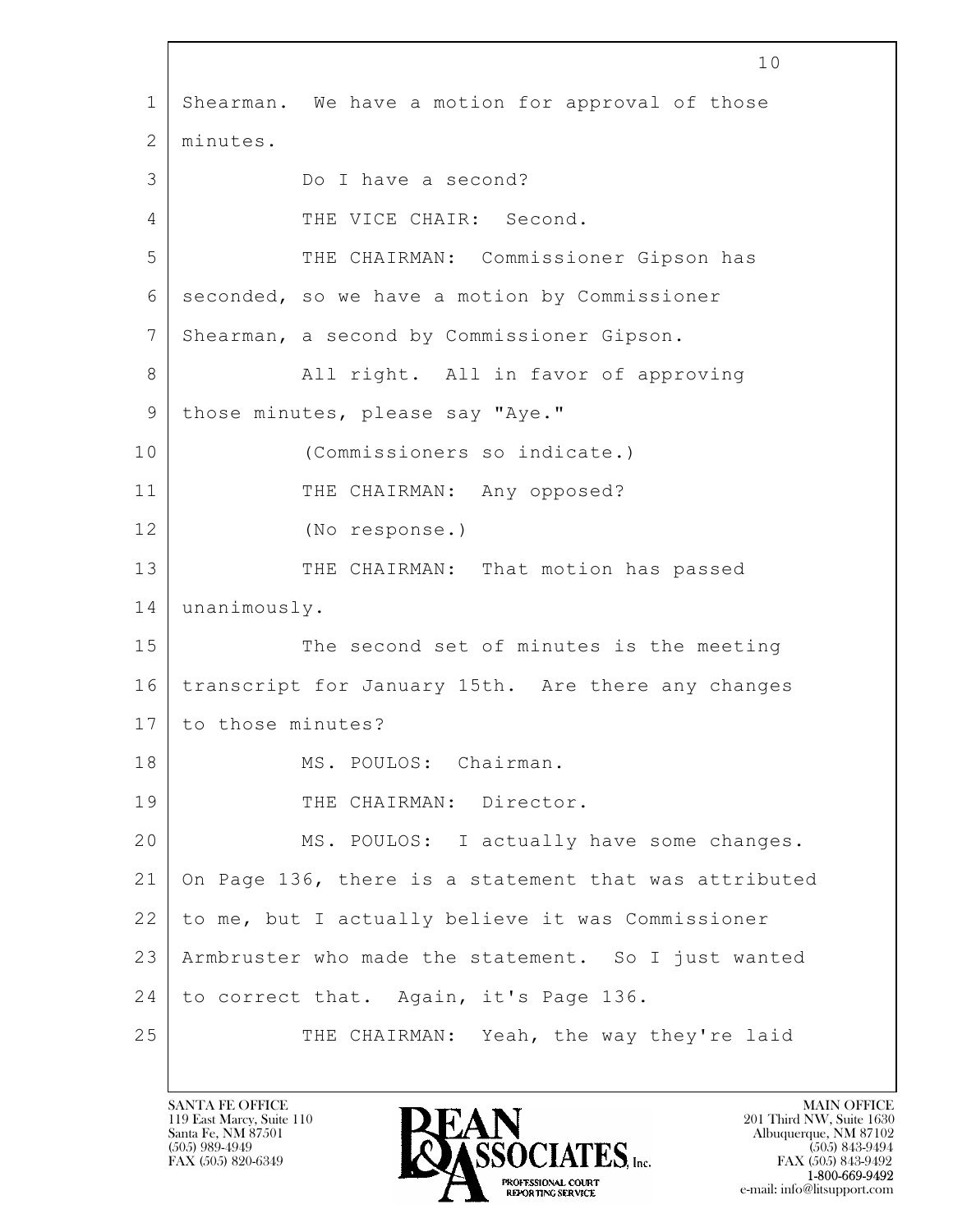$\mathbf{L}$  11 1 out here, it's going to take us a second to find 2 Page 136. 3 MS. POULOS: Okay. 4 THE CHAIRMAN: Let's see. I'm looking 5 here. 6 MS. POULOS: And it's at the bottom of the 7 page on 136. 8 THE CHAIRMAN: Down there is, "How would I 9 know that?" 10 MS. POULOS: Correct. 11 THE CHAIRMAN: You believe that was 12 actually said by Commissioner Armbruster? 13 MS. POULOS: Correct. I believe that was a 14 continuation of her comments from above when the 15 Chair made that comment. 16 THE CHAIRMAN: All right. Let's make a 17 note of that, then, and whoever makes this motion 18 with the changes that we may be making here. 19 | Anything else, Director? 20 MS. POULOS: That was the only one I found. 21 I will admit I haven't read them cover to cover, but 22 I did see that as I was working on something else. 23 THE CHAIRMAN: Were there any other changes 24 to those minutes? 25 | I'm looking down each direction. I see no

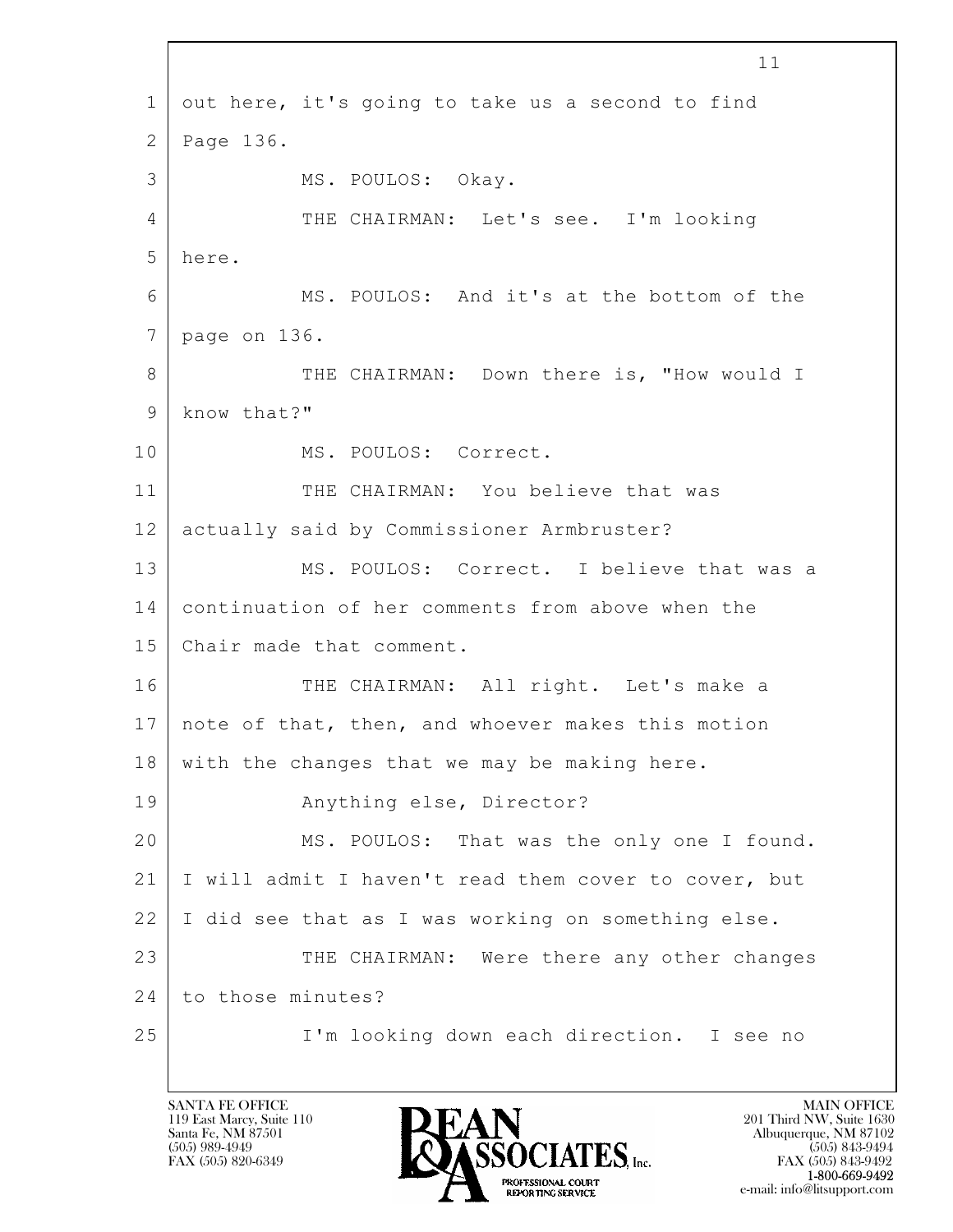$\mathbf{L}$  12 1 hands. 2 Well, then I would entertain a motion that  $3$  we approve these minutes with that change. Who 4 would like to make the motion? 5 Commissioner Armbruster. 6 COMMISSIONER ARMBRUSTER: Yes, I move that 7 we accept these minutes with the change on Page 136 8 | that that was my comment and not Ms. Poulos's. 9 THE CHAIRMAN: At our regular meeting 10 minutes. 11 COMMISSIONER ARMBRUSTER: At the regular 12 meeting minutes. 13 THE CHAIRMAN: I have a motion by 14 Commissioner Armbruster. 15 Do I have a second? 16 COMMISSIONER CARR: Second. 17 | THE CHAIRMAN: Commissioner Carr has 18 seconded, so we have a motion and a second. All in 19 favor, say "Aye." 20 (Commissioners so indicate.) 21 THE CHAIRMAN: Any opposed? 22 (No response.) 23 THE CHAIRMAN: I see none. That motion has 24 passed unanimously. 25 The next set of minutes, then, is the

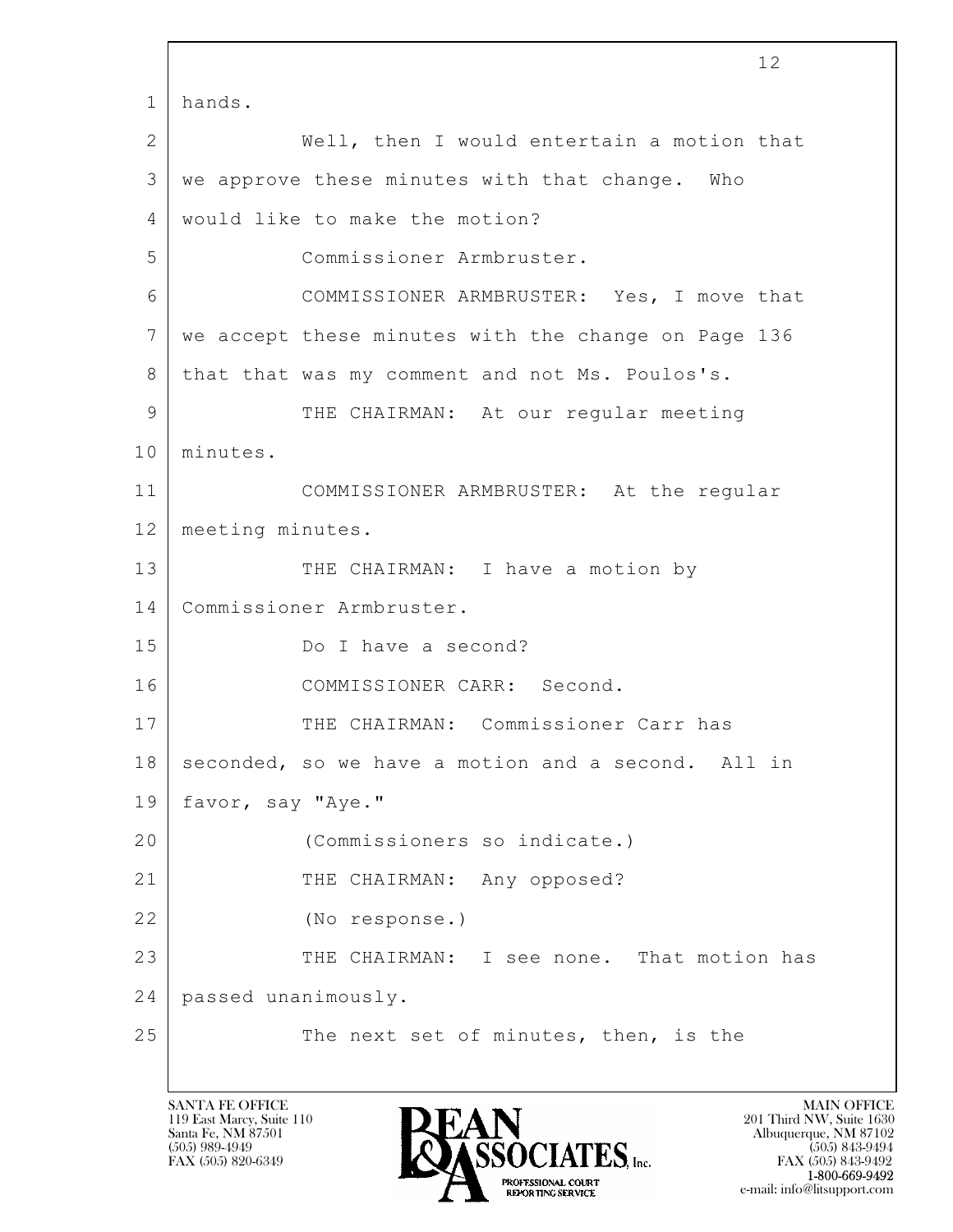$\mathbf{L}$  13 1 summary minutes. It is a relatively new part of our 2 process here. Are there any changes to those 3 summary minutes that anyone has noted? 4 (No response.) 5 THE CHAIRMAN: I see no hands raised. I 6 would then entertain a motion that we approve these 7 summary minutes for January 15th, 2016. 8 Would someone like to make that motion? 9 COMMISSIONER SHEARMAN: I so move. 10 THE CHAIRMAN: Commissioner Shearman has 11 moved we approve the summary minutes for 12 January 15th, 2016. 13 Do I have a second? 14 COMMISSIONER CHAVEZ: Second. 15 THE CHAIRMAN: Commissioner Chavez has 16 seconded. All in favor, say "Aye." 17 (Commissioners so indicate.) 18 THE CHAIRMAN: Any opposed? 19 (No response.) 20 THE CHAIRMAN: That motion has carried 21 unanimously. 22 We will then proceed, then, to Item No. 4, 23 and I believe this is an appropriate point for me to 24 introduce Mr. Dylan Lange. He is our new legal 25 counsel from the Attorney General's office. He has

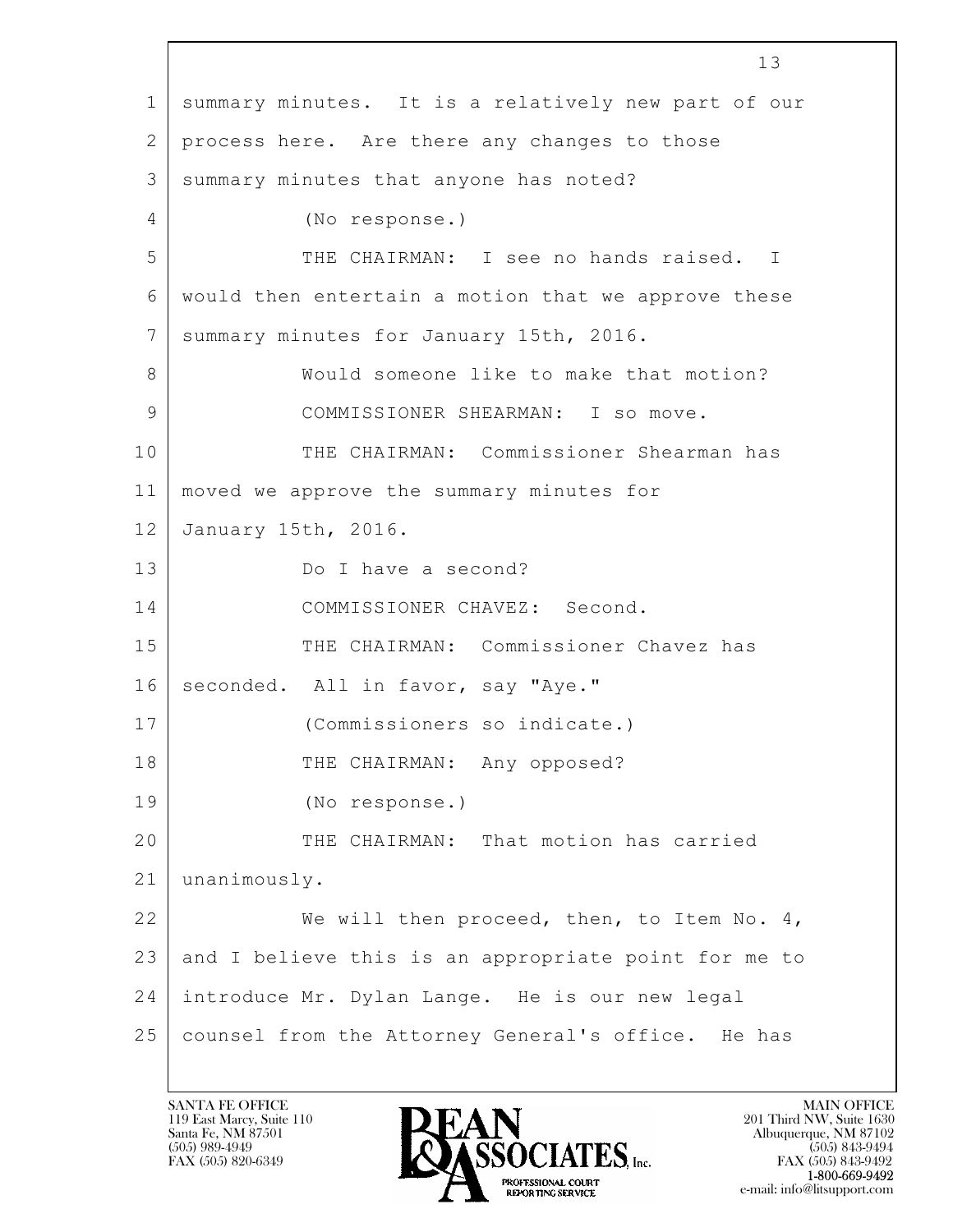$\mathbf{L}$  14 1 already been of great assistance to me, and I'm 2 really looking forward to working with him. 3 Do you have any -- would you like to just 4 introduce yourself, Mr. Lange, or -- 5 MR. LANGE: Yes. I am from the Attorney 6 General's office, representing the PEC. 7 THE CHAIRMAN: Thank you for that. 8 Actually, we're extremely glad to have you with us. 9 Item No. 4, he's going to discuss 10 discussion and possible action on our PEC rules of 11 order. This is actually something I believe we have 12 to do every year, so I'll turn it over to Mr. Lange. 13 MR. LANGE: Chairman Bergman, members of 14 the Commission, as you know, at this meeting, we'll 15 need to adopt the Rules of Order. They're in Agenda 16 Item No. 4. There are no changes from last year's 17 Rules of Order. We just need to adopt them here 18 today. Again, they are the policy and procedures the 19 Board has for itself when conducting meetings in  $20$  | open. 21 So is there any discussion, I quess? 22 THE CHAIRMAN: For the newer Commissioners, 23 we actually did make some changes last year. We 24 actually shortened the document, is I think what we 25 did. I cannot think of anything that we need to

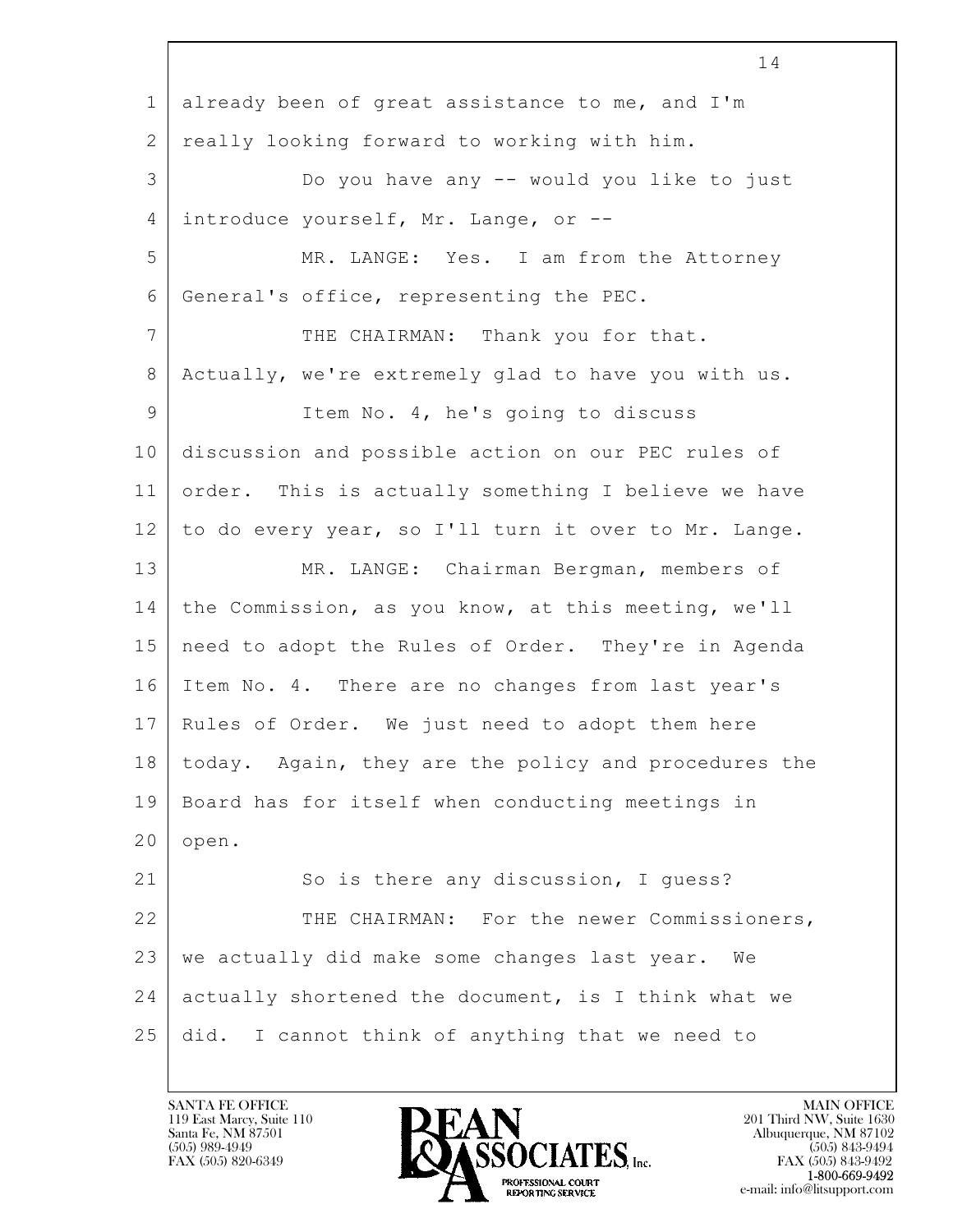|                 | 15                                                   |
|-----------------|------------------------------------------------------|
| $\mathbf 1$     | change.                                              |
| $\mathbf{2}$    | Do any Commissioners have things that they           |
| 3               | would like to see changed in our Rules of Order?     |
| 4               | COMMISSIONER CARR: No.                               |
| 5               | THE CHAIRMAN: Seeing none, I would                   |
| 6               | entertain a motion, and I believe there is a sample  |
| $7\phantom{.0}$ | motion on the Executive Summary. I would entertain a |
| 8               | motion that we approve the PEC Rules of Order for    |
| 9               | this year.                                           |
| 10              | MS. FRIEDMAN: Chairman Bergman?                      |
| 11              | THE CHAIRMAN: Go ahead, Beverly.                     |
| 12              | MS. FRIEDMAN: We had discussed about the             |
| 13              | tie-vote issue and that that is not addressed in the |
| 14              | Rules of Order and that that might be something that |
| 15              | you want to discuss.                                 |
| 16              | THE CHAIRMAN: Thank you for reminding me.            |
| 17              | You already reminded me once today. I'm getting old, |
| 18              | and I think we were not going to address that today. |
| 19              | But we have never -- we have discussed it many times |
| 20              | about what happens if we have a tie vote. We have    |
| 21              | never formalized it, and I think it's probably time  |
| 22              | that we formalized a procedure.                      |
| 23              | But we're going to -- we will handle that            |
| 24              | in one of our near-future work sessions, and I've    |
| 25              | been told we can always amend our Rules of Order     |
|                 |                                                      |

 $\overline{\phantom{a}}$ 

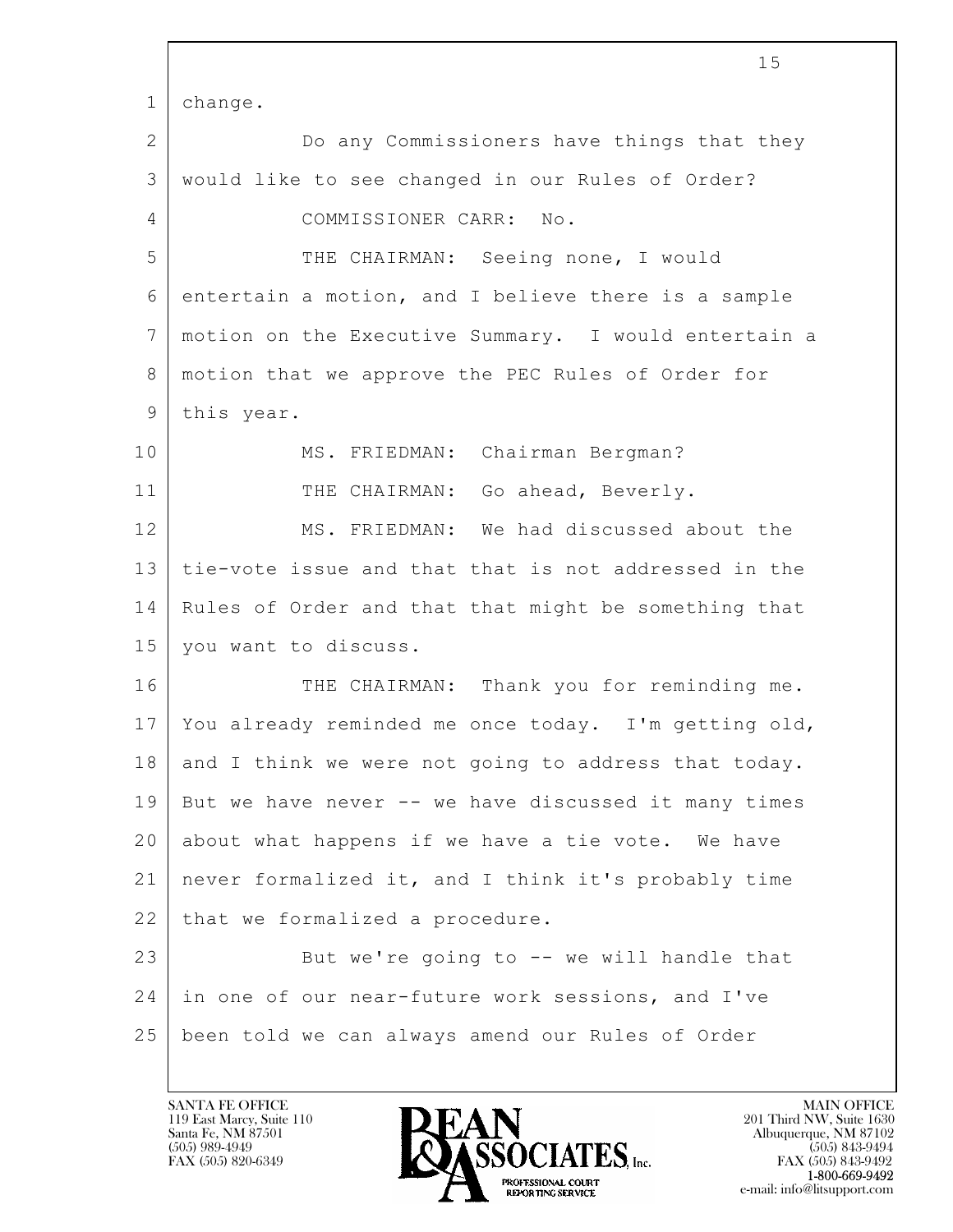$\mathbf{L}$  16 1 whenever we get that policy lined out. So we are --2 others will remind me again that we need to be sure 3 we do that in a work session. So we are going to  $4$  talk about  $-$  be thinking about how that might be 5 accomplished, and we'll, of course, ask Mr. Lange to 6 be thinking about that. 7 I know sometimes some groups use coin 8 | tosses, and others use a deck of cards, and who 9 knows what else might be used. But we need 10 something in our Rules of Order to cover that. So 11 we will address that issue, and thank you, Beverly. 12 If there are no other suggestions, then I 13 would entertain a motion that we approve our PEC 14 Rules of Order. 15 COMMISSIONER CHAVEZ: So moved. 16 THE CHAIRMAN: Commissioner Chavez has 17 moved. Do I have a second? 18 Commissioner Peralta has seconded. 19 | All right. I'm told we don't have to do a 20 Roll Call on this one, so all in favor, say "Aye." 21 (Commissioners so indicate.) 22 THE CHAIRMAN: Any opposed? 23 (No response.) 24 THE CHAIRMAN: I hear no opposition, so our 25 2016 Rules of Order have been adopted by the PEC.

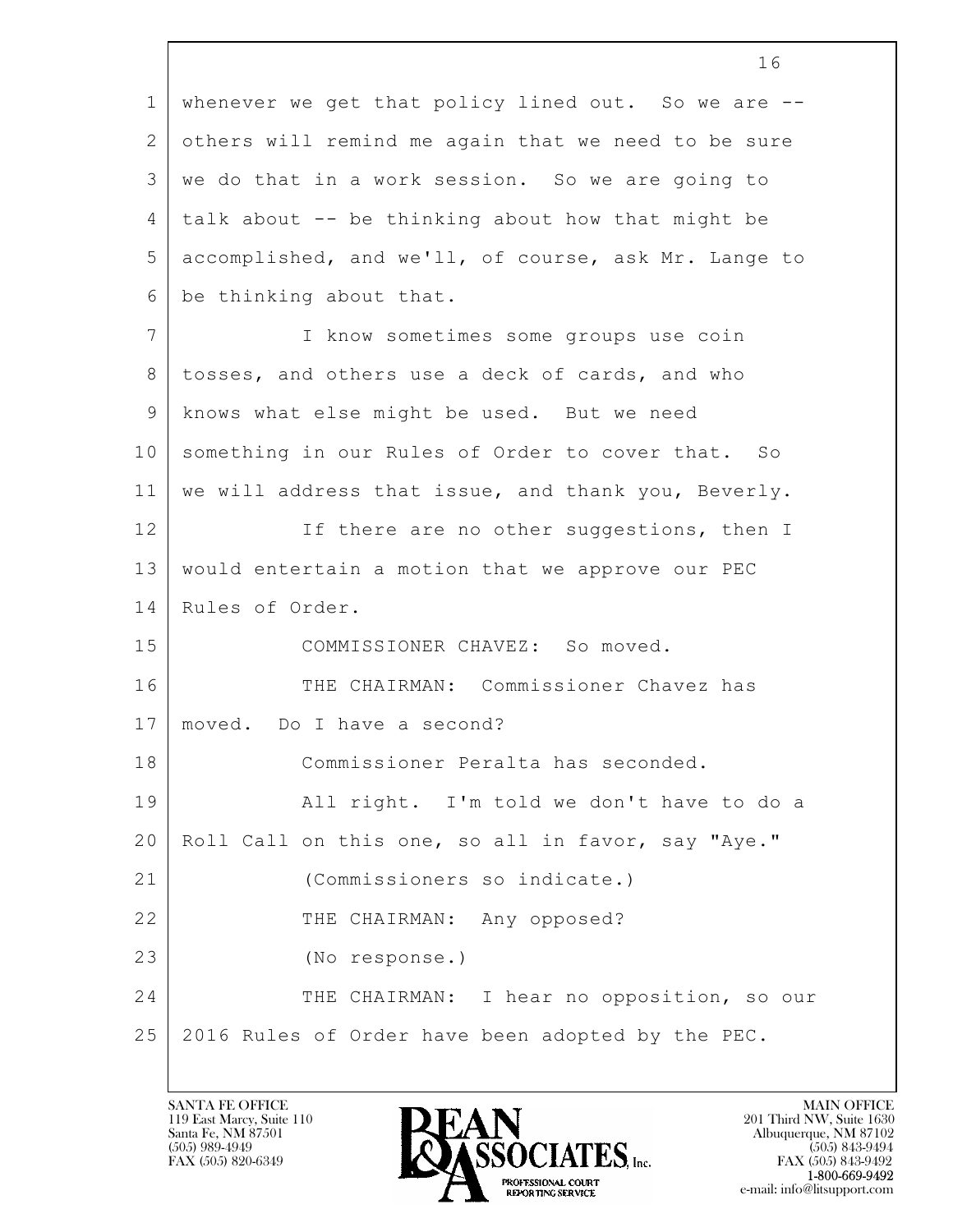$\mathbf{L}$  17 1 That brings us to Item No. 5 on our 2 agenda, then. No. 5 on our agenda is discussion and 3 possible action on PEC Open Meetings Act resolution, 4 and again, this is something I believe we are 5 required to do the first part of every year. And 6 here again, I'm going to ask Mr. Lange to work with 7 that item. 8 MR. LANGE: Chairman Bergman, members of 9 the Commission, again, this meeting will need to 10 adopt the 2016 Open Meetings Act resolution. As you 11 may remember from years in the past, the Open 12 Meetings Act requires each body to yearly adopt a 13 resolution setting forth its notice requirements for 14 its meetings. 15 To summarize, the Commission will provide 16 ten days' notice for a regular meeting and a 17 three-day notice for a special meeting. The notice 18 will also include information about obtaining an 19 agenda. The agenda will be available and posted at 20 least 72 hours in advance of a regular or special 21 meeting. 22 THE CHAIRMAN: Thank you, Mr. Lange. 23 Are there any questions that we need to 24 address? Any further discussion? 25 (No response.)

119 East Marcy, Suite 110<br>Santa Fe, NM 87501



FAX (505) 843-9492 e-mail: info@litsupport.com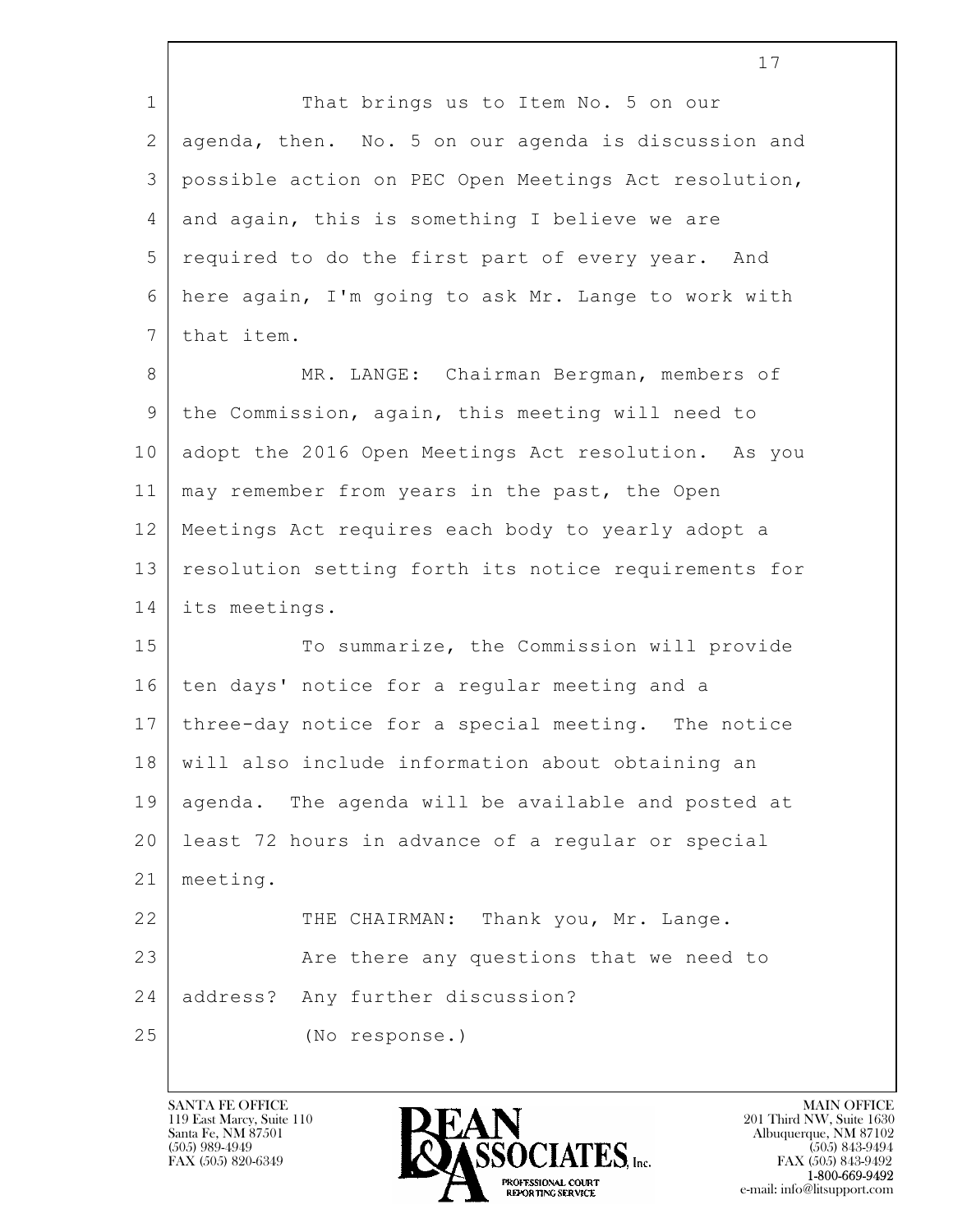$\mathbf{L}$  18 1 THE CHAIRMAN: Seeing none, I would 2 entertain a motion. Here again, there's a motion on 3 the Executive Summary. Do I have a motion to approve 4 the Open Meetings Act for this year? 5 COMMISSIONER TOULOUSE: Mr. Chair? 6 THE CHAIRMAN: Commissioner Toulouse. 7 COMMISSIONER TOULOUSE: I move that the 8 Public Education Commission approve the PEC Open 9 | Meetings Act resolution. 10 COMMISSIONER SHEARMAN: Second. 11 THE CHAIRMAN: I have a motion by 12 Commissioner Toulouse, a second by Commissioner 13 Shearman. All in favor, say "Aye." 14 (Commissioners so indicate.) 15 THE CHAIRMAN: Any opposed? 16 (No response.) 17 | THE CHAIRMAN: I hear no opposition, so we 18 on the PEC have adopted the Open Meetings Act for 19 this year, of 2016. 20 We're now on to Item 6 on our agenda. 21 Mr. Spencer, if you would come to the front table. 22 We do have an update again on the Carl Perkins 23 program. It's always nice to see you, Mr. Spencer. 24 | This time, you had to drive to see us. 25 Thank you, sir. Identify yourself and

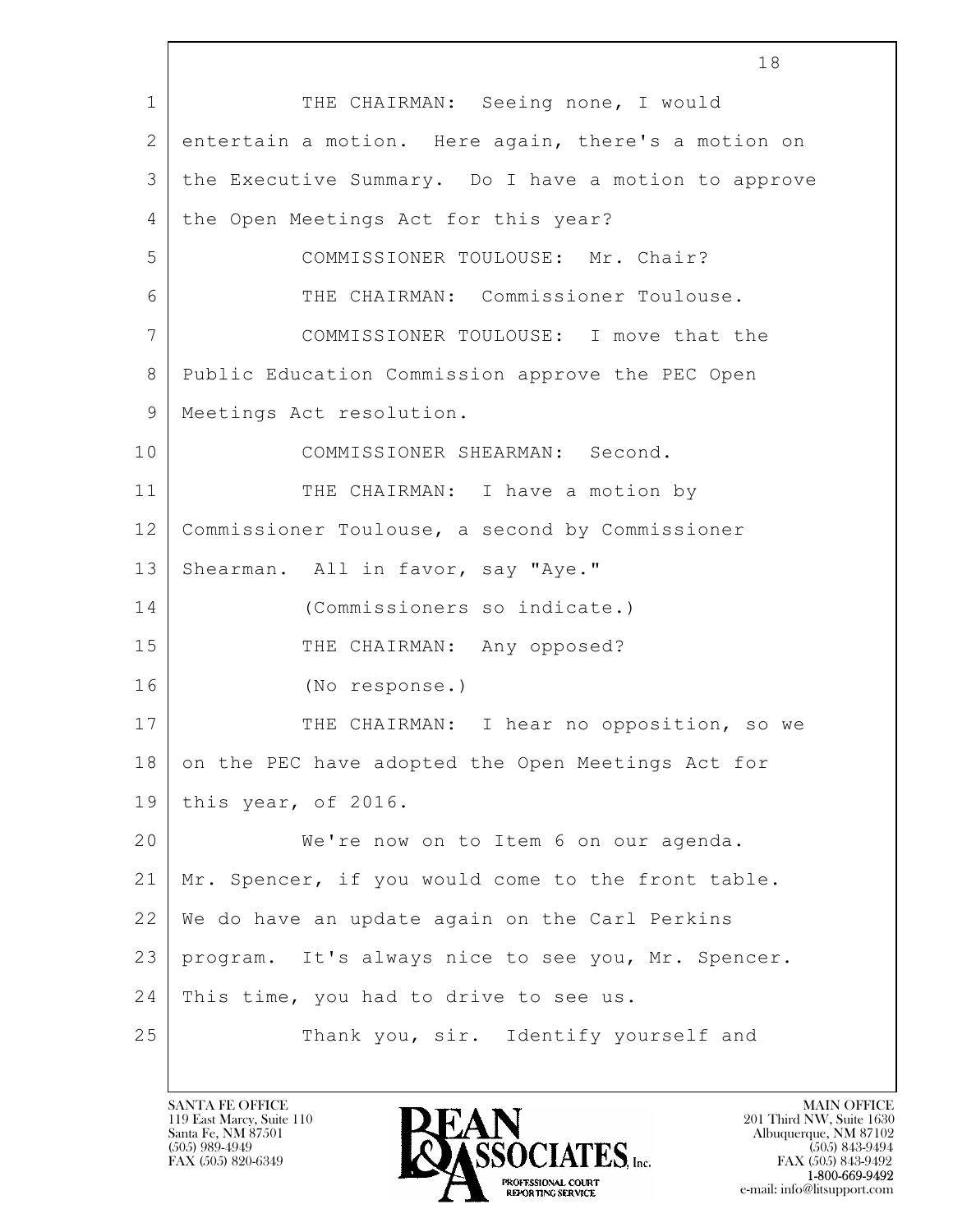| $\mathbf 1$  | proceed.                                              |
|--------------|-------------------------------------------------------|
| $\mathbf{2}$ | MR. ERIC SPENCER: Thank you, Chairman                 |
| 3            | Bergman, members of the Commission. I am Eric         |
| 4            | Spencer, the Director of College and Career Readiness |
| 5            | Bureau for the Public Education Department,           |
| 6            | administering the Carl D. Perkins grant. And so       |
| 7            | today's agenda item is the formal approval of the     |
| 8            | Consolidated Annual Report for the school year -- or  |
| 9            | performance period, rather, beginning July 1, 2014,   |
| 10           | and ending June 30th of 2015.                         |
| 11           | Back in December, I went ahead and                    |
| 12           | provided the Commission with the draft narrative      |
| 13           | portion of this particular report. As you know, the   |
| 14           | report contains three areas that the state must       |
| 15           | report on an annual basis: One being the narrative    |
| 16           | component and how the state utilized the nine         |
| 17           | required uses and permissive uses of the Act; the     |
| 18           | Financial Status Report, and the Performance Report.  |
| 19           | And so with regard to the Narrative                   |
| 20           | Report, the nine required uses and permissive uses,   |
| 21           | you all have had an opportunity to take a look at     |
| 22           | that back in December, and it's just in the report    |
| 23           | as a formality for the full approval.                 |
| 24           | When we take a look at the Financial                  |
| 25           | Status Report, there are two of them. There is an     |

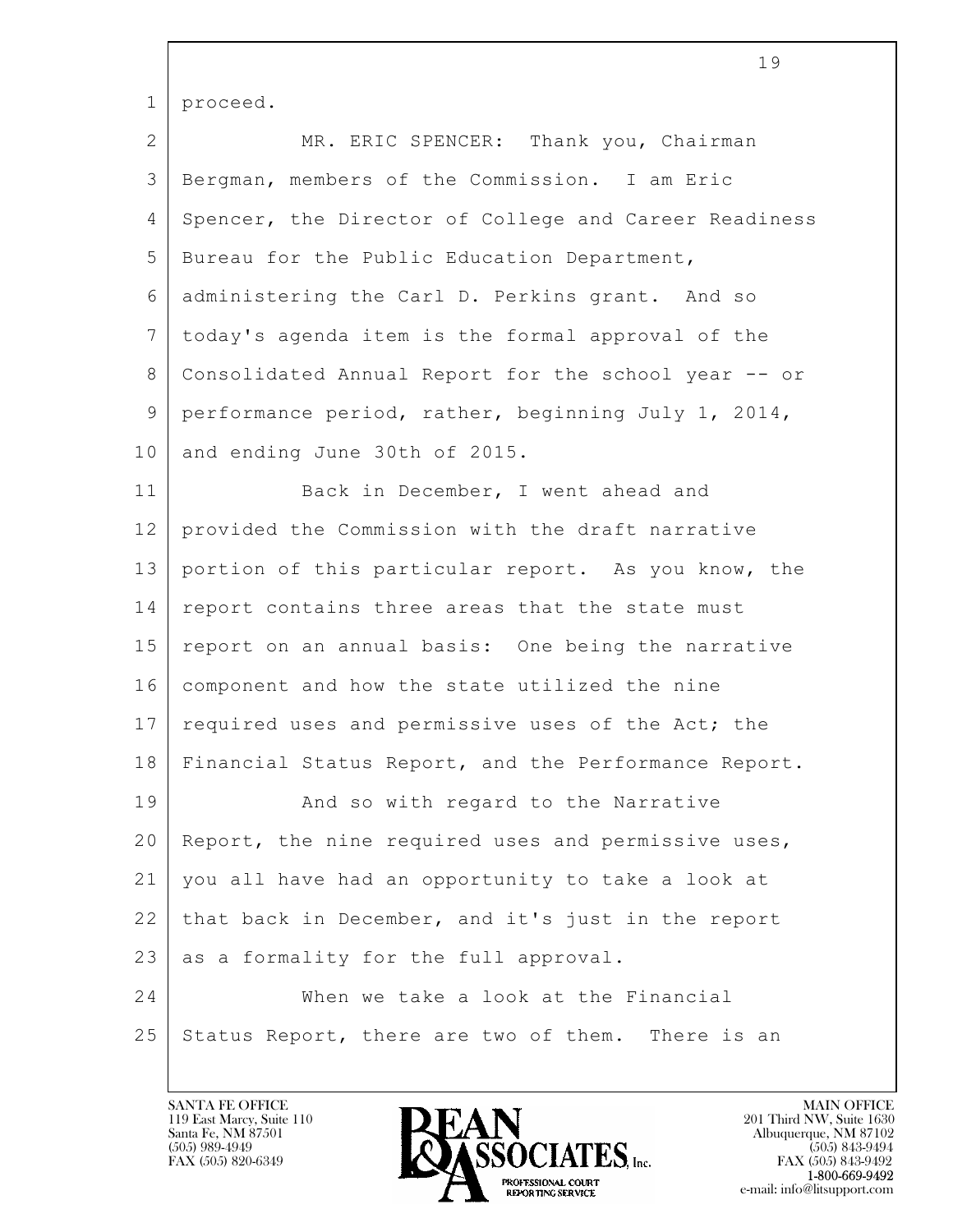| $\mathbf 1$     | Interim Financial Status Report and a Final Status   |
|-----------------|------------------------------------------------------|
| $\overline{2}$  | Report. The interim would be covering the            |
| 3               | performance period of July 1, 2014, to June 30th,    |
| $\overline{4}$  | 2015. So that's the most recent school year.         |
| 5               | The Final Status Report covers the                   |
| 6               | performance period July 1 of 2013 through            |
| $7\phantom{.}$  | September 30 of 2015. So the Final Status Report     |
| 8               | covers a 27-month performance period in accordance   |
| 9               | with the guidelines of the grant and the Tydings     |
| 10              | Amendment that provides for the 27 months.           |
| 11              | Those particular financial reports would             |
| 12              | begin on Page 26, and if you are looking at that     |
| 13              | Page 26, I would draw your attention to the last     |
| 14              | column in the financial report. And you will see     |
| 15              | that the state fully liquidated every set-aside of   |
| 16              | the Carl D. Perkins grant, with no reversions to the |
| 17              | Department of Education. And so you'll note that     |
| 18 <sup>1</sup> | that's a trend that we have had over the years, that |
| 19              | we do fully utilize the grant.                       |
| 20              | With regard to the interim report -- and             |
| 21              | I'm sorry. On Page 27 was your final report that     |
| 22              | demonstrates the full utilization and no reversions. |
| 23              | On Page 26, that would have been the                 |
| 24              | Interim Financial Status Report, and you can see     |
| 25              | that, of the \$8,028,679 grant, it was approximately |
|                 |                                                      |

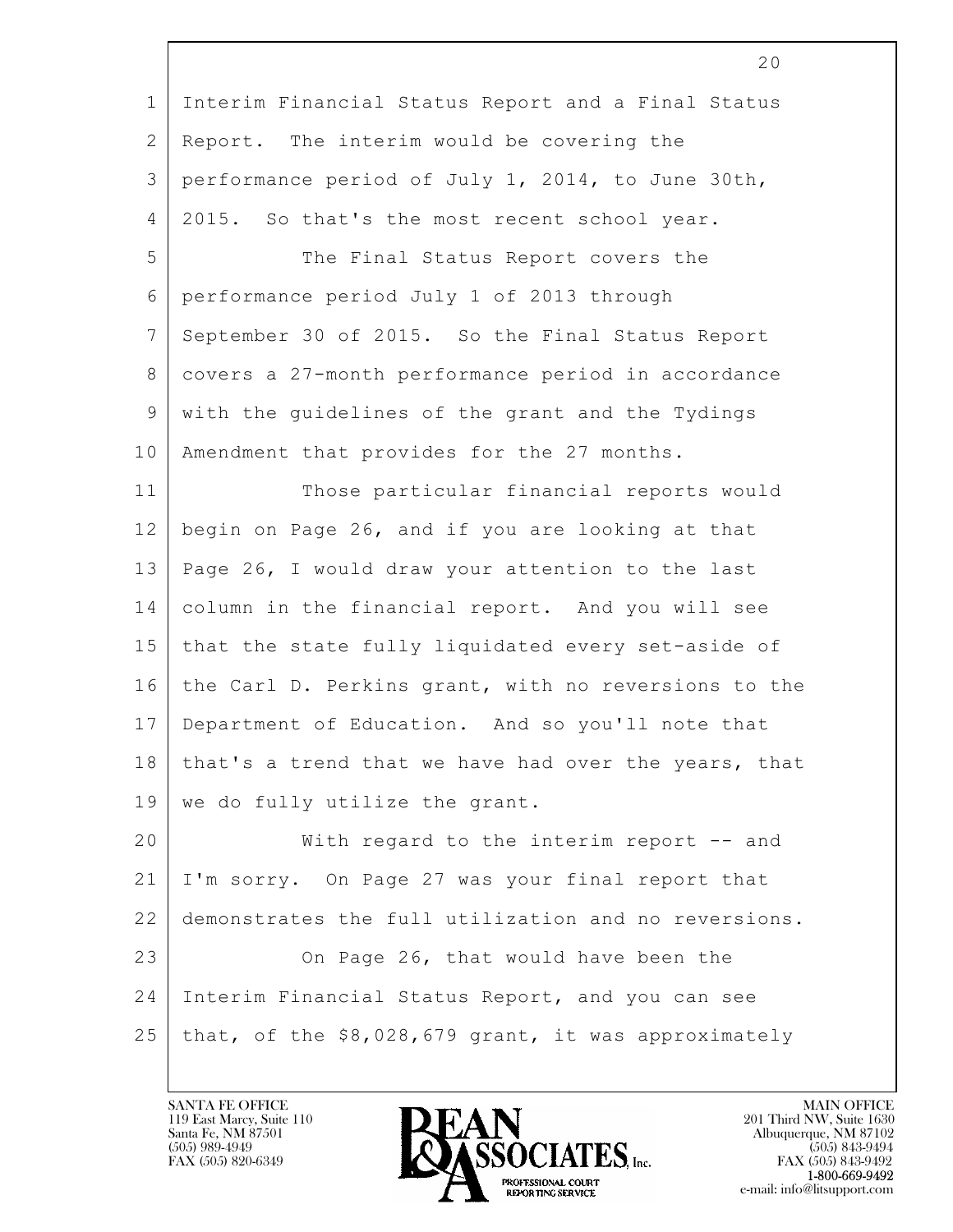|                | 21                                                    |
|----------------|-------------------------------------------------------|
| $\mathbf{1}$   | \$1.3 million that went unused in the first 20 -- I'm |
| 2              | sorry, first 12 months of the 27-month period. So     |
| 3              | we still have, technically, 15 months after           |
| 4              | June 30th to liquidate the 1.3 million.               |
| 5              | Applications for redistribution have been             |
| 6              | released to the qualifying schools. So schools that   |
| $7\phantom{.}$ | received a grant award in the prior year are          |
| 8              | eligible to utilize these funds in the current year,  |
| 9              | and so those applications were released back in       |
| 10             | November. We received them from schools in            |
| 11             | December. We have processed approvals of those        |
| 12             | particular grants, and so we're well on our way to    |
| 13             | assist schools in the expenditure of the 1.3 million  |
| 14             | that's still sitting on the table, at least, to       |
| 15             | June 30th of 2015.                                    |
| 16             | The next component to this particular                 |
| 17             | report, I've previously reported to you all that we   |
| 18             | were on track to meeting all of the performance       |
| 19             | measures in both the secondary and the                |
| 20             | post-secondary set-aside.                             |
| 21             | When you look at the secondary performance            |
| 22             | measures, I just want to draw to your attention that  |
| 23             | there are eight performance targets, and generally,   |
| 24             | how do career technical education students perform    |
| 25             | with regard to academic attainment and mathematics,   |

 $\overline{\phantom{a}}$ 

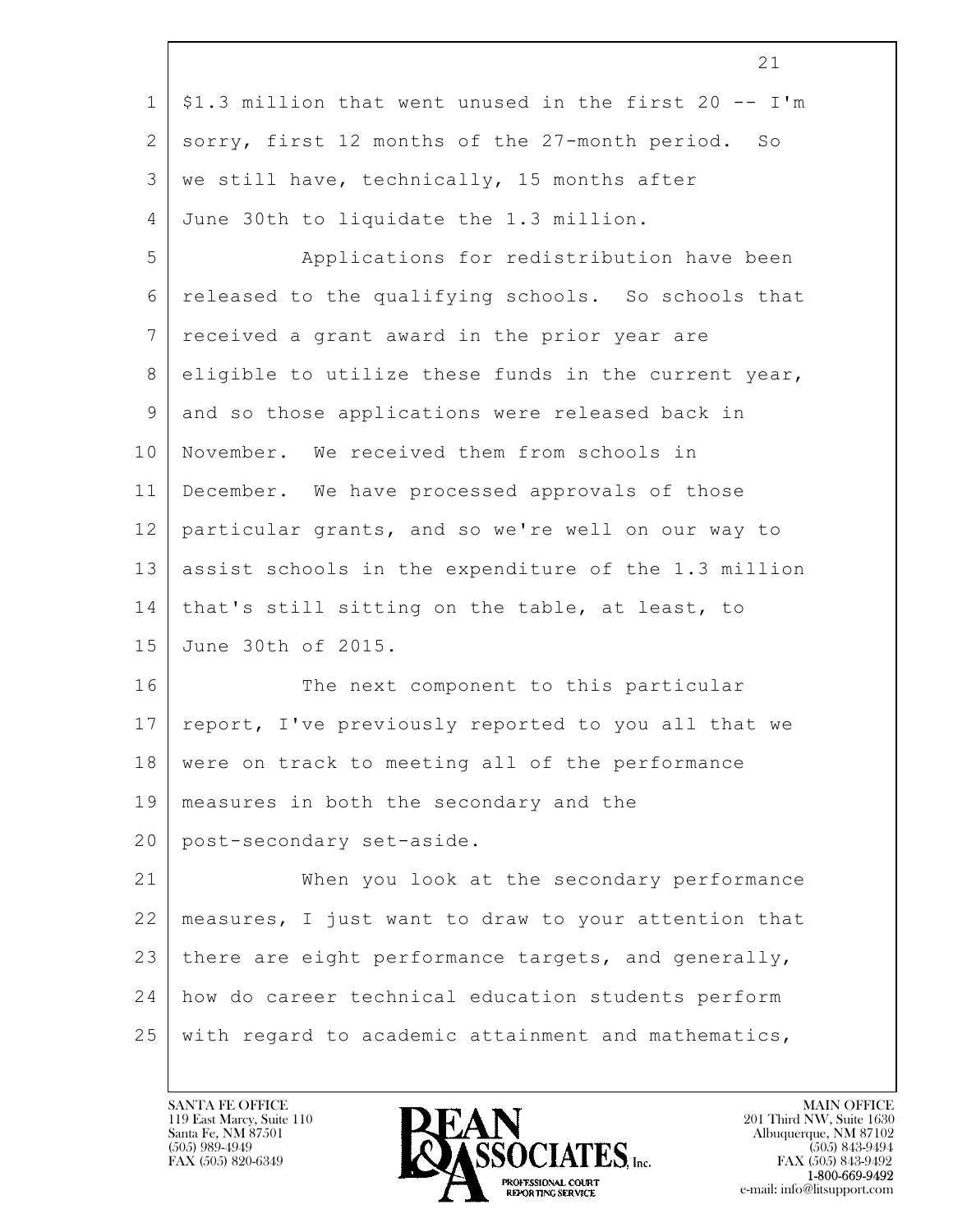|                | 22                                                   |
|----------------|------------------------------------------------------|
| $\mathbf 1$    | language arts, technical skill attainment, looking   |
| 2              | at a GPA for CTE students versus non-CTE students:   |
| 3              | Did they complete school, did they get to a point of |
| $\overline{4}$ | graduation, were they placed in either higher        |
| 5              | education or workforce training opportunities or the |
| 6              | workforce?                                           |
| $\overline{7}$ | And then also, the participation for                 |
| 8              | nontraditional engagement, meaning females           |
| 9              | participating in male-dominated career paths and     |
| 10             | occupations. And of course, what constitutes a       |
| 11             | program or an occupation of nontraditional is that   |
| 12             | 75 percent of the income of that workforce would be  |
| 13             | of a particular gender.                              |
| 14             | So when you take a look at those                     |
| 15             | performance measures, the state, during the          |
| 16             | performance period of 2014 to June 30th of 2015, we  |
| 17             | exceed six of the eight performance targets, and we  |
| 18             | came into safe harbor on two of the performance      |
| 19             | targets. And that is a significant improvement       |
| 20             | across the board.                                    |
| 21             | As in the prior performance period                   |
| 22             | beginning in 2013, the state missed three targets,   |
| 23             | safe harboring two, and exceeded in only three. So   |
| 24             | there were huge gains that were made by the schools  |
| 25             | that constituted this performance report. So we're   |
|                |                                                      |

 $\overline{\phantom{a}}$ 

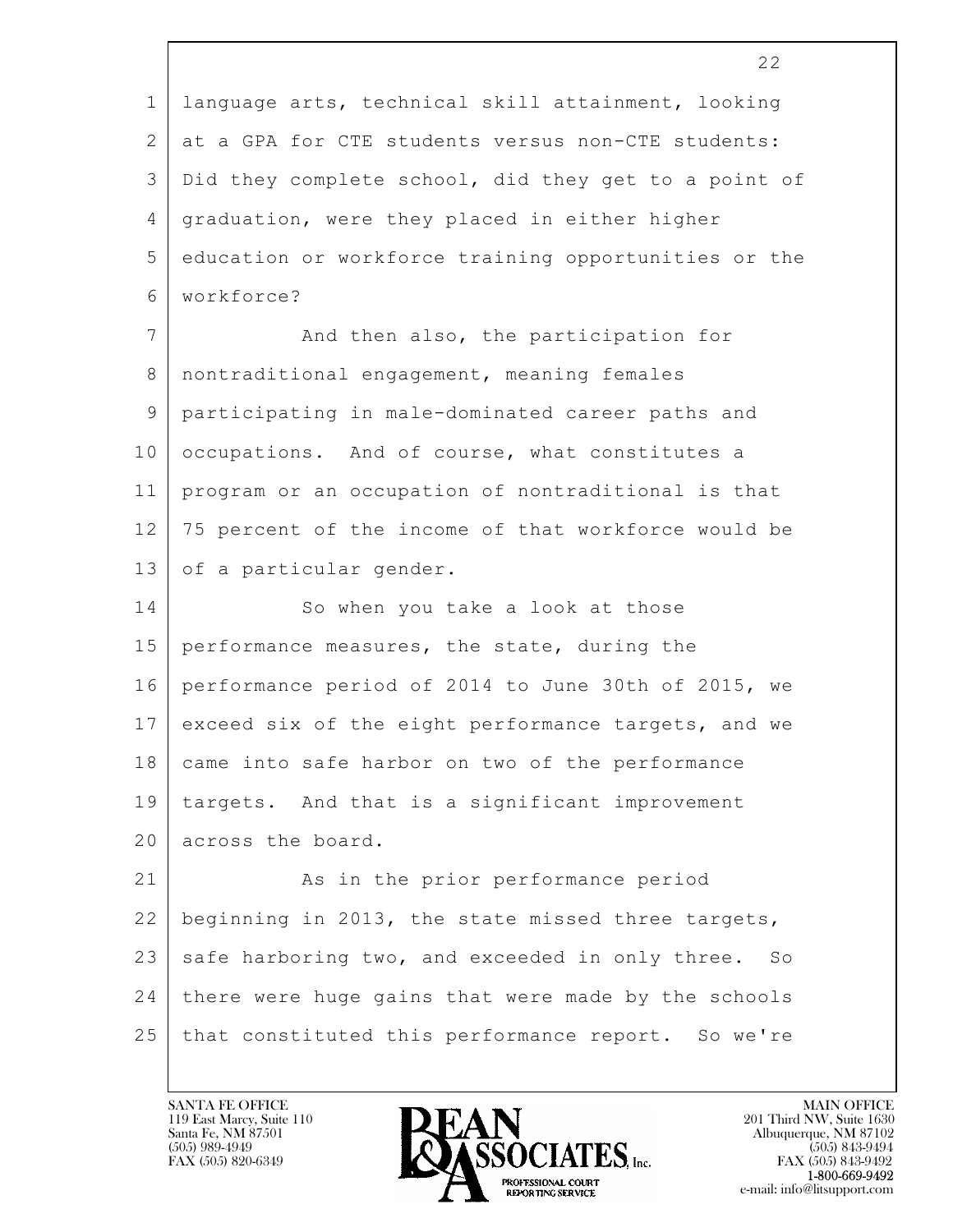|             | 23                                                   |
|-------------|------------------------------------------------------|
| $\mathbf 1$ | very proud of the work that the schools have been    |
| 2           | doing.                                               |
| 3           | When you take a look at the post-secondary           |
| 4           | performance data, what we take a look at there is    |
| 5           | really technical skill attainment of students, and   |
| 6           | that is those CTE concentrators that -- what is      |
| 7           | their GPA, for example. Taking a look at our         |
| 8           | students completing their post-secondary credential, |
| 9           | a certificate or a diploma, do we retain those       |
| 10          | post-secondary students?                             |
| 11          | So for example, from high school, they               |
| 12          | transition into perhaps the community college        |
| 13          | setting. We take a look at those CTE concentrators,  |
| 14          | enroll them in community college. Do they, upon      |
| 15          | completion of their program, enroll in higher        |
| 16          | education for a baccalaureate degree? Do they stay   |
| 17          | at the community college and start earning another   |
| 18          | industry credential in the related field? Or         |
| 19          | perhaps maybe they have been placed into a           |
| 20          | workforce. I'm sorry, not the workforce, just the    |
| 21          | college component in 3P1, and so we look at those,   |
| 22          | those aspects.                                       |
| 23          | Then student placement in continuing                 |
| 24          | higher ed or in the workforce and then the           |
| 25          | nontraditional participation and completion in like  |
|             |                                                      |

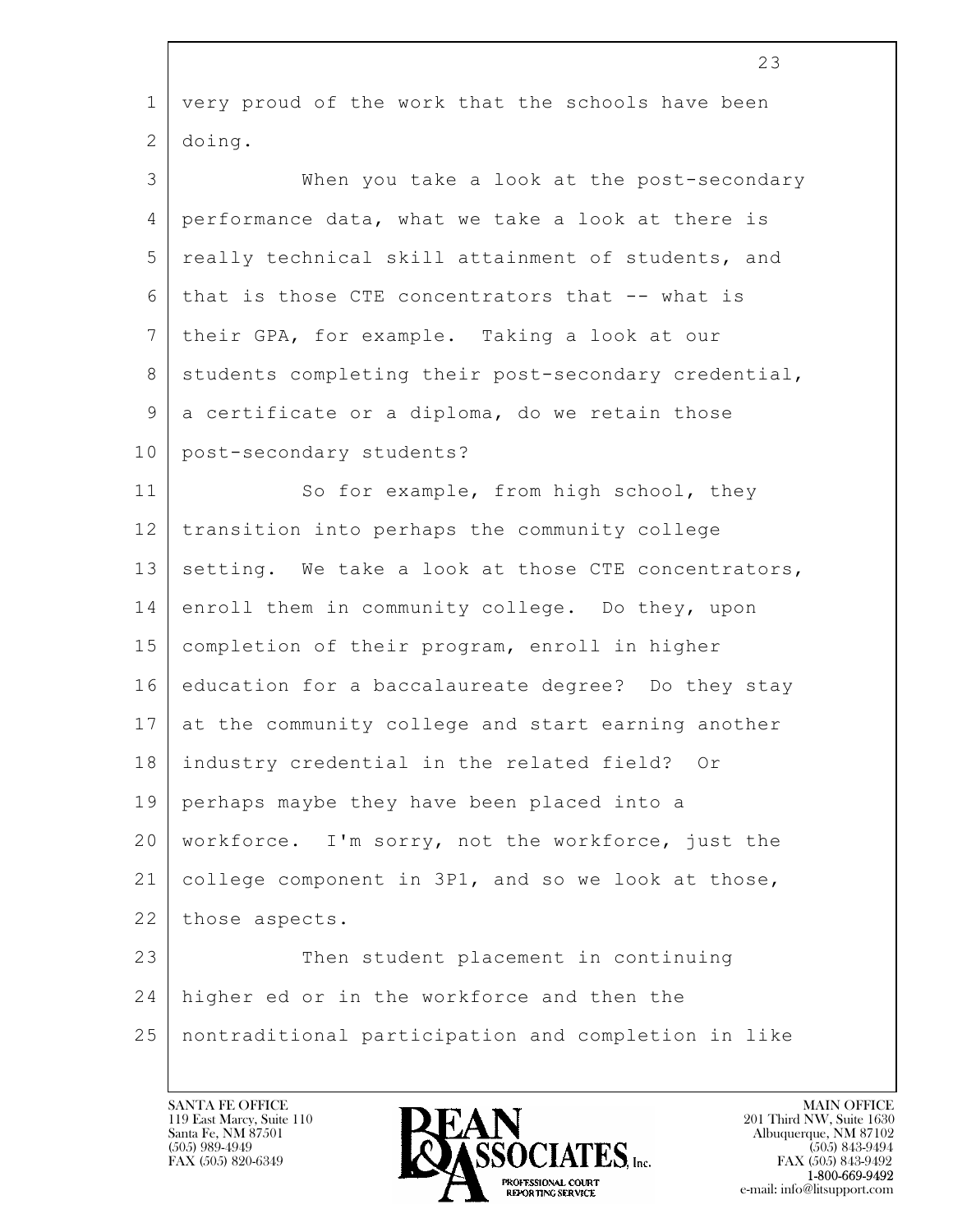| $\mathbf 1$ | manner of secondary schools. And what we reported  |
|-------------|----------------------------------------------------|
| 2           | in this particular report is that the state        |
| 3           | exceeded. There are six performance targets in the |
| 4           | post-secondary category. The state exceeded the    |
| 5           | performance in three of the targets and came into  |
| 6           | safe harbor in three. And so that was an           |
| 7           | improvement over the prior year, where we exceeded |
| 8           | the target in two, and we met safe harbor in four. |
| 9           | And so again, just the work that is                |
| 10          | happening at the post-secondary institutions and   |
| 11          | aligning the data systems, really taking a look at |
| 12          | programmatic aspects, focusing on the needs of     |
| 13          | career technical education students, and providing |
| 14          | those services are certainly beginning to pay off. |
| 15          | So that's included within this particular          |
| 16          | report and giving you the narrative, the financial |
| 17          | status, and the performance and accountability     |
| 18          | component concludes the report for the 2014/2015   |
| 19          | performance period.                                |
| 20          | I'll stand for questions.                          |
| 21          | THE CHAIRMAN: Thank you, Mr. Spencer.              |
| 22          | Do the Commissioners have any questions            |
| 23          | for Mr. Spencer at this time?                      |
| 24          | Commissioner Armbruster.                           |
| 25          | COMMISSIONER ARMBRUSTER: It's great that           |
|             |                                                    |



24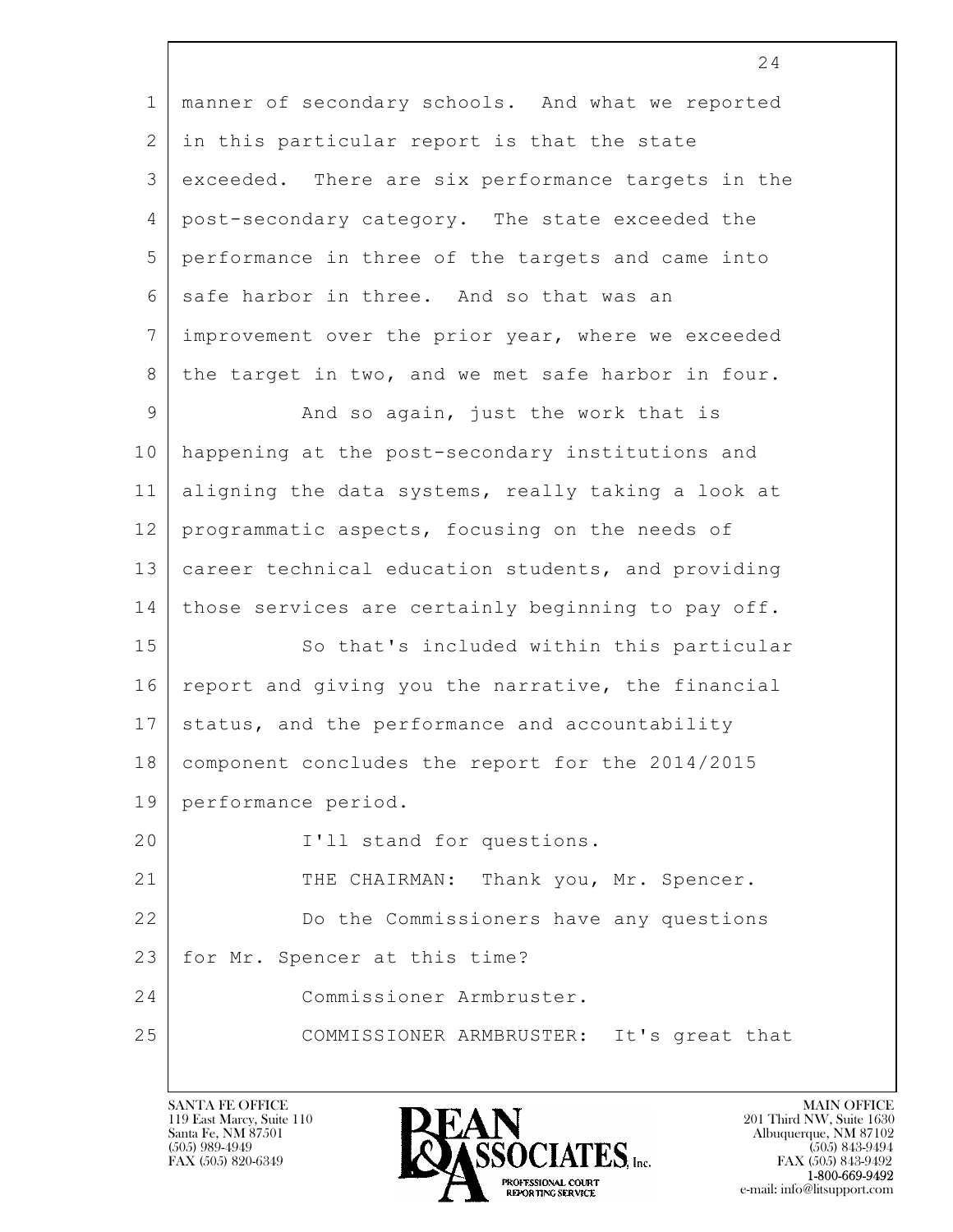|                | 25                                                    |
|----------------|-------------------------------------------------------|
| $\mathbf{1}$   | we are doing more on the nontraditional schools,      |
| 2              | doing that. To what do you attribute that?            |
| 3              | MR. ERIC SPENCER: Part of this is that,               |
| 4              | when $--$ in the prior year, we actually missed the   |
| 5              | performance target for nontraditional back in         |
| 6              | performance period of 2013. And some of this was      |
| $7\phantom{.}$ | really cleaning up the data set, because there is an  |
| 8              | organization called NAPE that works with the U.S.     |
| 9              | Department of Education and establishes what would be |
| 10             | the nontraditional occupations. And again, they have  |
| 11             | to look at the workforce data and take a look at      |
| 12             | 75 percent of the incumbent workforce: Is that a      |
| 13             | particular gender, et cetera.                         |
| 14             | So what we did on the back end about two,             |
| 15             | three years ago was we started making sure that       |
| 16             | courses that we have identified within the STARS      |
| 17             | system, the secondary reporting actually had a tag    |
| 18             | that, if it was a nontraditional CTE course, we       |
| 19             | tagged it as such. And so now, we were very           |
| 20             | transparent with the -- with the local institutions   |
| 21             | about what courses were being counted as nontrad.     |
| 22             | And then that gave the institutions an                |
| 23             | affirmation, if you will, that they didn't have to    |
| 24             | try and figure it out on their own, and then being    |
| 25             | able to take a look at, okay, so what do those        |

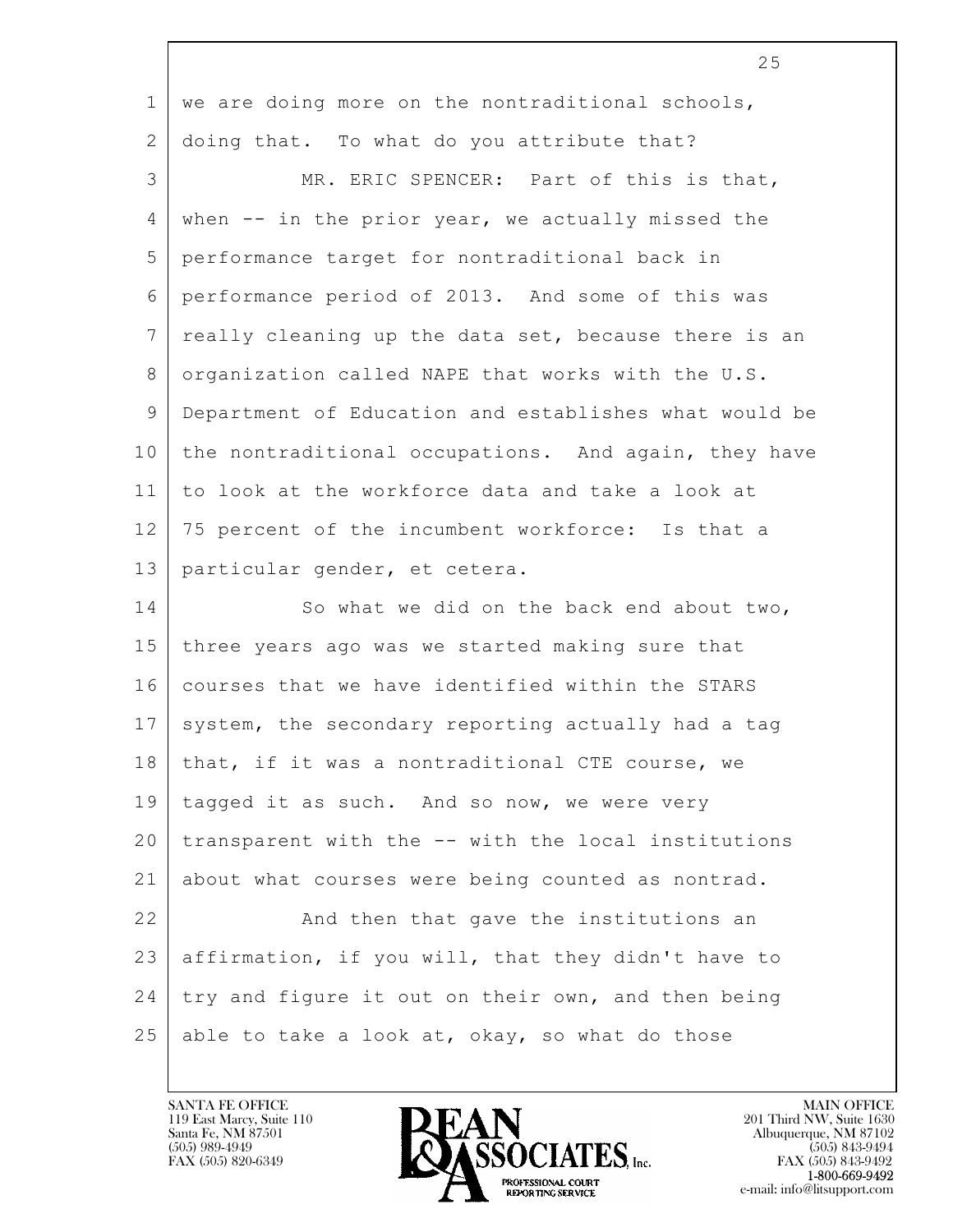|                 | 26                                                   |
|-----------------|------------------------------------------------------|
| $\mathbf{1}$    | counseling practices, what do those demonstration    |
| $\mathbf{2}$    | processes look like, and then asking them from a     |
| 3               | civil rights perspective the counseling and          |
| 4               | admissions quidance services, are they               |
| 5               | discriminating against students, are they counseling |
| 6               | students into another pathway because of a gender,   |
| $7\phantom{.0}$ | things of that sort. And really bringing those       |
| 8               | issues to the table of secondary and post-secondary  |
| $\mathsf 9$     | institutions really kind of got the conversation     |
| 10              | going and got people to really be thinking about     |
| 11              | this.                                                |
| 12              | And then in addition to that, just                   |
| 13              | cleaning up the data structures at both the state    |
| 14              | and the local levels to be sure that we're getting   |
| 15              | the cleanest data we could possibly get.             |
| 16              | COMMISSIONER ARMBRUSTER: Well, good.                 |
| 17              | THE CHAIRMAN: Commissioner.                          |
| 18              | Any other? Commissioner Toulouse.                    |
| 19              | COMMISSIONER TOULOUSE: Mr. Chair, which              |
| 20              | are the areas, specific areas, that we're doing well |
| 21              | in, and which are the ones that, while we're in a    |
| 22              | safe harbor, need to be improved?                    |
| 23              | MR. ERIC SPENCER: You're talking about               |
| 24              | with regard to the performance measures?             |
| 25              | COMMISSIONER TOULOUSE: Right.                        |
|                 |                                                      |

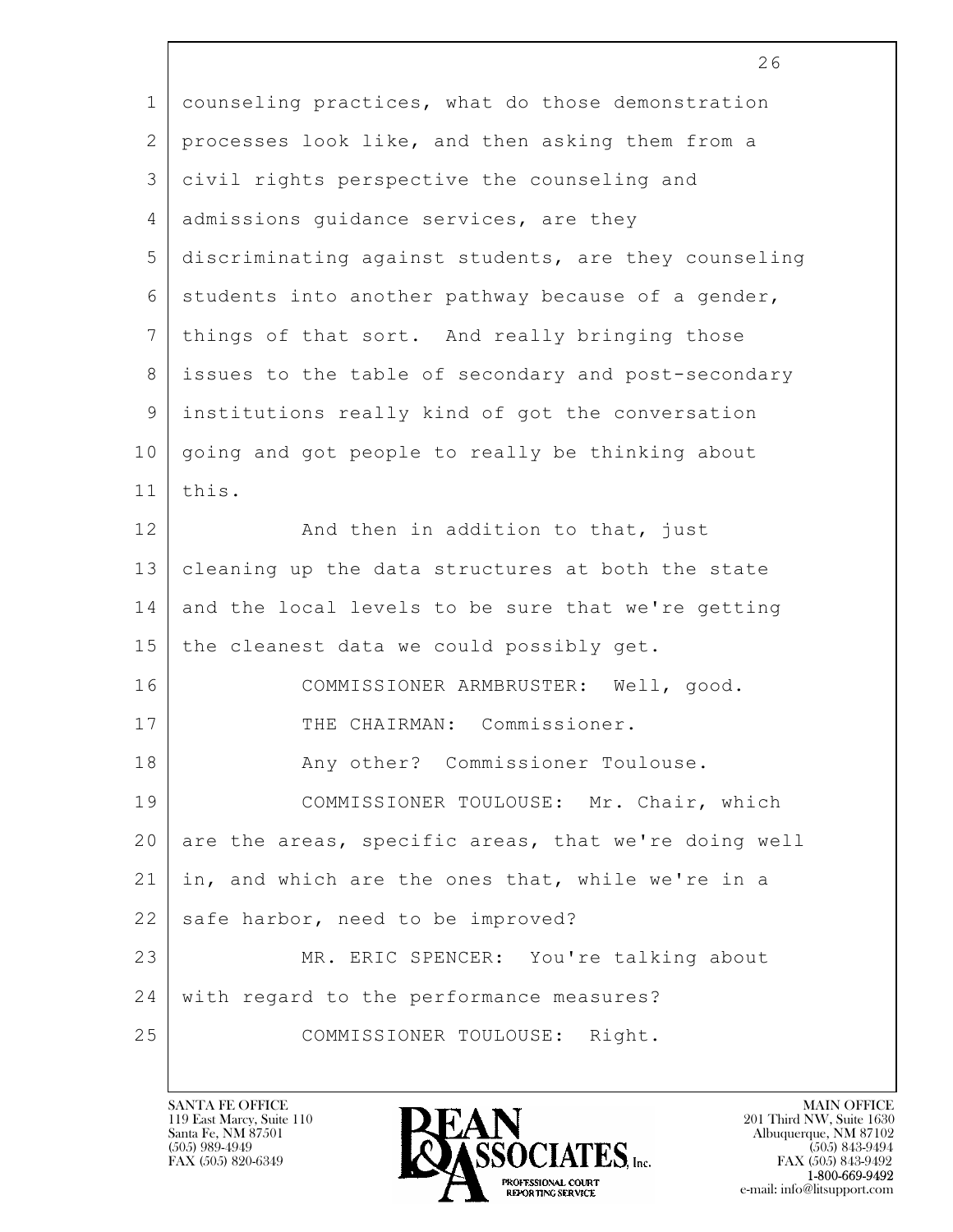$\mathbf{L}$  27 1 MR. ERIC SPENCER: Well, I'd have to look  $2$  that up, actually, and I had it on my  $--$  on my phone 3 just a few minutes ago. 4 COMMISSIONER TOULOUSE: Okay. Sorry, I  $5$  didn't mean to  $-$ 6 MR. ERIC SPENCER: No, that's okay. I can 7 definitely provide that to you at the next PEC 8 meeting, but also, I want to draw to your attention 9 that, on the Public Education Department's website, 10 if you go to the A-to-Z directory, there's a little 11 button A to Z, and then go to "C" for College and 12 Career Readiness Bureau. 13 And so when you hit our bureau's website, 14 you're going to see a list of the programs that we 15 administer out of College and Career Readiness, and 16 you'll see a link for Perkins. So under that 17 Perkins link, we disclose to schools and to the 18 public the performance of these particular schools 19 in all of these areas. 20 You're going to see a mega Excel 21 spreadsheet that has all of the data for every 22 district and every high school in the state, whether 23 they receive Perkins dollars or not, and an 24 indicator as to whether those schools are meeting 25 the performance targets. And we've done that

119 East Marcy, Suite 110<br>Santa Fe, NM 87501



FAX (505) 843-9492 e-mail: info@litsupport.com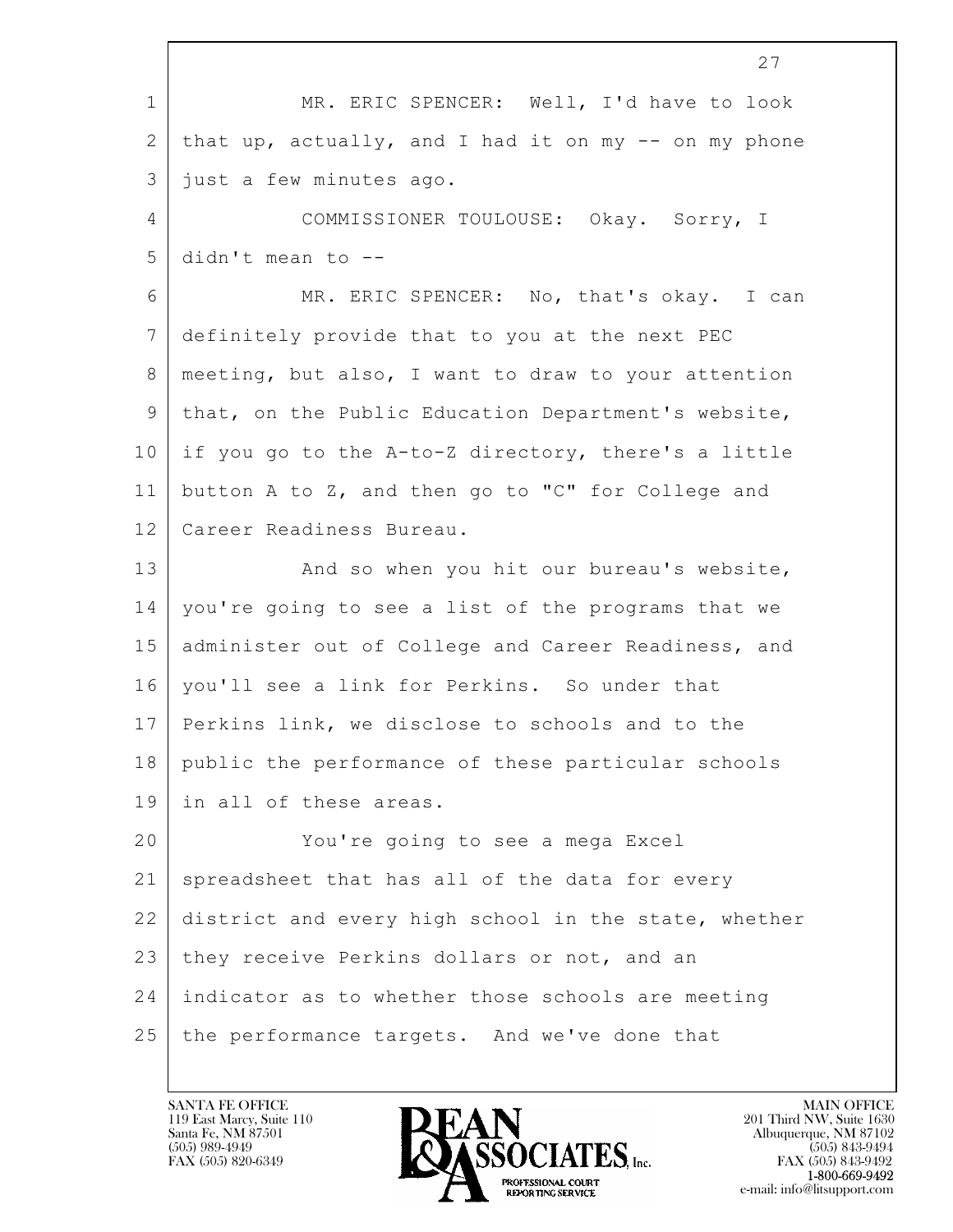|                | 28                                                   |
|----------------|------------------------------------------------------|
| $\mathbf 1$    | since -- I think 2007 is the first data set, so you  |
| 2              | can look at that historically.                       |
| 3              | We've also taken that data set and put               |
| 4              | that into more of an interactive data dashboard      |
| 5              | called Tableau. So right now, our schools are able   |
| 6              | to -- thinking about continuous improvement, they're |
| $7\phantom{.}$ | able to take a look at other schools that might have |
| 8              | the same demographics, like size, like type          |
| 9              | population, like type programs, and compare          |
| 10             | themselves against others schools in the state just  |
| 11             | by clicking some buttons.                            |
| 12             | All of the charter schools that deliver              |
| 13             | education from a 912 perspective are also in there,  |
| 14             | even if they have -- only if they have career        |
| 15             | technical education courses, because the data gets   |
| 16             | populated based on, do we have a CTE student         |
| 17             | participating in the CTE course, and then do they    |
| 18             | become a concentrator in career technical ed?        |
| 19             | And I think just to Commissioner                     |
| 20             | Armbruster's question earlier, having that type of   |
| 21             | data that you can look at by indicator, indicator by |
| 22             | indicator, provides that ability to analyze and then |
| 23             | figure out who's doing well, knock on the door,      |
| 24             | share some of the best practices, et cetera.         |
| 25             | The third component of what we have listed           |

 $\lceil$ 

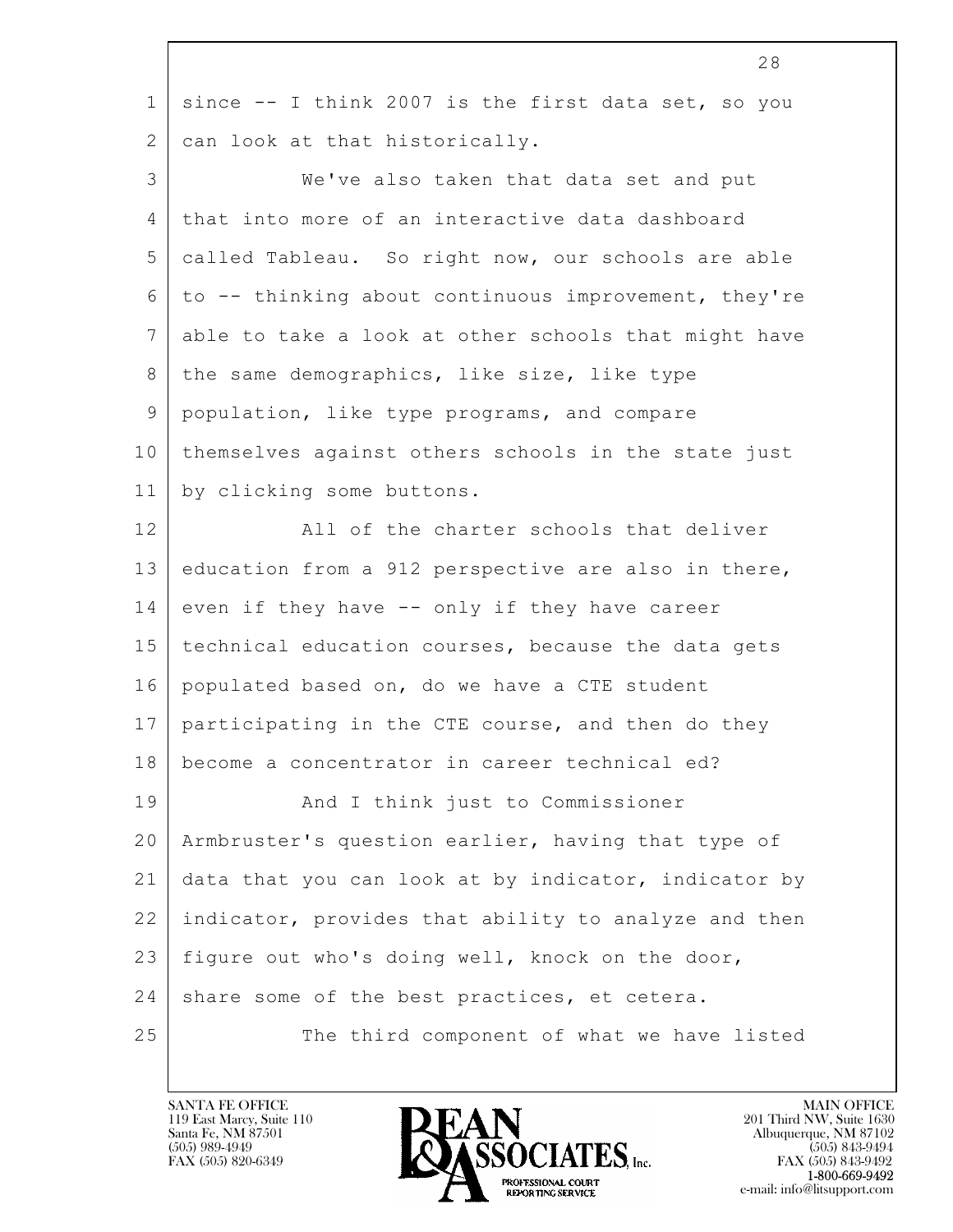|                | 29                                                   |
|----------------|------------------------------------------------------|
| $\mathbf{1}$   | there is called the performance targets that are     |
| 2              | negotiated. And so if you take a look at that        |
| 3              | spreadsheet -- and I know I provided the preliminary |
| 4              | spreadsheet back in December where we color-code     |
| 5              | those particular indicators.                         |
| 6              | I do know that we're facing a little bit             |
| $7\phantom{.}$ | of a challenge, for example, moving forward with     |
| 8              | regard to potentially safe harbor, a potential miss, |
| 9              | just kind of depending on what the data looks like,  |
| 10             | is with regard to the PARCC assessment scores for    |
| 11             | reading and language arts. So we know across the     |
| 12             | board we saw that, you know, the performance of the  |
| 13             | state didn't have -- yield the same performance or   |
| 14             | percentage that was yielded when we were in          |
| 15             | standards-based assessment, because of course, it's  |
| 16             | a different assessment and they have to reset.       |
| 17             | So we know that we're going to have to               |
| 18             | reset the performance targets to align to the PARCC  |
| 19             | assessment as well. So that's an area that I think   |
| 20             | we might have a potential -- a potential miss.       |
| 21             | But when students are looking at the                 |
| 22             | secondary, they're really knocking it out of the     |
| 23             | park when it comes to the technical skill            |
| 24             | attainment. That's the GPA of CTE students.          |
| 25             | They're really knocking it out of the park with the  |

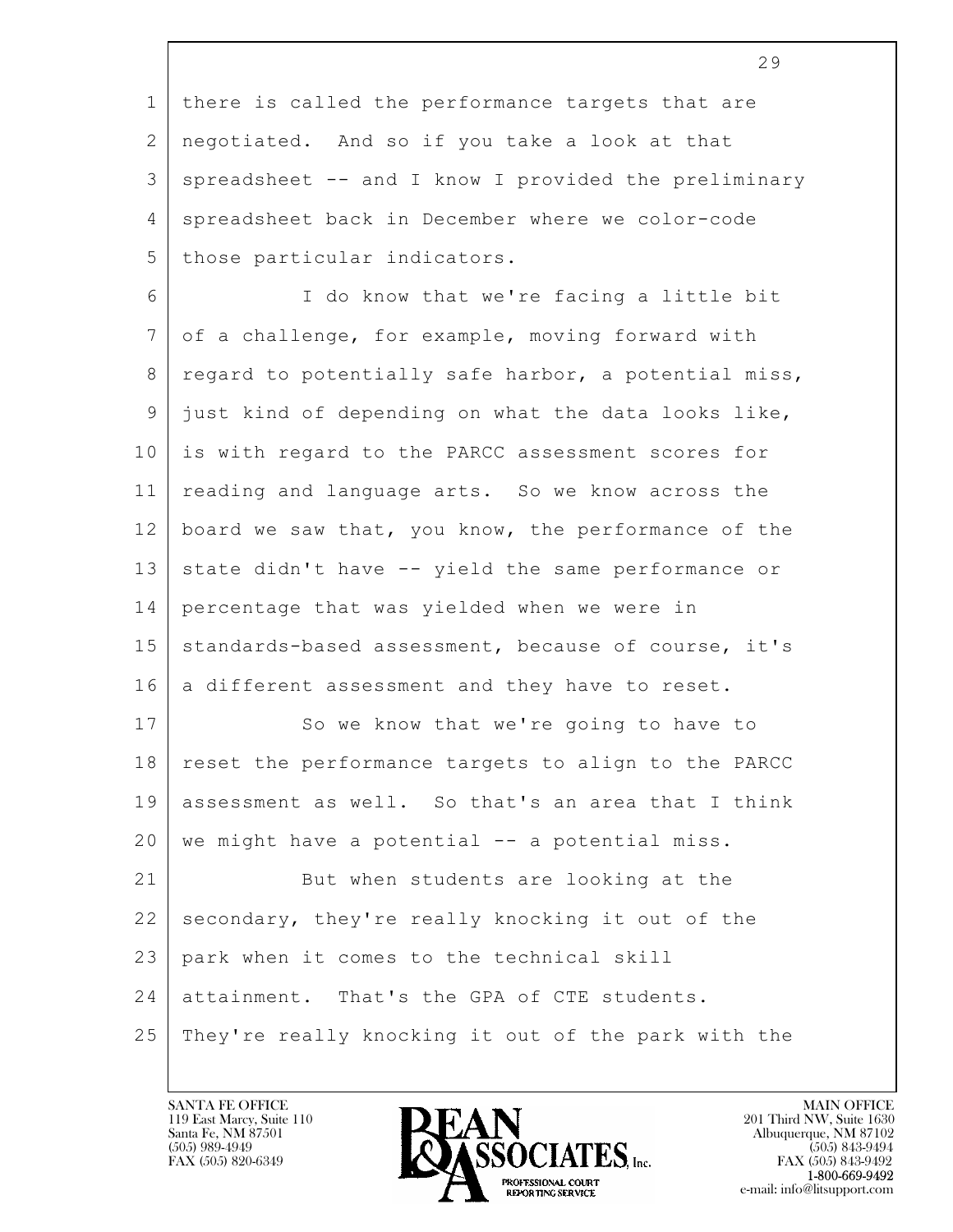|                | 30                                                   |
|----------------|------------------------------------------------------|
| $\mathbf 1$    | secondary school completion, especially even in      |
| $\overline{2}$ | graduation rates.                                    |
| 3              | I believe that the report that we had most           |
| 4              | recently released was that CTE students are          |
| 5              | graduating at a rate of 89 percent, whereas the      |
| 6              | whole-group population isn't necessarily performing  |
| 7              | to that target. So they're really performing well    |
| 8              | in that area.                                        |
| 9              | I know our secondary placement is a hard             |
| 10             | target to hit. That's one where we might be more in  |
| 11             | a safe harbor zone, and that's only because we don't |
| 12             | have the P20 data system that goes from, you know,   |
| 13             | kindergarten into post-secondary experiences. We     |
| 14             | have a unique ID number at the high school and       |
| 15             | secondary level. But we don't have the unique ID     |
| 16             | number at the post-secondary level. They've got the  |
| 17             | Social Security number.                              |
| 18             | And so until data folks, if you will,                |
| 19             | bridge that gap, we're always going to have a hard   |
| 20             | time truly finding where our students are placed.    |
| 21             | Because when we think about it, there aren't too     |
| 22             | many high school graduates not engaged in something  |
| 23             | after high school, but yet we can't find them        |
| 24             | because of the snafu in the data, if you will.       |
| 25             | Nontraditional --                                    |
|                |                                                      |

 $\lceil$ 

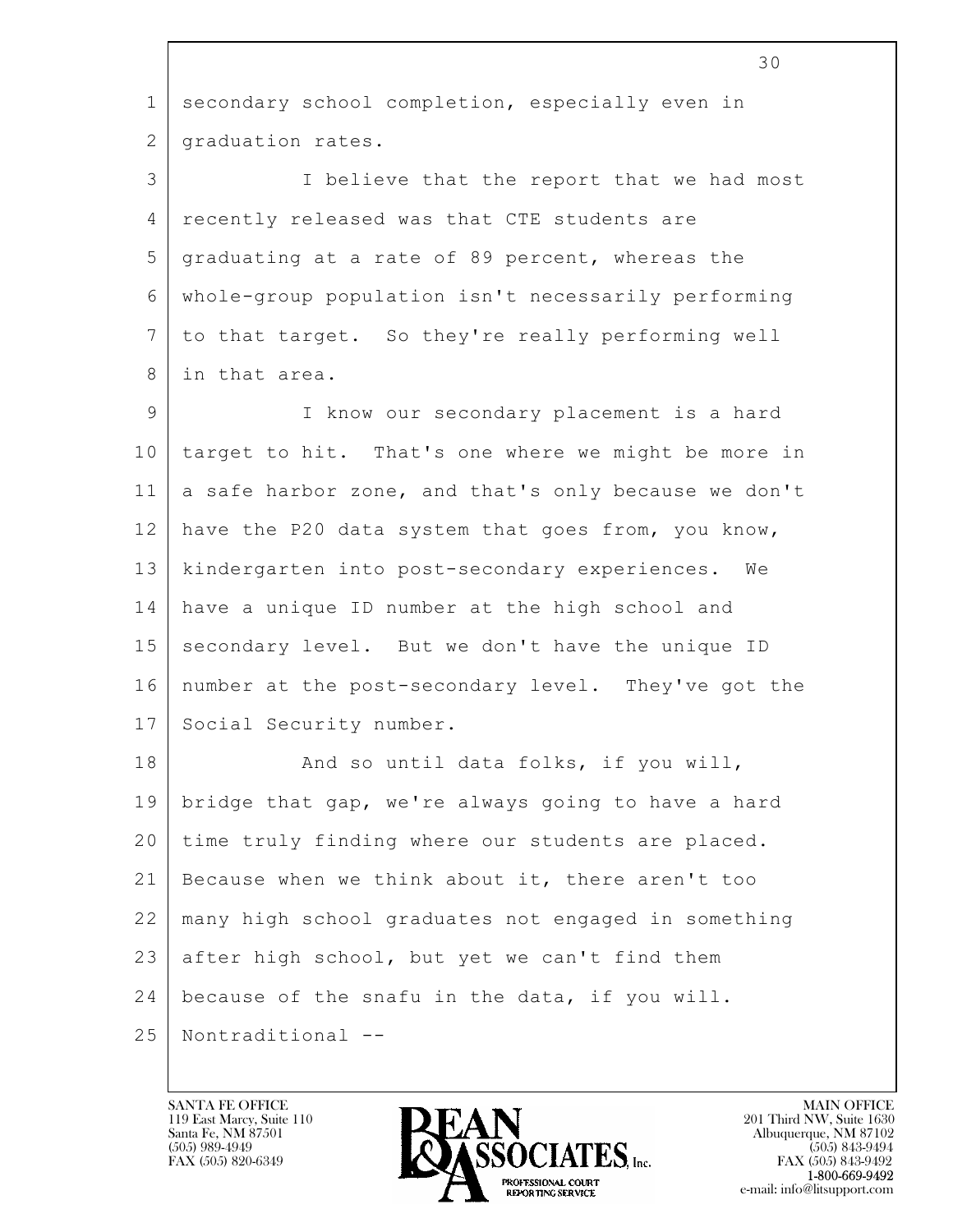$\mathbf{L}$  31 1 COMMISSIONER TOULOUSE: I remember that 2 discussion 15 years ago for the higher ed level of 3 trying to match the two up, and it hasn't progressed,  $4 \text{ huh?}$ 5 MR. ERIC SPENCER: Not necessarily. It's 6 still a challenge for us. And then with regard to 7 nontraditional participation, we're doing a really 8 | good job in getting students exposed to the 9 nontraditional path. But where the challenge comes 10 in terms of where we might be in safe harbor is that 11 we're having a challenge in keeping the students 12 within the pathway that they began to participate in. 13 So that is, for example, you have females 14 being exposed to a welding program of study. And 15 they're able to get students into the welding 16 classroom, and then kids might finish that course. 17 But the female students don't see themselves 18 pursuing the pathway, so then they take something 19 else. And so therefore, we're not able to hit, 20 necessarily, that completion target to the degree 21 that we set performance targets for, but it's still 22 something to strive for. 23 But it's very interesting to hear the 24 solutions that schools provide. You know, some of 25 the teachers are saying, "You know, I never really

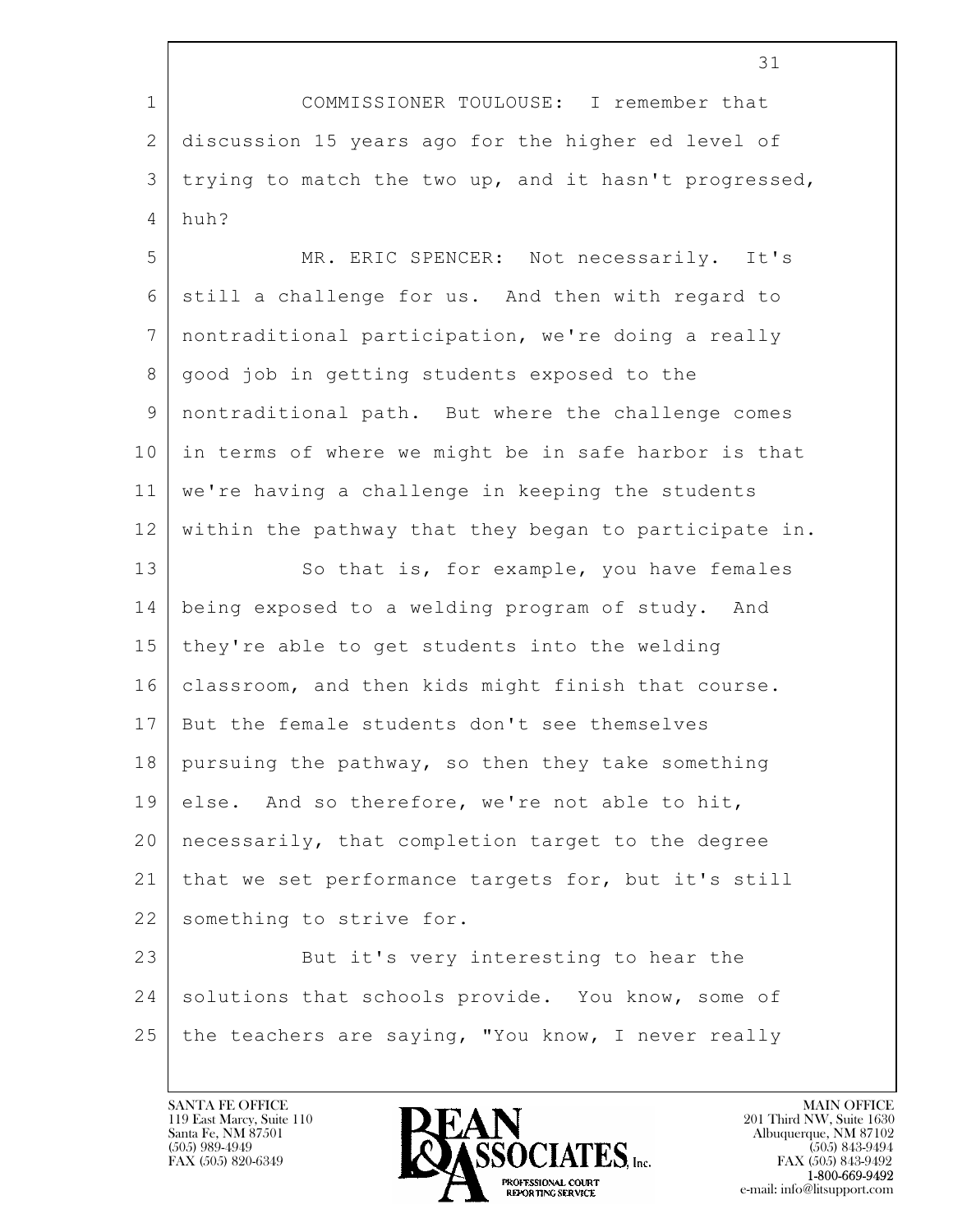|                 | 32                                                   |
|-----------------|------------------------------------------------------|
| $\mathbf 1$     | thought about why I keep losing my female students   |
| $\mathbf{2}$    | in welding." This came right out of Albuquerque.     |
| 3               | The individual came up to me during the              |
| 4               | meeting with an iPad and said, "Can I buy this?"     |
| 5               | And I said, "Well, what is that?"                    |
| 6               | And it was really a full-body leather suit           |
| $7\phantom{.0}$ | for a female that had -- it looked like a racing     |
| 8               | stripe. It was pretty cool. It was very              |
| 9               | attractive, and he says, "Can we do this?"           |
| 10              | And I said, well, if you need the                    |
| 11              | equipment to serve your students, you also have a    |
| 12              | safety issue. Putting a female in a male welding     |
| 13              | jacket with all of the extra space and whatnot can   |
| 14              | pose a hazard.                                       |
| 15              | And just by ordering new attire for the              |
| 16              | welding classroom that was attractive to the female  |
| 17              | population, he was able to garner more participation |
| 18              | from the females, because they thought it was good.  |
| 19              | And then also thinking about the research            |
| 20              | shows that females make a better welder than males   |
| 21              | because of their precision, their patience, their    |
| 22              | sense for accuracy. And it's very interesting to     |
| 23              | see what some of the data reveals when you're        |
| 24              | thinking of nontraditional.                          |
| 25              | So, like, at the end of the day, it really           |

Г

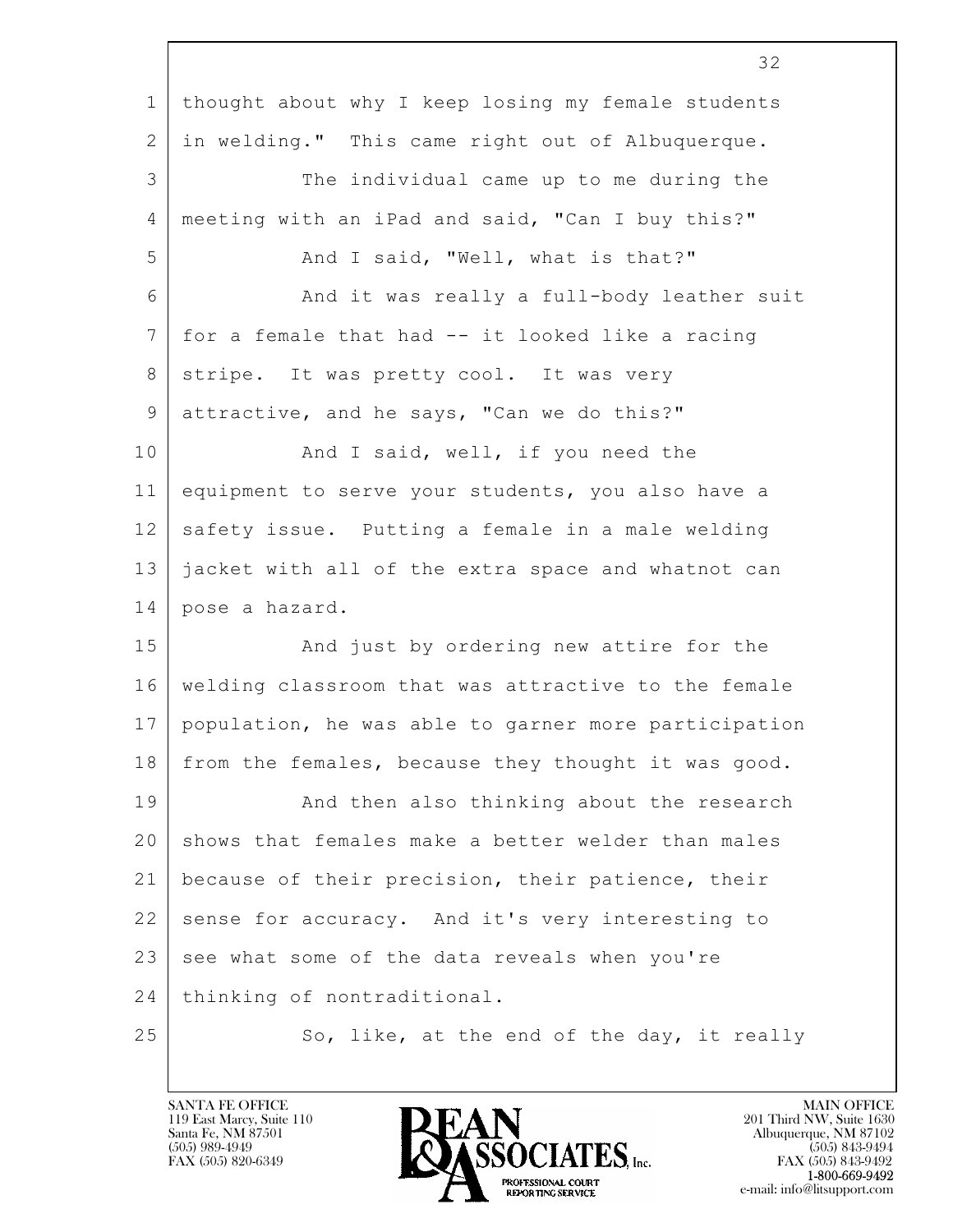| $\mathbf{1}$   | is cool to see how schools are creating those       |
|----------------|-----------------------------------------------------|
| $\overline{2}$ | opportunities, working toward eliminating the       |
| 3              | barriers and just really trying to knock down the   |
| 4              | walls and provide an opportunity so that, whether   |
| 5              | students pursue a post-secondary pathway or whether |
| 6              | they pursue work placement after high school, the   |
| $7\phantom{.}$ | notion is, is it doesn't matter, but they will all  |
| 8              | be successful. And people are really hanging on to  |
| 9              | that mission, and so very good news, I think, for   |
| 10             | the state.                                          |
| 11             | COMMISSIONER TOULOUSE: Thank you.                   |
| 12             | THE CHAIRMAN: Any further questions for             |
| 13             | Mr. Spencer?                                        |
| 14             | Well, I've got a couple, just brief ones.           |
| 15             | I noticed on Page 44 that you mentioned some        |
| 16             | improvement plans that were proposed on some of the |
| 17             | LEAs and some of the post-secondary. I just don't   |
| 18             | remember seeing that language in the past. Is that  |
| 19             | new, or have you been -- have they been doing       |
| 20             | improvement plans in the past?                      |
| 21             | MR. ERIC SPENCER: So in accordance with             |
| 22             | the law, when the state doesn't meet its levels of  |
| 23             | performance, the state then is placed on a          |
| 24             | performance improvement plan for a 12-month term.   |
| 25             | And the law also specifies that, in like manner, a  |

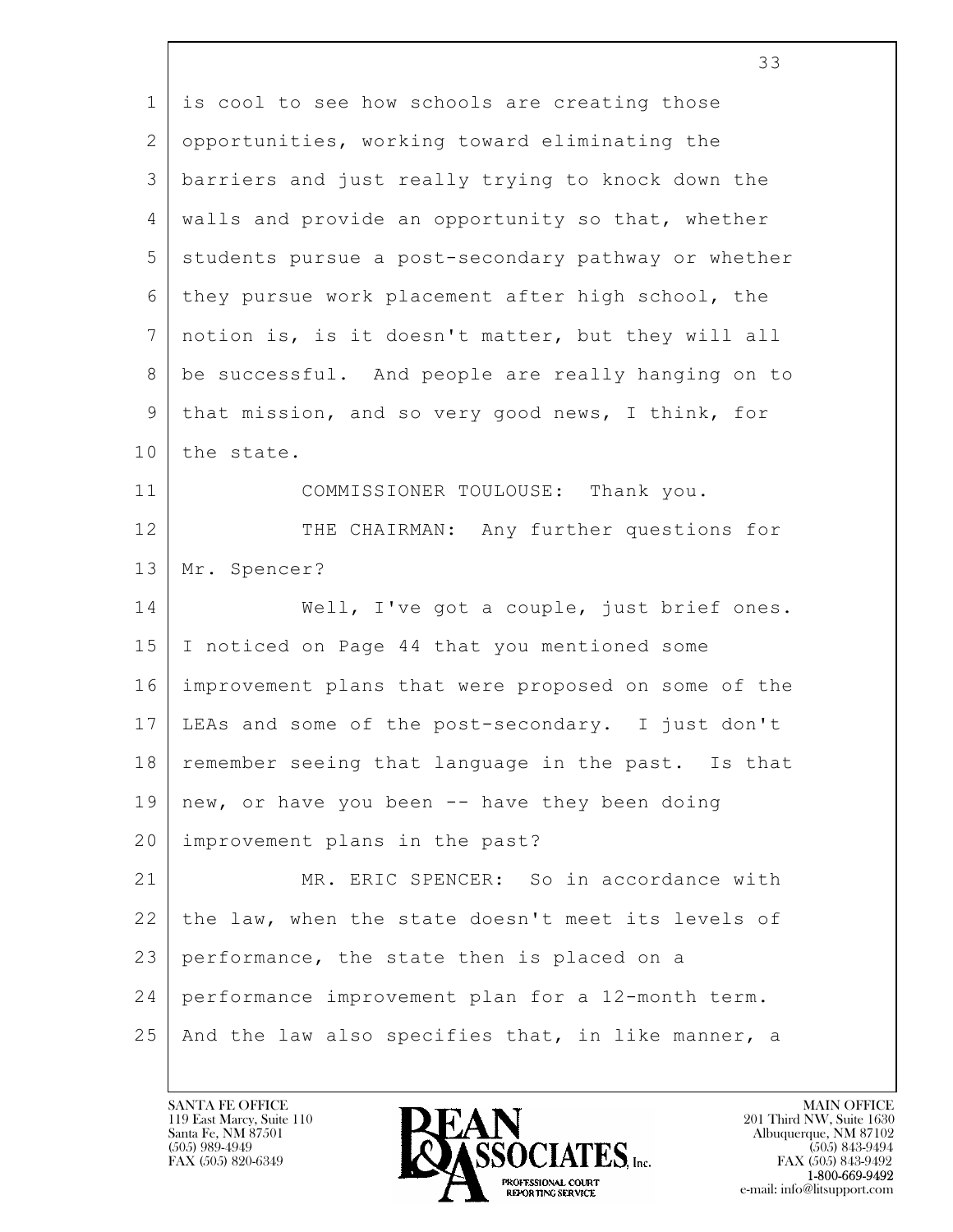|              | 34                                                   |
|--------------|------------------------------------------------------|
| $\mathbf 1$  | school district that doesn't meet its levels of      |
| $\mathbf{2}$ | performance must also be placed on a performance     |
| 3            | improvement plan.                                    |
| 4            | The performance improvement plans have               |
| 5            | been occurring year in and year out. What's          |
| 6            | interesting is sometimes there's a little bit of     |
| 7            | change within the -- with the reporting system, if   |
| 8            | you will, at the federal level, that sometimes       |
| 9            | it's -- you know, new information populates and it's |
| 10           | there. So whatever we're putting into the federal    |
| 11           | system, I'm providing to you here. And they did      |
| 12           | ask, well, analyze the data and tell us to what      |
| 13           | degree your schools are being placed on performance  |
| 14           | improvement plans, and so we did that.               |
| 15           | THE CHAIRMAN: I found that interesting,              |
| 16           | because we are also wrestling, as a Commission,      |
| 17           | with -- on improvement plans and with our charter    |
| 18           | schools and that we will ask -- be asking them to    |
| 19           | work with. And I just find that inter -- that we at  |
| 20           | least have company in that.                          |
| 21           | And the other thing I was just going to              |
| 22           | ask -- and you may not have an answer to this. What  |
| 23           | are you hearing from the Feds going down the road    |
| 24           | otherwise with the economic conditions in the        |
| 25           | country and oil prices are down? That's affecting    |

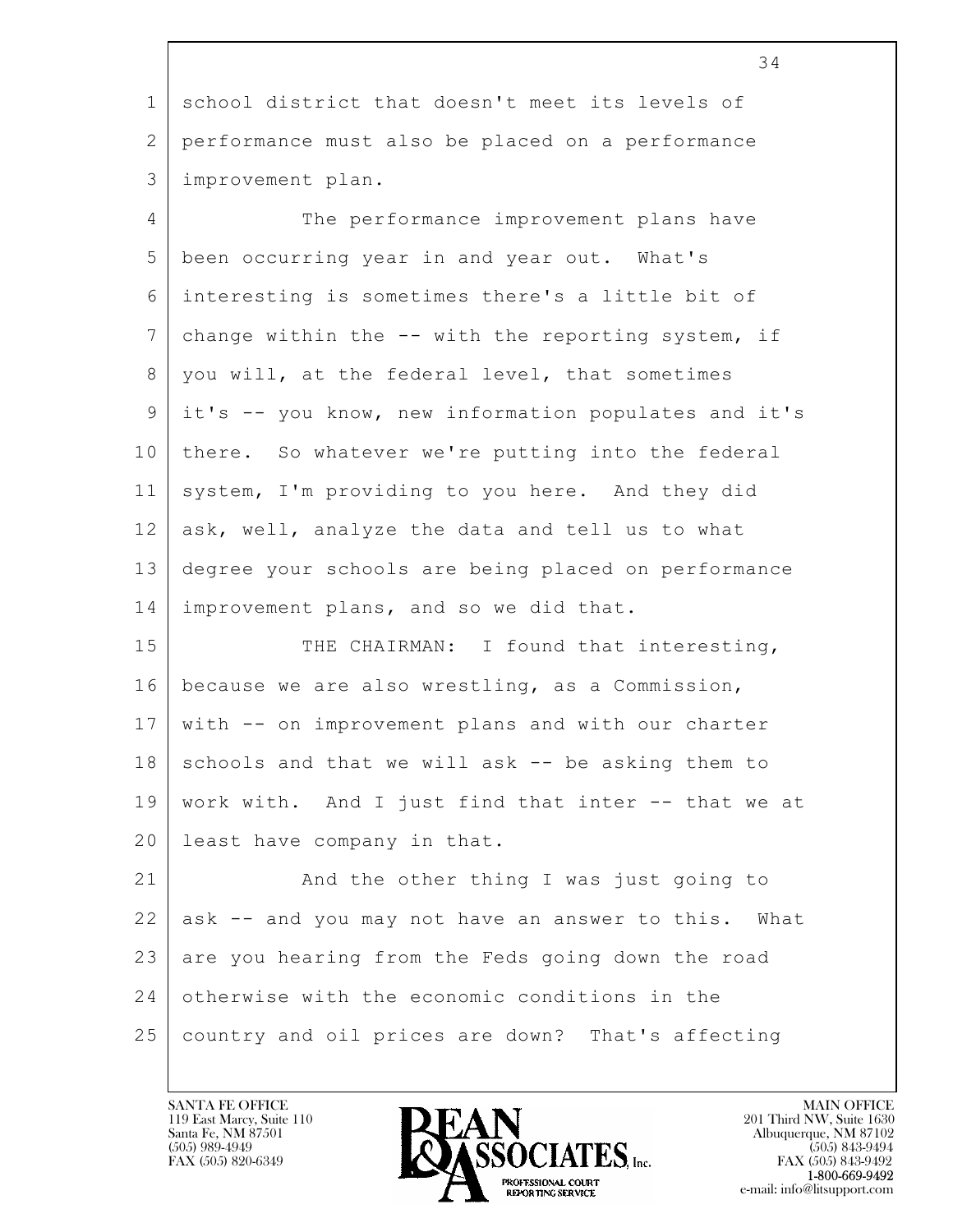| $\mathbf 1$    | everybody around the country, which may affect the    |
|----------------|-------------------------------------------------------|
| $\mathbf{2}$   | Feds. Are you hearing anything? Are you going to      |
| 3              | have to cut your funding in the future for this?      |
| 4              | MR. ERIC SPENCER: At this point in time,              |
| 5              | I'm not aware of any particular budgetary cut that's  |
| 6              | going to occur to Perkins. I mean, I would imagine    |
| $\overline{7}$ | that, you know, if they implement sequestration or,   |
| 8              | you know, they do a slice, you know, five percent     |
| 9              | across the top of education programs or whatnot, that |
| 10             | Perkins would obviously be part of that. But at this  |
| 11             | point in time, the information that I have is just to |
| 12             | go ahead and plan with level funding moving forward.  |
| 13             | And I've shared information with you all              |
| 14             | in the past in terms of the trajectory of where       |
| 15             | we've been with the federal granting, and you know    |
| 16             | that, you know, the purchasing power of the dollar    |
| 17             | has declined, you know, since 2007. And we also       |
| 18             | know that the state doesn't grow in its population.   |
| 19             | And so this grant is based on five to 17              |
| 20             | year olds in the State of New Mexico that reside in   |
| 21             | the state and then how many of those are in poverty.  |
| 22             | And so the population fluctuations in the state       |
| 23             | don't shift so much that we see drastic increases     |
| 24             | and decreases to our grant. In some cases, I mean,    |
| 25             | we're only seeing, like, a \$20,000 shift in the      |



35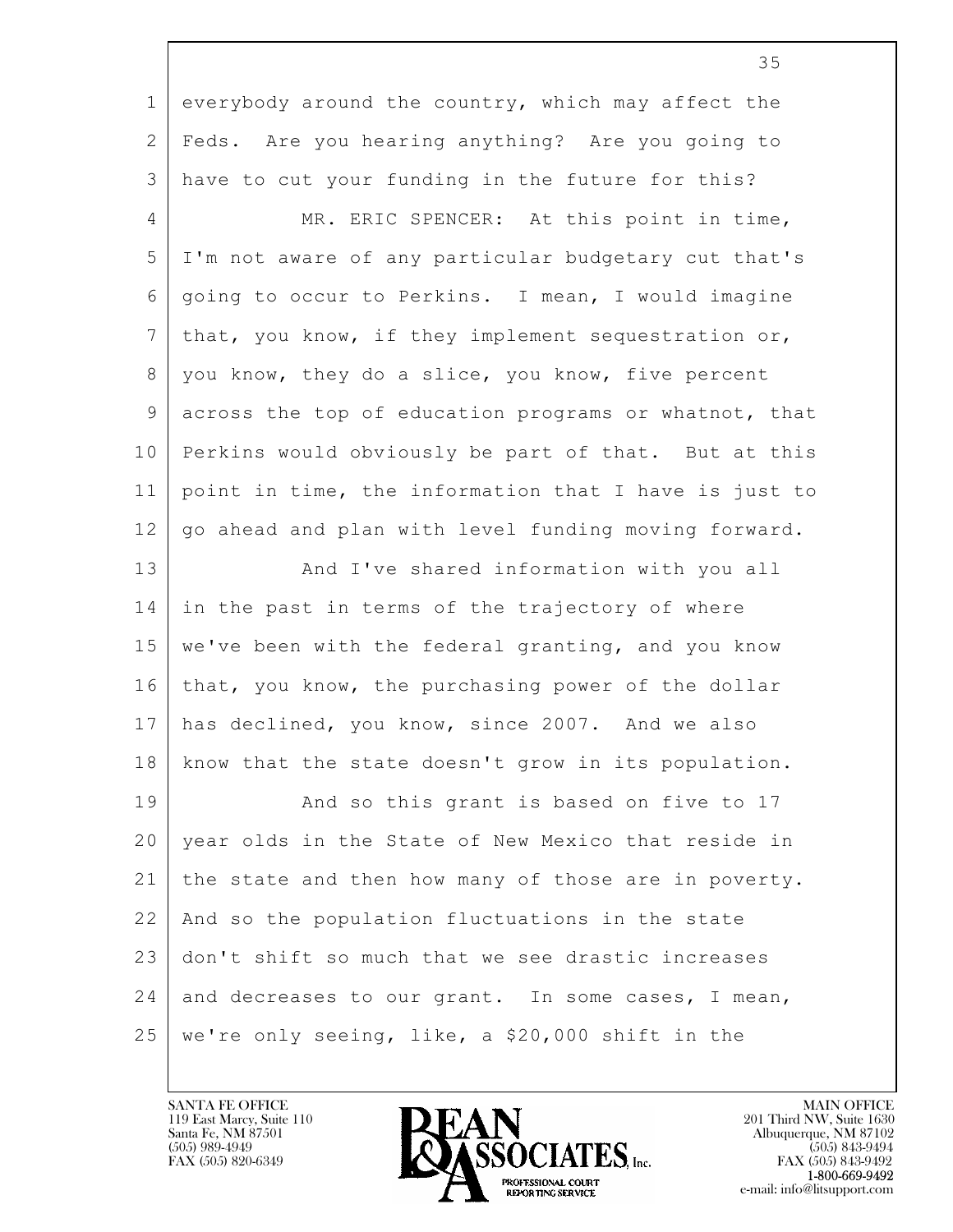| $\mathbf{1}$ | grant now.                                              |
|--------------|---------------------------------------------------------|
| 2            | It gets a little frustrating that you have              |
| 3            | to redo all of the budgets and whatnot for 20,000.      |
| 4            | You know, it affects schools by \$16 and whatnot, but   |
| 5            | nonetheless, we're anticipating pretty level            |
| 6            | funding. Pretty optimistic, though, that we might       |
| 7            | be able to get a reauthorization of the law, because    |
| 8            | as you know, that this particular Act expired in        |
| 9            | 2013. And so we're implementing on continuing           |
| 10           | resolutions.                                            |
| 11           | So as long as Perkins gets put within the               |
| 12           | President's budget and Congress affirms that, that      |
| 13           | we continue to get the funding that we have been        |
| 14           | getting -- and that's been the case since 2013. It      |
| 15           | appears that that'll continue to be the case until      |
| 16           | they either reauthorize or say this Act is done.        |
| 17           | But there's conversation kind of brewing at a           |
|              | 18   national level that we might see a bill out in the |
| 19           | next year. Hope so.                                     |
| 20           | THE CHAIRMAN: Yeah, hope. That would be                 |
| 21           | nice, wouldn't it? Of all the things that our           |
| 22           | federal government does for us and funds for us, I      |
| 23           | have long felt that this program is one of the best     |
| 24           | uses of our tax dollars that I've ever seen from our    |
| 25           | federal government. So I hope that they keep that in    |

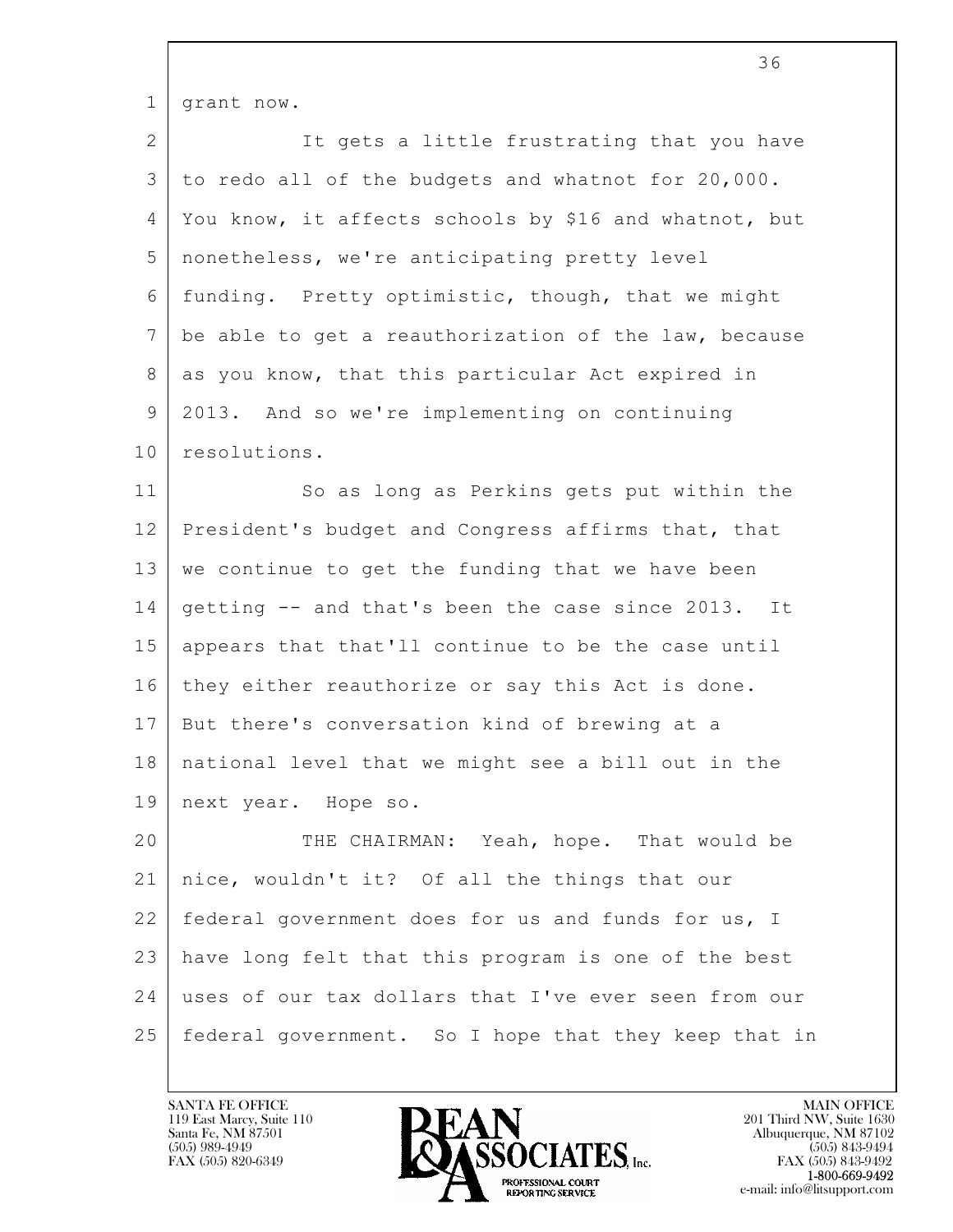|             | 37                                                    |
|-------------|-------------------------------------------------------|
| $\mathbf 1$ | mind as they talk about that because of all the young |
| 2           | people that this particular program helped.           |
| 3           | Is there any further questions or                     |
| 4           | discussions for Mr. Spencer?                          |
| 5           | COMMISSIONER TOULOUSE: Mr. Chair?                     |
| 6           | THE CHAIRMAN: Commissioner Toulouse.                  |
| 7           | COMMISSIONER TOULOUSE: I would just like              |
| 8           | to make a comment on that. This is the month that     |
| 9           | the Community College Association is doing its annual |
| 10          | meeting, legislative meeting in D.C. And one of the   |
| 11          | items that they have done for over 20 years is        |
| 12          | lobbying for Perkins.                                 |
| 13          | And what you have is you have over --                 |
| 14          | somewhere between a thousand and 1500 people who hit  |
| 15          | Capitol Hill the same day and hit every --            |
| 16          | practically every -- well, all of the senators and    |
| 17          | almost every one of the representatives with their    |
| 18          | list with Perkins as one of the top ones. And I       |
| 19          | know it still, because I still get all the            |
| 20          | literature from the Association of Community College  |
| 21          | Trustees. It's one of their top lists, again, what    |
| 22          | they call their "green sheet," because they give you  |
| 23          | one sheet of green paper that has all the things      |
| 24          | you're to go in and talk about.                       |
| 25          | And it's been very, very effective,                   |

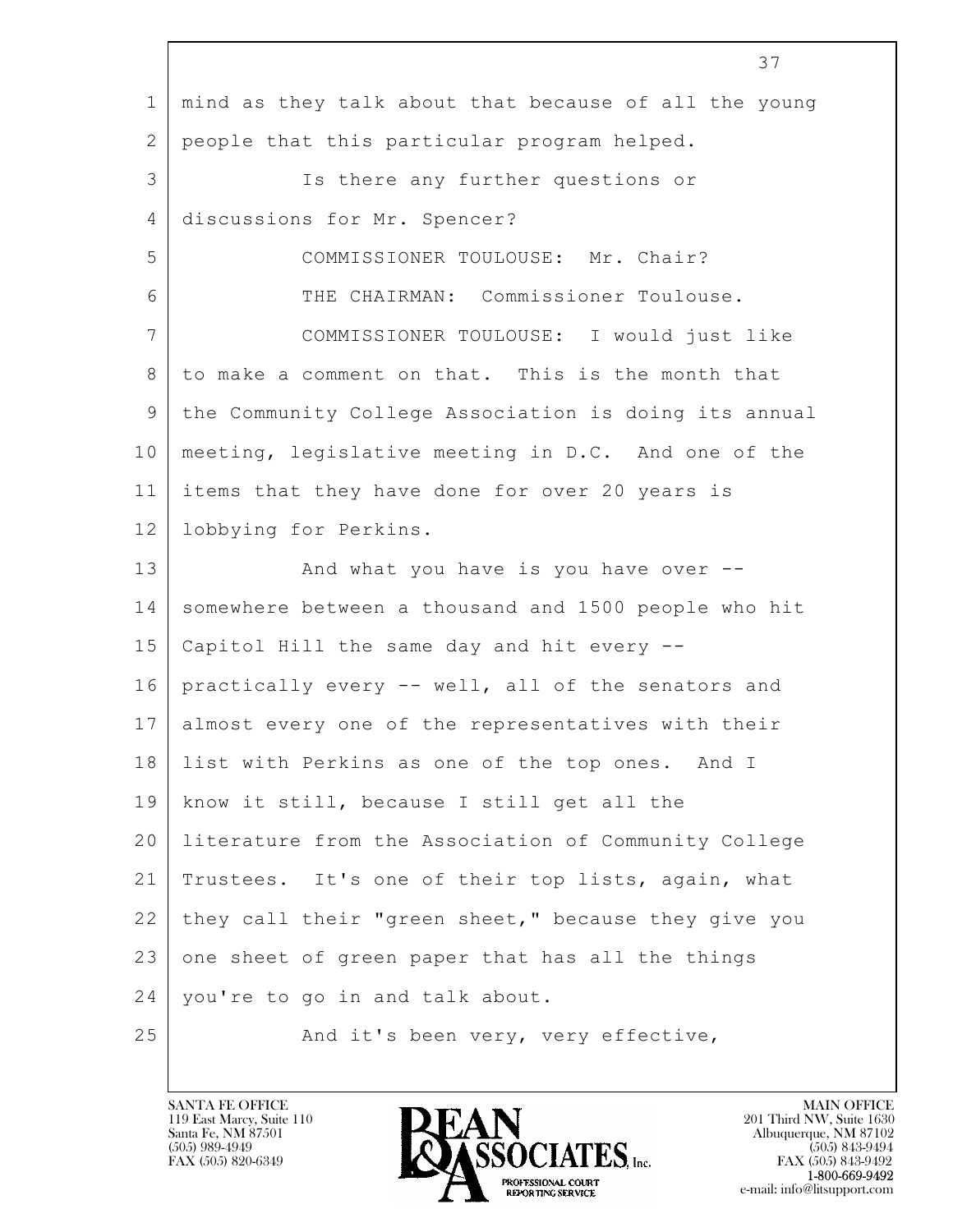|              | 38                                                   |  |  |  |  |  |
|--------------|------------------------------------------------------|--|--|--|--|--|
| $\mathbf{1}$ | because when you have that many people from that     |  |  |  |  |  |
| 2            | many states seeing that many legislators, even when  |  |  |  |  |  |
| 3            | there was a push under previous administration to    |  |  |  |  |  |
| 4            | cut the program entirely, it didn't go anywhere.     |  |  |  |  |  |
| 5            | And I think it -- we're pretty safe, at least with   |  |  |  |  |  |
| 6            | it in the continuing resolution, because of those    |  |  |  |  |  |
| 7            | however many, up to 1500 people that are going to be |  |  |  |  |  |
| 8            | there the same day.                                  |  |  |  |  |  |
| 9            | THE CHAIRMAN: Thank you, Commissioner.               |  |  |  |  |  |
| 10           | Anything else?                                       |  |  |  |  |  |
| 11           | This is an action item today. Part of our            |  |  |  |  |  |
| 12           | statutory duties do require us to have oversight in  |  |  |  |  |  |
| 13           | some of these areas. There is a suggested motion on  |  |  |  |  |  |
| 14           | the Executive Summary.                               |  |  |  |  |  |
| 15           | COMMISSIONER SHEARMAN: Mr. Chairman, this            |  |  |  |  |  |
| 16           | is not listed for action on the agenda.              |  |  |  |  |  |
| 17           | THE CHAIRMAN: Do you -- I was not aware              |  |  |  |  |  |
| 18           | whether we had this --                               |  |  |  |  |  |
| 19           | MR. LANGE: It just says update. It just              |  |  |  |  |  |
| 20           | says update.                                         |  |  |  |  |  |
| 21           | THE VICE CHAIR: Yeah, it says update. It             |  |  |  |  |  |
| 22           | doesn't say action item.                             |  |  |  |  |  |
| 23           | MR. ERIC SPENCER: We can bring the action            |  |  |  |  |  |
| 24           | item to the next PEC meeting.                        |  |  |  |  |  |
| 25           | THE CHAIRMAN: Yeah, I think you're going             |  |  |  |  |  |
|              |                                                      |  |  |  |  |  |

 $\overline{\phantom{a}}$ 

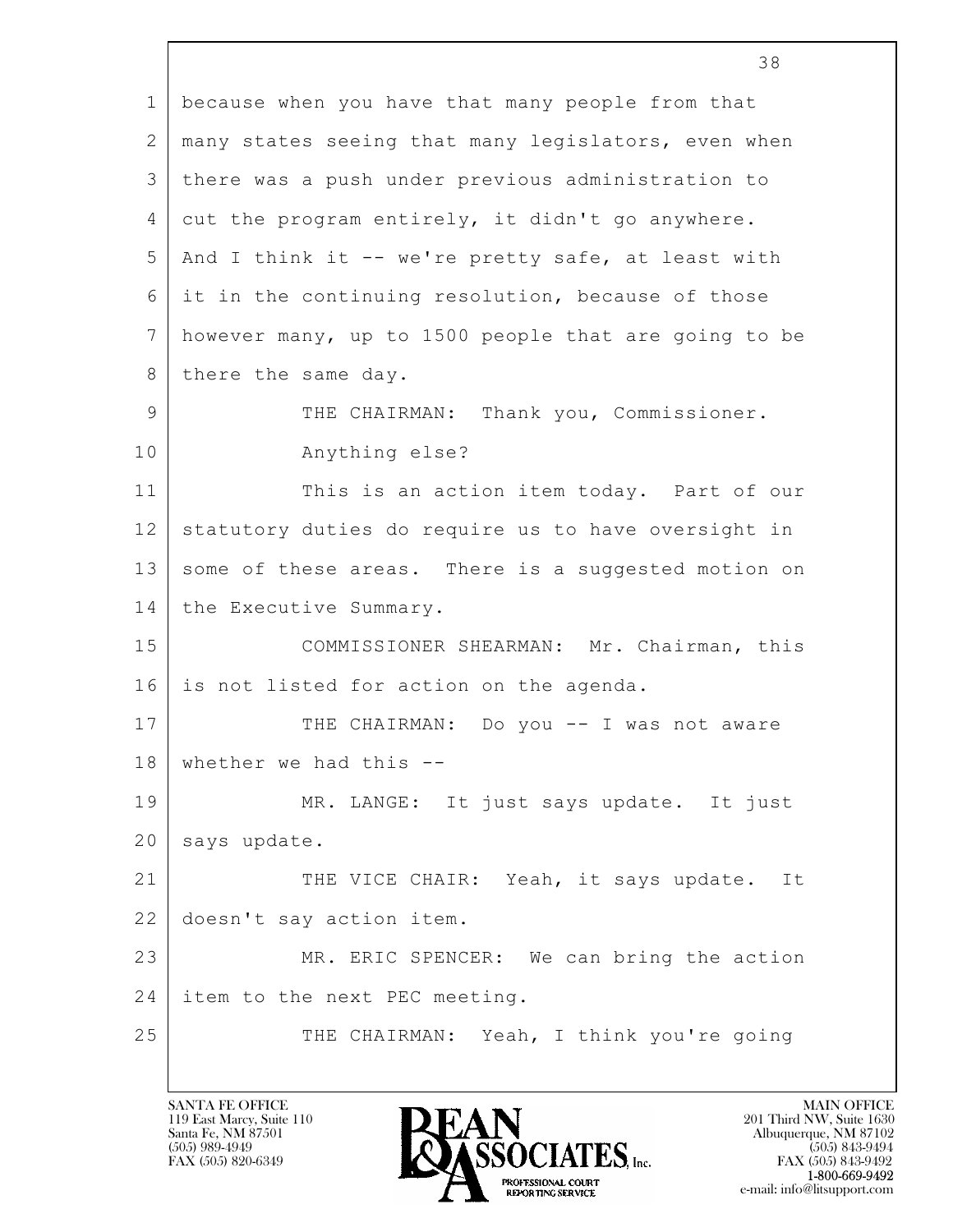|              | 39                                                    |  |  |  |  |  |
|--------------|-------------------------------------------------------|--|--|--|--|--|
| $\mathbf 1$  | to have to, because it's not noticed like that. I     |  |  |  |  |  |
| $\mathbf{2}$ | was not aware that this report was going to be a part |  |  |  |  |  |
| 3            | of it. I'm going to write on here March. I'm sorry,   |  |  |  |  |  |
| 4            | it looks you're going to have to come back in March   |  |  |  |  |  |
| 5            | also, March agenda for action.                        |  |  |  |  |  |
| 6            | THE VICE CHAIR: We'll be in Santa Fe.                 |  |  |  |  |  |
| 7            | THE CHAIRMAN: We will be in Santa Fe, yes.            |  |  |  |  |  |
| 8            | MR. ERIC SPENCER: Mr. Chair, members of               |  |  |  |  |  |
| 9            | the Commission, I hope in March I'll be able to bring |  |  |  |  |  |
| 10           | you the revisions in the state plan for the next year |  |  |  |  |  |
| 11           | and the funding so it'll all work out.                |  |  |  |  |  |
| 12           | THE CHAIRMAN: All right. Good. Thank                  |  |  |  |  |  |
| 13           | you, Mr. Spencer. March agenda for action. Okay.      |  |  |  |  |  |
| 14           | I'm going to underline that.                          |  |  |  |  |  |
| 15           | Anything else?                                        |  |  |  |  |  |
| 16           | Once again, Mr. Spencer, thank you for all            |  |  |  |  |  |
| 17           | your hard work in this area and for coming and        |  |  |  |  |  |
| 18           | seeing us again.                                      |  |  |  |  |  |
| 19           | MR. ERIC SPENCER: Thank you.                          |  |  |  |  |  |
| 20           | THE CHAIRMAN: We'll see you in March.                 |  |  |  |  |  |
| 21           | MR. ERIC SPENCER: Thank you.                          |  |  |  |  |  |
| 22           | COMMISSIONER SHEARMAN: Thank you.                     |  |  |  |  |  |
| 23           | THE CHAIRMAN: All right. We are up to                 |  |  |  |  |  |
| 24           | Item 7, which is discussion and possible action on    |  |  |  |  |  |
| 25           | draft performance framework negotiation procedures.   |  |  |  |  |  |
|              |                                                       |  |  |  |  |  |

Г

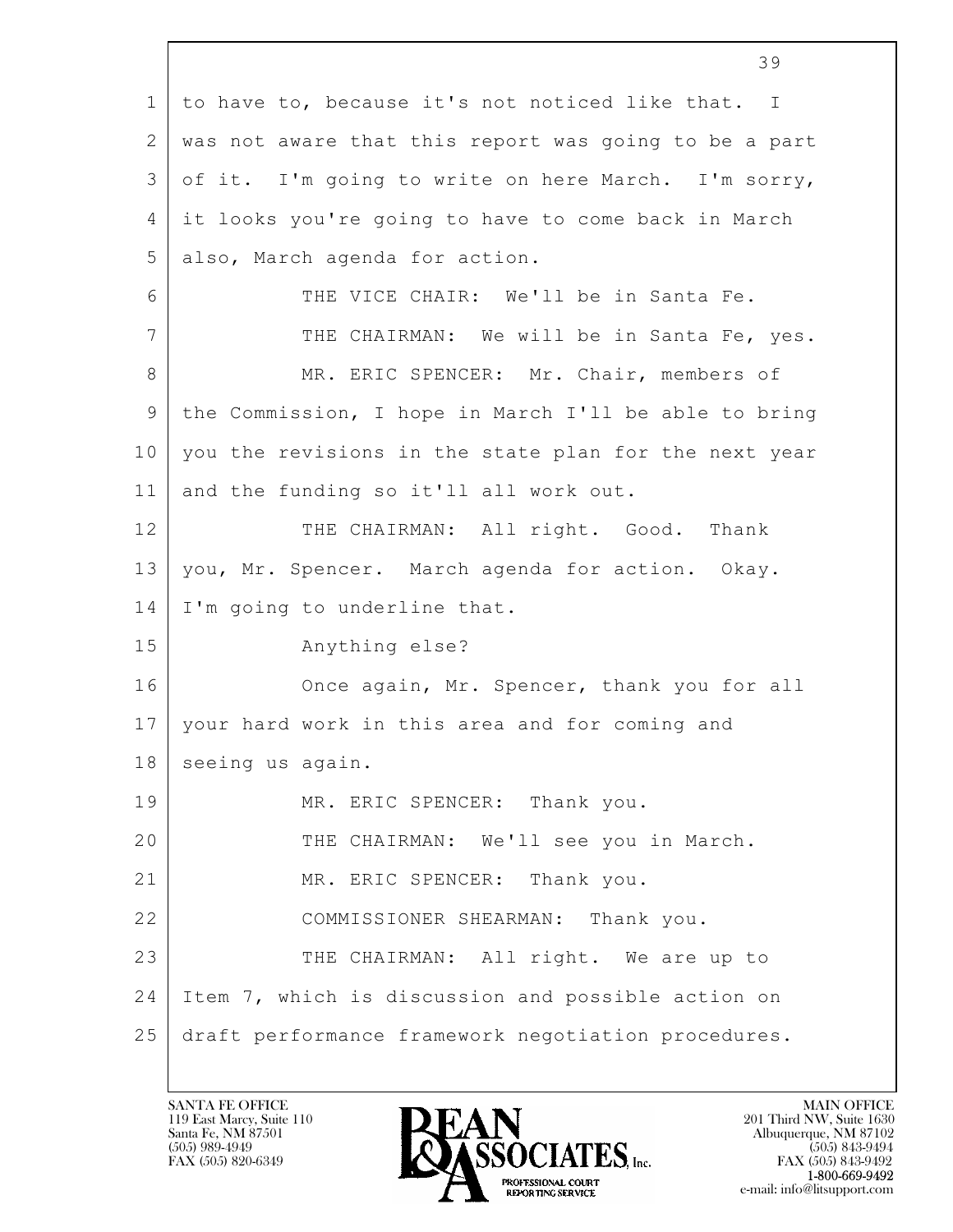|             | 40                                                    |  |  |  |  |  |
|-------------|-------------------------------------------------------|--|--|--|--|--|
| $\mathbf 1$ | This was one of the items that we worked on yesterday |  |  |  |  |  |
| 2           | in our work session, and I had asked Commissioner     |  |  |  |  |  |
| 3           | Shearman if she would take the leadership on this,    |  |  |  |  |  |
| 4           | which she had done. She made the draft. So I'm        |  |  |  |  |  |
| 5           | going to turn it over to her to report to us what we  |  |  |  |  |  |
| 6           | finally came up with yesterday.                       |  |  |  |  |  |
| 7           | Commissioner Shearman.                                |  |  |  |  |  |
| 8           | COMMISSIONER SHEARMAN: Thank you,                     |  |  |  |  |  |
| 9           | Mr. Chairman. Yesterday, we did talk through the      |  |  |  |  |  |
| 10          | draft that I'd produced, and we made quite a few      |  |  |  |  |  |
| 11          | changes to it. And then the group asked me to work    |  |  |  |  |  |
| 12          | with Sue Fox of the Matthews Fox firm after the       |  |  |  |  |  |
| 13          | meeting to come up with some additional wordsmithing. |  |  |  |  |  |
| 14          | And as we discussed this after the meeting, it became |  |  |  |  |  |
| 15          | pretty clear to me that there are several             |  |  |  |  |  |
| 16          | considerations in here.                               |  |  |  |  |  |
| 17          | One of the things I had inadvertently done            |  |  |  |  |  |
| 18          | when I wrote this was to include not just the         |  |  |  |  |  |
| 19          | performance frameworks renegotiation, but got into    |  |  |  |  |  |
| 20          | the issue of schools that are accredited by an        |  |  |  |  |  |
| 21          | outside agency. And they really -- one does not       |  |  |  |  |  |
| 22          | have anything necessarily to do with the other, so I  |  |  |  |  |  |
| 23          | sort of muddied the water.                            |  |  |  |  |  |
| 24          | What I would like to do at this time is               |  |  |  |  |  |
| 25          | recommend that this item be tabled until the April    |  |  |  |  |  |

 $\sqrt{ }$ 

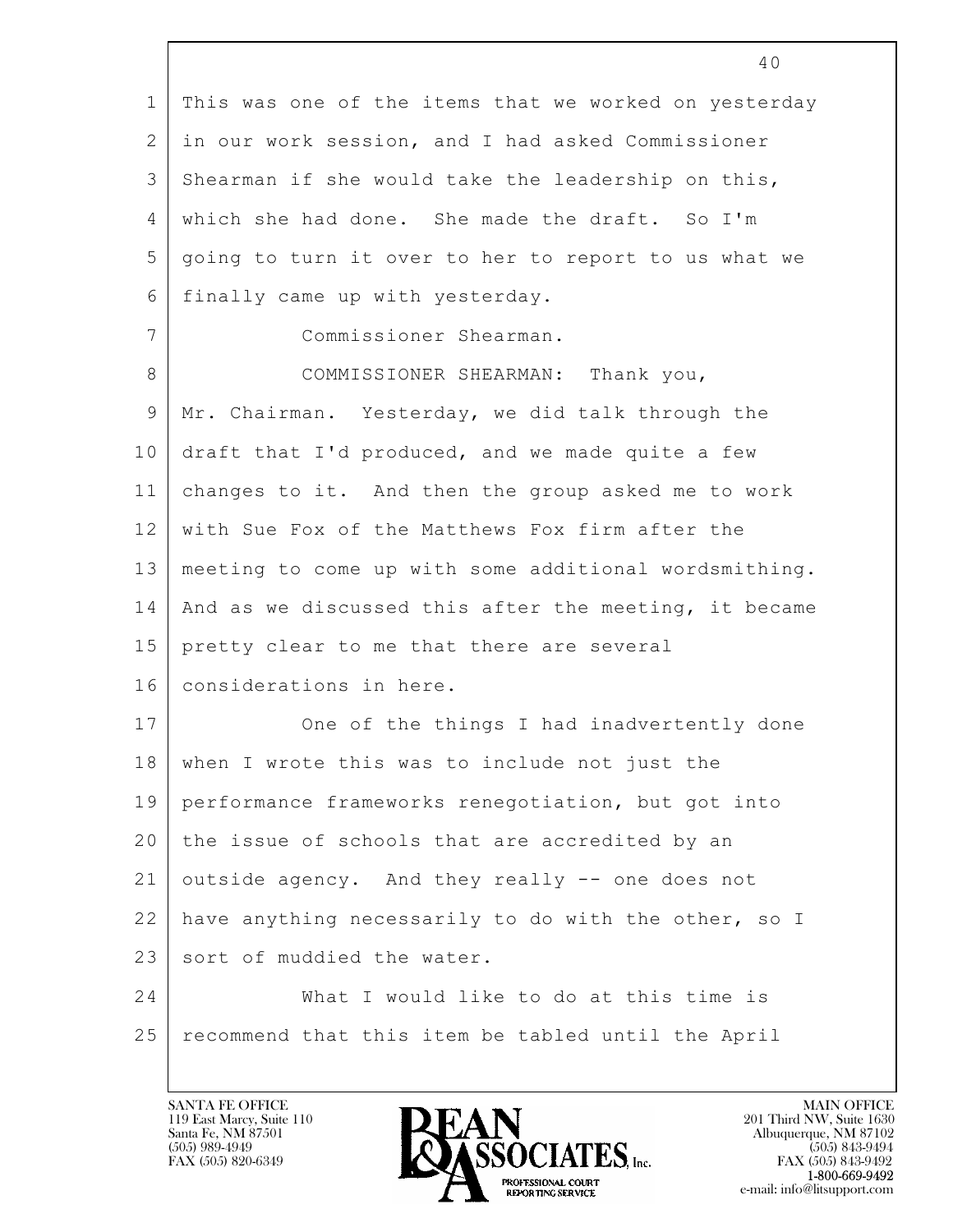|                 | 41                                                   |  |  |  |  |  |  |
|-----------------|------------------------------------------------------|--|--|--|--|--|--|
| $\mathbf 1$     | meeting. We'll be less busy, hopefully, in April,    |  |  |  |  |  |  |
| $\mathbf{2}$    | have gotten the negotiations and so forth behind us, |  |  |  |  |  |  |
| 3               | and give us time to come up with a cleaner document  |  |  |  |  |  |  |
| 4               | that's more -- that we've had more time to share     |  |  |  |  |  |  |
| 5               | with Commissioners, that they've had time to read it |  |  |  |  |  |  |
| 6               | and digest it a little bit more before asked to take |  |  |  |  |  |  |
| $7\overline{ }$ | any action on it.                                    |  |  |  |  |  |  |
| 8               | So Mr. Chairman, before the Commission,              |  |  |  |  |  |  |
| 9               | I'd like to move that this item be tabled to the     |  |  |  |  |  |  |
| 10              | April 2016 PEC Commission meeting.                   |  |  |  |  |  |  |
| 11              | COMMISSIONER CARR: Second.                           |  |  |  |  |  |  |
| 12              | THE CHAIRMAN: We have a motion and a                 |  |  |  |  |  |  |
| 13              | second, a motion from Commissioner Shearman and a    |  |  |  |  |  |  |
| 14              | second from Commissioner Carr. I think we can        |  |  |  |  |  |  |
| 15              | probably just do that on a voice vote.               |  |  |  |  |  |  |
| 16              | All in favor of the -- is there any                  |  |  |  |  |  |  |
| 17              | discussion first?                                    |  |  |  |  |  |  |
| 18              | All right. All in favor, please say                  |  |  |  |  |  |  |
| 19              | "Aye."                                               |  |  |  |  |  |  |
| 20              | (Commissioners so indicate.)                         |  |  |  |  |  |  |
| 21              | THE CHAIRMAN: Any opposed?                           |  |  |  |  |  |  |
| 22              | (No response.)                                       |  |  |  |  |  |  |
| 23              | THE CHAIRMAN: I hear none. That has                  |  |  |  |  |  |  |
| 24              | passed unanimously. We will table that, but we are   |  |  |  |  |  |  |
| 25              | not done with it. And I have told Commissioner       |  |  |  |  |  |  |

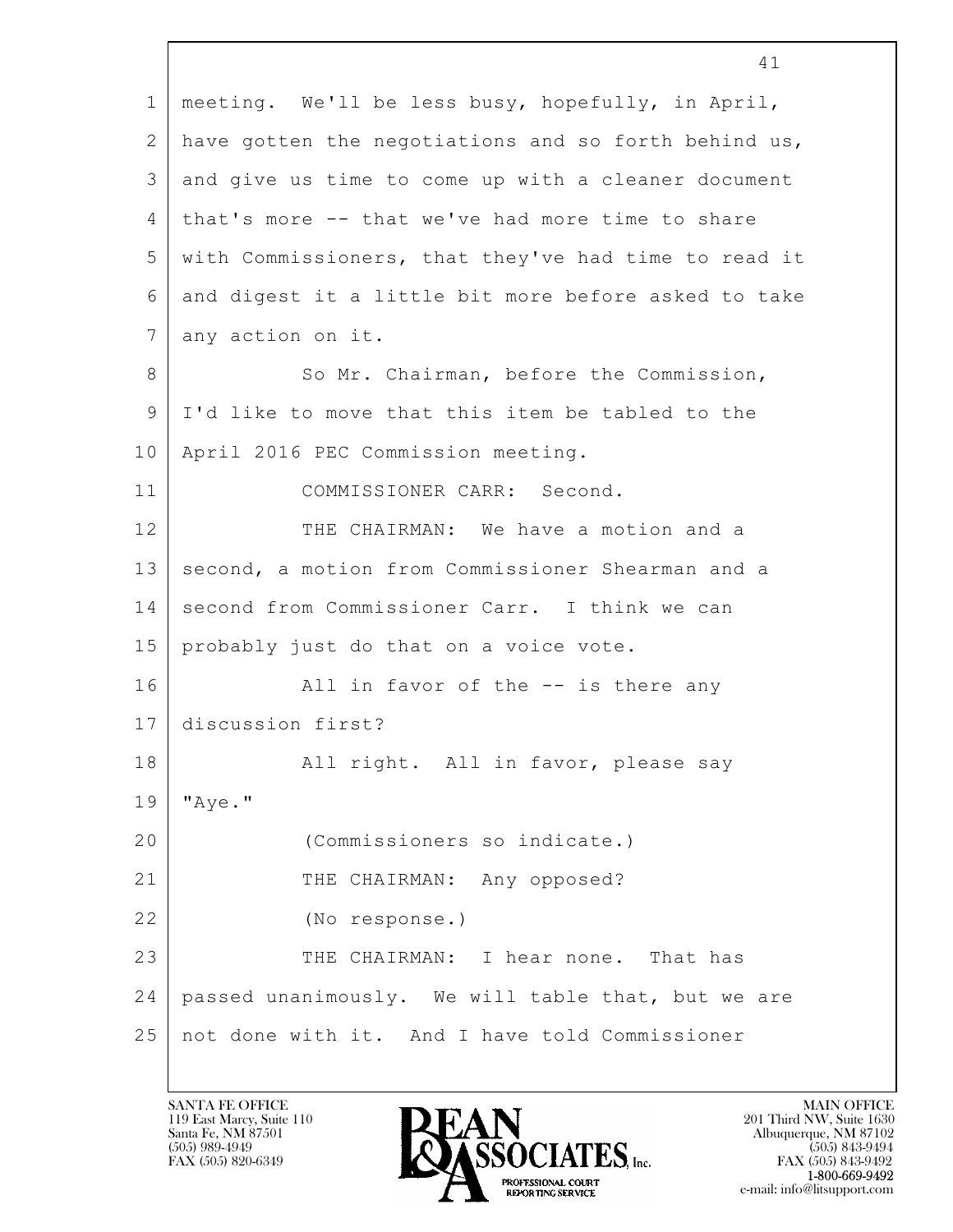|             | 42                                                   |  |  |  |  |  |
|-------------|------------------------------------------------------|--|--|--|--|--|
| $\mathbf 1$ | Shearman however she wants to handle that, whether   |  |  |  |  |  |
| 2           | she wants to bring in a few folks to work on that    |  |  |  |  |  |
| 3           | with her, however she wishes to do that, she will be |  |  |  |  |  |
| 4           | taking care of that for us.                          |  |  |  |  |  |
| 5           | We then -- therefore, it looks like we are           |  |  |  |  |  |
| 6           | now up to Item No. 8, which is discussion and        |  |  |  |  |  |
| 7           | possible action on charter school amendments, and I  |  |  |  |  |  |
| 8           | will defer to Director Katie Poulos for that. That   |  |  |  |  |  |
| 9           | is under Item No. 8 in your books.                   |  |  |  |  |  |
| 10          | MS. POULOS: Commissioners, Chair, Item               |  |  |  |  |  |
| 11          | No. 8A is a request from Coral Community Charter     |  |  |  |  |  |
| 12          | School to change the grade levels served under their |  |  |  |  |  |
| 13          | contract. The school requests to amend which --      |  |  |  |  |  |
| 14          | their instructional program, which currently         |  |  |  |  |  |
| 15          | identifies the grades that they will serve as K      |  |  |  |  |  |
| 16          | through 6, to include Grades 7 and 8. They are not   |  |  |  |  |  |
| 17          | requesting a change to their grade level cap -- or   |  |  |  |  |  |
| 18          | sorry, their enrollment cap, simply their grade      |  |  |  |  |  |
| 19          | levels.                                              |  |  |  |  |  |
| 20          | The charter school does have -- and we've            |  |  |  |  |  |
| 21          | provided a lot of the data for you about their       |  |  |  |  |  |
| 22          | enrollment, their subgroup percentages, but most     |  |  |  |  |  |
| 23          | importantly, their performance on their letter grade |  |  |  |  |  |
| 24          | and their PARCC assessment. Because the school has   |  |  |  |  |  |
| 25          | an average letter grade of C and a current year      |  |  |  |  |  |

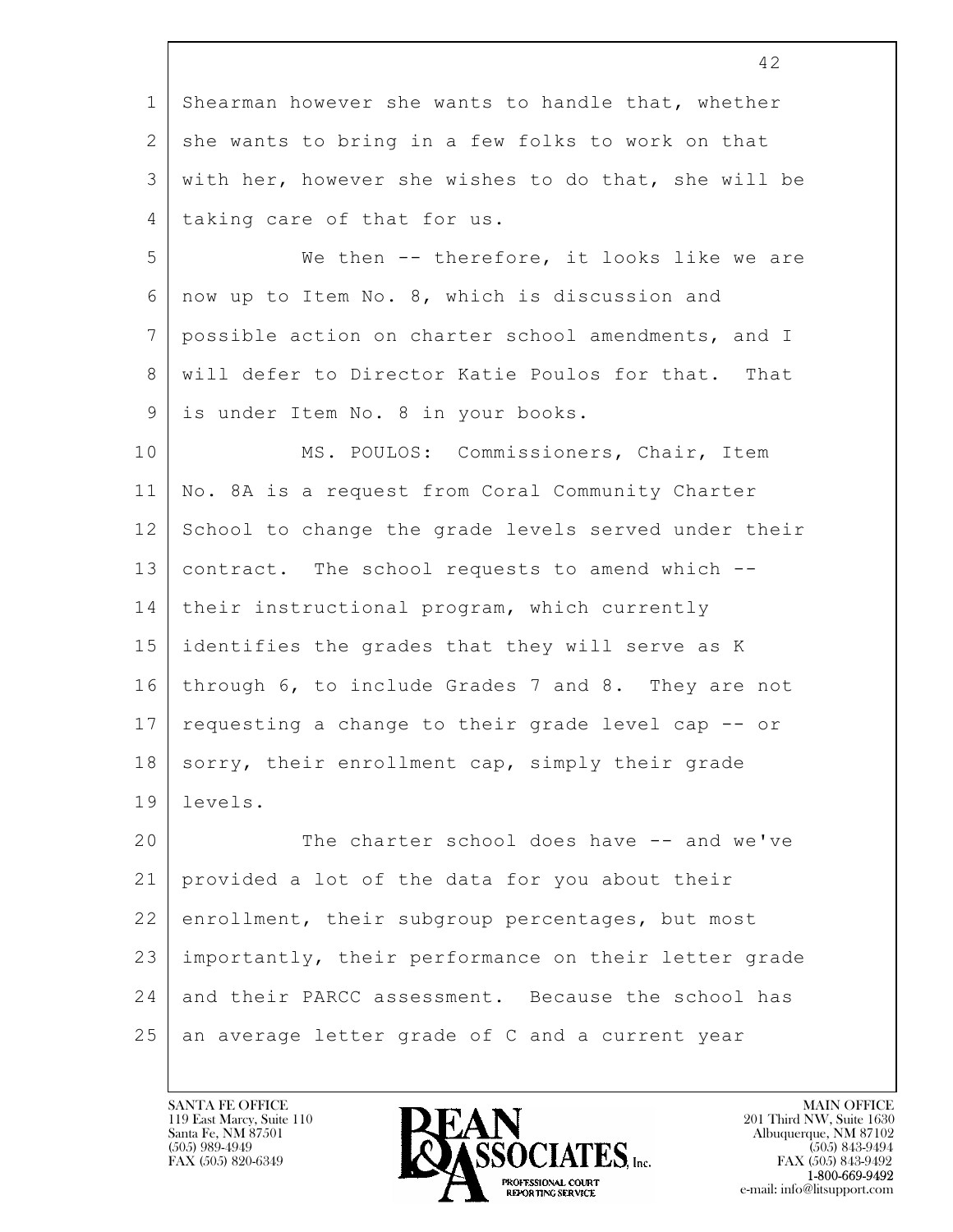|              | 43                                                   |  |  |  |  |  |
|--------------|------------------------------------------------------|--|--|--|--|--|
| $\mathbf{1}$ | letter grade of B, they have been demonstrating      |  |  |  |  |  |
| 2            | improvement over a term for their letter grade. And  |  |  |  |  |  |
| 3            | also, they have proficiency rates in math and        |  |  |  |  |  |
| 4            | language arts that are higher than both APS and New  |  |  |  |  |  |
| 5            | Mexico Public Schools as a whole. So we are          |  |  |  |  |  |
| 6            | recommending the approval of this amendment request. |  |  |  |  |  |
| 7            | THE CHAIRMAN: Thank you, Director Poulos.            |  |  |  |  |  |
| 8            | Are there any questions from Commissioners           |  |  |  |  |  |
| 9            | on this amendment request?                           |  |  |  |  |  |
| 10           | COMMISSIONER ARMBRUSTER: Could you --                |  |  |  |  |  |
| 11           | THE CHAIRMAN: Commissioner Conyers?                  |  |  |  |  |  |
| 12           | COMMISSIONER CONYERS: I just had one.<br>Is          |  |  |  |  |  |
| 13           | there --                                             |  |  |  |  |  |
| 14           | COMMISSIONER SHEARMAN: Turn that on.                 |  |  |  |  |  |
| 15           | THE VICE CHAIR: There's a button.                    |  |  |  |  |  |
| 16           | COMMISSIONER SHEARMAN: Yeah.                         |  |  |  |  |  |
| 17           | THE VICE CHAIR: You have to hold it for a            |  |  |  |  |  |
| 18           | couple seconds.                                      |  |  |  |  |  |
| 19           | COMMISSIONER CARR: You have to hold it for           |  |  |  |  |  |
| 20           | five seconds.                                        |  |  |  |  |  |
| 21           | COMMISSIONER CONYERS: One, two, three,               |  |  |  |  |  |
| 22           | four.                                                |  |  |  |  |  |
| 23           | COMMISSIONER SHEARMAN: One Mississippi,              |  |  |  |  |  |
| 24           | two Mississippi.                                     |  |  |  |  |  |
| 25           | THE VICE CHAIR: I think it's on.                     |  |  |  |  |  |
|              |                                                      |  |  |  |  |  |

 $\vert$ 

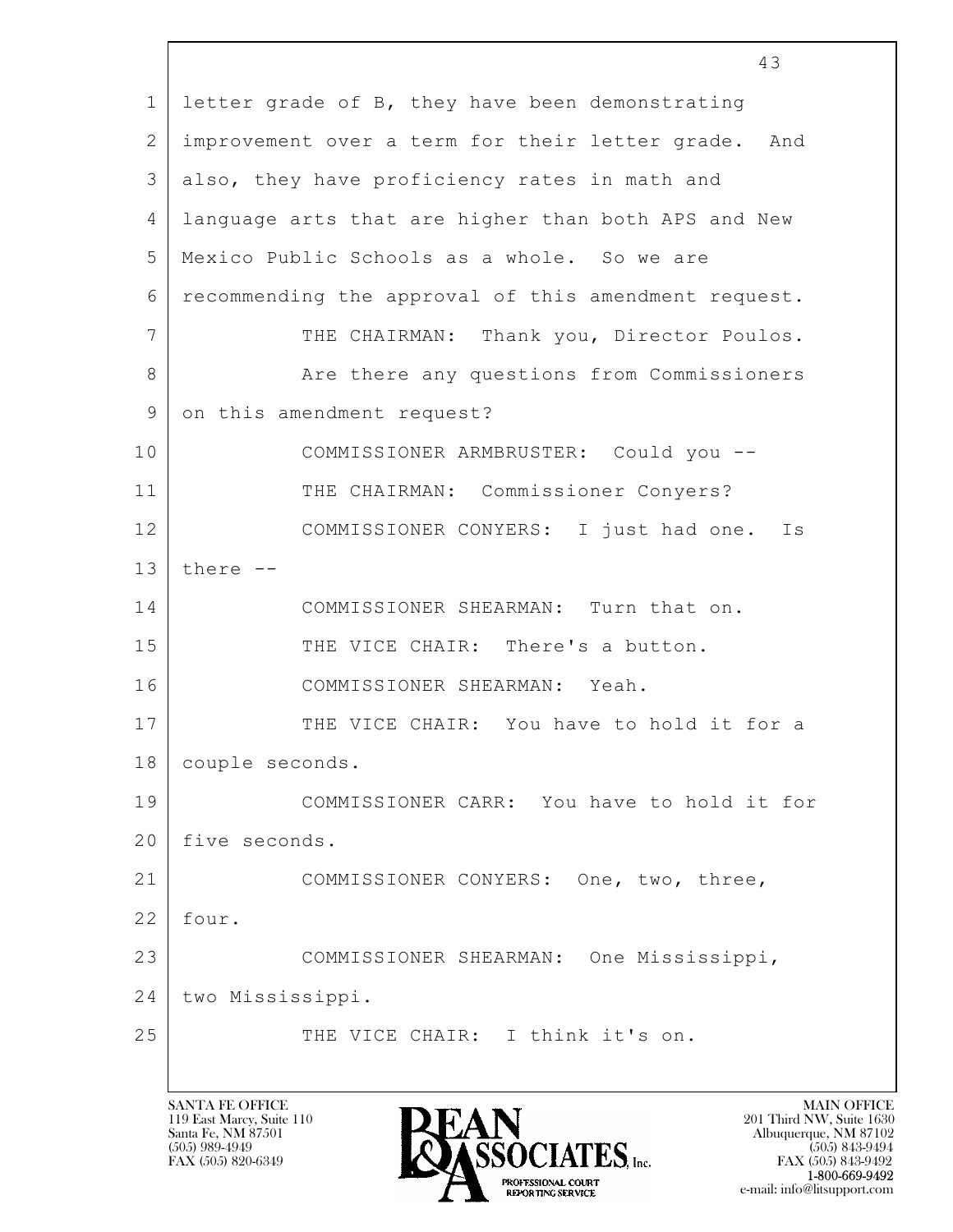$\mathbf{L}$  44 1 COMMISSIONER CONYERS: Hello? 2 THE VICE CHAIR: No. 3 COMMISSIONER CONYERS: No. High-tech. 4 Okay. Now, I forgot my question. Is 5 there any plan to expand beyond that, or is eighth  $6$  grade  $-$ 7 THE CHAIRMAN: Is there someone from Coral 8 | Community here? Please come forward. 9 Please identify yourselves for the 10 recorder. 11 | MS. TANIA TRIOLO: Tania, T-A-N-I-A, 12 Triolo, T-R-I-O-L-O. I'm the chair of the Governance 13 Council. 14 MS. DONNA ELDREDGE: Donna Eldredge, and 15 that's E-L-D-R-E-D-G-E. I'm the principal and 16 cofounder of the school. 17 | MS. LORI BACHMAN: Lori Bachman, L-O-R-I, 18 B-A-C-H-M-A-N, assistant principal. 19 THE CHAIRMAN: Thank you. Actually, I 20 think I will ask you. I don't see any reason why -- 21 give us a little bit of your rationale for why you're 22 doing this. I know we've got paperwork in front of 23 | us. I like to hear it. 24 MS. DONNA ELDREDGE: Well, Chairman 25 Bergman, primarily, we have had our families -- our

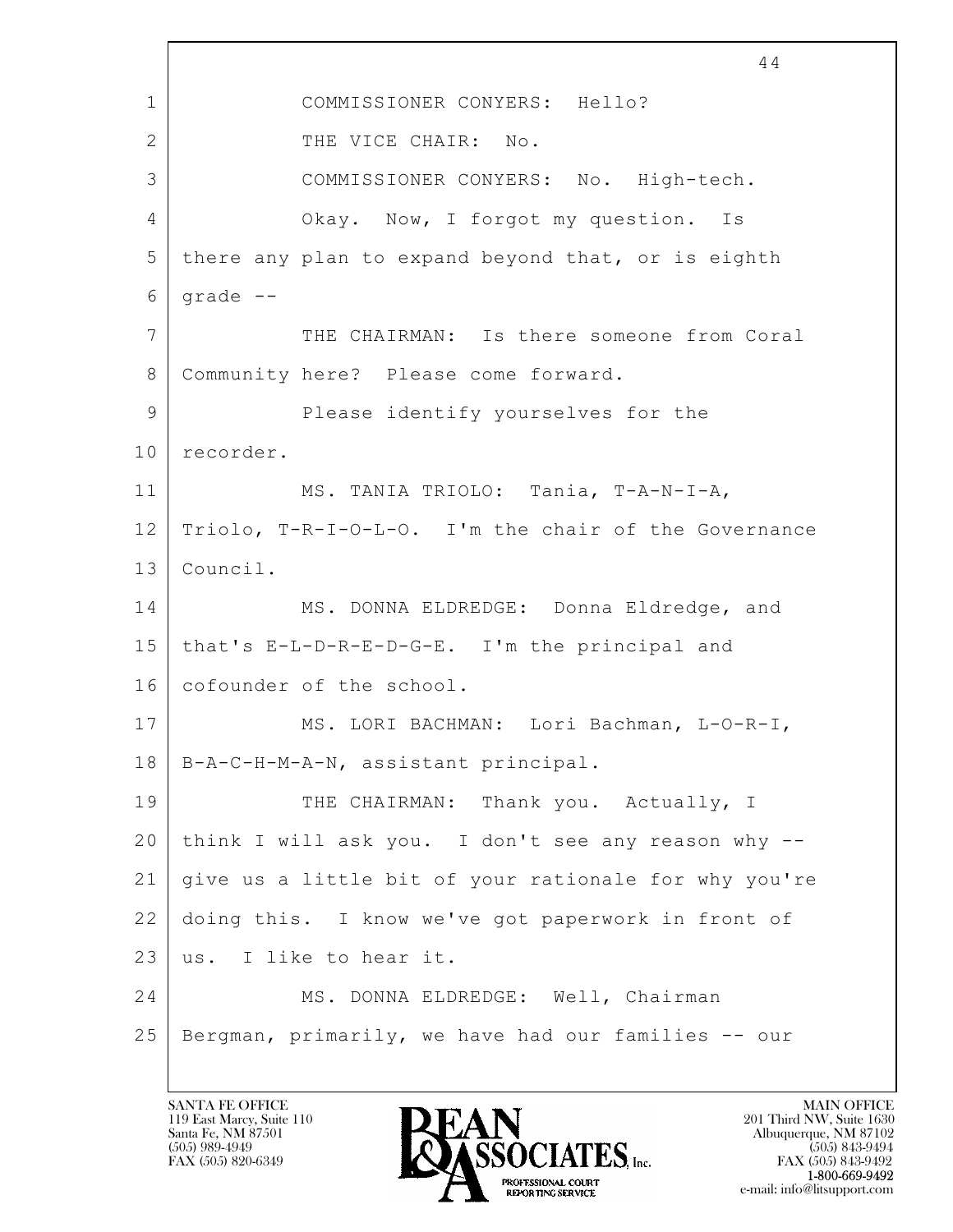$\mathbf{L}$  45 1 community has really encouraged us to add these grade 2 levels. So that was really important to us, to pay 3 attention to their request. 4 And then, of course, we feel really 5 confident with our model and believe that it would 6 be a great opportunity for us to include those 7 grades and redesign the model for middle school. So 8 we're enthusiastic. 9 THE CHAIRMAN: Do you remember Mr. Conyers' 10 question, or do I need to ask him to ask it again? 11 | MS. DONNA ELDREDGE: No, I do remember. 12 THE CHAIRMAN: Go ahead, then. 13 MS. DONNA ELDREDGE: We don't, at this 14 time, have any plans to increase after eighth grade. 15 | COMMISSIONER CONYERS: Okay. Yeah, I know 16 the last school I worked in was a K through 8, and 17 it's a good kind of setup there, and you -- it's 18 almost like a family that you know so well. And so 19 | that was my only question. 20 THE CHAIRMAN: Thank you. 21 | Rickell Are there further questions? 22 Commissioner Chavez? 23 COMMISSIONER CHAVEZ: Yeah. Oh, shoot. 24 Can you hear me? 25 MS. DONNA ELDREDGE: Yes.

119 East Marcy, Suite 110<br>Santa Fe, NM 87501



FAX (505) 843-9492 e-mail: info@litsupport.com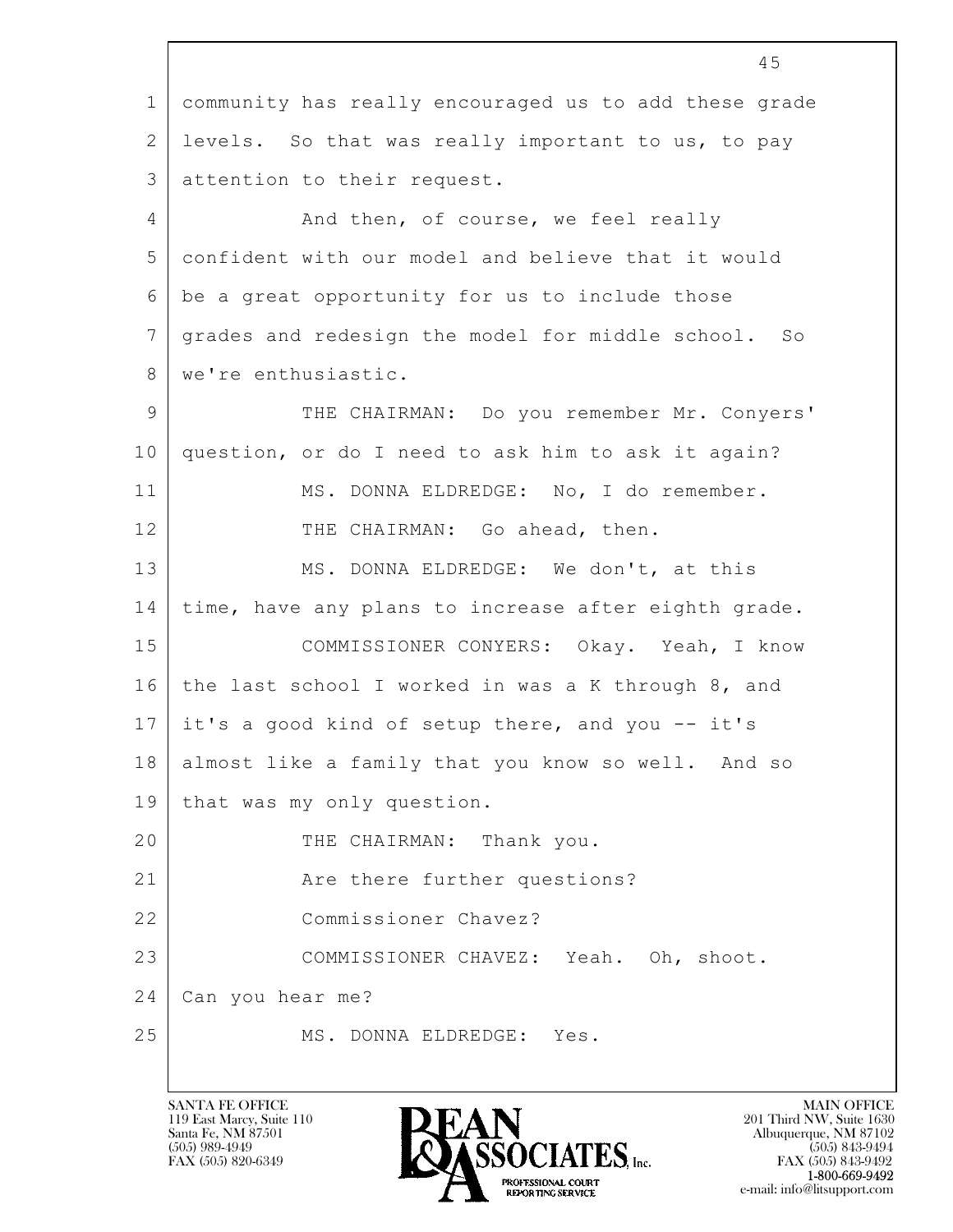|              | 46                                                    |  |  |  |  |  |
|--------------|-------------------------------------------------------|--|--|--|--|--|
| $\mathbf{1}$ | THE CHAIRMAN: Can the audience hear?                  |  |  |  |  |  |
| $\mathbf{2}$ | Okay.                                                 |  |  |  |  |  |
| 3            | COMMISSIONER CHAVEZ: And I'm not a                    |  |  |  |  |  |
| 4            | teacher. So I have a couple of questions. One, I      |  |  |  |  |  |
| 5            | was interested in a bit more of a breakdown in terms  |  |  |  |  |  |
| 6            | of your demographics racially and ethnically. I       |  |  |  |  |  |
| 7            | don't see that in your -- do you have that off the    |  |  |  |  |  |
| 8            | top of your head?                                     |  |  |  |  |  |
| 9            | MS. DONNA ELDREDGE: I don't. We were just             |  |  |  |  |  |
| 10           | talking about that. Our testing grades are there,     |  |  |  |  |  |
| 11           | but we do have a very diverse population. We are a    |  |  |  |  |  |
| 12           | Title I school. I don't -- I don't want to make a     |  |  |  |  |  |
| 13           | guess, but we are very, very diverse.                 |  |  |  |  |  |
| 14           | COMMISSIONER CHAVEZ: And then the other               |  |  |  |  |  |
| 15           | question that I have is you're not asking for an      |  |  |  |  |  |
| 16           | increase in your enrollment cap, so how does          |  |  |  |  |  |
| 17           | that -- you know, adding a couple of grades, I mean,  |  |  |  |  |  |
| 18           | sort of, how does that sort of work out?              |  |  |  |  |  |
| 19           | MS. DONNA ELDREDGE: Well, when we -- when             |  |  |  |  |  |
| 20           | we add our grade level based on our facility, the     |  |  |  |  |  |
| 21           | maximum that our facility will hold, it doesn't -- it |  |  |  |  |  |
| 22           | doesn't increa -- we don't need to request an         |  |  |  |  |  |
| 23           | increase for enrollment. And we are very comfortable  |  |  |  |  |  |
| 24           | with the -- staying within the confines of our        |  |  |  |  |  |
| 25           | enrollment cap.                                       |  |  |  |  |  |

 $\overline{\phantom{a}}$ 

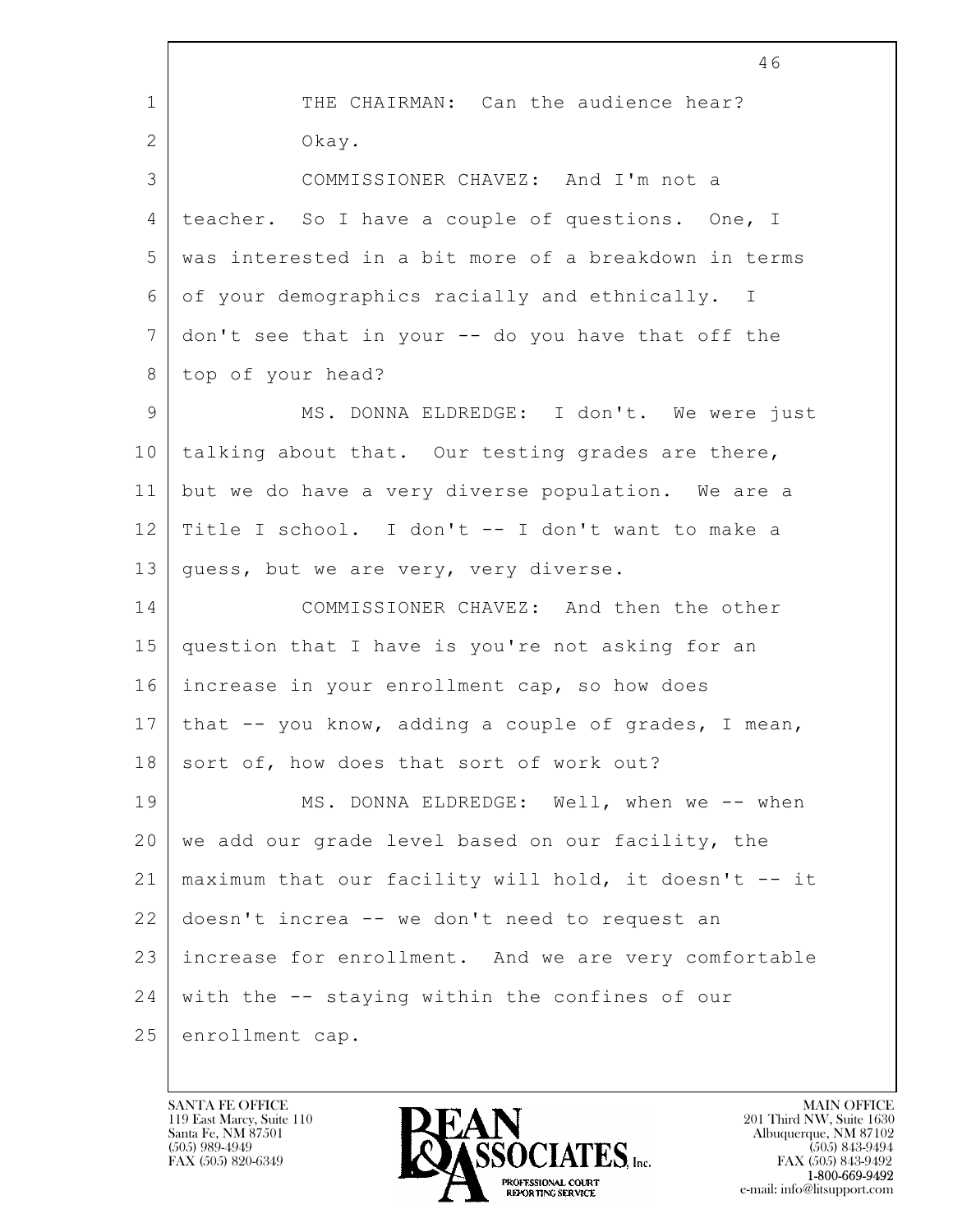|                | 47                                                    |  |  |  |  |  |  |
|----------------|-------------------------------------------------------|--|--|--|--|--|--|
| $\mathbf 1$    | COMMISSIONER CHAVEZ: What are your class              |  |  |  |  |  |  |
| $\mathbf{2}$   | sizes?                                                |  |  |  |  |  |  |
| 3              | MS. DONNA ELDREDGE: It's an interesting               |  |  |  |  |  |  |
| $\overline{4}$ | concept. We try to stay within 20, but because we     |  |  |  |  |  |  |
| 5              | have -- every student has a personal education plan.  |  |  |  |  |  |  |
| 6              | We do a lot -- we have a lot of movement among        |  |  |  |  |  |  |
| 7              | classrooms. So we may have a classroom that perhaps   |  |  |  |  |  |  |
| 8              | has 18 students, but then we may have one that will   |  |  |  |  |  |  |
| 9              | go up to 22 because those students are a better fit   |  |  |  |  |  |  |
| 10             | for that classroom. So we average about 20.           |  |  |  |  |  |  |
| 11             | COMMISSIONER CHAVEZ: So do you have mixed             |  |  |  |  |  |  |
| 12             | grades, then?                                         |  |  |  |  |  |  |
| 13             | MS. DONNA ELDREDGE: Yes, we do.                       |  |  |  |  |  |  |
| 14             | COMMISSIONER CHAVEZ: And how do your ELL              |  |  |  |  |  |  |
| 15             | students fit into those grades? What -- how do        |  |  |  |  |  |  |
| 16             | you -- like, describe a plan that you might use for   |  |  |  |  |  |  |
| 17             | them or that you're using for them.                   |  |  |  |  |  |  |
| 18             | MS. DONNA ELDREDGE: What we have right                |  |  |  |  |  |  |
| 19             | now, we have -- we actually do have a very small      |  |  |  |  |  |  |
| 20             | percentage of ELL students, but all of our students   |  |  |  |  |  |  |
| 21             | have personal education plans. So within that         |  |  |  |  |  |  |
| 22             | personal education plan, our students -- their        |  |  |  |  |  |  |
| 23             | individual plan based upon their language needs would |  |  |  |  |  |  |
| 24             | be included in that plan.                             |  |  |  |  |  |  |
| 25             | However, we have online programs. We have             |  |  |  |  |  |  |

Г

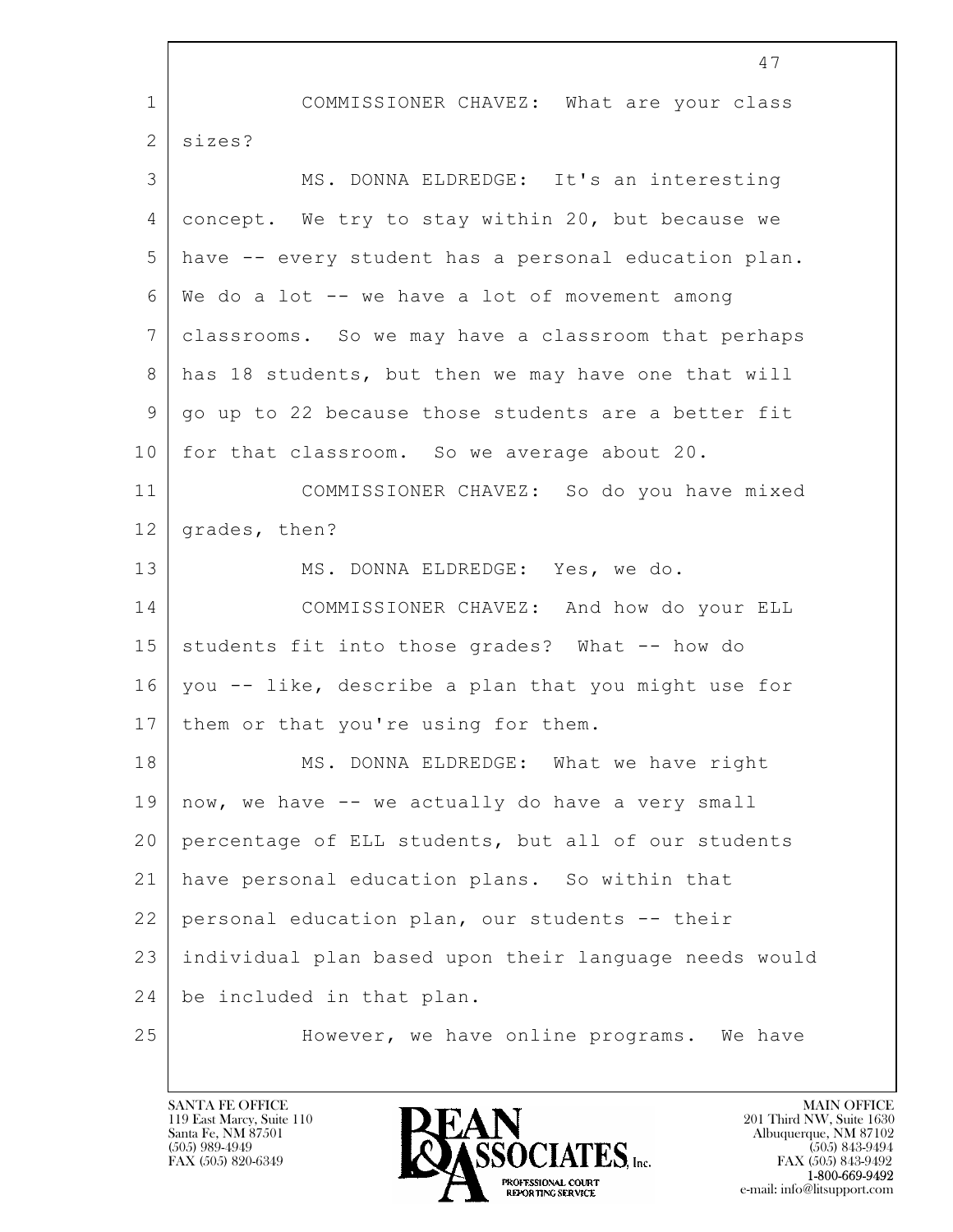|              | 48                                                    |  |  |  |  |  |  |
|--------------|-------------------------------------------------------|--|--|--|--|--|--|
| 1            | teachers who are trained specifically to work with    |  |  |  |  |  |  |
| $\mathbf{2}$ | ELL students. So it would depend on the individual    |  |  |  |  |  |  |
| 3            | student.                                              |  |  |  |  |  |  |
| 4            | COMMISSIONER CHAVEZ: Thank you.                       |  |  |  |  |  |  |
| 5            | COMMISSIONER SHEARMAN: Go ahead.                      |  |  |  |  |  |  |
| 6            | THE CHAIRMAN: Are there further questions             |  |  |  |  |  |  |
| 7            | or discussions?                                       |  |  |  |  |  |  |
| 8            | THE VICE CHAIR: I was just going --                   |  |  |  |  |  |  |
| 9            | THE CHAIRMAN: Commissioner.                           |  |  |  |  |  |  |
| 10           | THE VICE CHAIR: You. Oh, I thought you                |  |  |  |  |  |  |
| 11           | had your hand up.                                     |  |  |  |  |  |  |
| 12           | COMMISSIONER TOULOUSE: I did, but I                   |  |  |  |  |  |  |
| 13           | thought you guys were before me.                      |  |  |  |  |  |  |
| 14           | THE CHAIRMAN: Commissioner Toulouse.                  |  |  |  |  |  |  |
| 15           | COMMISSIONER TOULOUSE: Mr. Chair, thank               |  |  |  |  |  |  |
| 16           | you. Since I'm kind of isolated down here, I --       |  |  |  |  |  |  |
| 17           | THE CHAIRMAN: I'm trying to lean forward              |  |  |  |  |  |  |
| 18           | and look both ways.                                   |  |  |  |  |  |  |
| 19           | COMMISSIONER TOULOUSE: You know, I realize            |  |  |  |  |  |  |
| 20           | I'm coughing, but I'm not contagious, so when -- it's |  |  |  |  |  |  |
| 21           | asthma.                                               |  |  |  |  |  |  |
| 22           | But have you had a change in enrollment or            |  |  |  |  |  |  |
| 23           | decrease in enrollment because you moved to your new  |  |  |  |  |  |  |
| 24           | facility?                                             |  |  |  |  |  |  |
| 25           | MS. DONNA ELDREDGE: We actually had                   |  |  |  |  |  |  |
|              |                                                       |  |  |  |  |  |  |

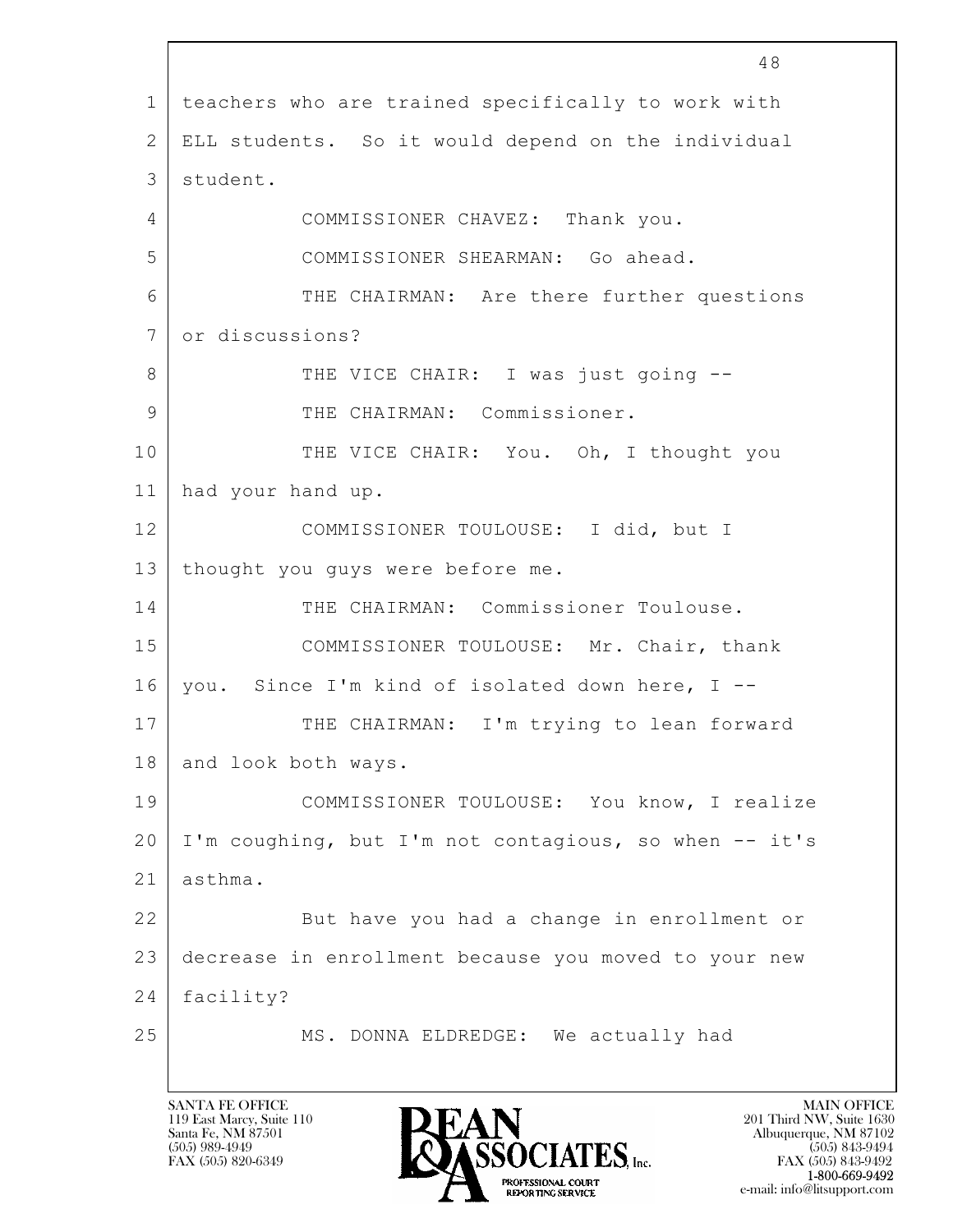$\mathbf{L}$  49 1 anticipated a significant change; however, it -- when 2 | we originally or first moved, we had 87 percent of 3 our families came with us. 4 COMMISSIONER TOULOUSE: Uh-huh. Wow. 5 MS. DONNA ELDREDGE: And since then, we've 6 had another five percent try to come back. So we 7 looked at a 92 percent rate, and that was very 8 exciting. 9 COMMISSIONER TOULOUSE: Do you have a 10 waiting list? 11 MS. DONNA ELDREDGE: Yes, we do. 12 COMMISSIONER TOULOUSE: That's always -- to 13 | me, that's a good sign. Since now, you're over in my 14 neighborhood, I -- 15 MS. DONNA ELDREDGE: Yes. Yes. 16 COMMISSIONER TOULOUSE: -- I kind of keep a 17 better eye on it than when you were over way on down 18 | there. So I'm glad that you kept the students. 19 MS. DONNA ELDREDGE: Yes, we did. 20 COMMISSIONER TOULOUSE: And do you have 21 many students with disabilities? 22 MS. DONNA ELDREDGE: Our percentage of 23 | students with disabilities is inching up. We're 24 close to 25 percent now. 25 COMMISSIONER TOULOUSE: Thank you.

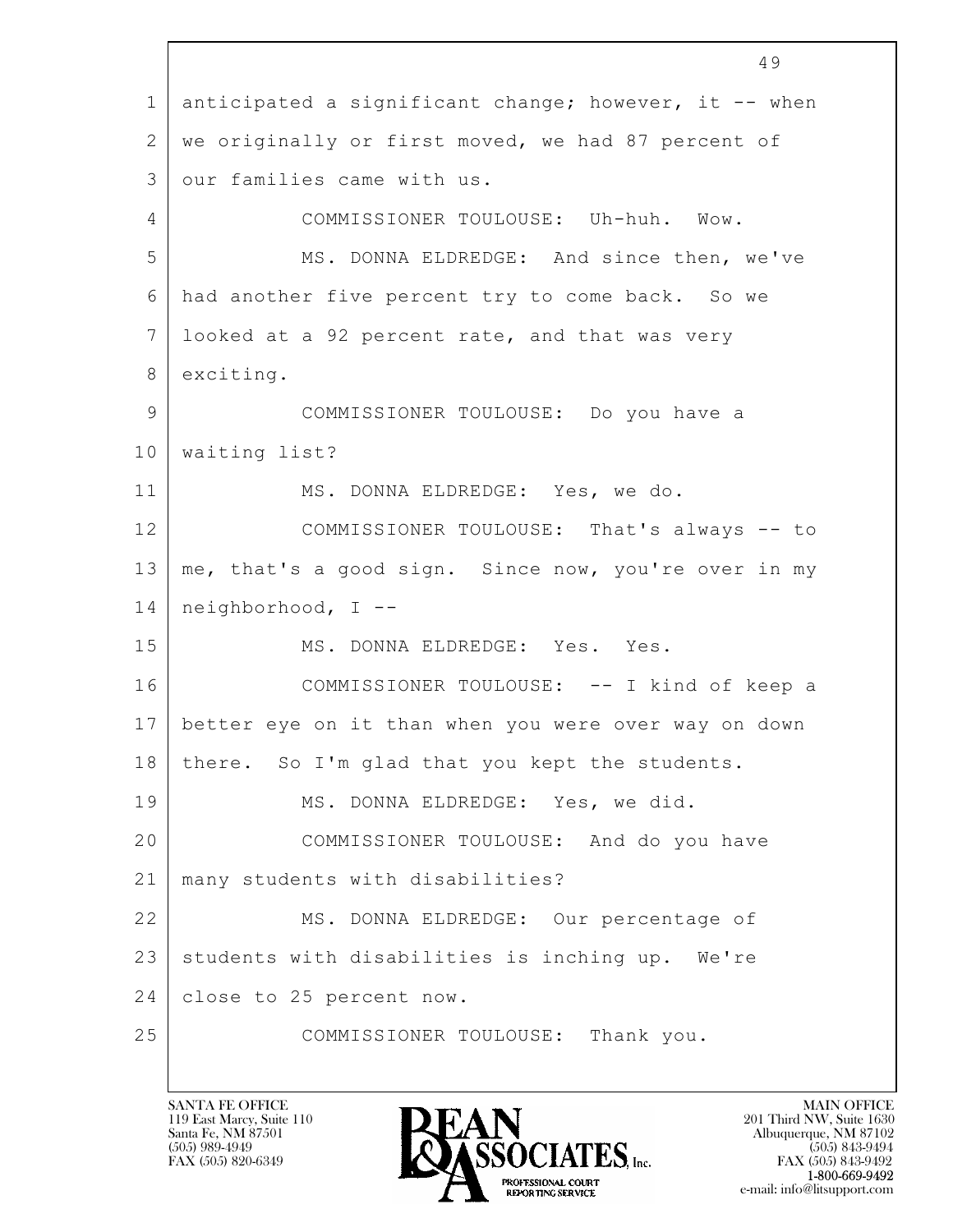$\mathbf{L}$  50 1 THE CHAIRMAN: Commissioner Gipson. 2 | THE VICE CHAIR: I just wanted to ask, has 3 your Governance Council voted to approve this? 4 Because we don't have the minutes. 5 THE CHAIRMAN: There's a document here, but  $6$  it does not say "Minutes," and it doesn't --7 | THE VICE CHAIR: Right. 8 THE CHAIRMAN: There's no votes recorded on 9 that document, so we're -- we will need that, and 10 what -- so whoever makes the motion when we get to 11 that point will make sure -- the condition is going 12 to be that the school furnish the minutes with that 13 Governing Council approval so they can be placed in 14 | the file, and  $I$  -- any other questions? 15 COMMISSIONER SHEARMAN: Well, yeah, I -- 16 THE CHAIRMAN: Commissioner Shearman. 17 COMMISSIONER SHEARMAN: First, I would like 18 to have an answer to Commissioner Gipson's question 19 on the record. So has the Governance Council voted 20 to approve this amendment? 21 MS. TANIA TRIOLO: Yes, we have voted to 22 approve. It was voted on in January, the last 23 Tuesday of the month, which I'm not sure of the date. 24 But we will provide those minutes. It did pass to 25 add the grades.

119 East Marcy, Suite 110<br>Santa Fe, NM 87501



FAX (505) 843-9492 e-mail: info@litsupport.com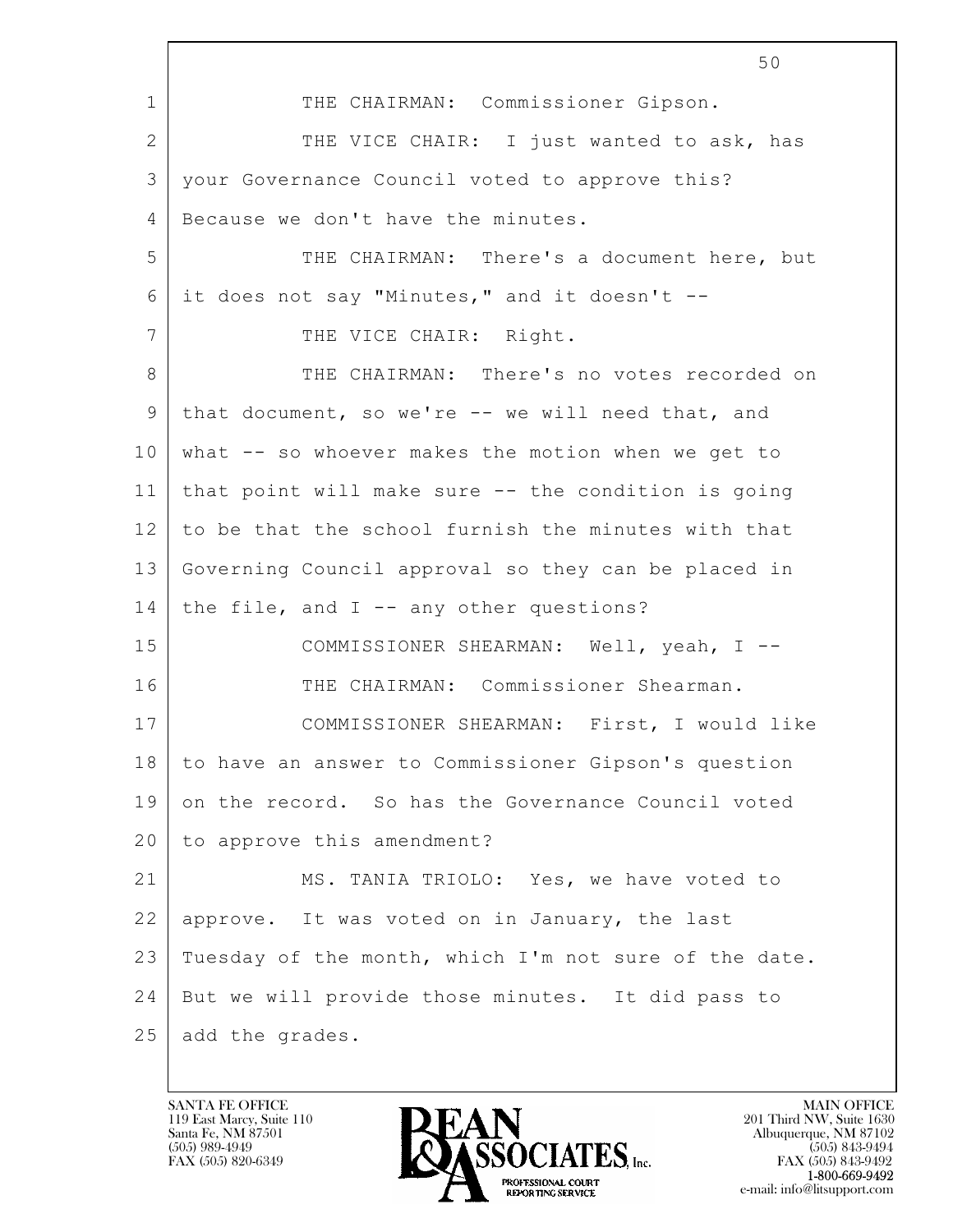$\mathbf{L}$  51 1 COMMISSIONER SHEARMAN: So official minutes 2 will be required. 3 MS. TANIA TRIOLO: Yes. 4 COMMISSIONER SHEARMAN: Just what is your 5 current enrollment? If you answered that, I'm sorry, 6 I didn't hear it. 7 MS. DONNA ELDREDGE: Currently, we have 183 8 | students in K through -- our K through 6 program. 9 COMMISSIONER SHEARMAN: Well, it certainly 10 is there: 183 students. Okay. I'm listening, not 11 reading. 12 Your most recent audit that's been 13 released, is that  $-$ - what year is that for? 14 | MS. DONNA ELDREDGE: Our financial --15 COMMISSIONER SHEARMAN: Would you pull that 16 mike real close, please? 17 | MS. DONNA ELDREDGE: I'm sorry. Our 18 financial audit was for the 2014/2015. 19 MS. TANIA TRIOLO: I would like to address 20 that as far as the financial audit. It has not yet 21 been released from the Attorney General's office. 22 They are -- last we checked last month, they still 23 had 2013 and '14 that they were holding. I'm not  $24$  sure if they've released it within the past couple  $25$  weeks, but  $-$ 

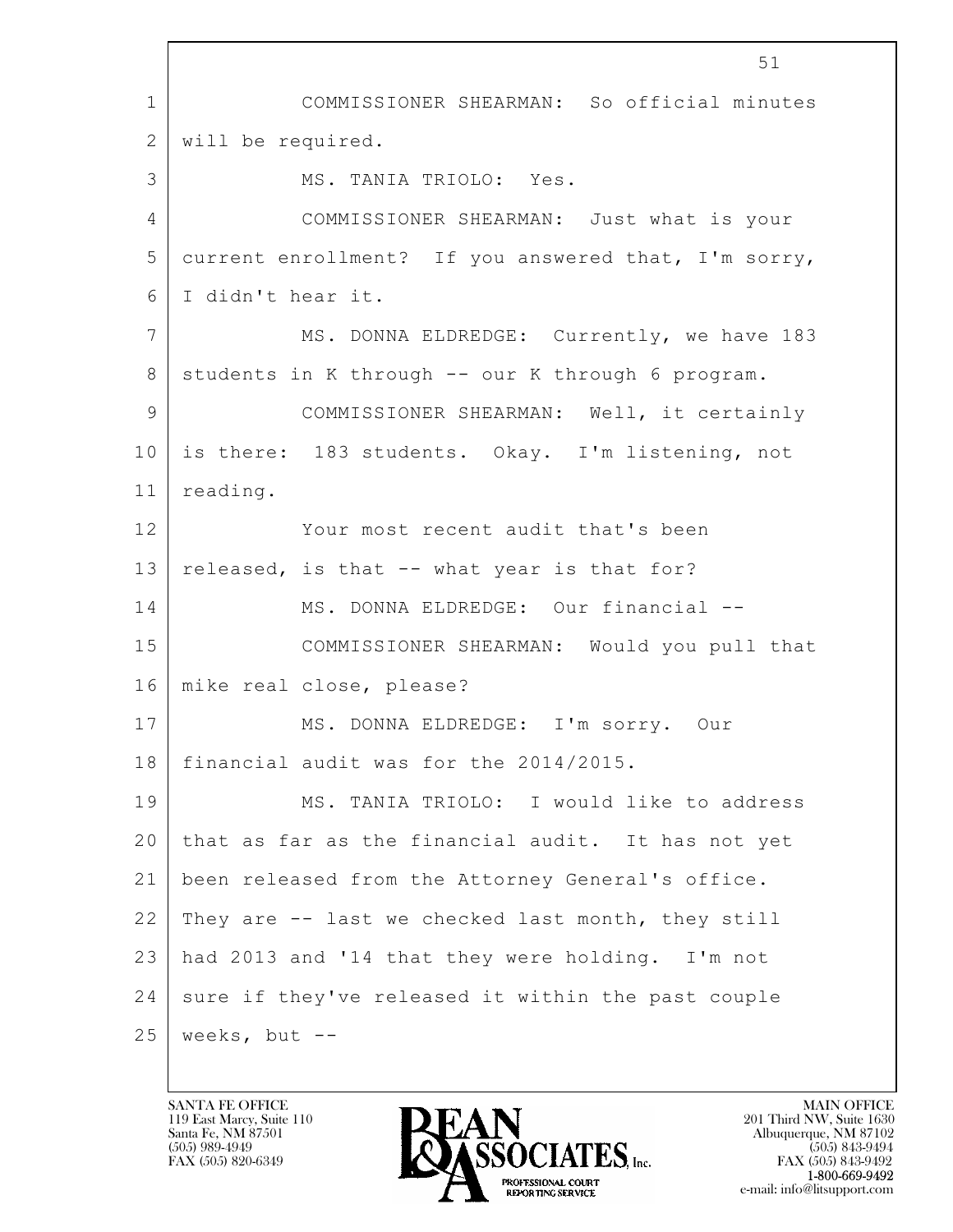$\mathbf{L}$  52 1 COMMISSIONER SHEARMAN: So two years' worth 2 of audits. 3 MS. TANIA TRIOLO: Two years' worth of 4 audits they still have not released to us. 5 COMMISSIONER SHEARMAN: That's a tough way 6 to do business. 7 | MS. POULOS: Madam Chair -- or sorry, 8 Chairman Bergman, just to clarify that she's -- you 9 indicated the Attorney General's office. It's 10 actually the Office of the State Auditor --11 | MS. TANIA TRIOLO: State Auditor, yes. 12 MS. POULOS: -- that has to certify those 13 audits, and all charter school audits are considered 14 a component unit of the PED audit. And that audit, 15 '14 and '15 definitely are not done, and I believe 16 she's correct that '13 is also awaiting release. 17 THE CHAIRMAN: Thank you for that. 18 Commissioner Shearman, I -- 19 COMMISSIONER SHEARMAN: Thank you. That's 20 | all I have, yes. 21 THE CHAIRMAN: I have been called a lot of 22 things, but I'll add that to my list. I have never 23 been called "madam" before. 24 MS. POULOS: I apologize. I'm getting out 25 of the old habit.

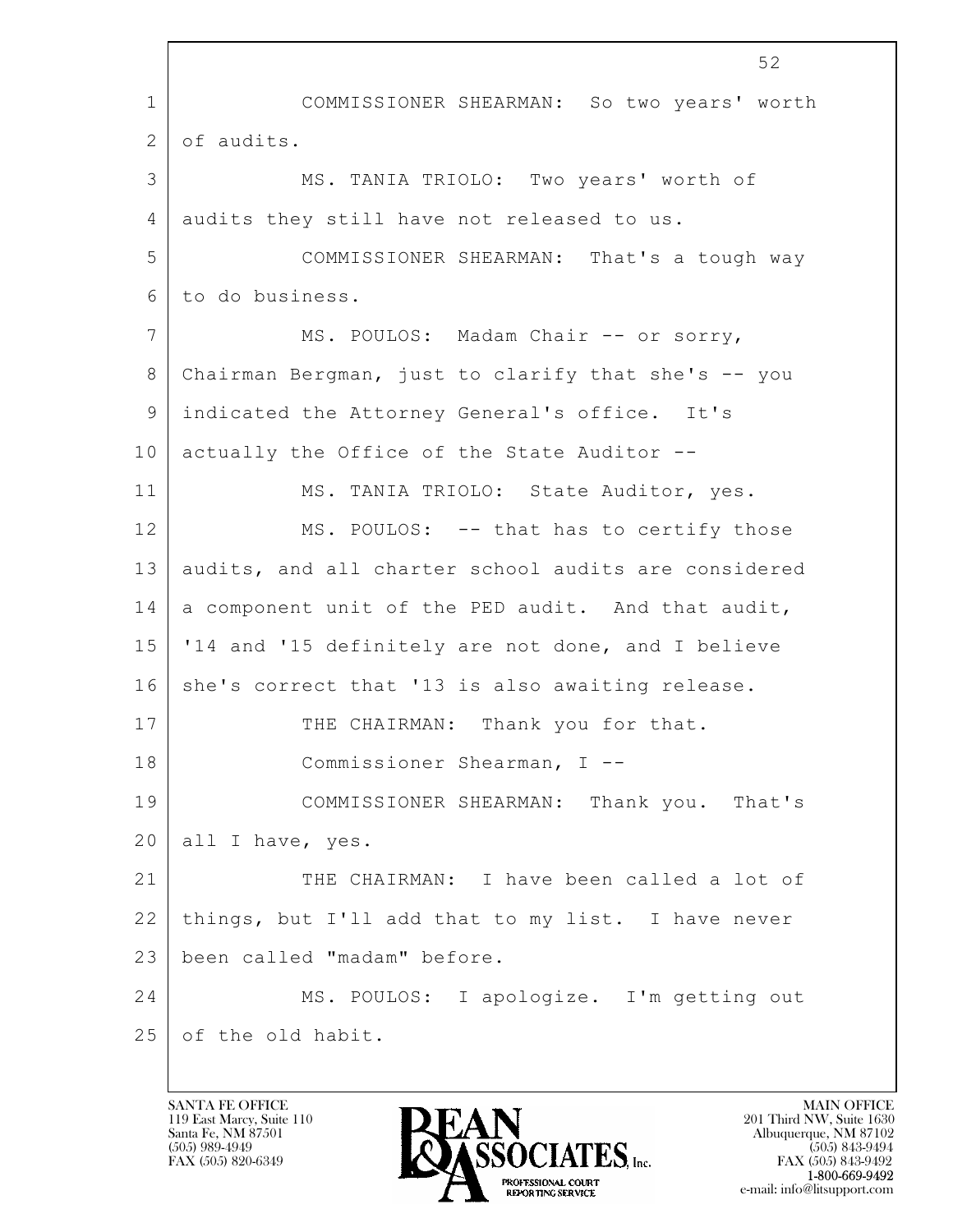$\mathbf{L}$  53 1 THE CHAIRMAN: It goes on the list. 2 Commissioner Armbruster. 3 COMMISSIONER ARMBRUSTER: I can do this 4 also without a microphone. I noticed that your cap 5 is 390, and you were mentioning that the enrollment 6 is 183 and that you have a waiting list. So if your 7 cap is 390 and you don't have 390, why do you have a 8 waiting list? 9 MS. DONNA ELDREDGE: It's the facility. 10 COMMISSIONER CARR: Facilities. 11 COMMISSIONER ARMBRUSTER: Oh, so you are 12 thinking that you would move to another one later, or 13 how will you ever get 390? 14 MS. DONNA ELDREDGE: It's not likely that 15 we'll get 390. So our facility, we're maxed at our 16 facility at this point -- 17 COMMISSIONER ARMBRUSTER: I see. 18 MS. DONNA ELDREDGE: -- with the grades 19 that we have and then the seventh and eighth. But it 20 is a facility issue, so -- 21 COMMISSIONER ARMBRUSTER: So what is the 22 max for that facility that it can accommodate with  $23$  the  $-$ 24 MS. DONNA ELDREDGE: 270 students. 25 COMMISSIONER ARMBRUSTER: So even with 270,

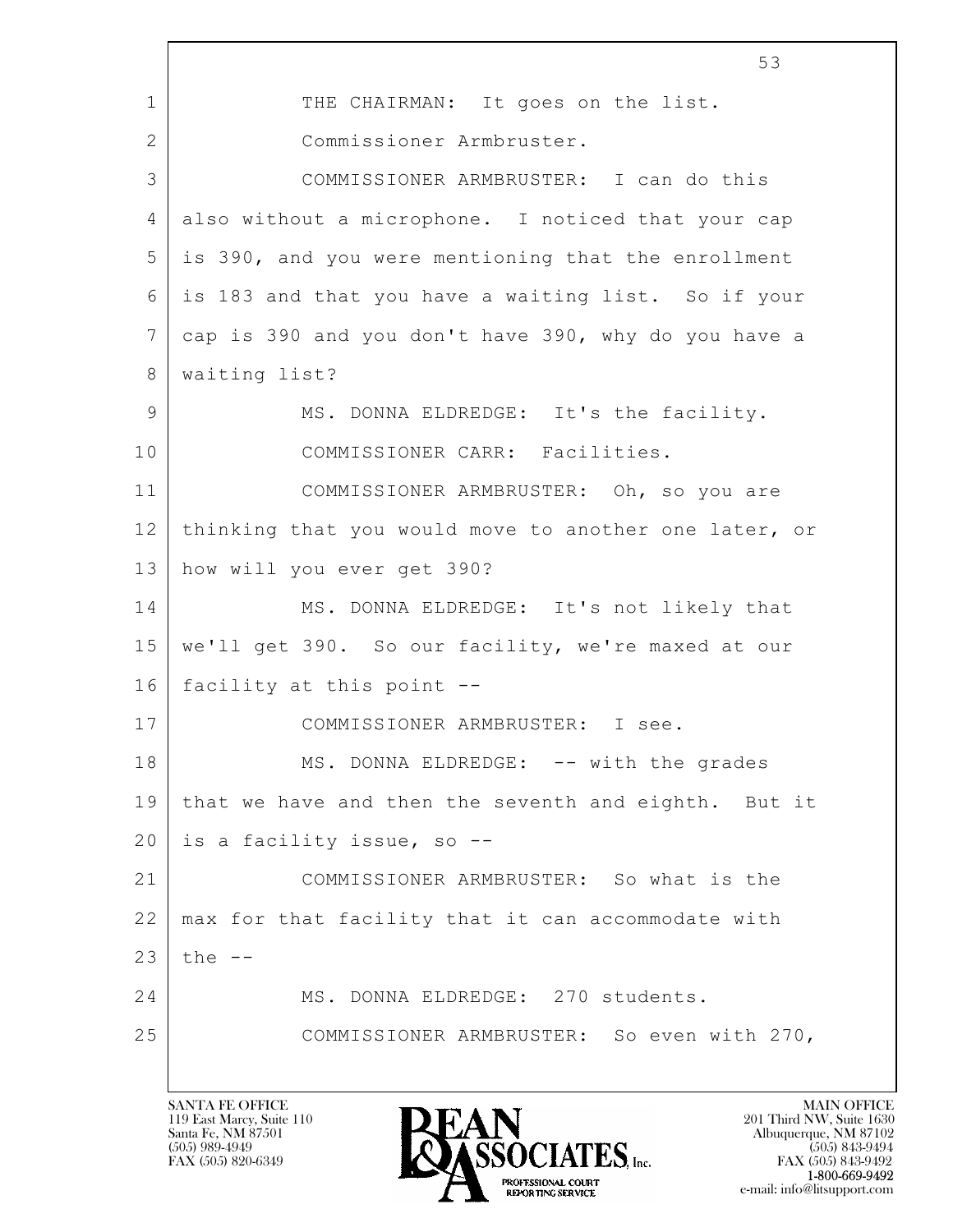|                 | 54                                                   |  |  |  |  |  |
|-----------------|------------------------------------------------------|--|--|--|--|--|
| $\mathbf 1$     | you still have a waiting list from the 183, so you   |  |  |  |  |  |
| $\mathbf{2}$    | could take -- am I saying that correctly?            |  |  |  |  |  |
| 3               | MS. DONNA ELDREDGE: Not at this time. Our            |  |  |  |  |  |
| 4               | K through eight classes are full. Our kinder -- or   |  |  |  |  |  |
| 5               | sorry, kindergarten through sixth grade classes are  |  |  |  |  |  |
| 6               | full at this time.                                   |  |  |  |  |  |
| $7\overline{ }$ | COMMISSIONER ARMBRUSTER: Okay.                       |  |  |  |  |  |
| 8               | THE CHAIRMAN: Is that it, Commissioner               |  |  |  |  |  |
| 9               | Armbruster?                                          |  |  |  |  |  |
| 10              | COMMISSIONER ARMBRUSTER: Oh, I'm sorry.              |  |  |  |  |  |
| 11              | THE CHAIRMAN: You're finished?                       |  |  |  |  |  |
| 12              | COMMISSIONER ARMBRUSTER: I'm finished.               |  |  |  |  |  |
| 13              | THE CHAIRMAN: Thank you so much.                     |  |  |  |  |  |
| 14              | Further comments or questions?                       |  |  |  |  |  |
| 15              | I just have a -- Director Poulos, I do not           |  |  |  |  |  |
| 16              | see our usual Charter Amendment Request Form in      |  |  |  |  |  |
| 17              | these documents. It's not in my book, anyway. I      |  |  |  |  |  |
| 18              | have your pages of stuff. We want the -- we find     |  |  |  |  |  |
| 19              | those forms helpful.                                 |  |  |  |  |  |
| 20              | MS. POULOS: Commissioner, I've -- this is            |  |  |  |  |  |
| 21              | not working, so I don't really need it. I apologize. |  |  |  |  |  |
| 22              | That was an error in getting --                      |  |  |  |  |  |
| 23              | THE CHAIRMAN: Okay.                                  |  |  |  |  |  |
| 24              | MS. POULOS: -- materials completed and               |  |  |  |  |  |
| 25              | into the binder. I apologize for that error.         |  |  |  |  |  |
|                 |                                                      |  |  |  |  |  |

 $\overline{\phantom{a}}$ 

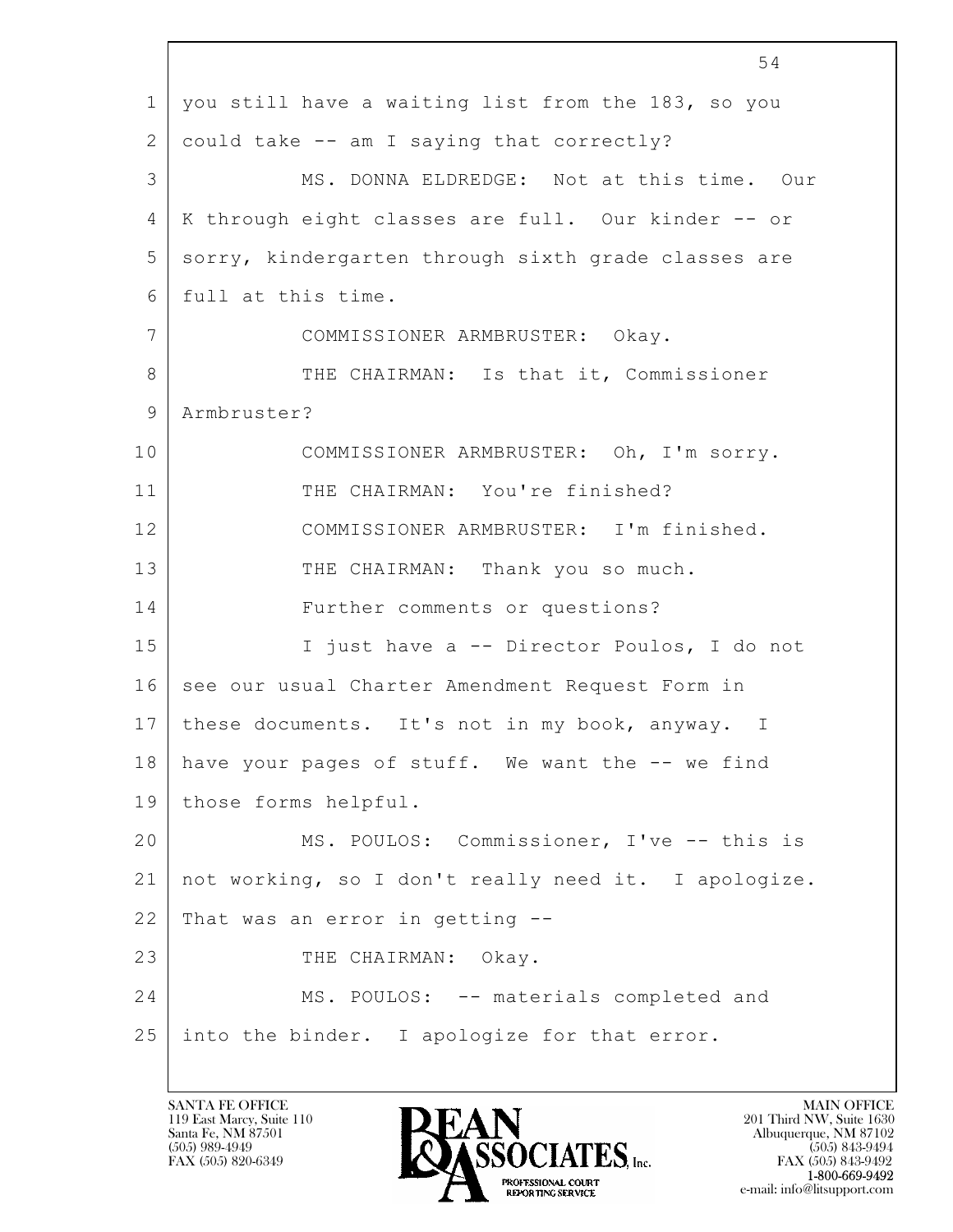$\mathbf{L}$  55 1 THE CHAIRMAN: That's fine. I just want to 2 be sure that  $-$ 3 COMMISSIONER SHEARMAN: Are they completed? 4 | Are they signed? 5 MS. POULOS: Yes, Commissioner, they have 6 been, and again, I apologize. That was an error in 7 getting the materials. They were in one place, and 8 | they didn't get into the binder. 9 THE CHAIRMAN: All right. 10 COMMISSIONER SHEARMAN: Can I just ask  $11$  that  $-$ 12 THE CHAIRMAN: Commissioner Shearman, go 13 ahead. 14 COMMISSIONER SHEARMAN: Mr. Chairman, may I 15 ask that we be provided with those documents? 16 Are you getting some more information? 17 MS. POULOS: No, I'm just making sure that 18 we know where they are. Do you want them now, or are 19 you asking for them at a later date? 20 COMMISSIONER SHEARMAN: In the next meeting  $21$  binder,  $-$ 22 MS. POULOS: Yes, absolutely. 23 COMMISSIONER SHEARMAN: -- could we have 24 those documents? Okay. 25 | Is that sufficient, Mr. Chairman?

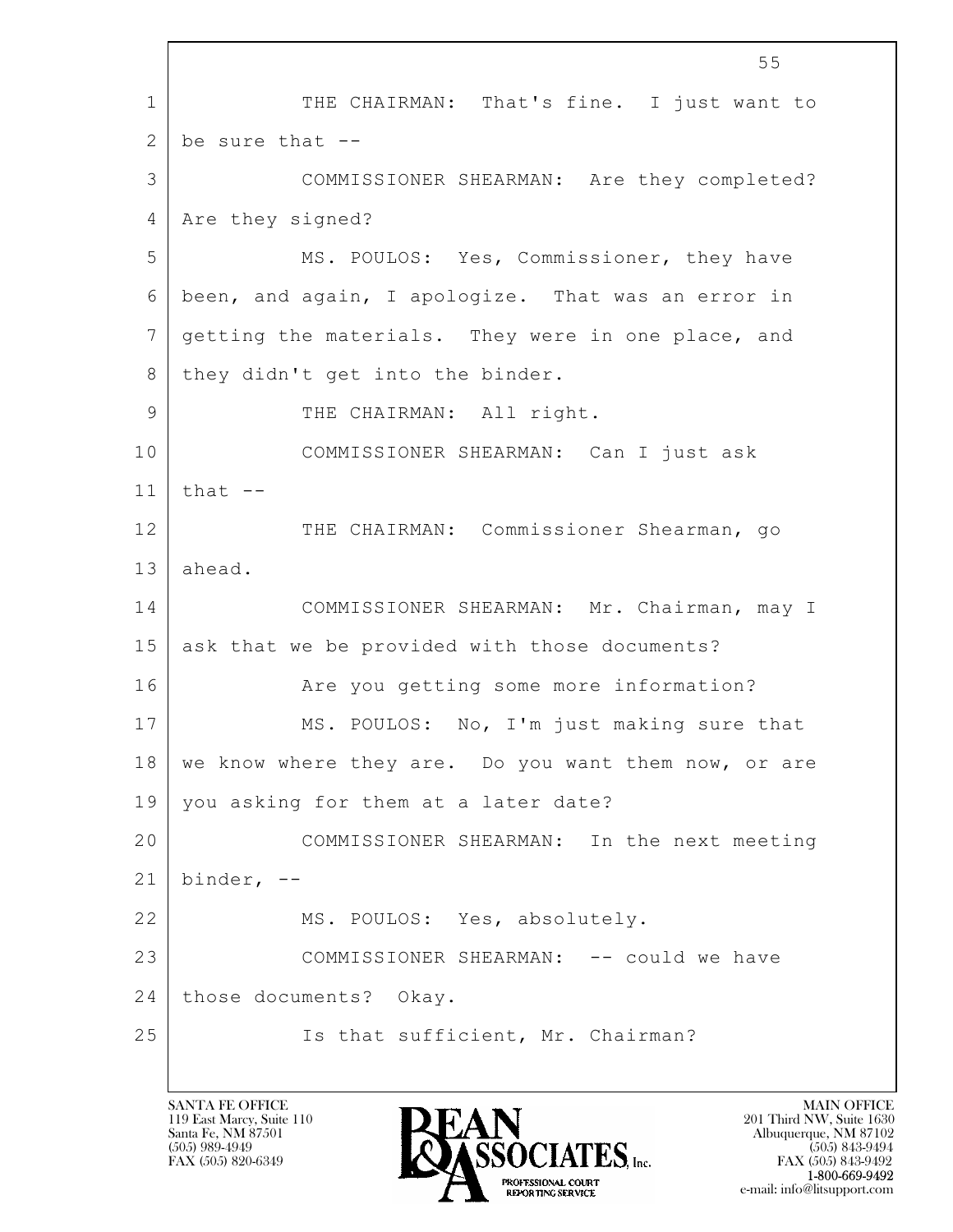$\mathbf{L}$  56 1 THE CHAIRMAN: Yeah, I'm just trying to --2 | I guess we have to make a note on the Amendment 3 Request Form. 4 Any other questions or comments at this 5 time? 6 All right. We've had -- I believe we are  $7$  at the point, then, there is, here again, a 8 | suggested motion in the -- on the Executive Summary. 9 Please note, after you add the condition that the 10 school will provide approved minutes to the CSD at 11 their earliest convenience. 12 COMMISSIONER SHEARMAN: Mr. Chairman, I'd 13 be glad to make the motion. 14 THE CHAIRMAN: Go ahead, Commissioner 15 Shearman. 16 COMMISSIONER SHEARMAN: I move to approve 17 the amendment request presented by Coral Community 18 School requesting to amend its instructional program, 19 which currently houses Grades K-6 with an enrollment 20 cap of 390, to expand its grade levels to K-7 with an 21 enrollment cap at 390 in the 2016/'17 school year and 22 to expand its grade level to K through eight with an 23 enrollment cap of -- continuing an enrollment cap of 24 390 in the 2017/'18 school year, because the school 25 is demonstrating acceptable academic performance.

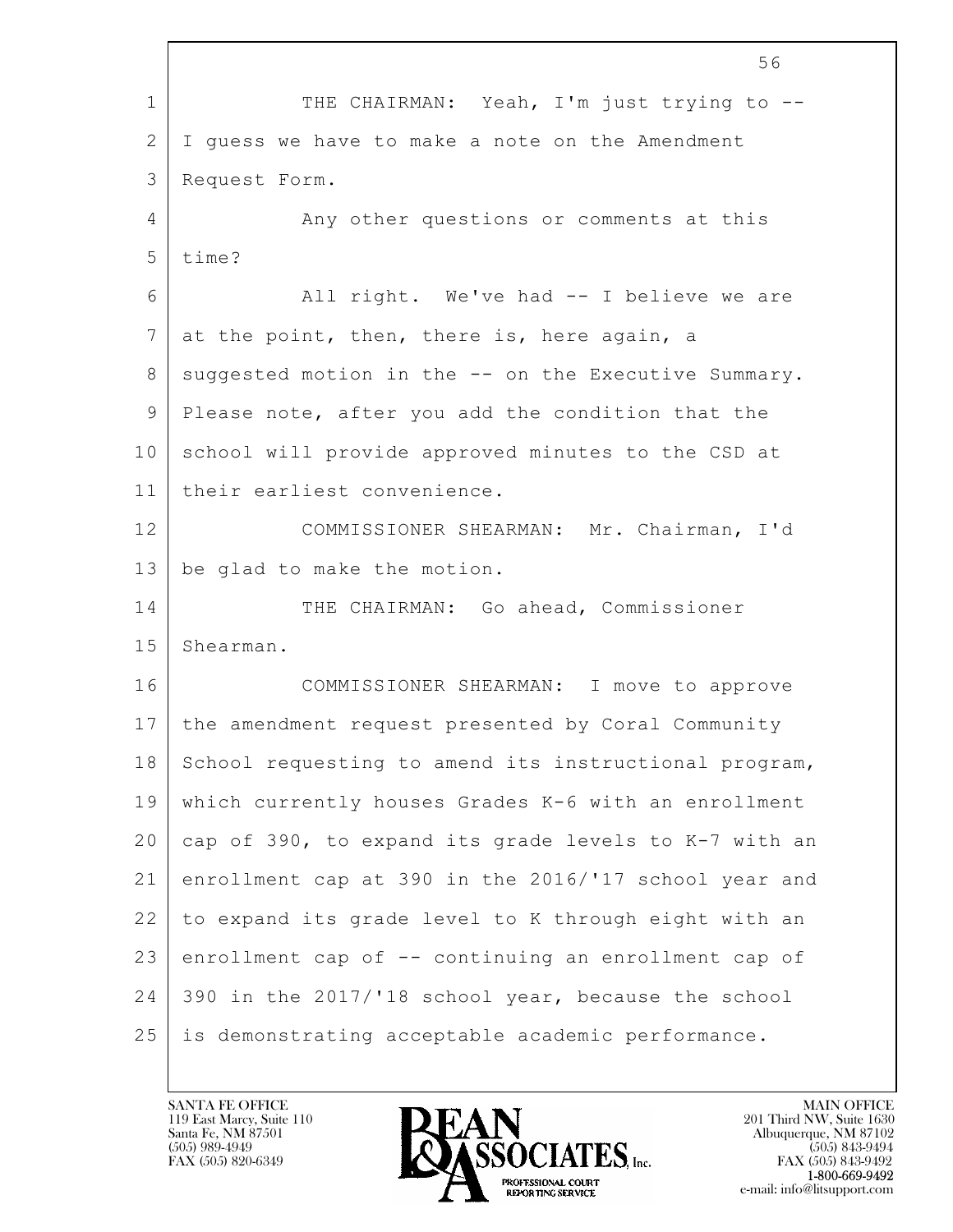$\mathbf{L}$  57 1 The school is to provide formal, signed 2 Governance Council minutes where the approval of 3 this amendment was discussed and voted on, and the 4 formal amendment request signed by the Governance 5 Council president is to be provided to the PEC at 6 their March meeting. 7 Did I miss anything? 8 THE VICE CHAIR: No. 9 THE CHAIRMAN: I believe you got it. 10 | COMMISSIONER SHEARMAN: All right. 11 THE CHAIRMAN: We do have a motion on the 12 floor. Do I have a second? 13 Commissioner Toulouse? 14 COMMISSIONER TOULOUSE: Second. 15 THE CHAIRMAN: Commissioner Toulouse has 16 seconded. Is there further discussion on this 17 motion? 18 | I have no further -- I see no hands 19 raised. 20 Mr. Secretary, can we have a roll-call 21 vote, please? 22 COMMISSIONER PERALTA: Commissioner Carr? 23 COMMISSIONER CARR: Yes. 24 COMMISSIONER PERALTA: Commissioner 25 Toulouse?

119 East Marcy, Suite 110<br>Santa Fe, NM 87501



FAX (505) 843-9492 e-mail: info@litsupport.com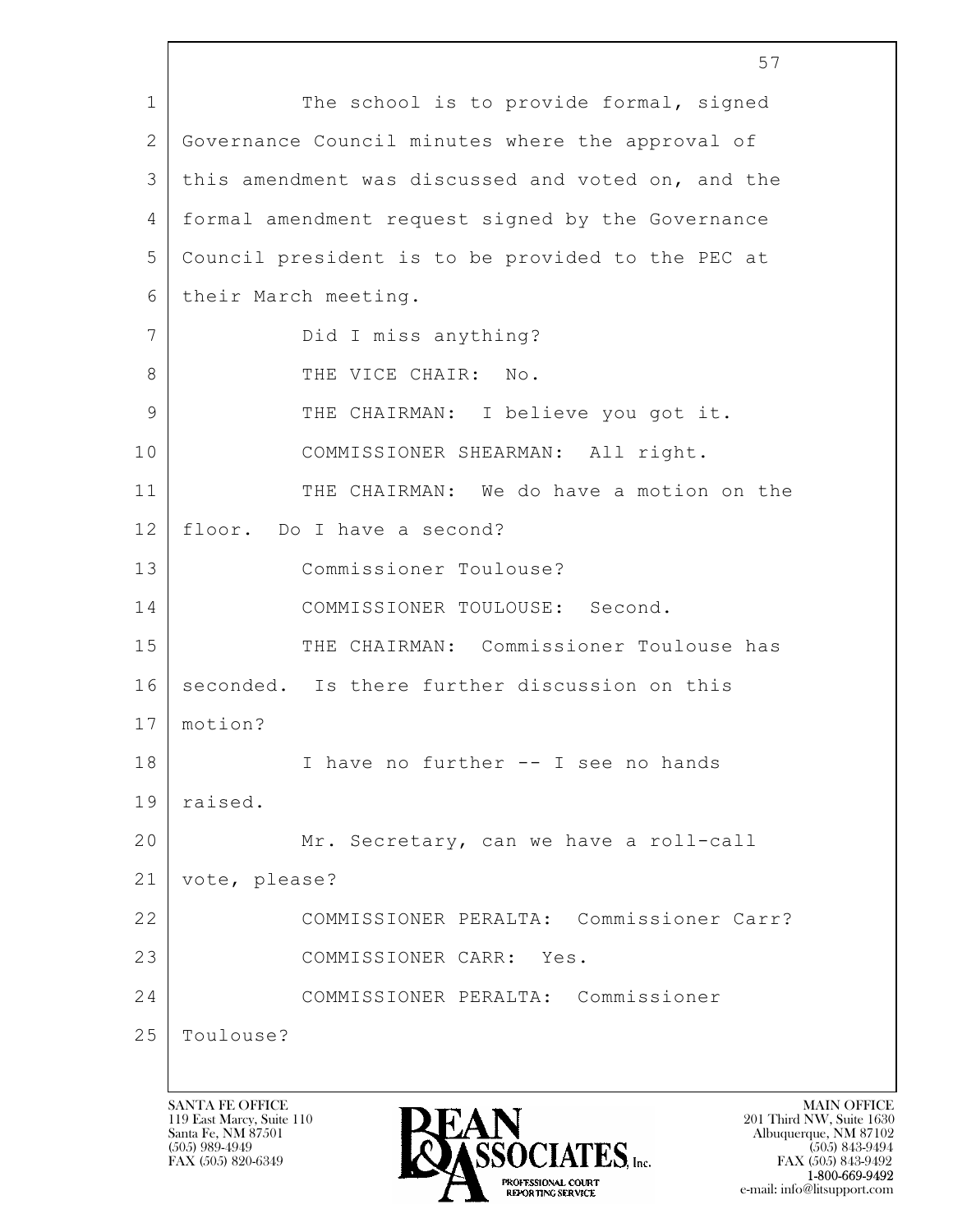|              |             |                                      |      |                                            | 58 |  |  |
|--------------|-------------|--------------------------------------|------|--------------------------------------------|----|--|--|
| $\mathbf{1}$ |             | COMMISSIONER TOULOUSE: Yes.          |      |                                            |    |  |  |
| $\mathbf{2}$ |             |                                      |      | COMMISSIONER PERALTA: Commissioner Chavez? |    |  |  |
| 3            |             | COMMISSIONER CHAVEZ: Yes.            |      |                                            |    |  |  |
| 4            |             | COMMISSIONER PERALTA: Commissioner   |      |                                            |    |  |  |
| 5            | Shearman?   |                                      |      |                                            |    |  |  |
| 6            |             | COMMISSIONER SHEARMAN: Yes.          |      |                                            |    |  |  |
| 7            |             | COMMISSIONER PERALTA: Commissioner   |      |                                            |    |  |  |
| 8            | Armbruster? |                                      |      |                                            |    |  |  |
| 9            |             | COMMISSIONER ARMBRUSTER: Yes.        |      |                                            |    |  |  |
| 10           |             | COMMISSIONER PERALTA: Commissioner   |      |                                            |    |  |  |
| 11           | Conyers?    |                                      |      |                                            |    |  |  |
| 12           |             | COMMISSIONER CONYERS: Yes.           |      |                                            |    |  |  |
| 13           |             |                                      |      | COMMISSIONER PERALTA: Commissioner Peralta |    |  |  |
| 14           | votes yes.  |                                      |      |                                            |    |  |  |
| 15           |             | Commissioner Gipson?                 |      |                                            |    |  |  |
| 16           |             | THE VICE CHAIR:                      | Yes. |                                            |    |  |  |
| 17           |             | COMMISSIONER PERALTA: Commissioner   |      |                                            |    |  |  |
| 18           | Bergman?    |                                      |      |                                            |    |  |  |
| 19           |             | THE CHAIRMAN: Yes.                   |      |                                            |    |  |  |
| 20           |             |                                      |      | COMMISSIONER PERALTA: Mr. Chair, that is   |    |  |  |
| 21           |             | nine to zero in favor of the motion. |      |                                            |    |  |  |
| 22           |             |                                      |      | THE CHAIRMAN: Thank you, Mr. Secretary.    |    |  |  |
| 23           |             |                                      |      | That motion has passed with a vote of nine |    |  |  |
| 24           |             | to zero. Congratulations, and --     |      |                                            |    |  |  |
| 25           |             | MS. DONNA ELDREDGE: Thank you.       |      |                                            |    |  |  |
|              |             |                                      |      |                                            |    |  |  |

 $\overline{1}$ 

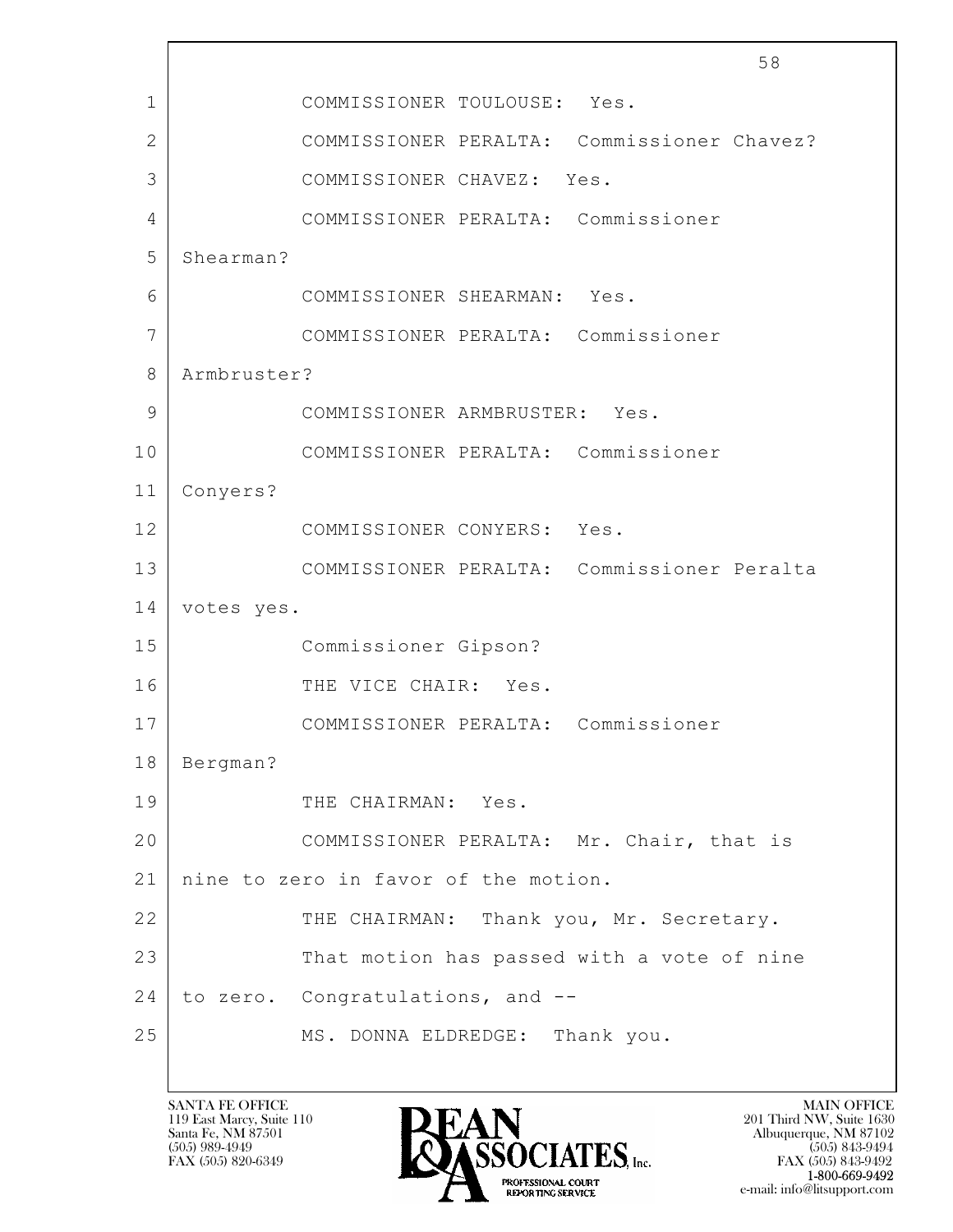$\mathbf{L}$  59 1 THE CHAIRMAN: -- continued good success. 2 MS. DONNA ELDREDGE: Thank you very much. 3 THE CHAIRMAN: Thank you for being here 4 today. 5 We are now to Item -- we are at Item 9. 6 Do we need a break, or can we go just a little 7 further? Maybe after Item 9. 8 | COMMISSIONER SHEARMAN: Let's go further. 9 THE CHAIRMAN: Hopefully, that will go 10 fairly quickly. 11 | Well, let's go forward with Item 9, then. 12 Item 9 on our agenda is discussion and possible 13 action on 2016 new application package and process, 14 and you'll remember this is what we worked on in our 15 work session a month ago. 16 Director Poulos, what have you got for us? 17 | MS. POULOS: Chairman, Commissioners, in 18 Item 9, you'll find the materials that we're 19 presenting for your review today. At the meeting, 20 you had asked for both a track changes version and a 21 finalized version with the rubrics included back in. 22 Just to let you know, there were some challenges with 23 doing that. The technology doesn't always work the 24 way we want. 25 So in doing the track changes, I've

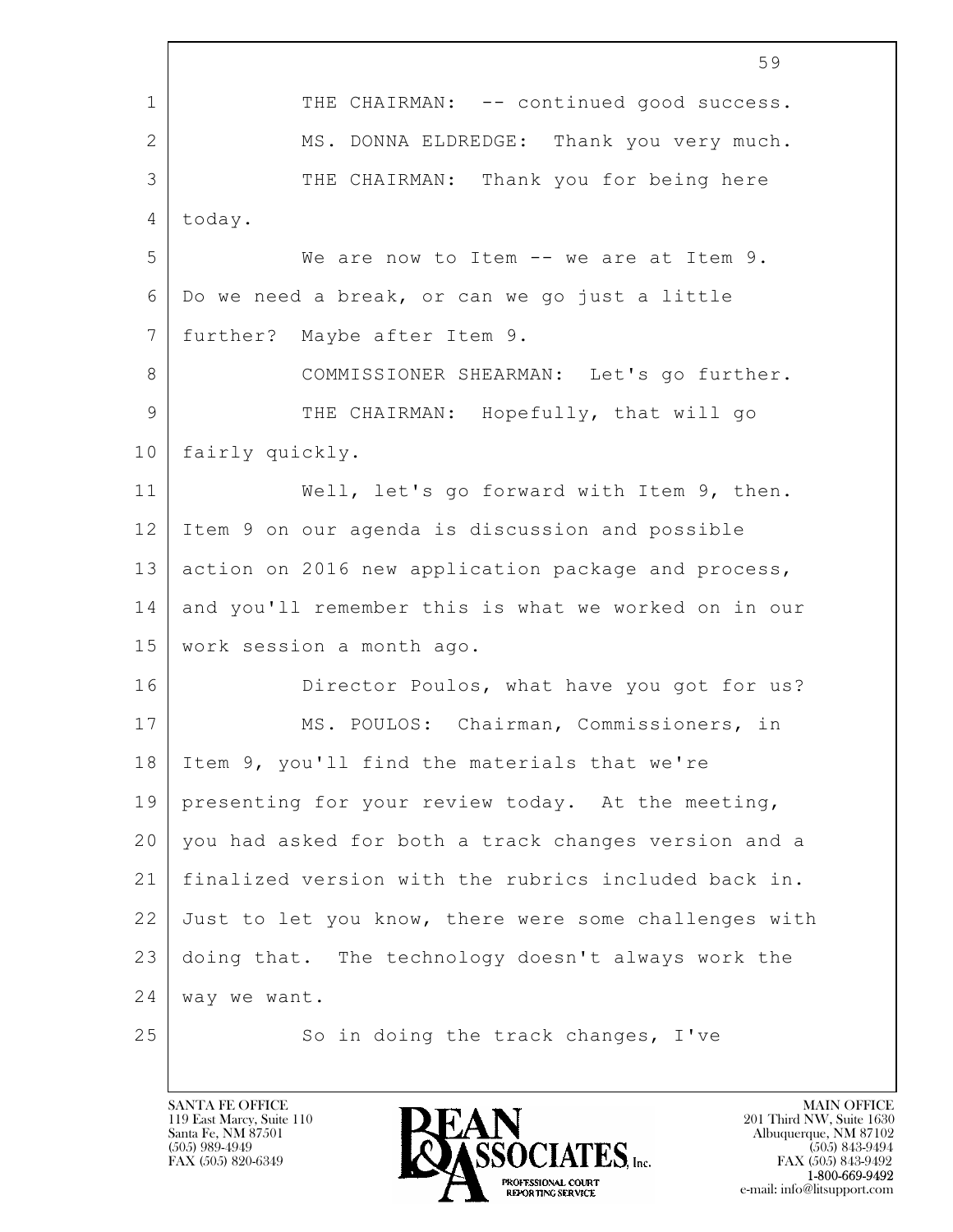|                 | 60                                                   |
|-----------------|------------------------------------------------------|
| $\mathbf 1$     | separated for Part C the prompts as well as the      |
| $\mathbf{2}$    | rubrics. So there are separate track changes for     |
| 3               | each of those. Even in that case, it didn't work     |
| 4               | out perfectly, and it appears to indicate changes    |
| 5               | that weren't necessarily made.                       |
| 6               | I have communicated in the materials there           |
| $7\phantom{.0}$ | to you that I am not recommending the approval of    |
| 8               | the full package. I think that -- and this is based  |
| 9               | on feedback from the review teams as well as from    |
| 10              | applicants that the rubrics need some work, and I    |
| 11              | think that, rather than moving forward, it's a good  |
| 12              | idea to get those in a better place before we        |
| 13              | establish those as our review criteria.              |
| 14              | So I am making a recommendation that the             |
| 15              | changes that were approved by the PEC to the prompts |
| 16              | at the last meeting as well as the materials that    |
| 17              | you asked me to bring forward, which are those       |
| 18              | changes to Part D, be approved and put forward to    |
| 19              | our new applicants in that a work group come         |
| 20              | together to work on those rubrics. CSD would be      |
| 21              | happy to support you in that by doing the initial    |
| 22              | work in bringing that forward for your               |
| 23              | consideration.                                       |
| 24              | We didn't want to do that without your               |
| 25              | request, but we would -- we would be happy to do     |

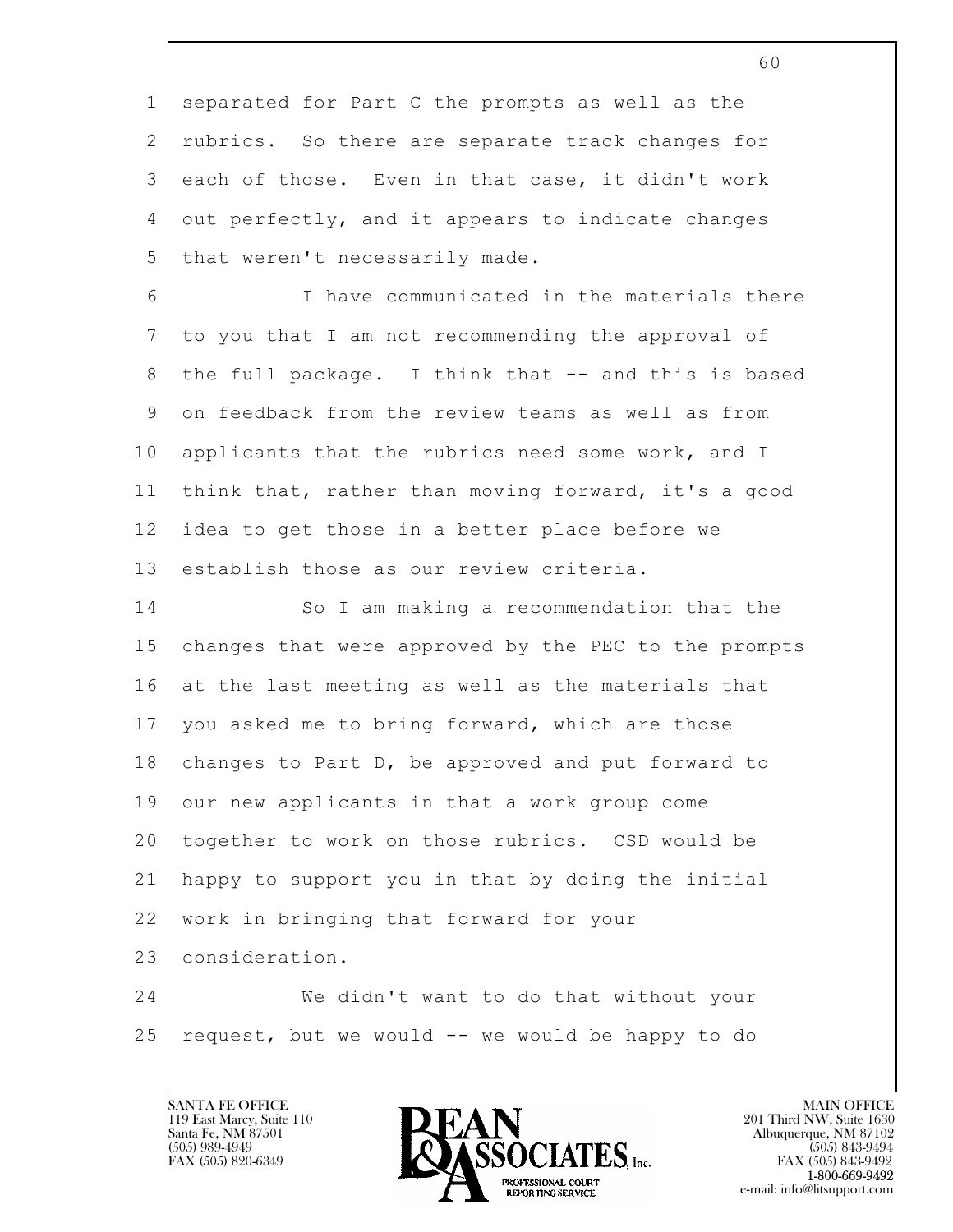|              | 61                                                    |
|--------------|-------------------------------------------------------|
| $\mathbf{1}$ | that and start that work for you and then bring that  |
| 2            | again forward for your consideration at a work        |
| 3            | session, either with the whole Commission or with     |
| 4            | the subcommittee, who could then bring forward a      |
| 5            | finalized product to the Commission.                  |
| 6            | I think we would want to make sure that               |
| 7            | happened before April, but we are certainly going     |
| 8            | forward with providing our new applicants             |
| $\mathsf 9$  | high-quality training on expectations. We didn't --   |
| 10           | have not been using those rubrics. We have been       |
| 11           | using the prompts and letting them know the changes   |
| 12           | to the prompts.                                       |
| 13           | And then we've kind of been giving them               |
| 14           | training on what would be excellent just as a         |
| 15           | general concept, what would be sufficient as a        |
| 16           | general concept. I haven't yet used the rubrics,      |
| 17           | because again, based off of the review team's         |
| 18           | feedback from the last cycle as well as the           |
| 19           | applicants from that last cycle and the applicants    |
| 20           | from this cycle, we do believe there's still work to  |
| 21           | be done on those rubrics.                             |
| 22           | THE CHAIRMAN: Thank you, Director, and I              |
| 23           | appreciate that suggestion, because at my age, I'm an |
| 24           | old-fashioned person, and I like to take this         |
| 25           | document, and I want -- I'm going to lay it down      |

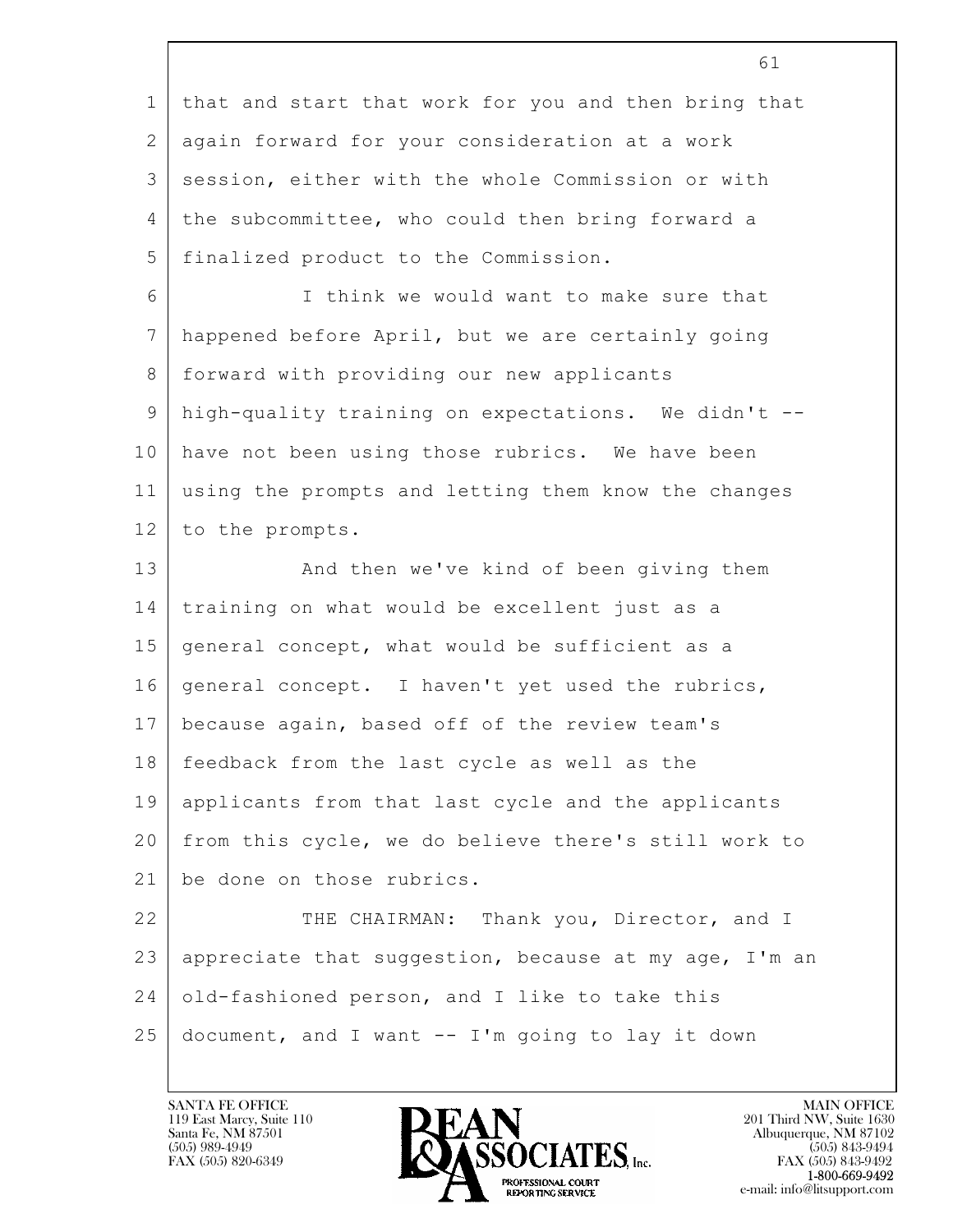|                | 62                                                    |
|----------------|-------------------------------------------------------|
| $\mathbf 1$    | beside our currently existing document and go through |
| 2              | it just as we did in the work session, page by page,  |
| 3              | to see if something jumps out at me that didn't jump  |
| 4              | out at the work session. So yeah, I would be          |
| 5              | amenable. I'd like to hear from fellow Commissioners  |
| 6              | to -- there is a proposed motion language in the --   |
| $\overline{7}$ | on the page.                                          |
| 8              | COMMISSIONER SHEARMAN: No.<br>No.                     |
| 9              | THE CHAIRMAN: I'm not to that stage yet,              |
| 10             | but I'm just saying it's there for people to think    |
| 11             | about. We're not done yet. And so let's talk about    |
| 12             | what the Director has proposed.                       |
| 13             | Commissioner Shearman.                                |
| 14             | COMMISSIONER SHEARMAN: Okay. It's my                  |
| 15             | understanding that what Kate is referring to -- I     |
| 16             | just opened my booklet, and I'm looking at Pages 49   |
| 17             | and 50. And those are the ranking rubrics where the   |
| 18             | explanation of what an applicant would need to do to  |
| 19             | meet, exceeds -- meets, partially meets, or does not  |
| 20             | meet. And I believe it's the wording within those     |
| 21             | rubrics that Katie is referring to that she's         |
| 22             | suggesting needs some work.                           |
| 23             | I am very, very reluctant to put anything             |
| 24             | else on this Commission right now. We've worked on    |
| 25             | this application a great deal. We've used these       |
|                |                                                       |

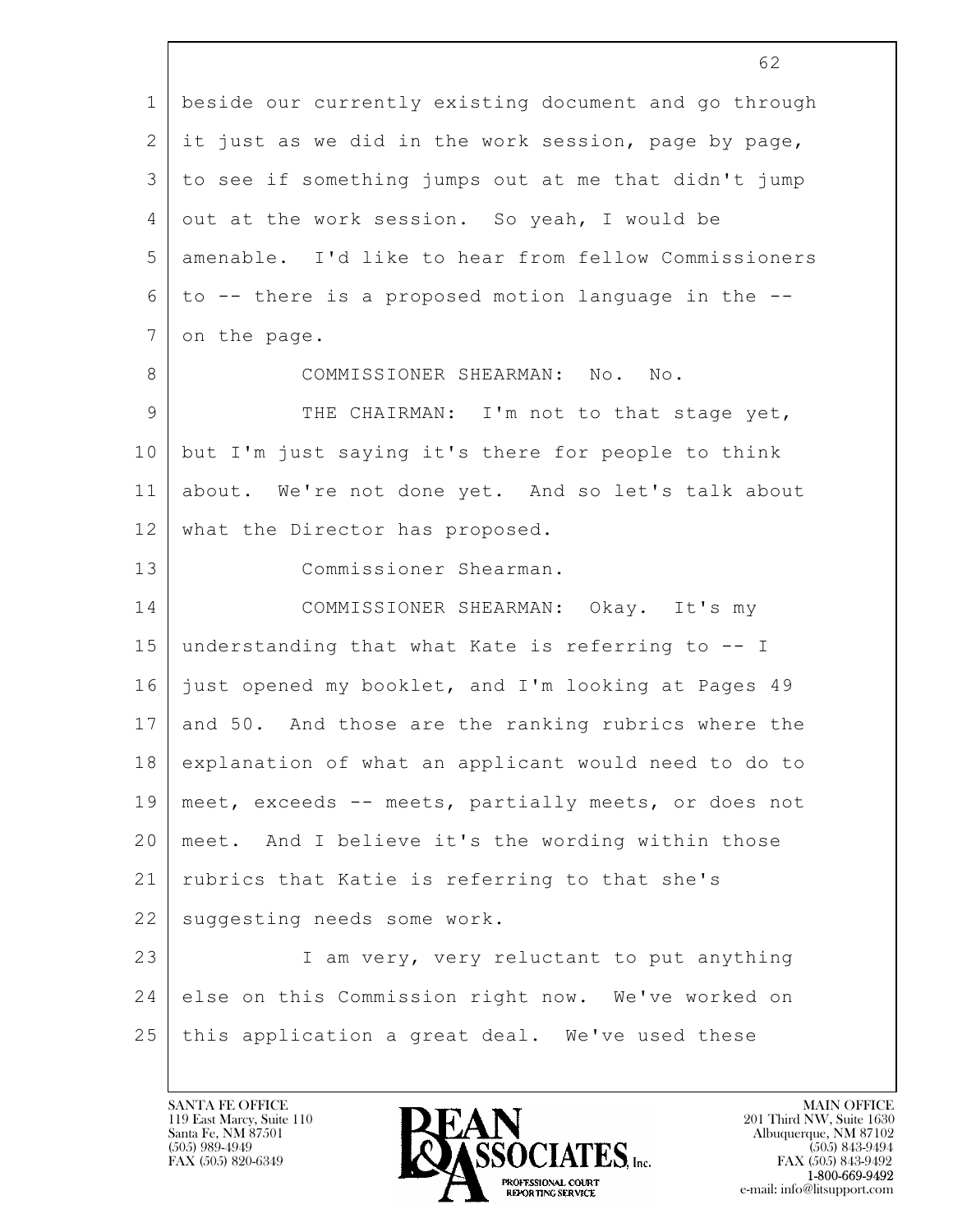$\mathbf{L}$  63 1 rubrics in the past, and they have served us just 2 fine. Perhaps they do need some work. Anything can 3 be improved, of course. But it's time for this 4 application to be up on the website and for 5 applicants to be able to see exactly what they're 6 dealing with. 7 Again, I'm reluctant to put anything else 8 on this Commission. We've got two huge projects 9 going. We've got the complaint policy that's been 10 brought forward to us. We've got the improvement 11 plan that's been brought forward to us. Both of 12 | those are enormous undertakings. 13 Yesterday, it was identified that we need 14 to identify and define what is significant progress 15 or significant improvement. A work group was 16 suggested on that, and nobody -- nobody volunteered 17 for it until Commissioner Gipson felt coerced and -- 18 and finally said she'd do it. And then we decided 19 to put the idea of that work group off until we 20 could see how some other things came about. 21 | I just think we're foolish if we put  $22$  another work  $--$  if we try to put another work group 23 together, if we try to put another big project on 24 this Commission. We have negotiations coming up. 25 We have a lot of things coming up.

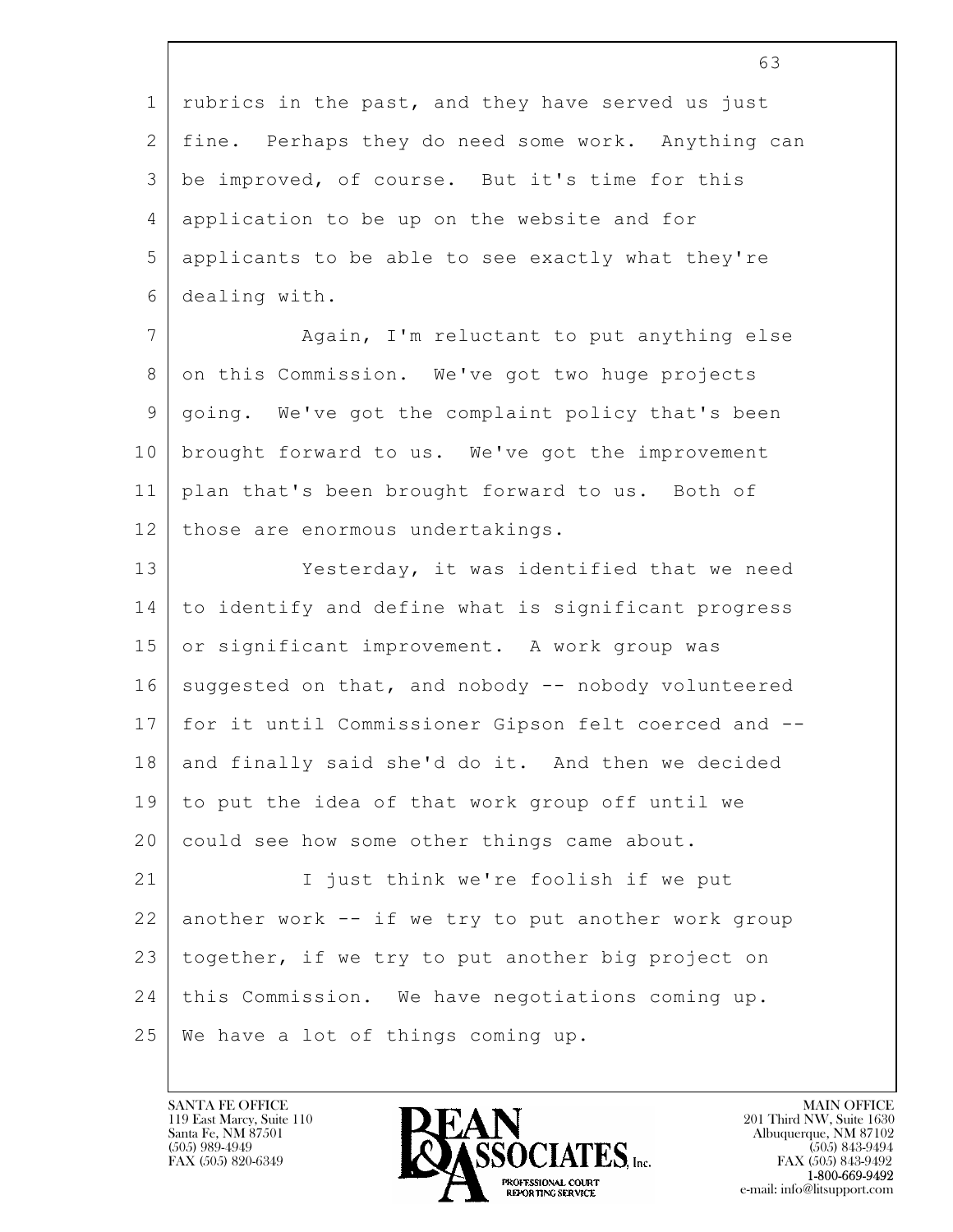|                | 64                                                   |
|----------------|------------------------------------------------------|
| $\mathbf 1$    | I think, to my mind, we have an                      |
| $\overline{2}$ | application kit that I believe is sufficient and     |
| 3              | perfectly good and capable of getting the job done.  |
| $\overline{4}$ | If we want to next year, or maybe starting in this   |
| 5              | summer, sometime when we're not quite so busy with   |
| 6              | other projects and procedures that we're trying to   |
| 7              | deal with, then if we want to look at this and       |
| 8              | possibly rewrite some of the language in that, in    |
| 9              | those rubrics, I'd certainly agree to that. I'd      |
| 10             | volunteer to help with it.                           |
| 11             | But I think this Commission's plate is               |
| 12             | full, and I would not be at all interested in taking |
| 13             | on another job, one that I don't think is absolutely |
| 14             | pressing. Somebody may not like the wording in       |
| 15             | these rubrics. I guarantee you, when we finish       |
| 16             | working on them and making them better, somebody     |
| 17             | won't like them.                                     |
| 18             | COMMISSIONER CARR: That's true.                      |
| 19             | COMMISSIONER SHEARMAN: So I think they're            |
| 20             | good. They've served us well. I recommend we keep    |
| 21             | them until we can put together a reasonable group at |
| 22             | a reasonable time to work on them. If I get to make  |
| 23             | the motion, it's going to be to accept this          |
| 24             | application as it stands right now.                  |
| 25             | THE CHAIRMAN: All right. We've heard from            |

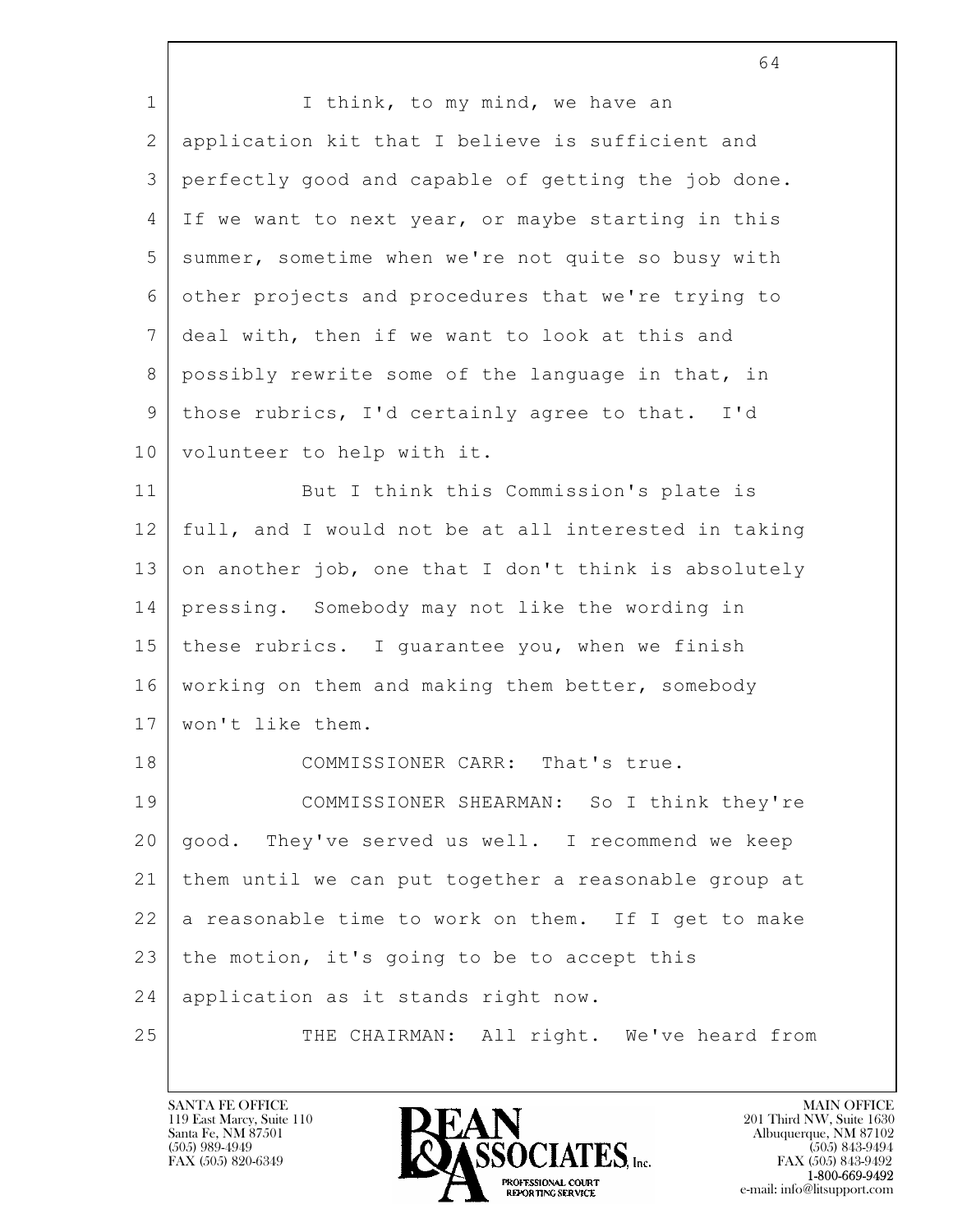$\mathbf{L}$  65 1 Commissioner Shearman. Who else would like to weigh 2 in on this issue? 3 COMMISSIONER CHAVEZ: Well, I guess -- 4 COMMISSIONER ARMBRUSTER: We just -- 5 THE CHAIRMAN: Okay. I see three hands. 6 Commissioner Chavez. 7 COMMISSIONER ARMBRUSTER: Didn't she make 8 the motion? 9 THE CHAIRMAN: Pardon? 10 THE VICE CHAIR: No. 11 COMMISSIONER ARMBRUSTER: Did you? Oh, you 12 didn't? 13 THE VICE CHAIR: No. 14 COMMISSIONER ARMBRUSTER: I'm sorry. 15 THE VICE CHAIR: She asked if there was a 16 motion, and I said no. 17 | THE CHAIRMAN: No, there's not a motion 18 yet. 19 COMMISSIONER SHEARMAN: No, there was not a 20 motion. 21 THE CHAIRMAN: We're discussing it, what we 22 need to do. 23 COMMISSIONER CHAVEZ: Yeah. So yeah -- 24 THE CHAIRMAN: Commissioner Chavez. 25 COMMISSIONER CHAVEZ: Yeah, thank you. I

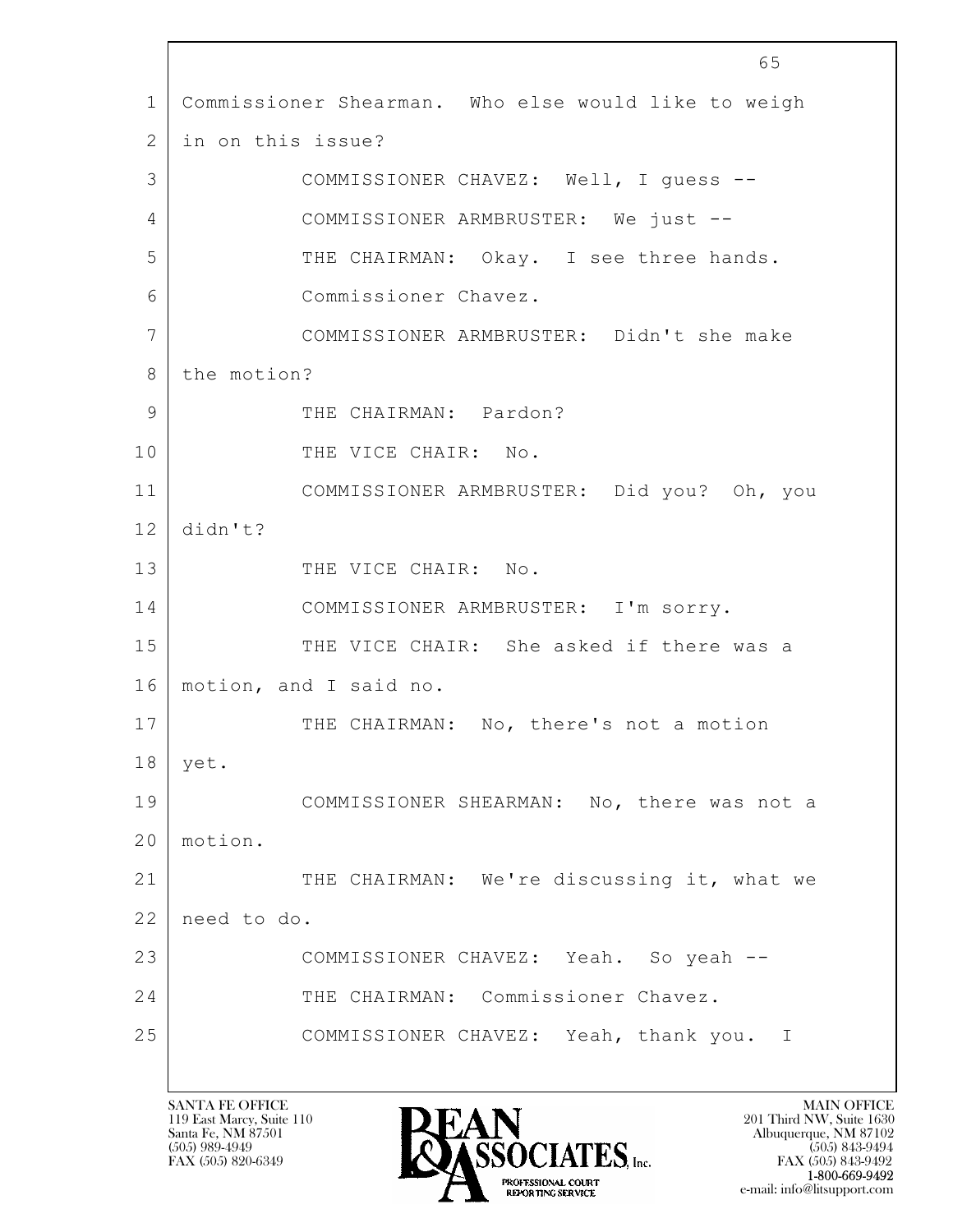|             | 66                                                  |
|-------------|-----------------------------------------------------|
| $\mathbf 1$ | just have some questions in terms of, sort of, the  |
| 2           | time frames. You know, when is the absolute latest  |
| 3           | time that we need to get this up? Because my -- and |
| 4           | maybe I'm not -- I'm incorrect, But isn't this for  |
| 5           | next year?                                          |
| 6           | THE VICE CHAIR: It's for the applications           |
| 7           | that have just been taken, correct?                 |
| 8           | MS. POULOS: Commissioner, Chair, this is            |
| 9           | the application kit for the 2016 --                 |
| 10          | THE VICE CHAIR: Yeah.                               |
| 11          | MS. POULOS: -- application cycle.                   |
| 12          | Ideally, I do think, in the future, it would be     |
| 13          | complete and available to our applicants prior to   |
| 14          | even the January notice of intent deadline. We are  |
| 15          | not there.                                          |
| 16          | So we have provided the applicants with             |
| 17          | the revised prompts that were approved by this      |
| 18          | Commission at the last meeting. What we haven't yet |
| 19          | provided them is prompts with evaluation rubrics    |
| 20          | connected to those, because that has not yet been   |
| 21          | approved by this Commission.                        |
| 22          | THE VICE CHAIR: Let me just -- this says            |
| 23          | to be posted by April 9th, and --                   |
| 24          | MS. POULOS: That's a recommendation.                |
| 25          | THE VICE CHAIR: Because I don't see how we          |
|             |                                                     |

 $\overline{\phantom{a}}$ 

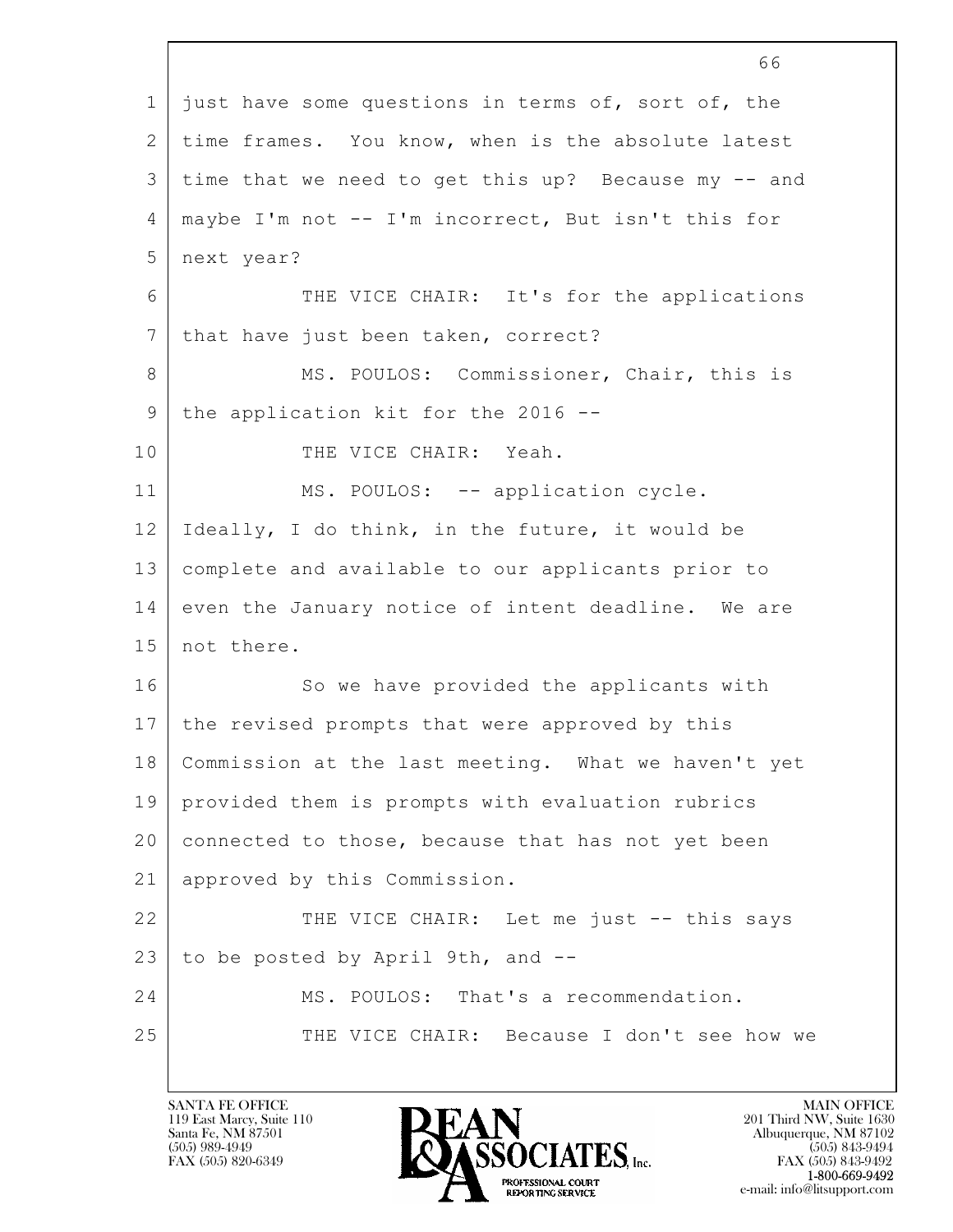$\mathbf{L}$  67 1 can do this by April 9th. We don't have a work 2 session in March. 3 COMMISSIONER CHAVEZ: Okay. That's my 4 question. 5 THE CHAIRMAN: Yeah, and their process 6 is -- the applicants are already working. They're 7 already working. 8 THE VICE CHAIR: Yeah. 9 THE CHAIRMAN: They're work -- I assume 10 they're using the current documents, but  $-$ -11 MS. POULOS: What -- what we've provided --12 THE CHAIRMAN: Plus whatever you've 13 provided them additionally. 14 MS. POULOS: What -- what we've provided to 15 them. They know where the link is for the old. We 16 | made clear that that is the old application. That is 17 not the application that's being used this year. We 18 have also provided them the revisions to the prompts 19 that this Commission approved at the last meeting. 20 We have provided them also some guidelines on what 21 would, as a general concept, be an excellent answer, 22 an acceptable answer, and then the two categories of 23 | not acceptable answers. 24 But the reason that we have not used the  $25$  prompts -- and they have looked at them themselves,

119 East Marcy, Suite 110<br>Santa Fe, NM 87501



FAX (505) 843-9492 e-mail: info@litsupport.com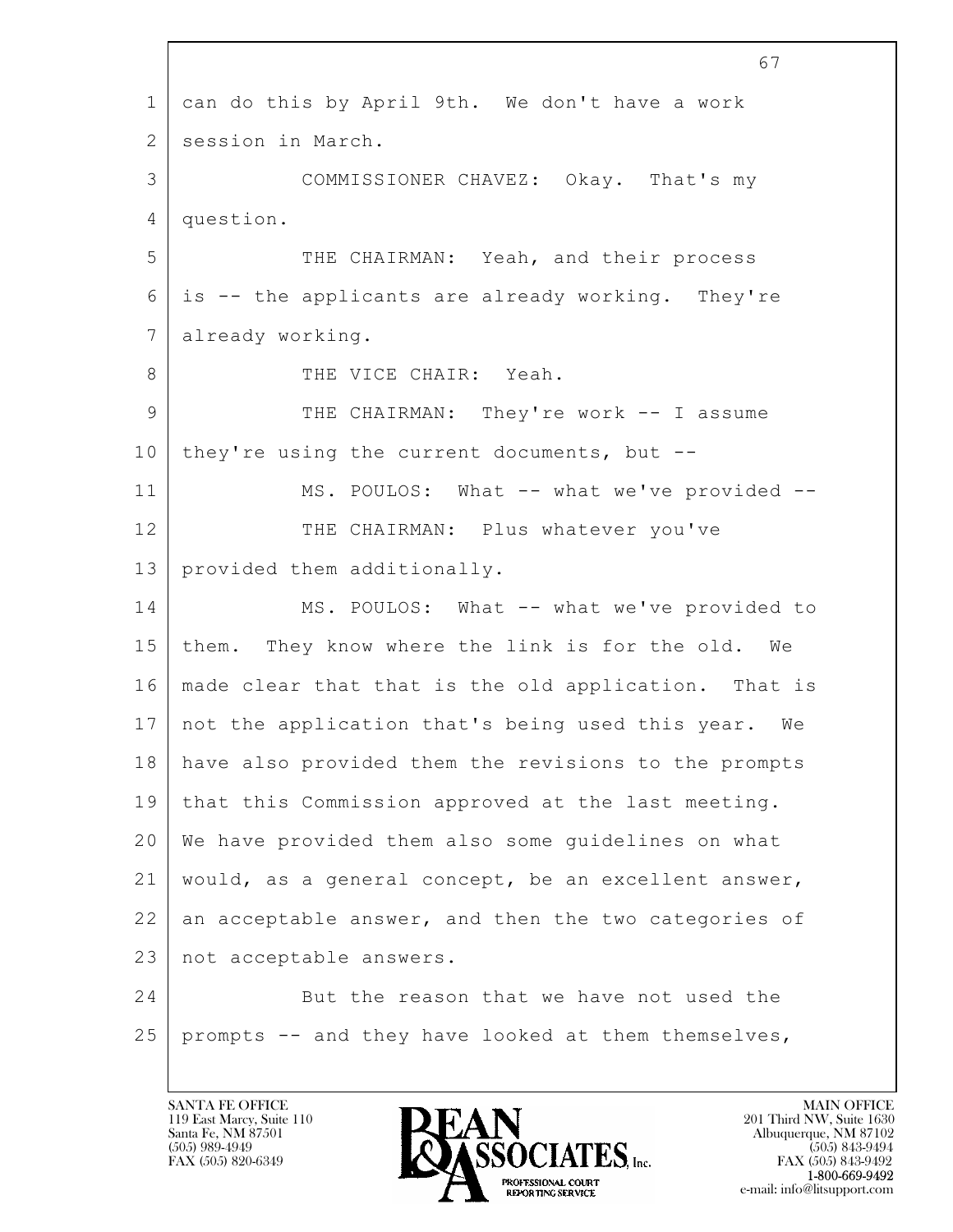|             | 68                                                   |
|-------------|------------------------------------------------------|
| $\mathbf 1$ | and we have heard directly from those applicants     |
| 2           | that the prompts in last year's application are not  |
| 3           | clear to them, are not sufficient to them to provide |
| 4           | them quidance. So they are saying that as            |
| 5           | applicants.                                          |
| 6           | THE CHAIRMAN: Commissioner Toulouse.                 |
| 7           | COMMISSIONER TOULOUSE: Mr. Chair, I think            |
| 8           | I agree with Commissioner Shearman. We have worked   |
| 9           | and worked and worked on these things, and they may  |
| 10          | need more revision. But I don't think we should wait |
| 11          | and put something up as late as April for people who |
| 12          | need to get us materials by the end of May.          |
| 13          | And $I$ -- you know, if some people think            |
| 14          | it's unclear, well, last year, everybody seemed to   |
| 15          | get through pretty well with what our prompts were   |
| 16          | in there, and I just -- I mean, I'm willing to work  |
| 17          | on a number of the things that we want. I was        |
| 18          | willing to work, but not chair, on the -- you know,  |
| 19          | what is significant progress.                        |
| 20          | And I think we've got way too much to do             |
| 21          | for this huge amount of money we get for doing this  |
| 22          | job, which may even be cut back. Who knows, with     |
| 23          | what's going on with the state budget, you know.     |
| 24          | And I just think we need to work on some things      |
| 25          | going forward and not continue to revisit this this  |
|             |                                                      |

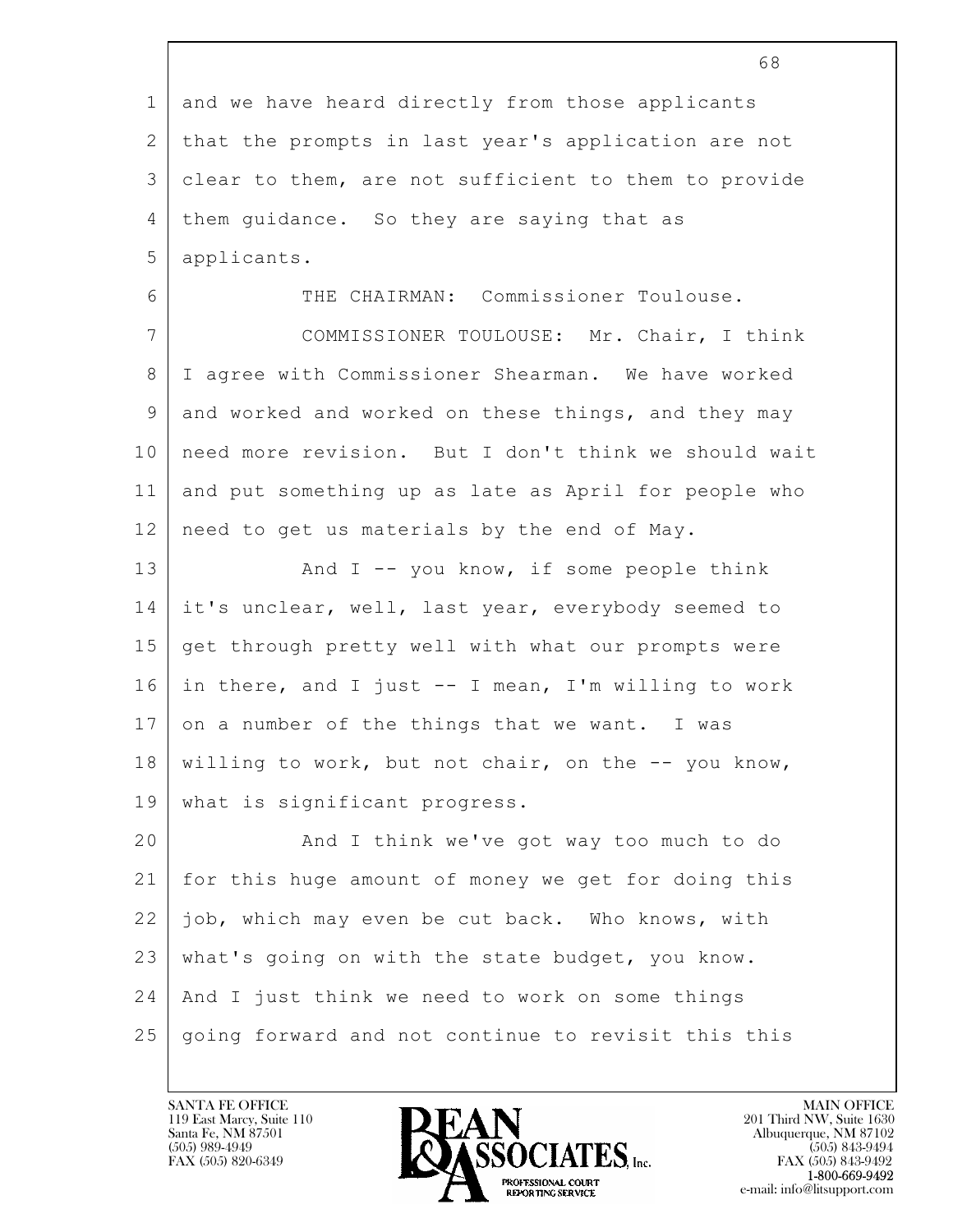|                | 69                                                   |
|----------------|------------------------------------------------------|
| $\mathbf 1$    | year. Next year maybe, but this year, no.            |
| $\overline{2}$ | THE CHAIRMAN: Thank you, Commissioner                |
| 3              | Toulouse.                                            |
| 4              | Other Commissioners?                                 |
| 5              | Commission Armbruster.                               |
| 6              | COMMISSIONER ARMBRUSTER: I pretty much               |
| 7              | agree with everything that's been said. My hope      |
| 8              | would be that CSD would, sort of, develop what you   |
| 9              | see from the information you're getting from the new |
| 10             | applicants just to give us an idea of what they're   |
| 11             | looking at. And it's very hard to do that.           |
| 12             | You know, I mean, I don't even know why              |
| 13             | had "partially" or "does not meet," because if they  |
| 14             | didn't do one or two, then they obviously didn't do  |
| 15             | anything. But then they can see what they should     |
| 16             | have done. But that's neither here nor there.        |
| 17             | think that seeing more what they want<br>I.          |
| 18             | and getting samples would be helpful to us just      |
| 19             | because, if we want to change it, you know, we can   |
| 20             | do that. But at the same time, we probably do need   |
| 21             | to post something. And these poor applicants, right  |
| 22             | now, are sort of in limbo, I guess.                  |
| 23             | And I don't know if we can change them               |
| 24             | midstream, even though I totally understand what you |
| 25             | were saying, that they aren't very good. And so I'm  |

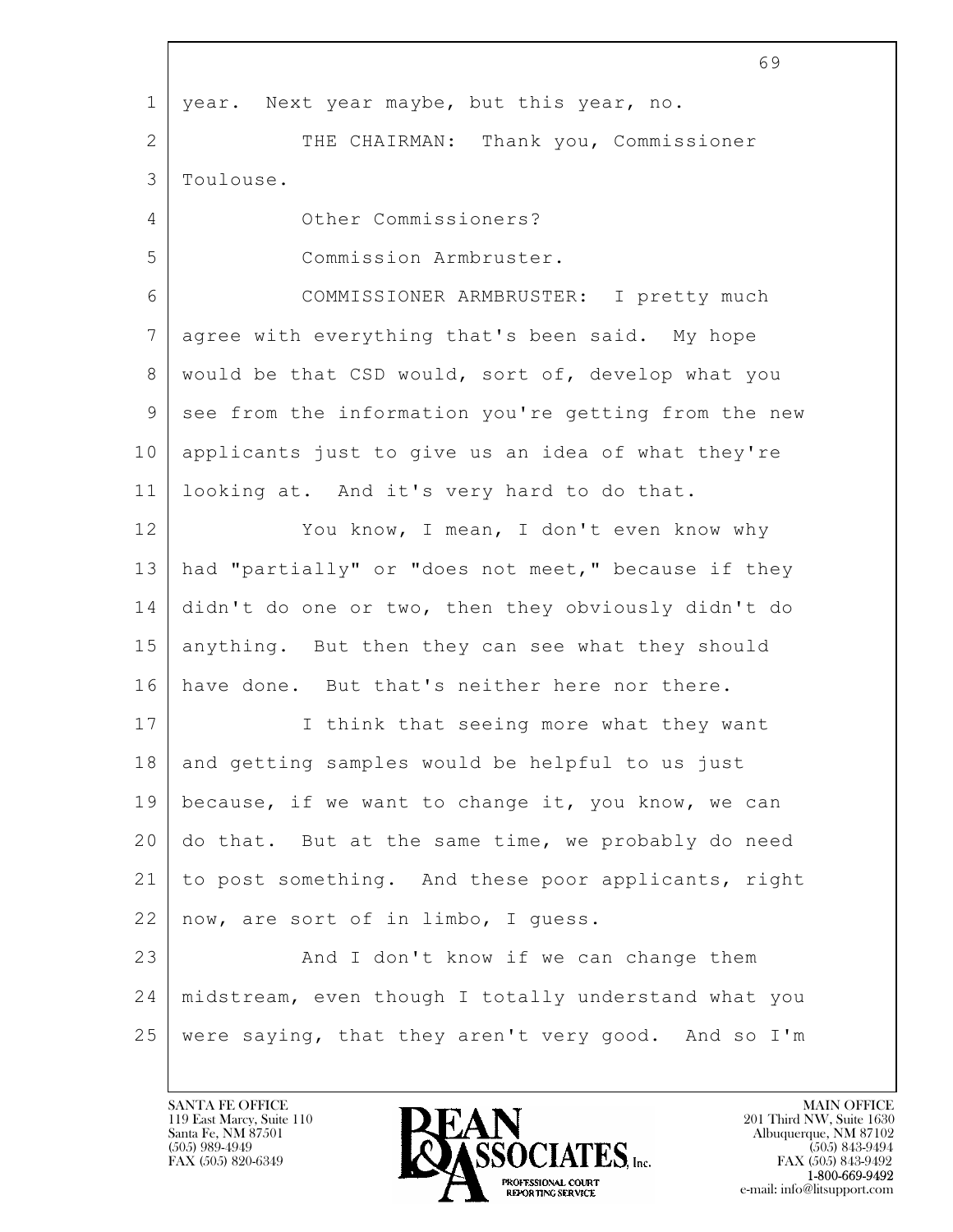|                | 70                                                    |
|----------------|-------------------------------------------------------|
| $\mathbf 1$    | hoping that we can at least accept what we have that  |
| $\mathbf{2}$   | we worked on last time and then get some suggestions  |
| 3              | from CSD of what kinds of things you guys think this  |
| $\overline{4}$ | would -- would help, and we can just look at those.   |
| 5              | But I don't think we can change it right now, but it  |
| 6              | will give us a head start when we do change it for    |
| $7\phantom{.}$ | next year.                                            |
| 8              | THE CHAIRMAN: Okay. Thank you.                        |
| 9              | THE VICE CHAIR: For the year after.                   |
| 10             | THE CHAIRMAN: Yeah, we don't -- yeah, we              |
| 11             | don't change it midstream, just like you don't change |
| 12             | the rules of the baseball game in the ninth --        |
| 13             | COMMISSIONER ARMBRUSTER: Right, and that's            |
| 14             | why I'm saying that $--$                              |
| 15             | THE CHAIRMAN: -- eighth inning, so we                 |
| 16             | don't -- but I would note, Commissioner Armbruster,   |
| 17             | that this that you're referring to, this comes right  |
| 18             | from NACSA best practices. This is how -- this was    |
| 19             | their best authorizing practice, and we borrowed it   |
| 20             | and adapted it to fit the needs of New Mexico. But    |
| 21             | this, if you look at their best practice pamphlet for |
| 22             | their rubrics, this is exactly what you would see.    |
| 23             | COMMISSIONER ARMBRUSTER: What -- and I'm              |
| 24             | suggesting that we do accept it for this year, and if |
| 25             | we -- if CSD comes up with something that's even      |

Г

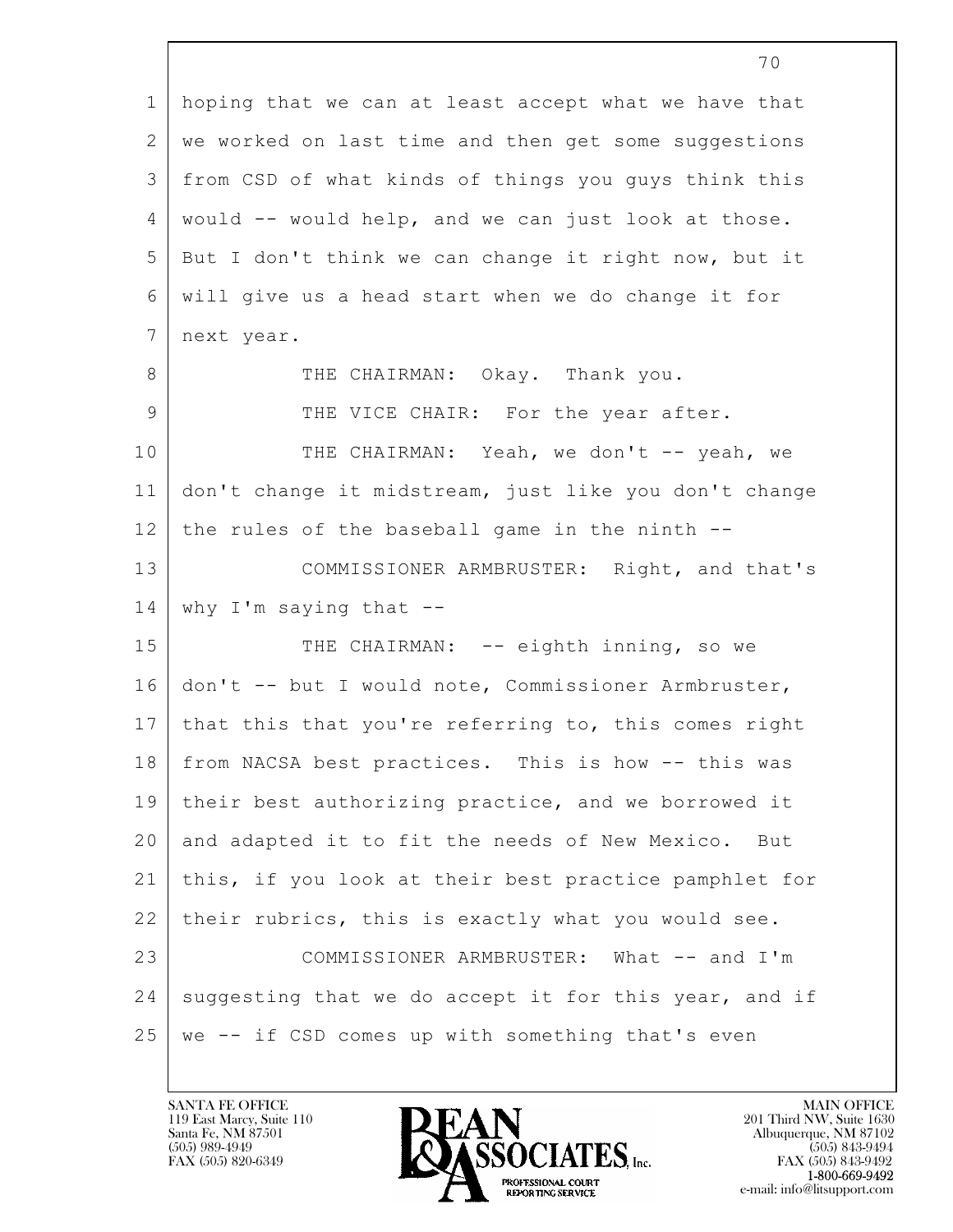$\mathbf{L}$  71 1 better, great. We can put it in between now and 2 December. Is that -- because we could change it. 3 Because you're talking about right now, these 4 applicants. 5 THE CHAIRMAN: Yeah, we evaluate all our 6 forms every year. 7 COMMISSIONER ARMBRUSTER: Yeah. 8 | THE CHAIRMAN: Somebody does. 9 Any further comments? I'm looking. 10 | I tend to agree. I believe we need to get 11 this on the website now that school -- or applicants 12 are already beginning their process. This document 13 has worked quite well in past years for us. I'm 14 sure every applicant may struggle with some areas of 15 it, but just about everything in this document comes 16 out of best practices from somewhere,  $-$ -17 | COMMISSIONER ARMBRUSTER: I'm sure. 18 THE CHAIRMAN: -- including the prompts and 19 everything else. 20 So I kind of tend to agree. I think, if 21 we're going to have a motion today, it's that we 22 accept this as it exists now in our workbooks, and 23 that would -- have out -- we always evaluate to see 24 what we can do better in the future. 25 So here again, I'm not seeing any heads

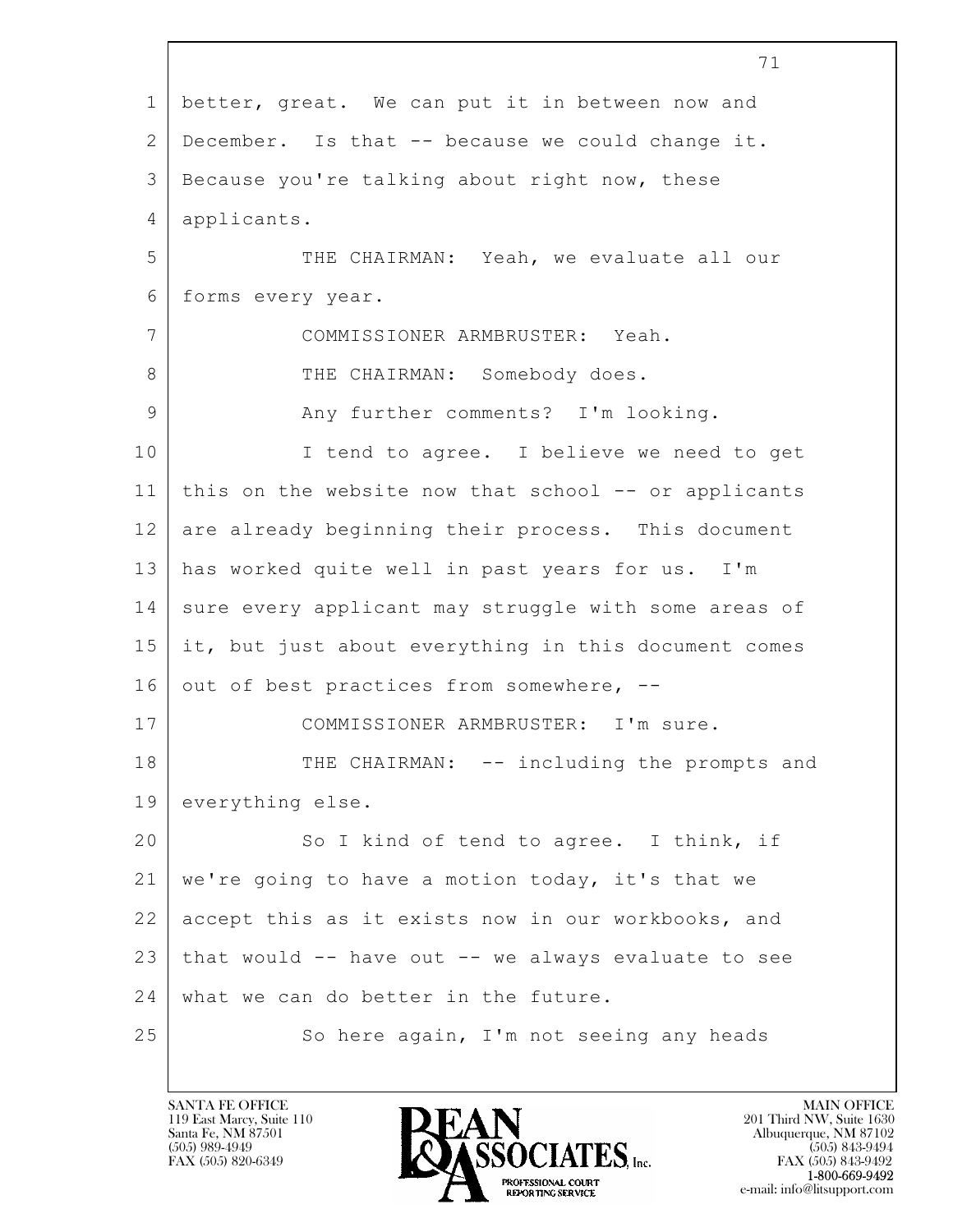$\mathbf{L}$  72 1 shaking yea or nay or any -- are we to a point where 2 we are ready for someone to make a motion? 3 Then, Commissioner Shearman, if you would, 4 would you like to make that motion? 5 COMMISSIONER SHEARMAN: I would be happy  $6$  to. 7 THE CHAIRMAN: Because you did volunteer, I 8 believe. 9 COMMISSIONER SHEARMAN: You bet. I move -- 10 THE CHAIRMAN: Unless someone else wants to 11 make the motion. 12 COMMISSIONER SHEARMAN: No, I would be 13 happy to. I move that the Public Education 14 Commission accept the 2016 new charter school 15 application kit, all parts, as has been presented in 16 our official notebooks today, and that we authorize 17 the Charter School Division, as our staff, to put 18 this application and all parts of it on the website 19 acti -- available to applicants as soon as possible. 20 THE CHAIRMAN: Thank you, Commissioner 21 Shearman. 22 COMMISSIONER SHEARMAN: That's my motion. 23 | THE CHAIRMAN: I have a motion. Do I have  $24$  a second? 25 Commissioner Armbruster.

119 East Marcy, Suite 110<br>Santa Fe, NM 87501



FAX (505) 843-9492 e-mail: info@litsupport.com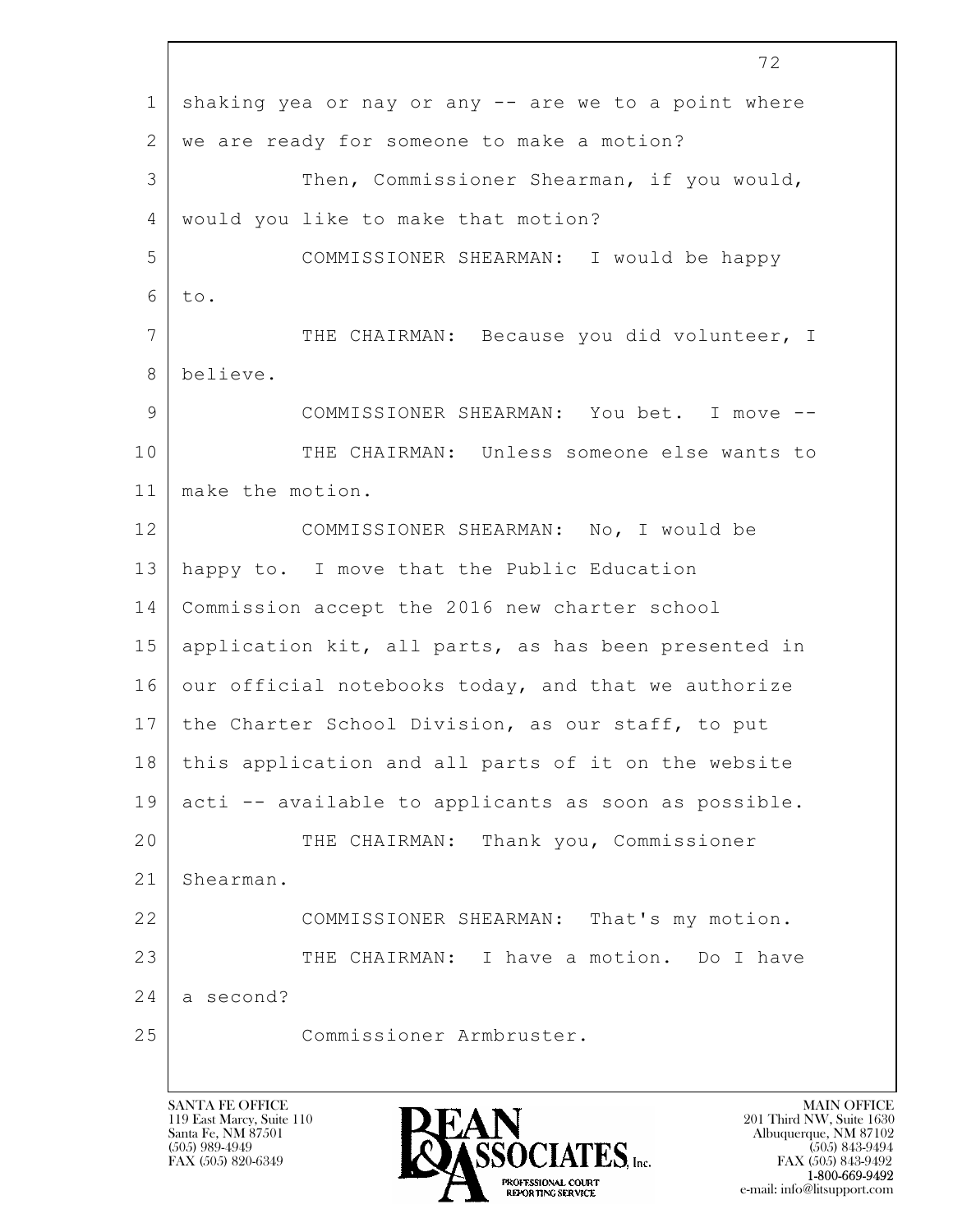$\mathbf{L}$  73 1 I have a motion and I have a second. Is 2 there any further discussion? 3 (No response.) 4 THE CHAIRMAN: Seeing none, Mr. Secretary, 5 | may we have a roll-call vote, please? 6 COMMISSIONER PERALTA: Commissioner 7 Conyers? 8 COMMISSIONER CONYERS: Yes. 9 COMMISSIONER PERALTA: Commissioner Chavez? 10 COMMISSIONER CHAVEZ: Yes. 11 COMMISSIONER PERALTA: Commissioner 12 Toulouse? 13 COMMISSIONER TOULOUSE: Yes. 14 COMMISSIONER PERALTA: Commissioner Carr? 15 COMMISSIONER CARR: Yes. 16 COMMISSIONER PERALTA: Commissioner 17 Armbruster? 18 COMMISSIONER ARMBRUSTER: Yes. 19 COMMISSIONER PERALTA: Commissioner Peralta 20 votes yet. 21 Commissioner Shearman? 22 COMMISSIONER SHEARMAN: Yes. 23 COMMISSIONER PERALTA: Commissioner Gipson? 24 THE VICE CHAIR: Yes. 25 COMMISSIONER PERALTA: Commissioner

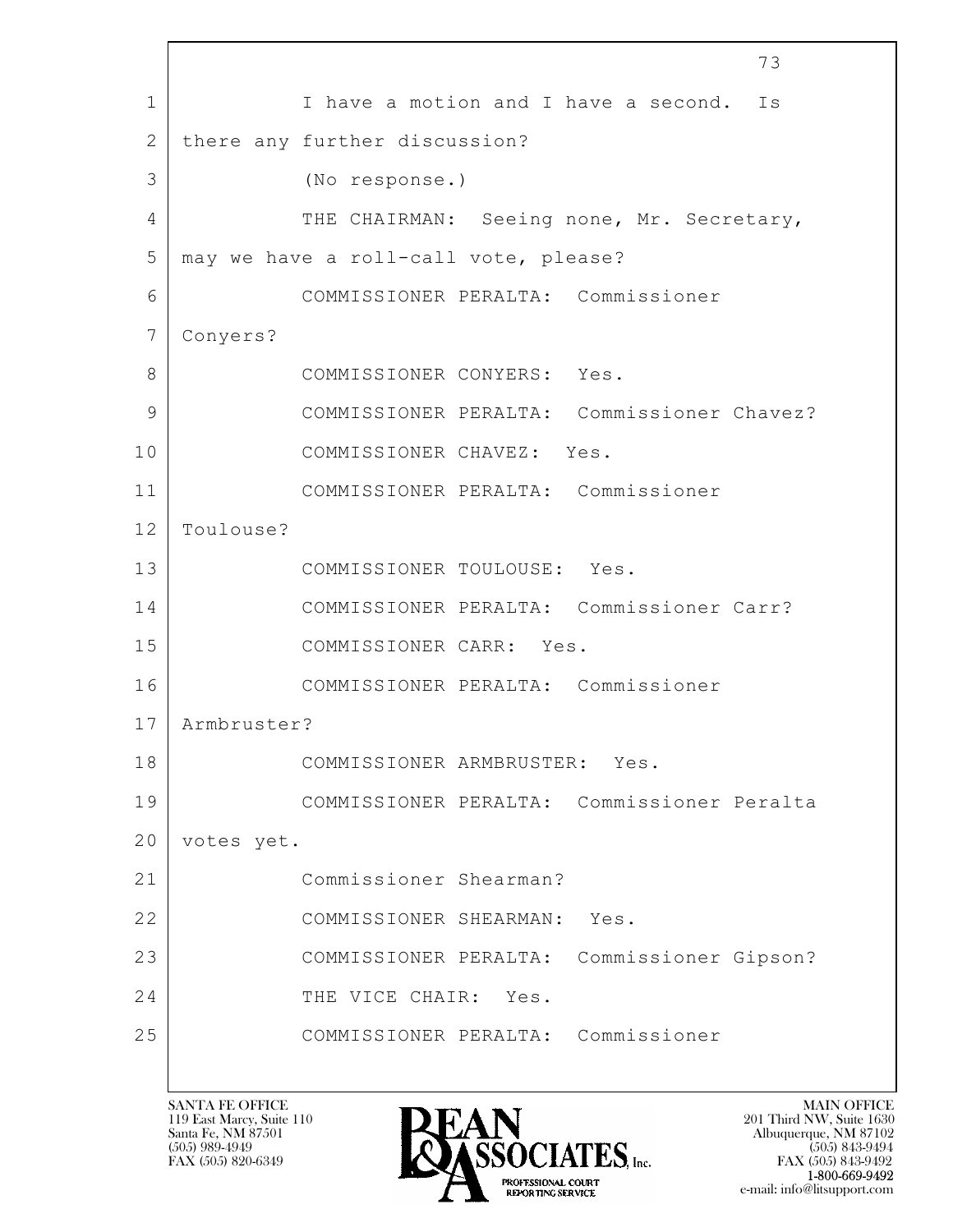$\mathbf{L}$  74 1 Bergman? 2 THE CHAIRMAN: Yes. 3 COMMISSIONER PERALTA: Mr. Chair, that is 4 nine to zero in favor of the motion. 5 THE CHAIRMAN: Thank you, Mr. Secretary. 6 That motion has been passed by a nine-to-zero vote. 7 | Based on my official time-keeping device here, I see 8 it's 10:14. Would everybody like to take a comfort 9 break at this time? 10 COMMISSIONER CARR: Sure. 11 | COMMISSIONER SHEARMAN: Yes, sir. 12 THE CHAIRMAN: Let's be back promptly at 13 10:30, please. Take a 15-minute break. 14 (Recess from 10:13 a.m. to 10:29 a.m.) 15 THE CHAIRMAN: I'm going to call this 16 regular session of the Public Education Commission 17 back into session from our break. 18 At this time, I do want to entertain a 19 motion from someone on the Commission. I believe 20 this is the appropriate place to move Item 12 on our 21 agenda up. We're going to move the entire item up,  $22$  ) just as we always would. Is someone willing to make 23 the motion? 24 THE VICE CHAIR: I will. 25 THE CHAIRMAN: Commissioner Gipson.

119 East Marcy, Suite 110<br>Santa Fe, NM 87501



FAX (505) 843-9492 e-mail: info@litsupport.com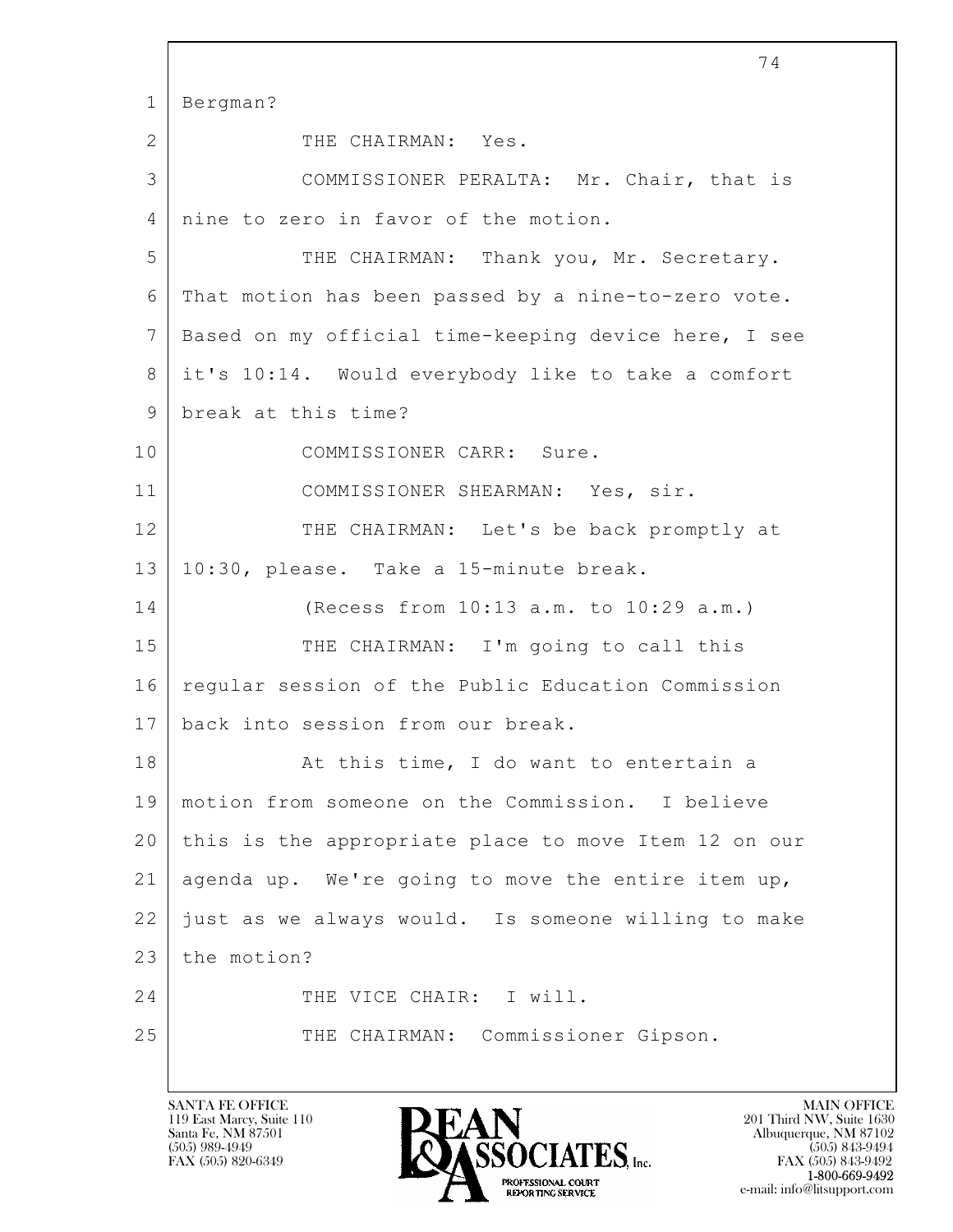$\mathbf{L}$  75 1 THE VICE CHAIR: I move that the PEC move 2 I Item No. 12 on the agenda to come before -- and 3 replace Item No. 10 in the agenda. 4 THE CHAIRMAN: I have a motion. 5 COMMISSIONER PERALTA: Second. 6 THE CHAIRMAN: Second by Commissioner 7 Peralta. 8 | Rall in favor, please say "Aye." 9 (Commissioners so indicate.) 10 THE CHAIRMAN: Any opposed? 11 (No response.) 12 THE CHAIRMAN: I hear no opposition, so we 13 will move Item 12 up, and that is a report from 14 Options for Parents and the Charter School Division, 15 discussion and possible actions. Director Poulos 16 will do that, and we'll start with Item A. 17 | MS. POULOS: Chairman Bergman, 18 | Commissioners, as we've been doing for the past 19 several months on the schools of concern, we have 20 provided you, really, just the chart with the 21 information if there's any updates. There are no 22 updates on any of these items on the chart today. 23 | I did want to identify on schools looking 24 | for a facility, I'm not sure that it's appropriately 25 called schools of concern, but it's on that, kind

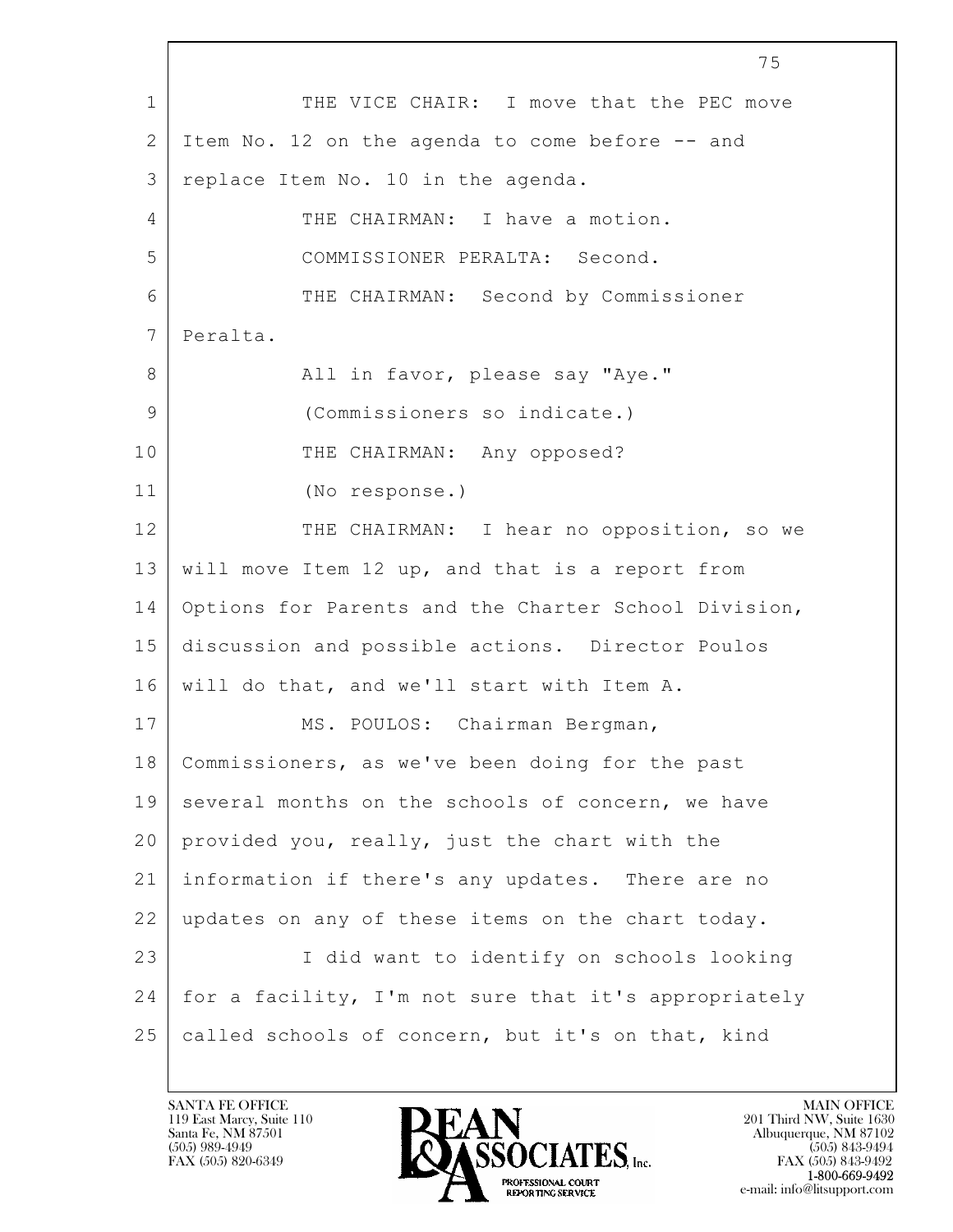$\mathbf{L}$  76 1 of, updated chart. And I just wanted to note there 2 are two additional schools beyond the ones that are 3 listed there that have notified CSD that they are 4 looking to change facilities. That's Explore 5 Academy and Dolores Huerta, have both provided that 6 notification. 7 THE CHAIRMAN: Any questions on Item A from 8 Commissioners? 9 (No response.) 10 THE CHAIRMAN: Seeing none, then let's 11 proceed to Item B, Director. 12 | MS. POULOS: Chairman Bergman, 13 Commissioners, at the November PEC meeting, CSD was 14 directed to conduct an investigation into potential 15 statutory contractual violations that may have been 16 | occurring at the Creative Education Preparatory 17 Institute, known as CEPI. Those were brought to our 18 attention through a multitude of communications from 19 parents, students, and as well as teachers. 20 CSD conducted a site visit. We were at 21 the school for about a day and a half on January 5th 22 and on January 11th, and we have provided those 23 findings to you in your materials today. In 24 addition, those materials reference serious 25 financial issues that we're aware of occurring at

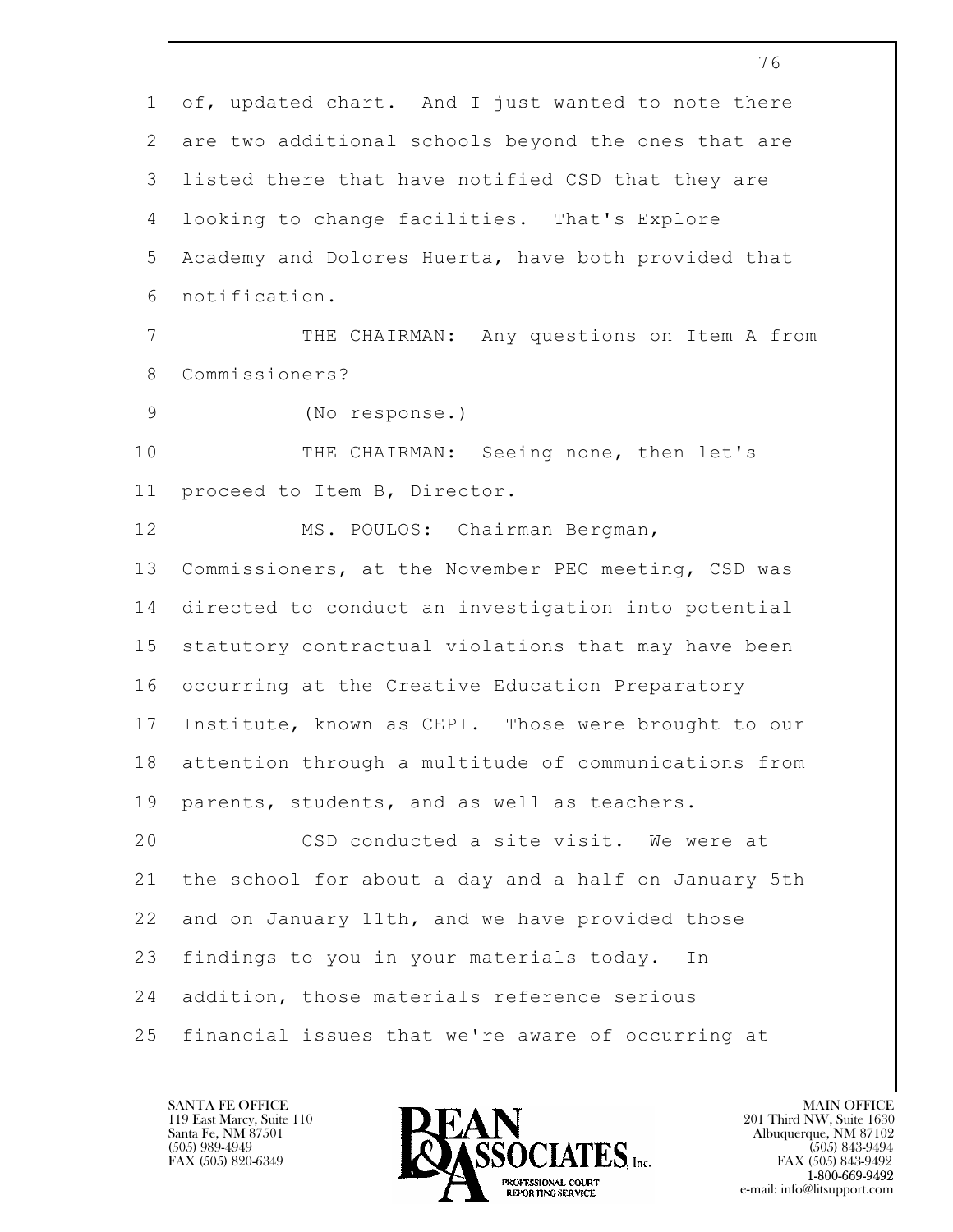| 77                                                   |
|------------------------------------------------------|
| CEPI, as well as an additional concern, which is     |
| governance.                                          |
| Since November, I believe, we have seen a            |
| change in their Governing Council. At the November   |
| meeting, there were four Governing Board members.    |
| One was removed at that meeting for, I believe,      |
| nonattendance. Two new members were added. Those     |
| two new members resigned in January.                 |
| A Governing Board member who had been on             |
| the Governing Board resigned, and that information   |
| is not in your materials, because I just learned of  |
| it, I think, within the last week. And they have     |
| added several others. I note there are three new     |
| Board members that are all parents. But at this      |
| point, they are back down to four Board members, and |
| so there's been quite a number of changes and        |
| concerns raised by that.                             |
| Just to go over the items of concern that            |
| our investigation raised with some specificity, one  |
| of the things that we looked into was the academic   |
| program, specifically as required by law but also as |
| required in their contract. And they have a program  |
| that has students at school four hours a day, Monday |
| through Thursday, and then about three hours every   |
| other Friday.                                        |
|                                                      |

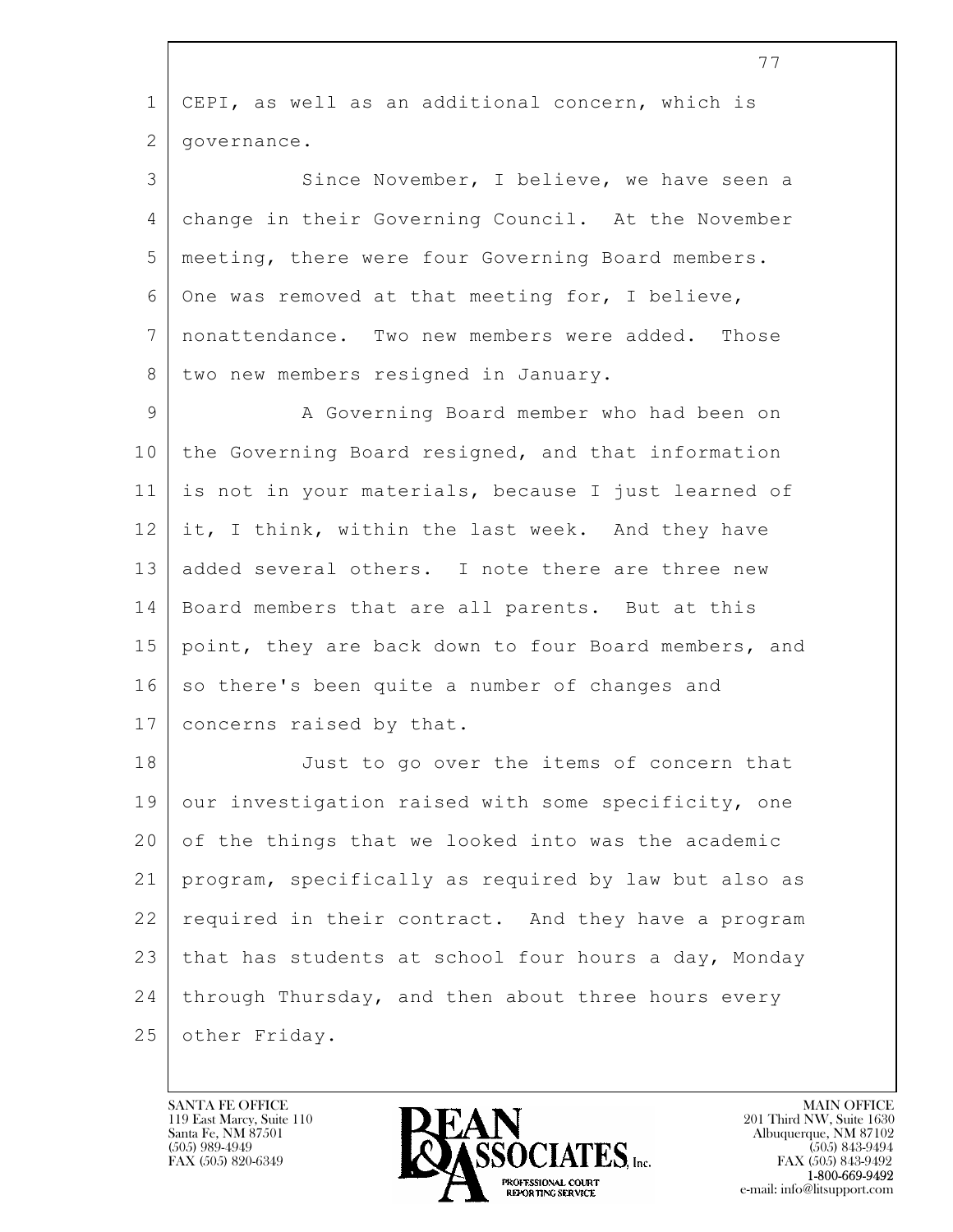$\mathbf{L}$  1 Their contract indicates that they will 2 have students taking, kind of, their core curriculum 3 in an online platform, that those students will be 4 required to log in one hour outside of the school 5 day, and that they will have -- and this aligns with 6 | what they submitted to school budget  $-$ - other hours, 7 such as service learning, dual enrollment, work 8 | study, or kind of a work-learning environment. 9 | The school was given the opportunity to 10 demonstrate that they were complying with those 11 terms; specifically, the term to provide 1,080 12 required hours of instruction annually for a high 13 school, as well as to meet and monitor its 14 state-required instructional hour requirements --15 which is in the contract -- through a combination of 16 instructional approaches, each with its own 17 | scheduling demands, to ensure that students engage 18 | in meaningful post-secondary learning opportunities, 19 dual enrollment, trades education, internships, 20 other forms of service learning, to provide guided 21 computer-based studies for their core courses, and 22 to log on an hour a day. 23 We were unable to verify that they are 24 complying with that. The evidence that CSD reviewed 25 and verified indicates that, at most, there is about

119 East Marcy, Suite 110<br>Santa Fe, NM 87501



FAX (505) 843-9492 e-mail: info@litsupport.com

78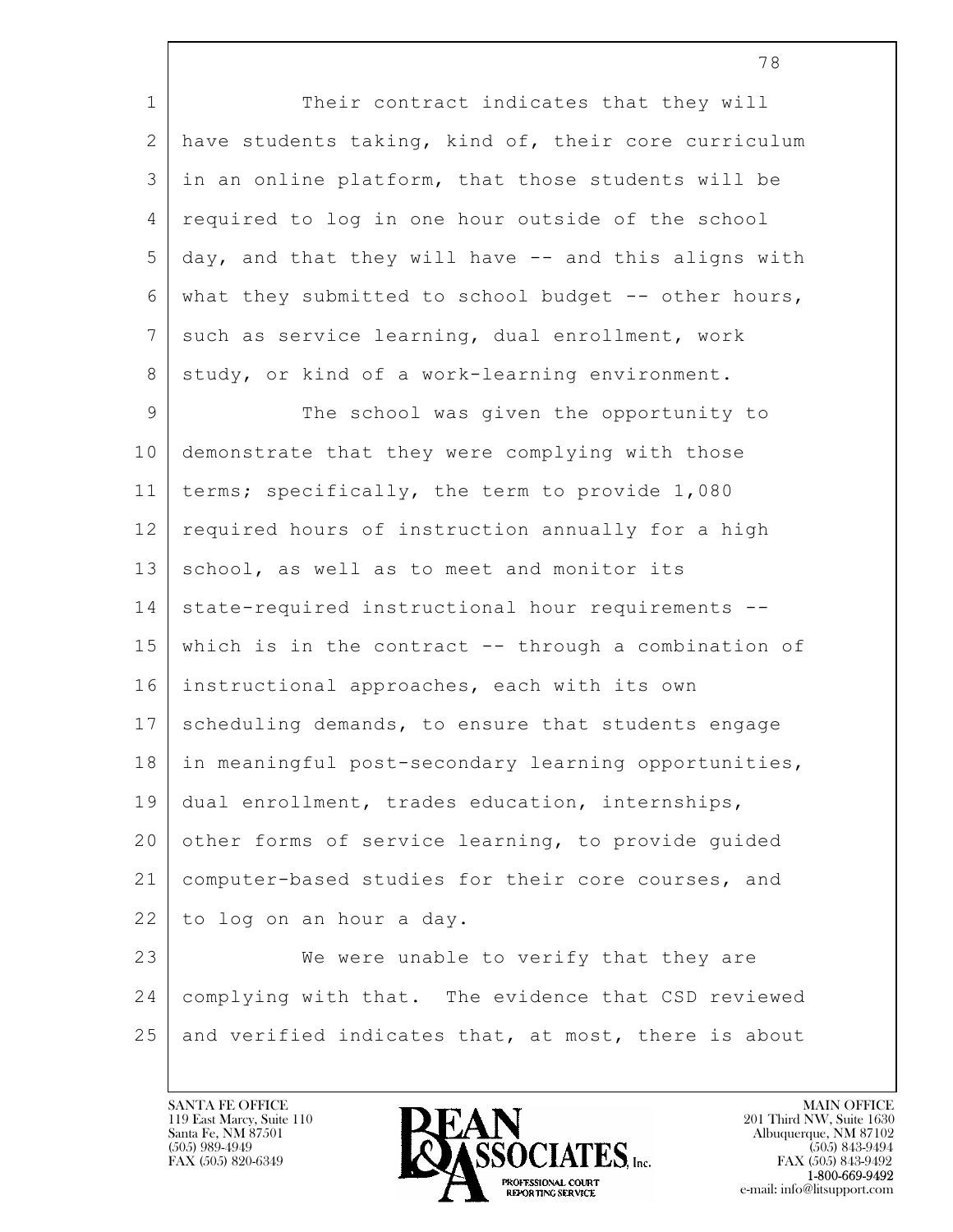79 1 630 instructional hours being provided. Again, 2 that's about 58 percent of the required 1,080 3 instructional hours, so a pretty substantial failure 4 to meet statutory requirements. 5 The next item that aligns with that is the 6 calendar. So what they submitted to the school 7 budget department for their instructional calendar 8 indicated that, five days a week for 181 days, 9 students would attend four hours a day. As I stated 10 just a minute ago, that was verified that that's not 11 occurring, and so they're not providing instruction 12 in alignment with that budget calendar. 13 One of the requirements for any school 14 that's not -- that wants to change its calendar is 15 | that they must submit a request to the secretary, 16 and I don't believe that we've had that done. And 17 so they are operating a calendar, an instructional 18 | calendar, that doesn't align with their approved 19 instructional calendar. 22 many teachers that attendance wasn't taken the first 23 two weeks. That was part of the complaint. We were

 $\mathbf{L}$  20 | Another pretty major concern for us was, 21 as we looked at student attendance, we were told by 24 looking at attendance practices, and there were some 25 concerns raised about whether all teachers were

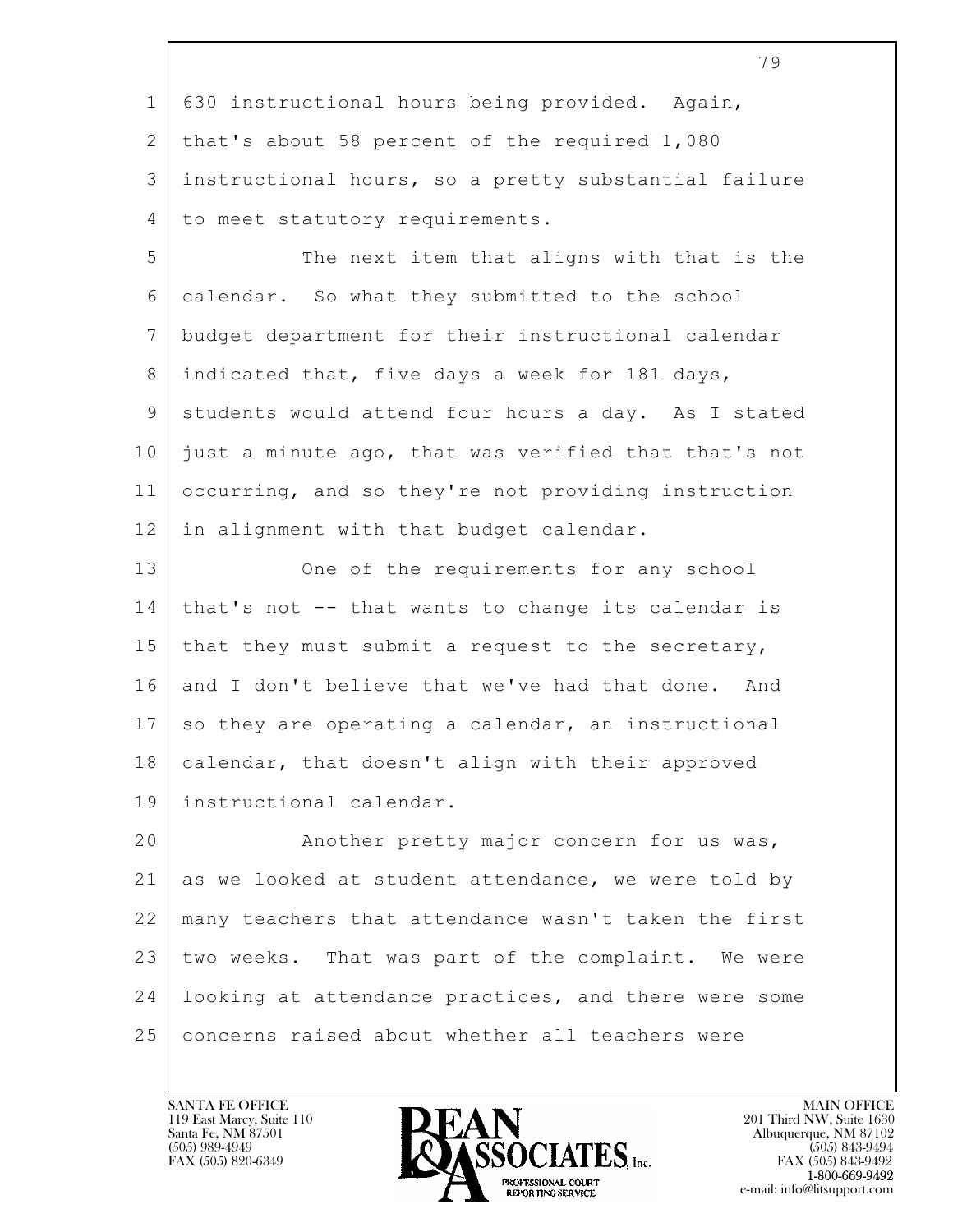| $\mathbf{1}$ | taking attendance, whether it was being reported     |
|--------------|------------------------------------------------------|
| 2            | accurately or not.                                   |
| 3            | But that also raised concerns with the               |
| 4            | Compulsory Attendance Act and the regulations on the |
| 5            | Compulsory Attendance Act, because there were a lot  |
| 6            | of students that were not in attendance. And when    |
| 7            | we looked at their attendance records, a lot of      |
| 8            | students who would meet the definition of a habitual |
| 9            | truant. There are some very specific requirements    |
| 10           | of actions schools must take when a student meets    |
| 11           | the definition of a habitual truant, and we were     |
| 12           | unable to verify that the school is meeting those    |
| 13           | requirements. And so we are pretty concerned.        |
| 14           | Their STARS reporting indicates student              |
| 15           | attendance that was, at the 40th day, about a        |
| 16           | 70 percent attendance rate; and then on the 80th     |
| 17           | day, about a 75 percent attendance rate. When we     |
|              | 18   were there, it appeared to be a 68 percent      |
| 19           | attendance rate. So some pretty substantial          |
| 20           | concerns about student attendance.                   |
| 21           | We've already addressed those failures to            |
| 22           | abide by the contractual material terms, including   |
| 23           | the monitoring and meeting state-required            |
| 24           | instructional hours. Just another note on the        |
| 25           | computer-based studies, our understanding when we    |
|              |                                                      |

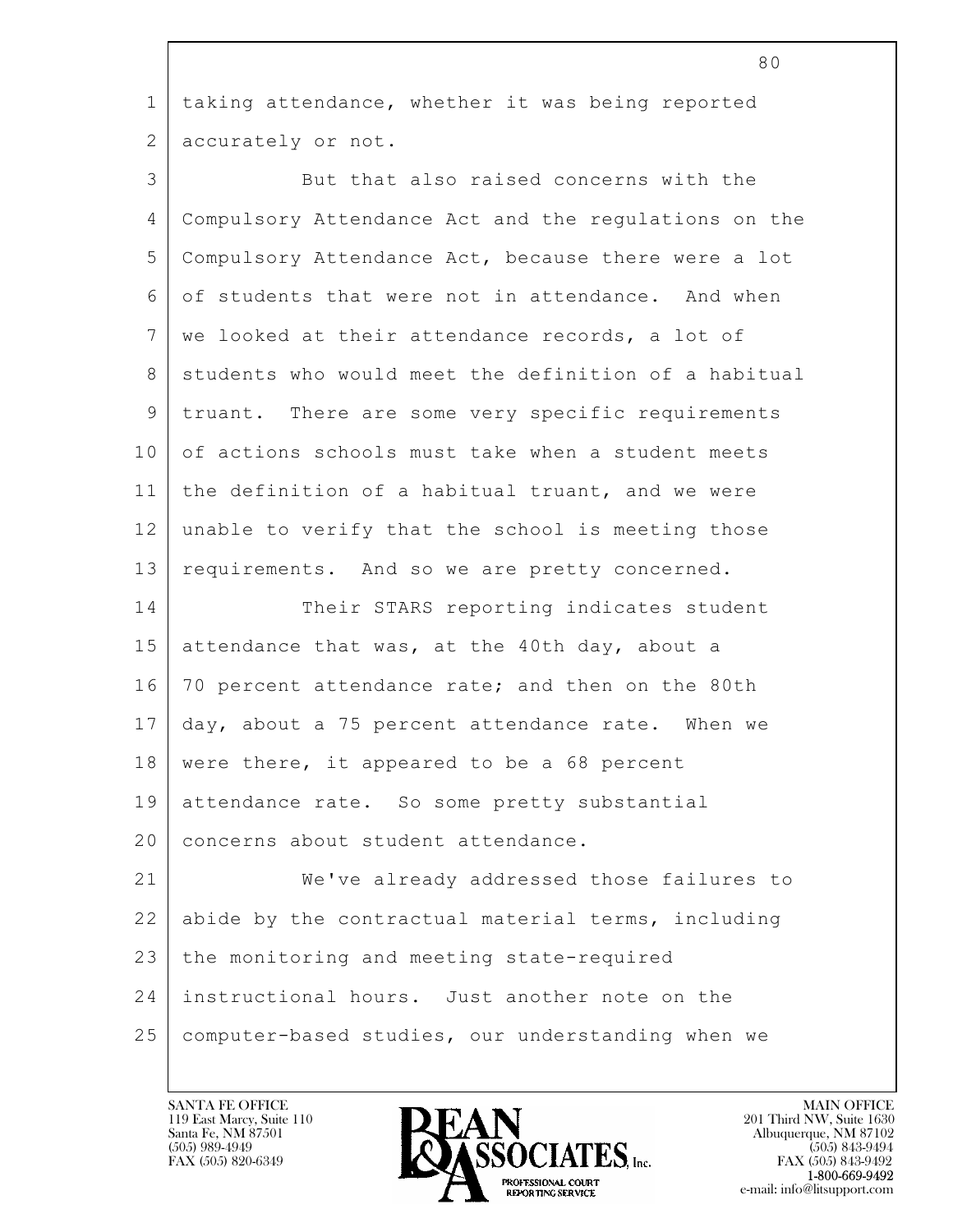|                | ΟT.                                                    |
|----------------|--------------------------------------------------------|
| 1              | read the contract term is that, you know, they're      |
| $\overline{2}$ | engaging in core courses through computer-based        |
| 3              | studies.                                               |
| 4              | When you look at those core courses, that              |
| 5              | really would be, kind of, those graduation             |
| 6              | requirements. And in this current school year,         |
| 7              | there's been a change only for one specific subject:   |
| 8              | That's social studies, to move that away from the      |
| 9              | traditional program that the school has had, with      |
| 10             | that being offered as a computer-based study and,      |
| 11             | instead, move that into a direct instruction or        |
| 12             | classroom-based study.                                 |
| 13             | The other thing that we found was some                 |
| 14             | concerns about the background check requirements.      |
| 15             | And you can see that with more specificity in the      |
| 16             | appendix, the concerns there. But there were some      |
| 17             | files where we weren't able to verify that those       |
|                | 18   background checks had been appropriately obtained |
| 19             | and maintained in their files. And so that's on        |
| 20             | Page 4 of the appendix, if you're looking for the      |
| 21             | specificity there.                                     |
| 22             | I just wanted to also highlight a couple               |
| 23             | of other items that we thought were important as we    |
| 24             | conducted this. One was a failure to comply with       |
| 25             | federal and state accessibility requirements found     |

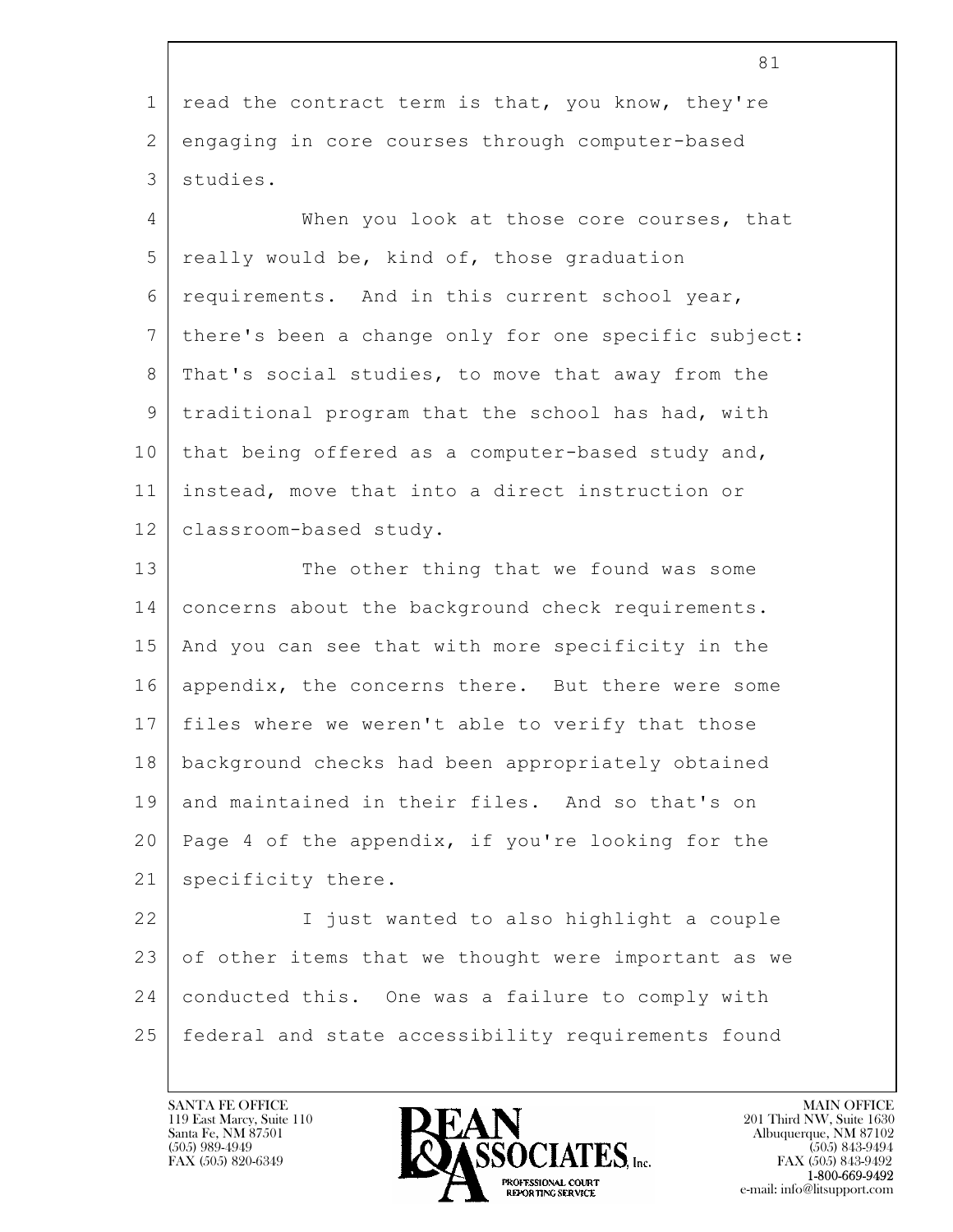1 in the Americans with Disabilities Act.

 $\mathbf{L}$  2 The school received, on November 4th, a 3 letter from the Governor's Council -- or Commission 4 on Disability addressing bathroom stalls. And I 5 have personally been in the ladies' restroom at that 6 facility multiple times, and based on my reading of  $7$  the letter, there is a bathroom, when you go in, all 8 | the way at the end, on the right-hand side, which 9 has a solid wood door, which is marked as a 10 handicapped bathroom for women, and it's referenced 11 specifically in that letter from the Governor's 12 Council -- or Commission, and it's been locked. 13 So it's been unlocked sometimes when we 14 initially come in the building and then locked 15 later, and so it appears that it's going back and 16 forth, and they're not following the Governor's 17 Commission's request to have that facility opened. 18 We also were unable to verify that English 19 language learners are appropriately being identified 20 and serviced, and again, that  $-$  the specificity on 21 that, there's quite a bit of detail -- is on Page 5 22 of the appendix of that letter. 23 We also were unable to verify 24 implementation of the state's response to 25 intervention framework, which is also directly cited

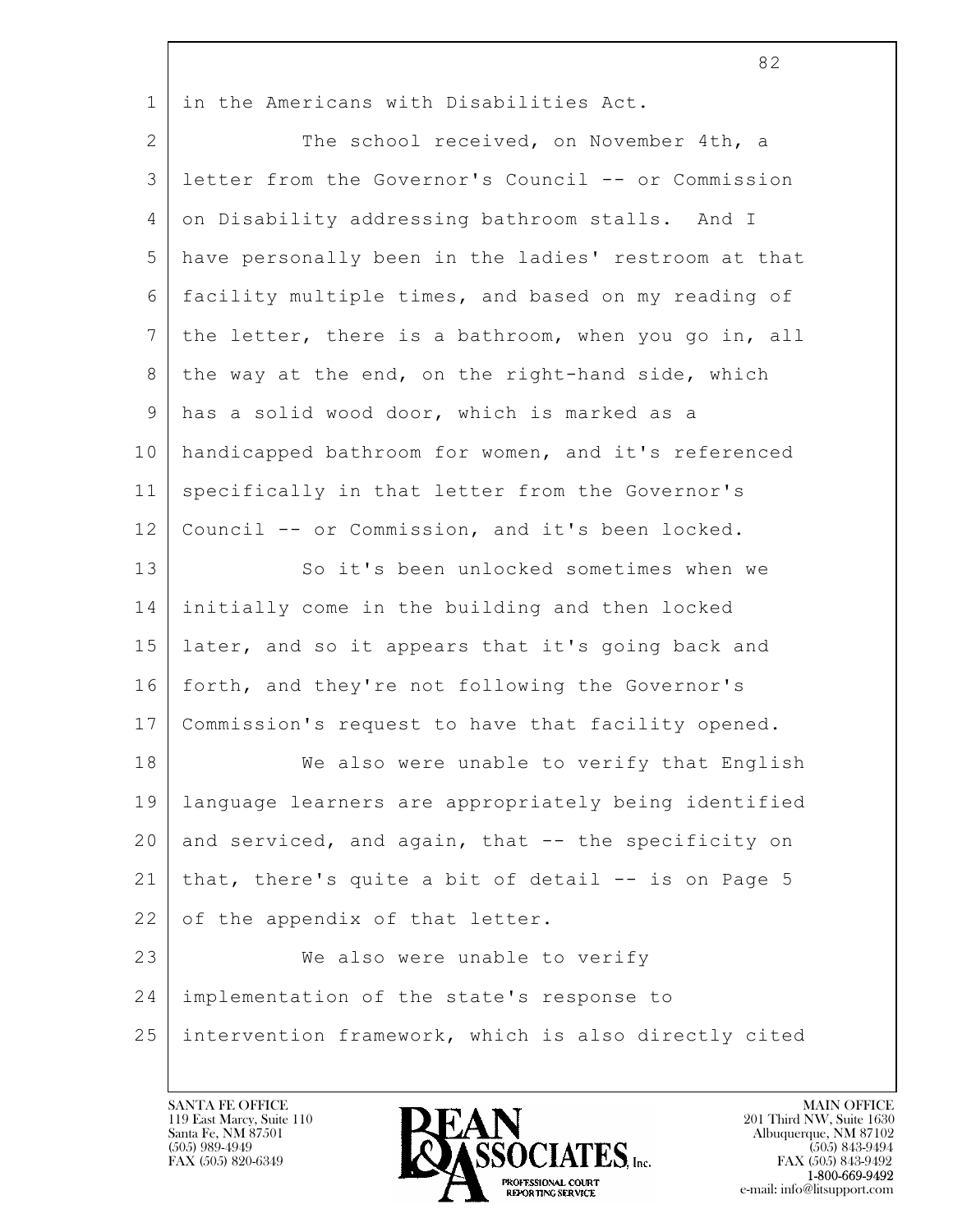|                | 83                                                   |
|----------------|------------------------------------------------------|
| $\mathbf{1}$   | in the PEC's contract. That requirement, again,      |
| $\mathbf{2}$   | that's -- more detail is provided on Page 5 of the   |
| 3              | appendix.                                            |
| $\overline{4}$ | We also saw a failure to accurately report           |
| 5              | special education students in STARS. So when we      |
| 6              | were looking at the student files, what we           |
| 7              | determined was that all of the IEPs indicate that    |
| 8              | students should be at a B level, I believe. But      |
| $\mathsf 9$    | when we were looking at their reporting in STARS, it |
| 10             | indicated 14 B-level students, two C-level students, |
| 11             | and one D-level student. But again, the 15 -- or 19  |
| 12             | student files, IEP files, that we've looked at       |
| 13             | indicated that all students were B-level.            |
| 14             | We also were unable to verify that all of            |
| 15             | the services required in those IEPs are being        |
| 16             | provided. As I said, so those were, kind of, our     |
| 17             | programmatic findings as we did that investigative   |
| 18             | visit.                                               |
| 19             | Then I just want to give you, kind of, a             |
| 20             | high-level picture of what we've learned about the   |
| 21             | financial status of the school. For fiscal year '14  |
| 22             | and '15 -- which, again, have not been released by   |
| 23             | the Auditor General's offi -- or the Office of the   |
| 24             | State Auditor. The audit exit conferences, however,  |
| 25             | have indicated that CEPI will be issued disclaimed   |

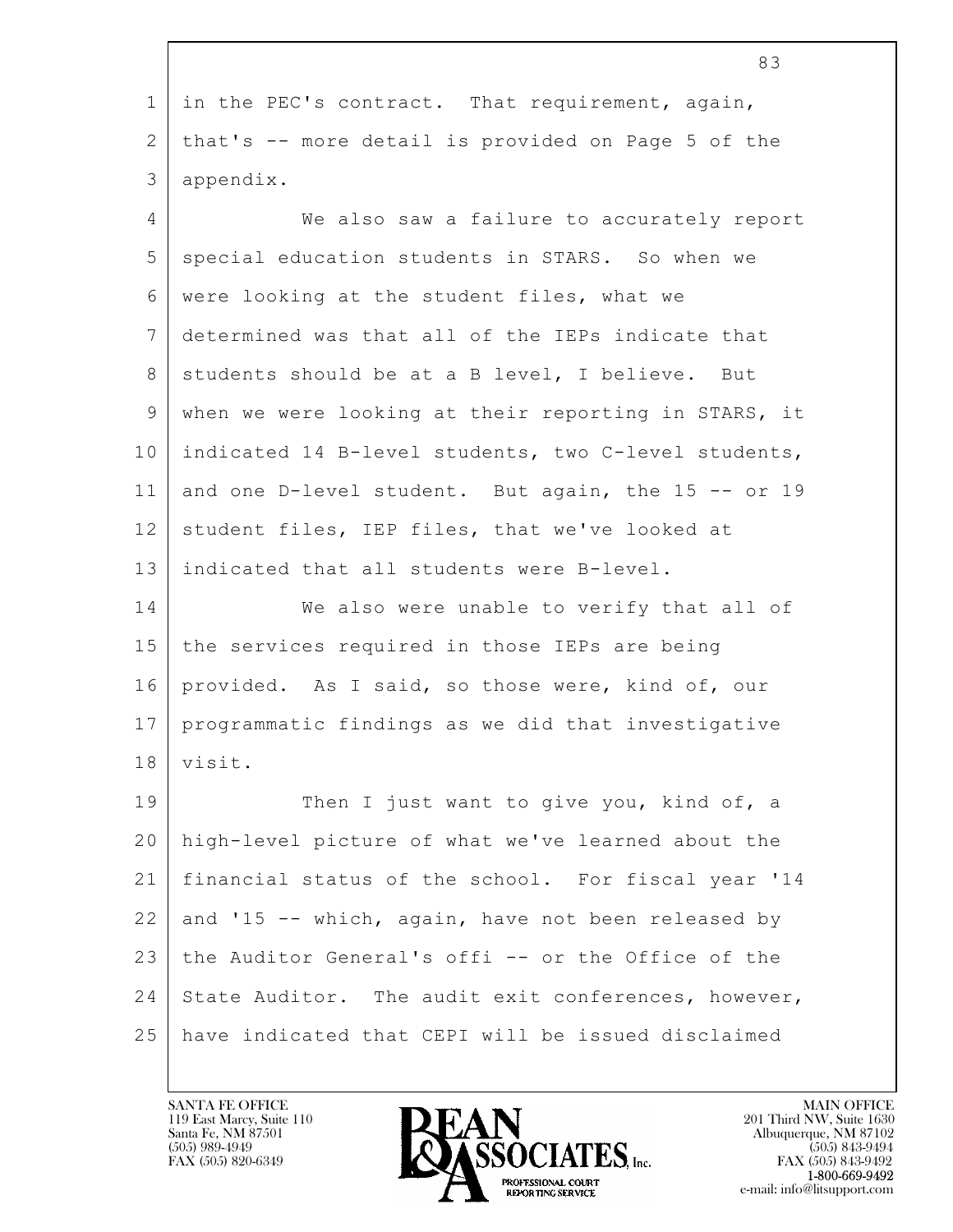|                 | 84                                                   |
|-----------------|------------------------------------------------------|
| $\mathbf 1$     | audits for both of those two years.                  |
| 2               | And as a result of that and some other               |
| 3               | information, on January 14th of this year, the       |
| 4               | Public Education Department suspended the financial  |
| 5               | authority of CEPI's governing body.                  |
| 6               | PED has learned that the school failed to            |
| $7\phantom{.0}$ | pay both federal and state income taxes for several  |
| 8               | years and may have a tax liability of up to or       |
| 9               | beyond about \$900,000. It further appears that, as  |
| 10              | of February, the school has overspent their fiscal   |
| 11              | year '16 budget by about, I believe, \$3,000.        |
| 12              | So as of February 2nd, they have expended            |
| 13              | and encumbered about \$3,000 more than their entire  |
| 14              | budget for the year. However, it appears that the    |
| 15              | school continues to receive invoices for payments    |
| 16              | that haven't been encumbered, so that overage may be |
| 17              | even more than the \$3,000.                          |
| 18              | As a result of this, it appears that the             |
| 19              | finance subcommittee has failed to meet its          |
| 20              | statutory duties, and again, that whole financial    |
| 21              | authority has been removed from that governing body. |
| 22              | Finally -- and I addressed this at the               |
| 23              | beginning, but just again, that CSD has noted that   |
| 24              | the governing body has experienced substantial       |
| 25              | instability in turnover. And again, we attended a    |

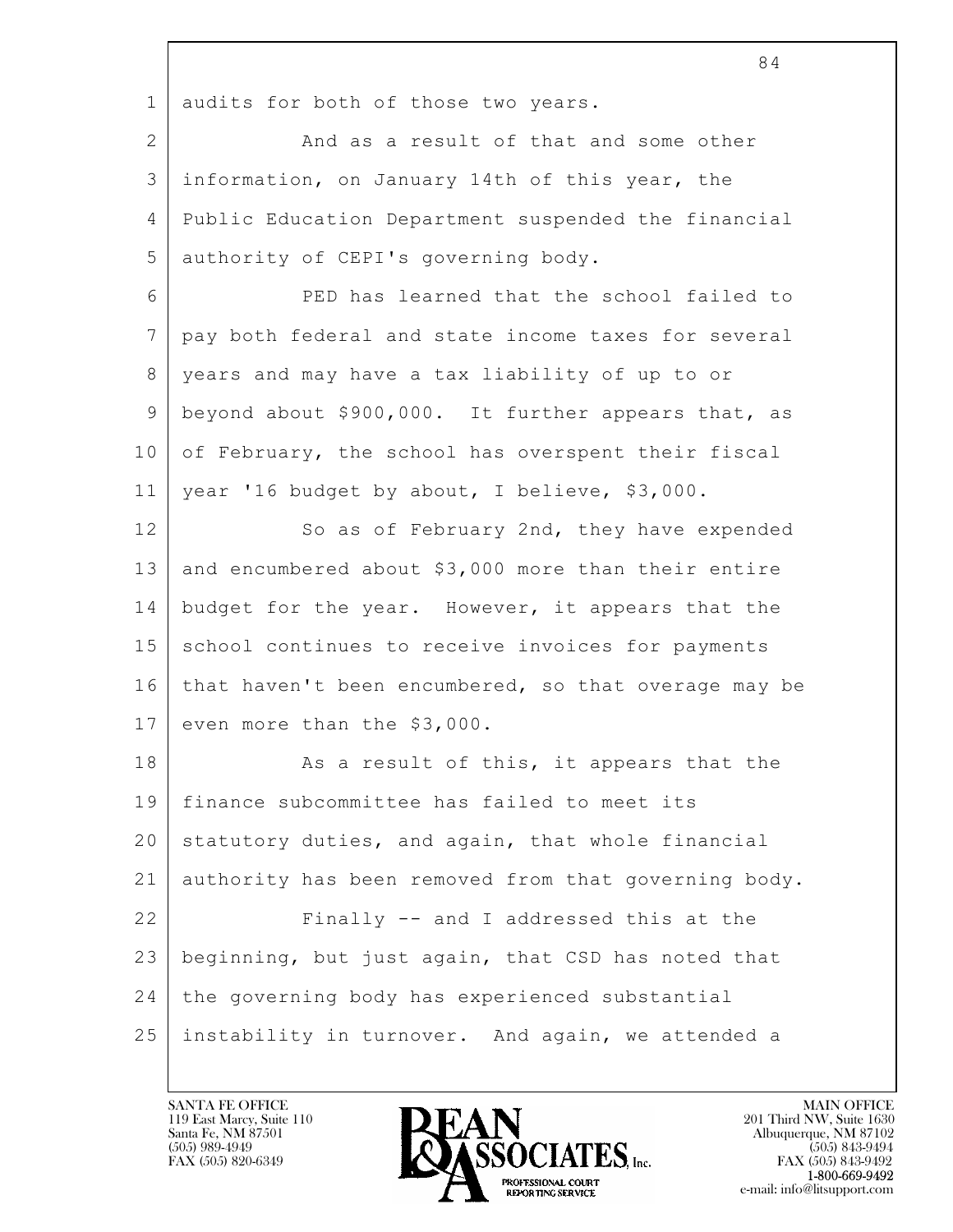| $\mathbf{1}$   | PE -- or sorry, a governing body meeting in         |
|----------------|-----------------------------------------------------|
| 2              | November. A special meeting was being held prior -- |
| 3              | one day prior to their regularly scheduled meeting. |
| 4              | At that special meeting, they removed one Board     |
| 5              | member and voted on two new Board members. Then     |
| 6              | they had another Board meeting the very next day.   |
| $\overline{7}$ | Like I said, those two new Board members            |
| 8              | that were added in November resigned in January. In |
| 9              | December, I believe it was two additional new Board |
| 10             | members were added. In January, another Board       |
| 11             | member was added. In January, like I said, those    |
| 12             | two that were added in November resigned, and I     |
| 13             | believe, in the past week and a half, another Board |
| 14             | member has resigned. So they are back at only       |
| 15             | having four Board members. So --                    |
| 16             | THE CHAIRMAN: Thank you, Director Poulos,           |
| 17             | for that report.                                    |
| 18             | Commissioners, you have heard the report            |
| 19             | from Director Poulos. You have the letter that was  |
| 20             | sent earlier this week to the charter school.       |
| 21             | Before we jump into this, I want to note that, at   |
| 22             | any time that there's potential revocation issues   |
| 23             | with any charter school that falls under our        |
| 24             | authority, there are extensive legal issues that    |
| 25             | have to be adhered to. There's extensive legal      |

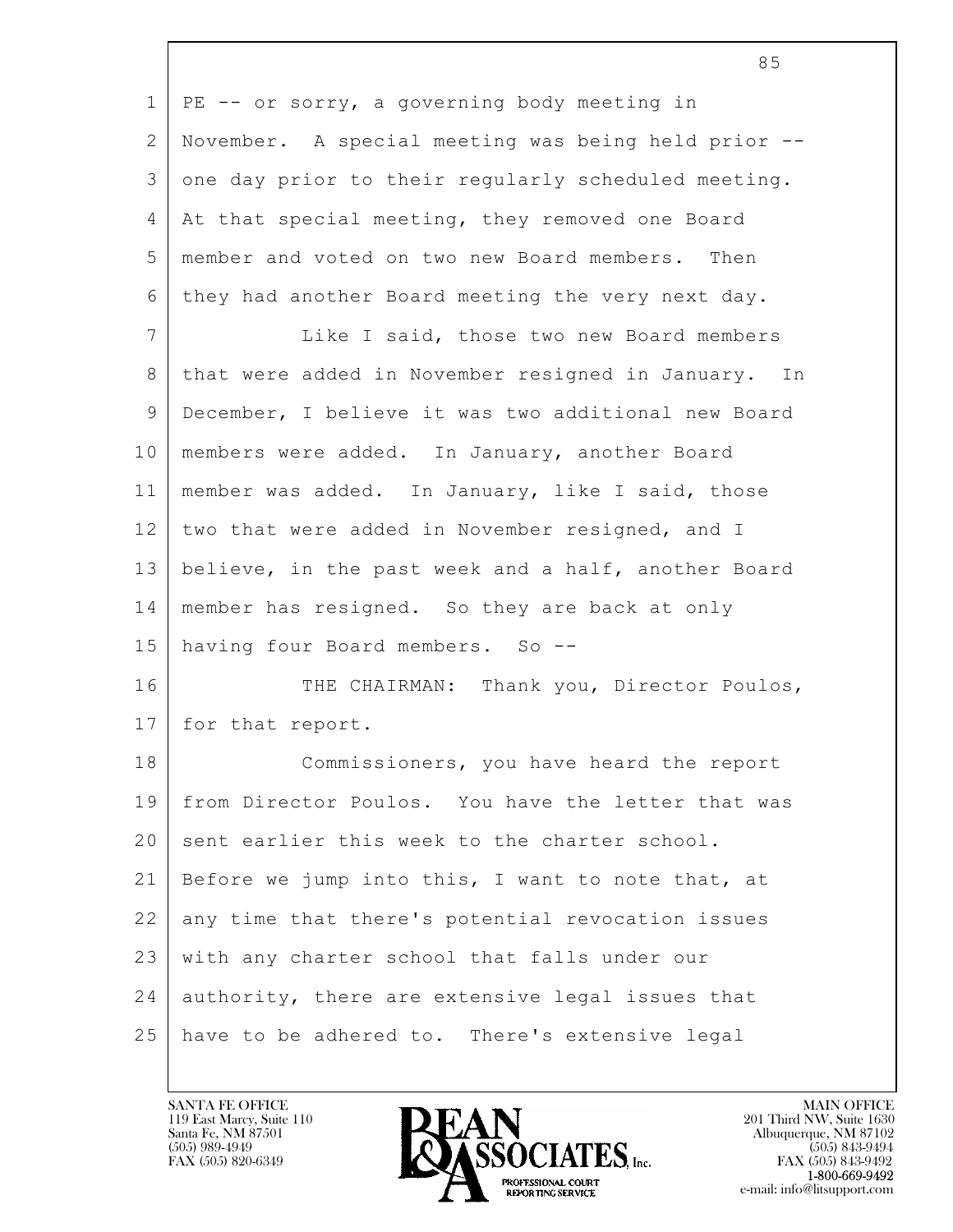| 86                                                  |
|-----------------------------------------------------|
| safeguards that have to be adhered to, and there is |
| a stipulated timeline within all those legal things |
| that must be followed.                              |
| What we are considering here today, based           |
| on the information that has been placed before us,  |
| is -- I'm going to read it directly out of the      |
| letter -- that the CSD is recommending the PEC, as  |
| authorizer of this charter school, take immediate   |
| action to issue a notice of intent to revoke the    |
| charter pursuant to NMSA 22-8B-12.                  |
| So today, that is the only issue that is            |
| before this Commission: Do we wish -- is it the     |
| will of this Commission that we begin the procedure |
| to draft that notice of intent, which I guess is in |
| letter form, and submit it to that school? Then     |
| there would be -- and actually, there's other legal |
| things down the road. So keep that in mind. Let's   |
| be very -- I'm not sure -- let's just be very       |
| careful with how we proceed today.                  |
| COMMISSIONER SHEARMAN: I'd like to hear             |
| $from --$                                           |
| THE CHAIRMAN: My legal counsel said, is             |
| there any discussion from Commissioners?            |
| COMMISSIONER SHEARMAN: Yes, sir. I would            |
| like to hear from --                                |
|                                                     |

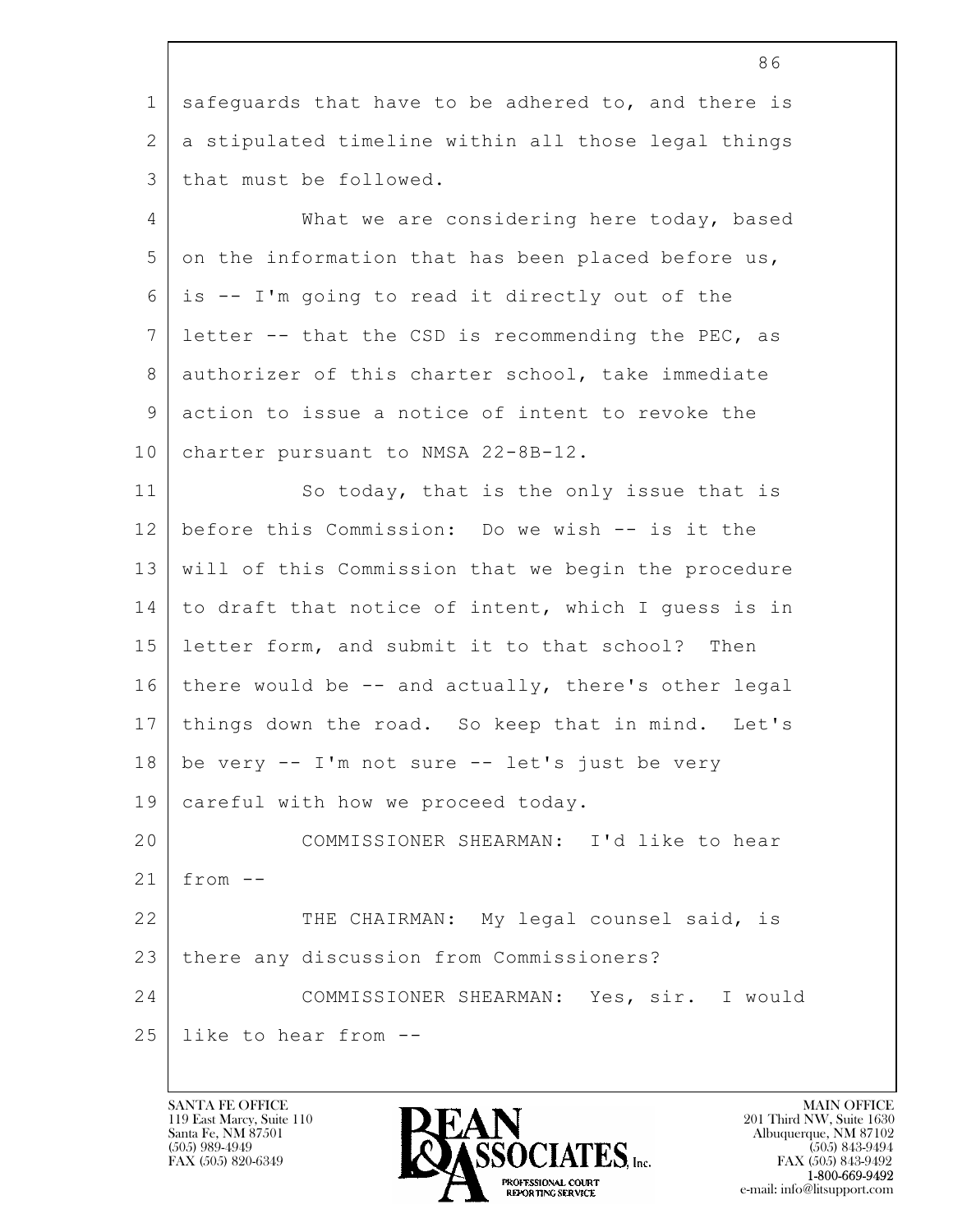|                | 87                                                   |
|----------------|------------------------------------------------------|
| $\mathbf 1$    | THE CHAIRMAN: Commissioner Shearman.                 |
| $\overline{2}$ | COMMISSIONER SHEARMAN: Thank you, sir.               |
| 3              | I'd like to hear from the school and their           |
| 4              | representatives, if they have anything to say to us  |
| 5              | today.                                               |
| 6              | COMMISSIONER CARR: Okay.                             |
| $\overline{7}$ | THE CHAIRMAN: Mr. Lange.                             |
| 8              | MR. LANGE: Well, I guess see if there's              |
| 9              | any further discussion.                              |
| 10             | THE CHAIRMAN: Okay. He's going to -- he's            |
| 11             | going to speak here.                                 |
| 12             | Commissioner Carr.                                   |
| 13             | COMMISSIONER CARR: Well, I want to hear              |
| 14             | from the school, too. I'm worried about that, but I  |
| 15             | don't think I want to hear from -- is this on? I     |
| 16             | don't want to hear from them today, because I'm      |
| 17             | worried. I don't -- I don't want to ask them         |
| 18             | anything. I don't want to -- I'm worried. I don't    |
| 19             | want to say anything at this point because of        |
| 20             | possible future legal proceedings, and that greatly  |
| 21             | concerns me, as the Chair pointed out, when we first |
| 22             | started talking. He actually took a lot of words     |
| 23             | that I was already going to say.                     |
| 24             | Thank you.                                           |
| 25             | And so I have concerns about hearing from            |
|                |                                                      |

 $\overline{1}$ 

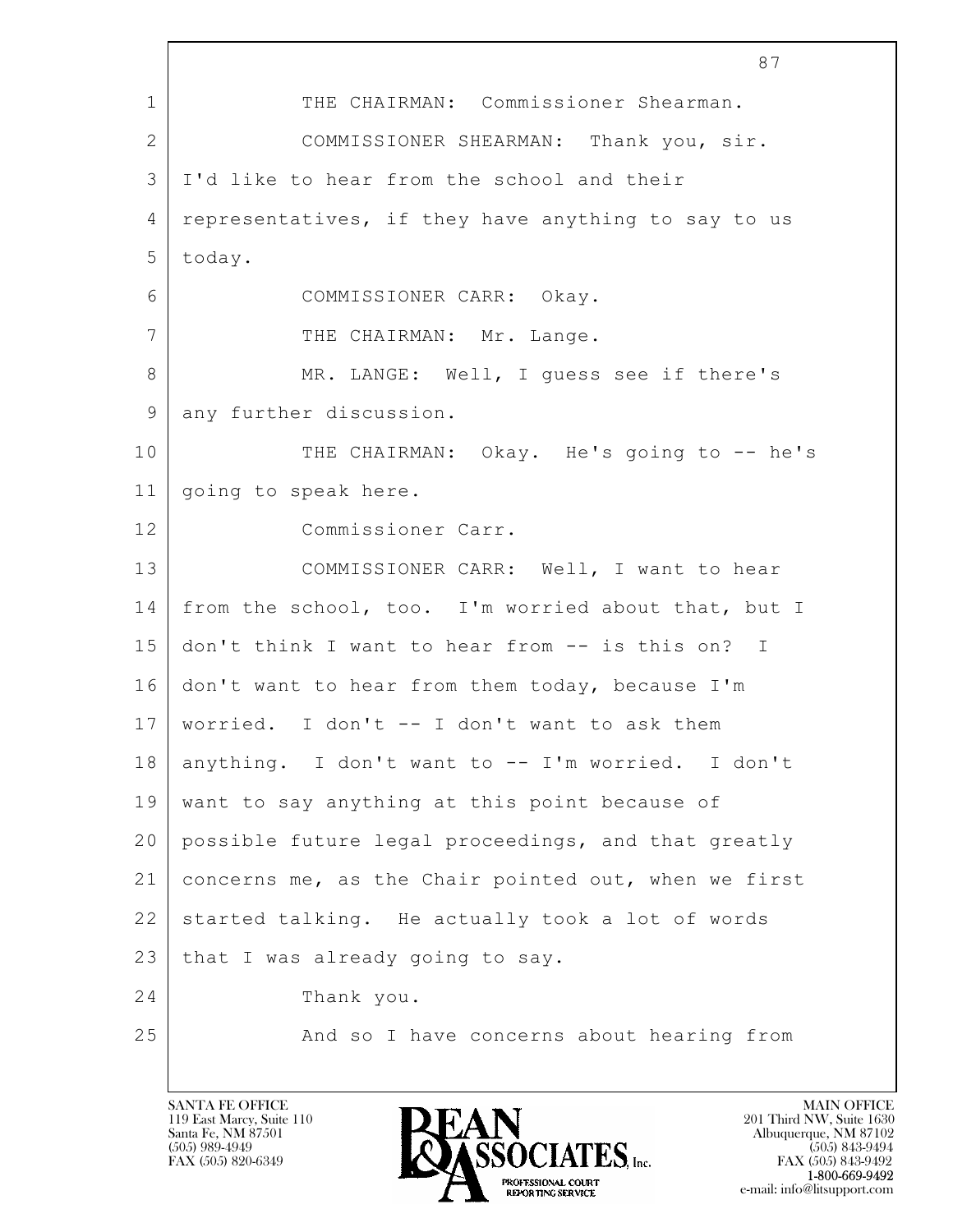$\mathbf{L}$  88 1 the school today. That's -- if you decide you want 2 to, fine, but I will not ask them any -- I will not 3 say anything myself. 4 THE CHAIRMAN: Thank you, Commissioner 5 Carr. And I would just note that a hearing, a public 6 hearing, is a part of the process. 7 COMMISSIONER CARR: Yes. 8 THE CHAIRMAN: So they will definitely have 9 their opportunity. 10 COMMISSIONER CARR: They will have their 11 say, yes. 12 THE CHAIRMAN: Anything else from 13 Commissioners? 14 THE VICE CHAIR: I guess I would just --15 | THE CHAIRMAN: Commissioner Gipson. 16 THE VICE CHAIR: Oh, I'm sorry. Oh. 17 | THE CHAIRMAN: No, I'm just -- Commissioner 18 Gipson. 19 COMMISSIONER GIPSON: I guess I would just 20 have to ask. I don't think we can stop CEPI, if they 21 wish to say something, to speak, correct? 22 MR. LANGE: Right now, we are just 23 discussing possible action right now. There -- 24 THE VICE CHAIR: Okay. I'm just checking. 25 MR. LANGE: -- there is a public -- there

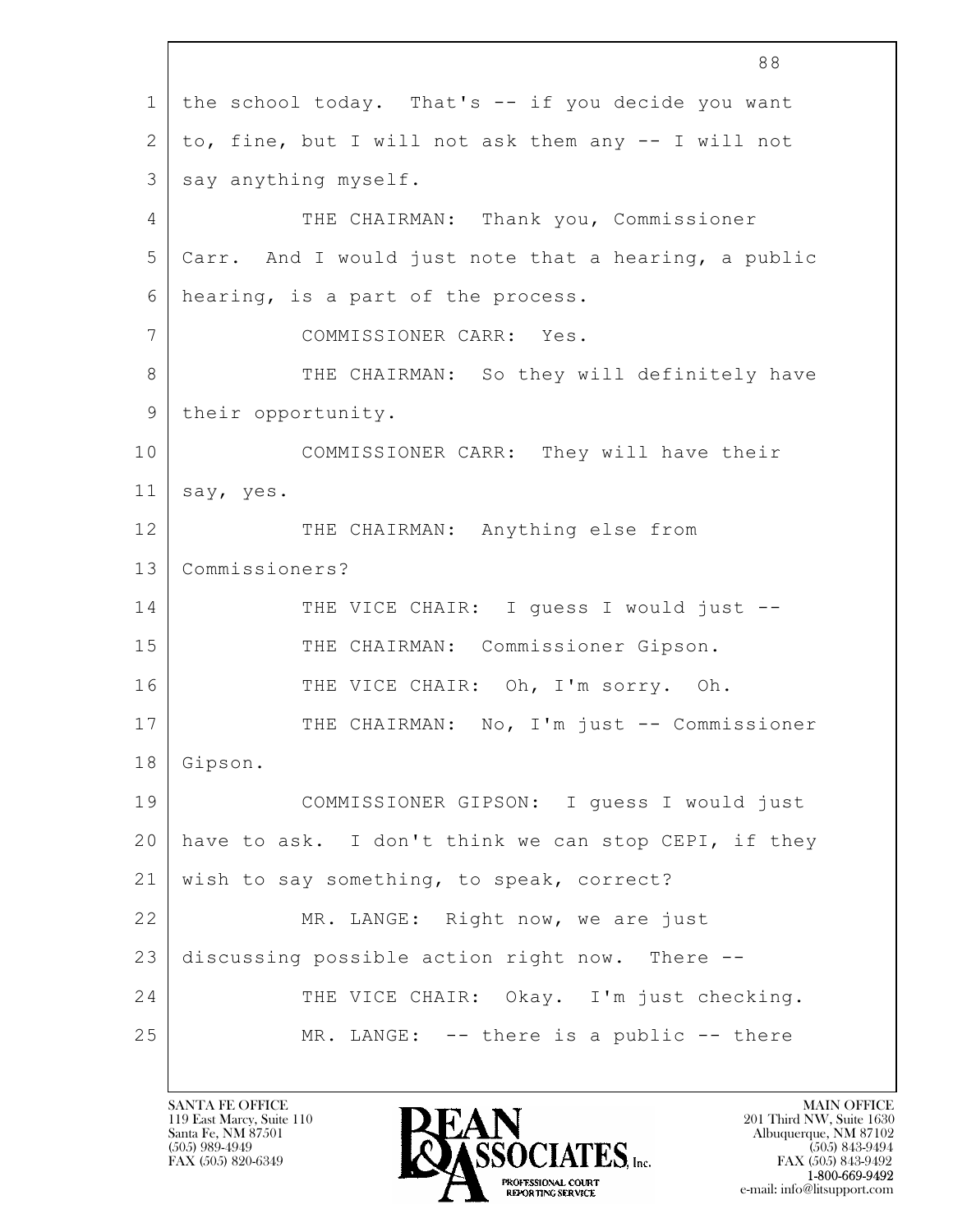$\mathbf{L}$  89  $1$  is a public  $-$ -2 | THE VICE CHAIR: I know. 3 MR. LANGE: -- comments section still left. 4 There is a public comment -- 5 THE VICE CHAIR: Right. Okay. 6 MR. LANGE: -- session, and if you signed  $7 \mid up.$ 8 THE VICE CHAIR: Okay. Okay. 9 MR. LANGE: -- then you are free to speak. 10 THE VICE CHAIR: Okay. I was just 11 checking. 12 THE CHAIRMAN: Anything else? 13 (No response.) 14 THE CHAIRMAN: Now, Mr. Lange -- or 15 Commissioner Peralta. 16 COMMISSIONER PERALTA: Mr. Chair, I would 17 concur with Commissioner Carr. I think it would be 18 in the best interests of the Commission that we 19 attend to what's before us, and that is to make a 20 determination of whether we want to proceed with a 21 possible revocation hearing, and I think let's leave  $22$  it at that. 23 THE VICE CHAIR: Yeah. 24 COMMISSIONER PERALTA: Thank you. 25 THE CHAIRMAN: Thank you, Commissioner

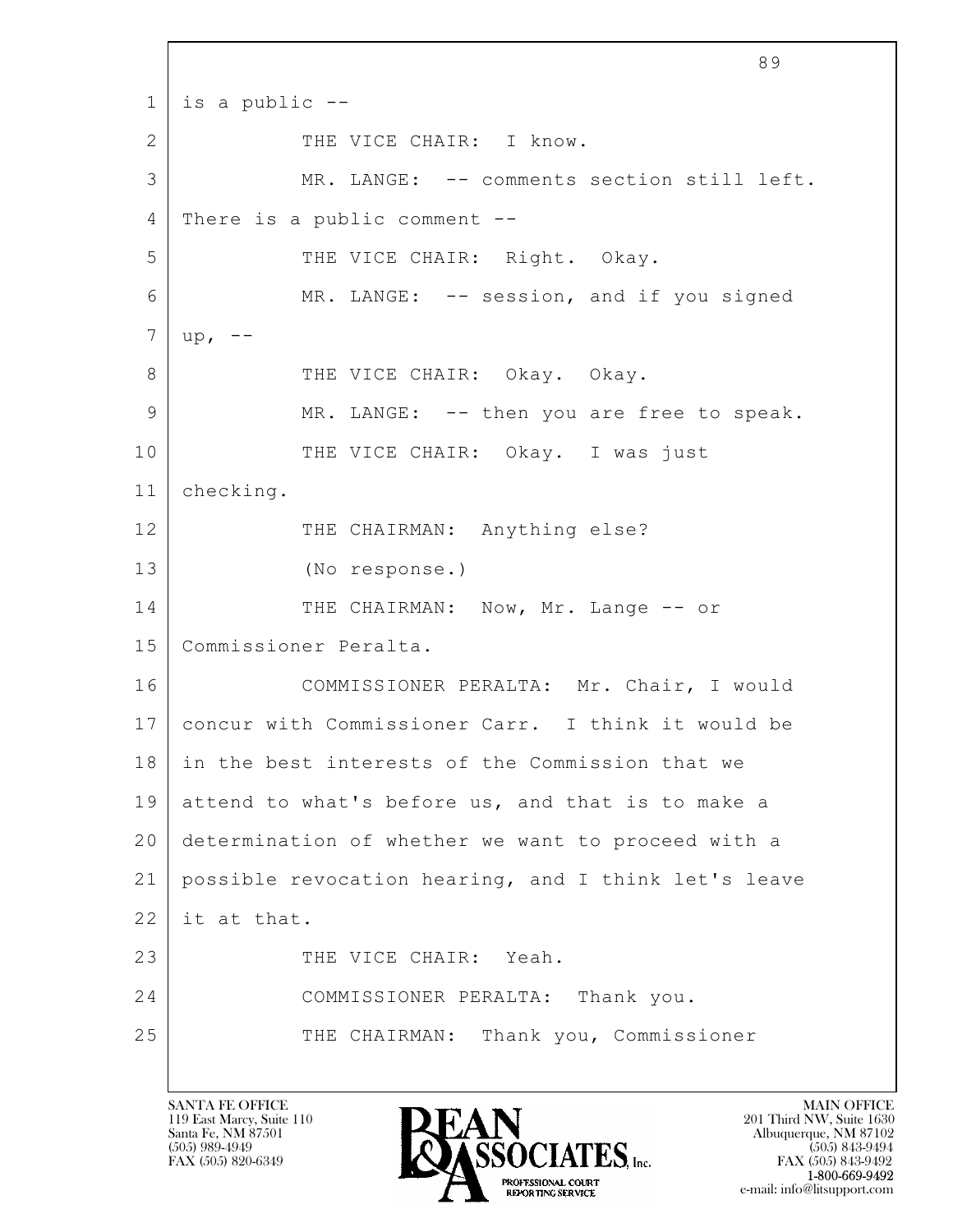|              | 90                                                    |
|--------------|-------------------------------------------------------|
| $\mathbf{1}$ | Peralta.                                              |
| 2            | Anyone else?                                          |
| 3            | Mr. Lange, do you have any thoughts on                |
| 4            | that?                                                 |
| 5            | MR. LANGE: No, I don't have any thoughts.             |
| 6            | It's the will of the Commission to take any action    |
| 7            | that the Commission wishes to. We have a              |
| 8            | recommendation here in front of you, and your statute |
| 9            | allows you to timely notify a charter school for any  |
| 10           | prospect of suspension, revocation, or nonrenewal,    |
| 11           | and that vote is up to you all.                       |
| 12           | THE CHAIRMAN: Thank you. Thank you.                   |
| 13           | Then I believe -- then I'll restate it. I             |
| 14           | believe the question before us today is solely, do    |
| 15           | we wish to send -- start the process and send this    |
| 16           | notice of intent of possible revocation?              |
| 17           | THE VICE CHAIR: I'll make the motion.                 |
| 18           | THE CHAIRMAN: Well, let's -- is that --               |
| 19           | THE VICE CHAIR: But we have -- we can't               |
| 20           | vote on --                                            |
| 21           | MR. LANGE: Just have a motion.                        |
| 22           | THE VICE CHAIR: Right. We have to have a              |
| 23           | motion.                                               |
| 24           | THE CHAIRMAN: But there's no dis -- is                |
| 25           | that the -- am I getting the sense that that's the    |
|              |                                                       |

 $\overline{\phantom{a}}$ 

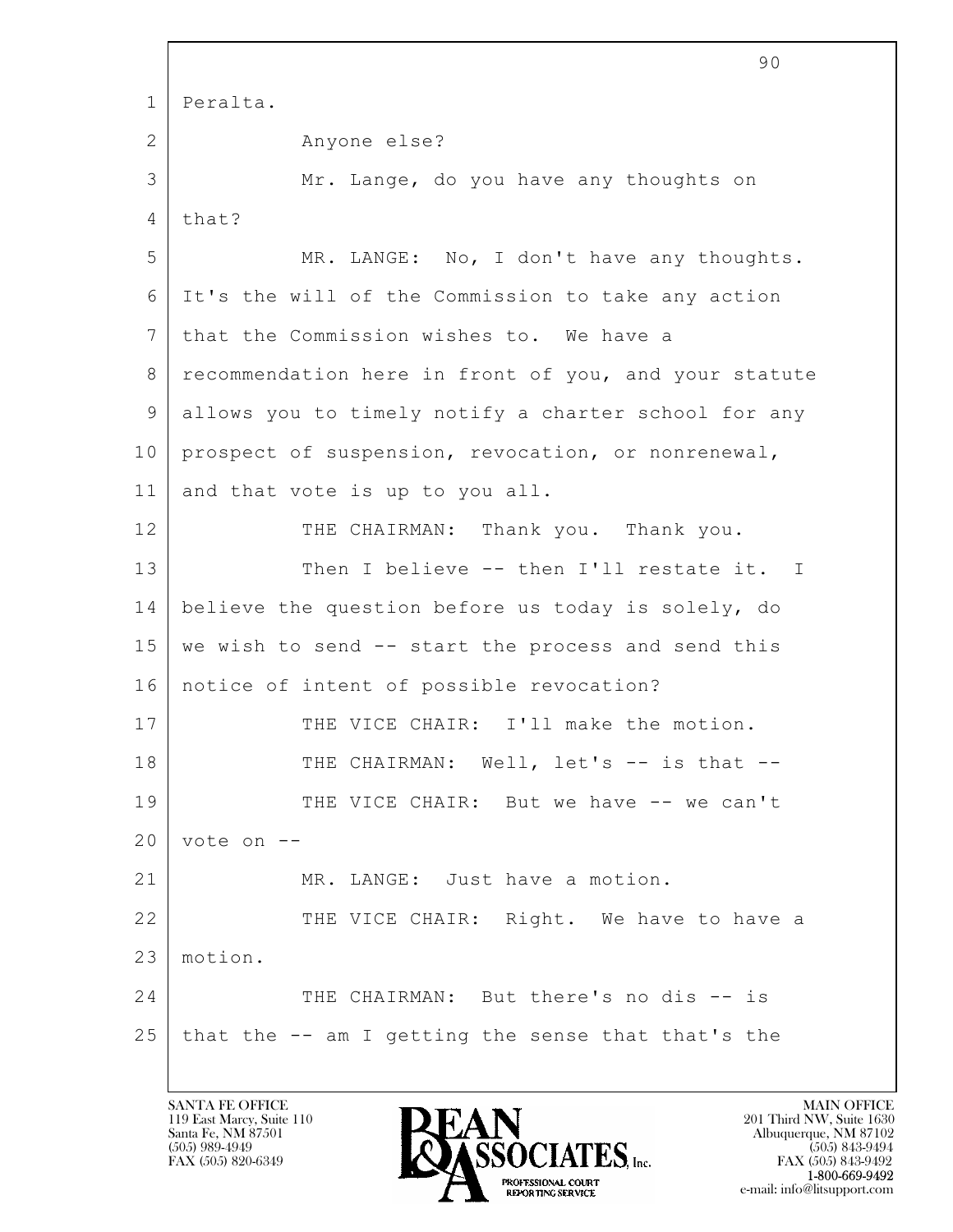|                | 91                                                    |
|----------------|-------------------------------------------------------|
| $\mathbf 1$    | will of the members of the Commission?                |
| $\overline{2}$ | (No response.)                                        |
| 3              | THE CHAIRMAN: I quess I'll find out that              |
| 4              | if we have a vote.                                    |
| 5              | COMMISSIONER TOULOUSE: Mr. Chair, I would             |
| 6              | concur we probably need to have a hearing, but I am   |
| $7\phantom{.}$ | concerned, as opposed to what Commissioner Carr and   |
| 8              | Commissioner Peralta said, that we have one side of a |
| 9              | story here. And before we vote to go on to the next   |
| 10             | step, I think, if there is a representative who wants |
| 11             | to speak, we ought to have some other side. I don't   |
| 12             | like going into something that's just one-sided.      |
| 13             | THE CHAIRMAN: Commissioner Shearman.                  |
| 14             | COMMISSIONER SHEARMAN: Mr. Chairman and               |
| 15             | fellow Commissioners, I agree with Commissioner       |
| 16             | Toulouse. It seems that we are dealing with one side  |
| 17             | of the issue. We only have one side of the            |
| 18             | information, but I think -- I look at this sort of    |
| 19             | like a grand jury: That they come to us and they      |
| 20             | present what information they have, the evidence they |
| 21             | do have, and it's our responsibility to decide if     |
| 22             | there is enough to move forward to a full hearing,    |
| 23             | where both sides fully present their evidence.        |
| 24             | We're not making a judgment on the school             |
| 25             | at all. We're simply saying, yes, there is evidence   |
|                |                                                       |

 $\overline{1}$ 

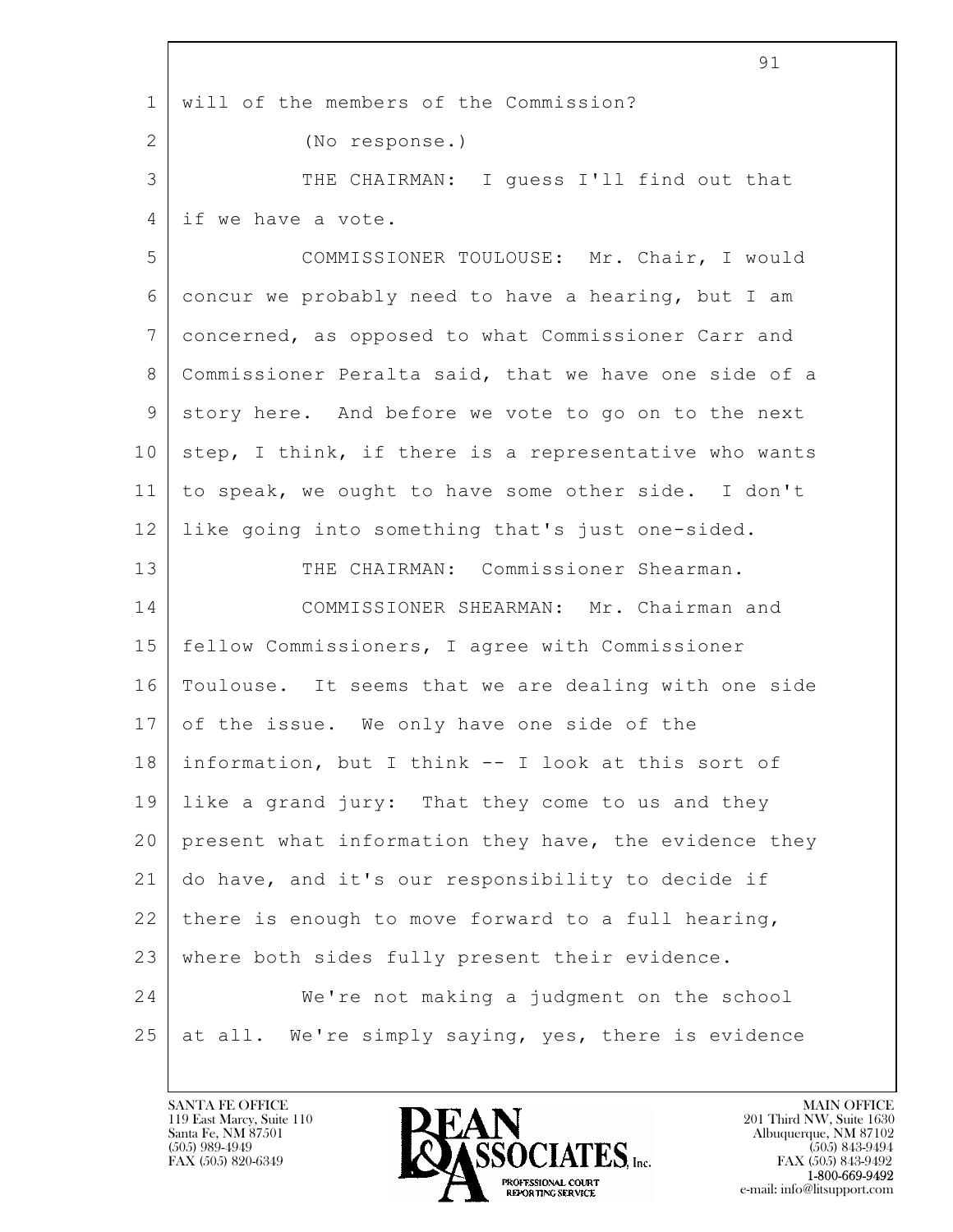$\mathbf{L}$  92 1 here. I believe there's enough that we need to 2 fully vet this in a hearing. And so my thought is, 3 if that's the correct process and our attorney is 4 saying that this is not a discussion item for the 5 school, this is a discussion item for the 6 Commission, then my feeling would be there is 7 evidence here. 8 And I think fairest -- the most-fair 9 process, then, would be to move forward, issue the 10 notice of intent to revoke, which sets the process 11 in place to have the full-blown hearing, where both 12 sides are represented by their attorneys and all 13 evidence is brought to this Commission. I don't see 14 any more fair way to do it than that. 15 THE CHAIRMAN: Thank you, Commissioners. 16 That is -- as I say, ostensively, this is just the 17 first step. They will be given every opportunity to 18 defend themselves in the appropriate time frame as 19 the process moves forward. And so really, that is 20 just, do we want to start the process? That is the 21 question. They will be allowed to defend themselves 22 at the appropriate time. 23 | Commissioners, do we have -- do we have --24 does someone want to make the motion? 25 THE VICE CHAIR: I will.

119 East Marcy, Suite 110<br>Santa Fe, NM 87501



FAX (505) 843-9492 e-mail: info@litsupport.com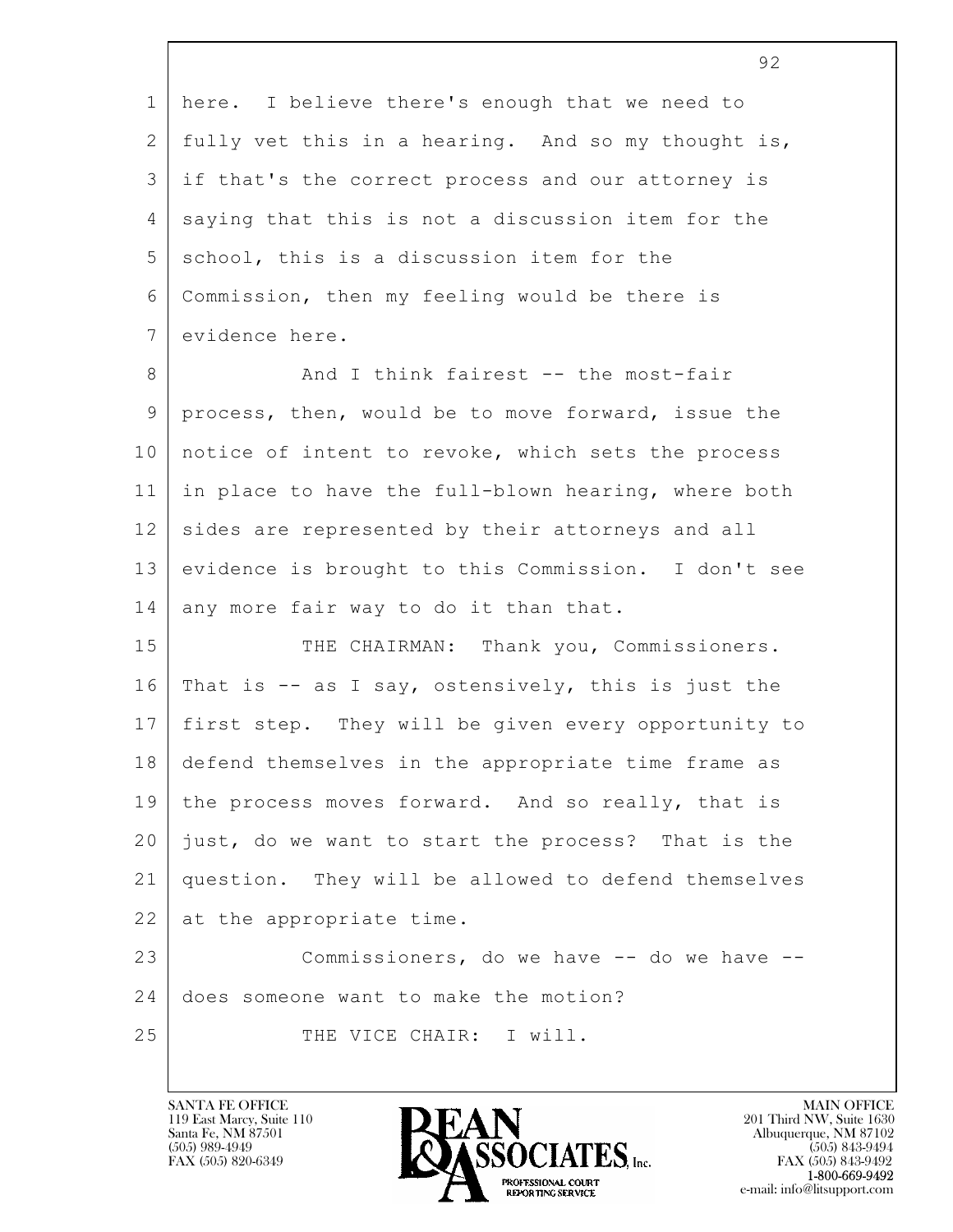$\mathbf{L}$  93 1 THE CHAIRMAN: Commissioner Gipson, would 2 you make the motion, please? 3 THE VICE CHAIR: Okay. I move that the PEC 4 issue a notice of intent to revoke the charter of 5 Creative Education Preparatory Institute pursuant to 6 NMSA 22-8B-12. 7 THE CHAIRMAN: Thank you. 8 COMMISSIONER SHEARMAN: Second. 9 THE CHAIRMAN: Okay. I am told that is a 10 | good motion. Do I have a second? 11 COMMISSIONER SHEARMAN: Second. 12 COMMISSIONER CHAVEZ: Second. 13 THE CHAIRMAN: Commissioner Shearman has 14 seconded. We have a motion on the floor to send the 15 notice of intent. We have a second. Is there any 16 further discussion? 17 | COMMISSIONER CARR: No. 18 THE CHAIRMAN: Seeing none, then I believe 19 we should proceed to a vote, Mr. Secretary. 20 COMMISSIONER PERALTA: Commissioner 21 Toulouse? 22 COMMISSIONER TOULOUSE: Yes, reluctantly. 23 COMMISSIONER PERALTA: Commissioner Chavez? 24 COMMISSIONER CHAVEZ: Yes. 25 COMMISSIONER PERALTA: Commissioner

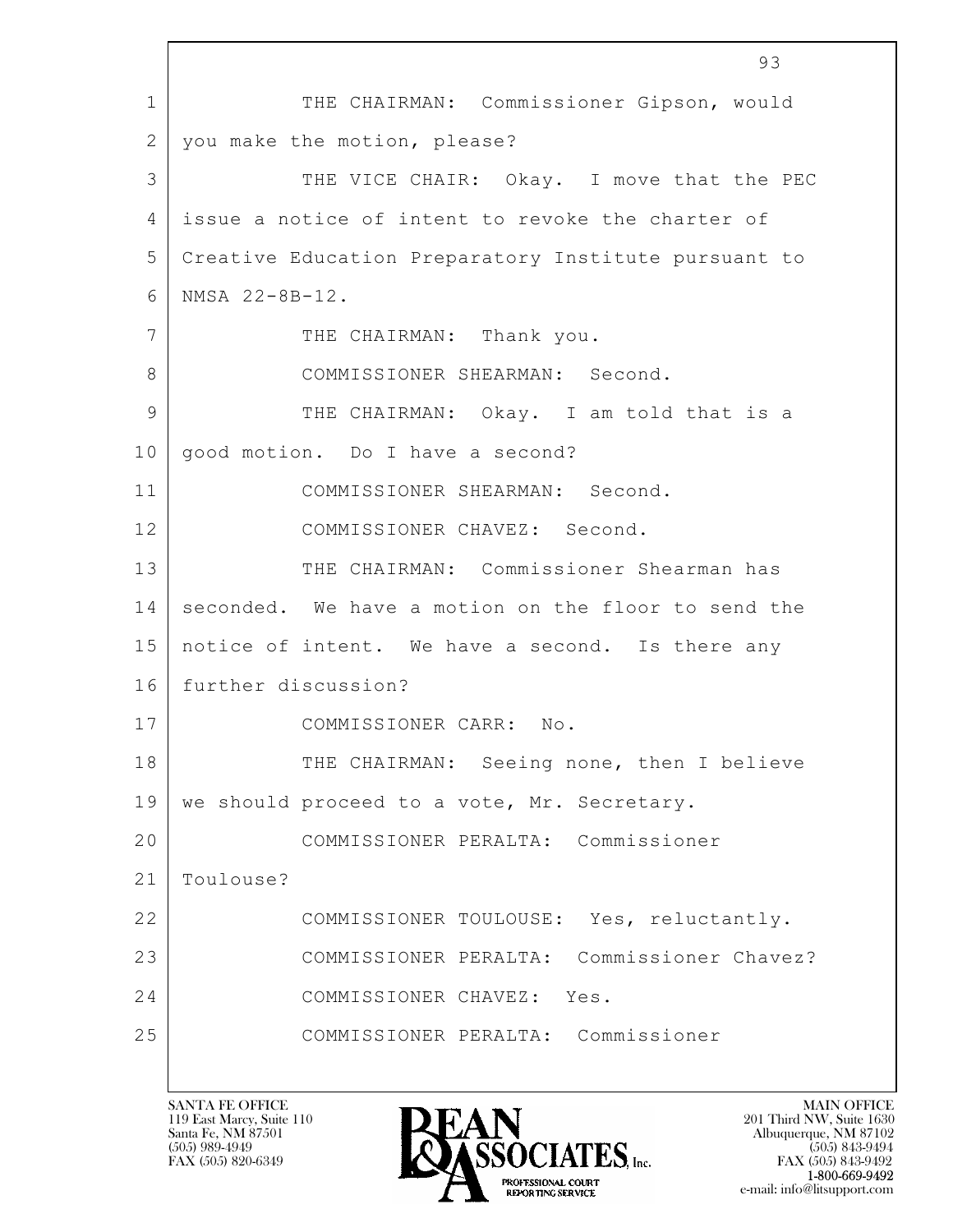$\mathbf{L}$  94 1 Conyers? 2 COMMISSIONER CONYERS: Yes. 3 COMMISSIONER PERALTA: Commissioner Peralta 4 votes yes. 5 Commissioner Armbruster? 6 COMMISSIONER ARMBRUSTER: Yes. 7 COMMISSIONER PERALTA: Commissioner Gipson? 8 GENERAL PLACE CHAIR: Yes. 9 COMMISSIONER PERALTA: Commissioner Carr? 10 COMMISSIONER CARR: Yes. 11 COMMISSIONER PERALTA: Commissioner 12 Shearman? 13 COMMISSIONER SHEARMAN: Yes. 14 COMMISSIONER PERALTA: Commissioner 15 Bergman? 16 THE CHAIRMAN: Yes. 17 | COMMISSIONER PERALTA: Mr. Chair, that is 18 nine to zero in favor of the motion. 19 THE CHAIRMAN: Thank you, Mr. Secretary. 20 | Like I say, that has started a process 21 now. 22 Director Poulos. 23 MS. POULOS: Commissioners, I do believe 24 you may want to discuss a date for a hearing. The 25 notice would then lead to a hearing.

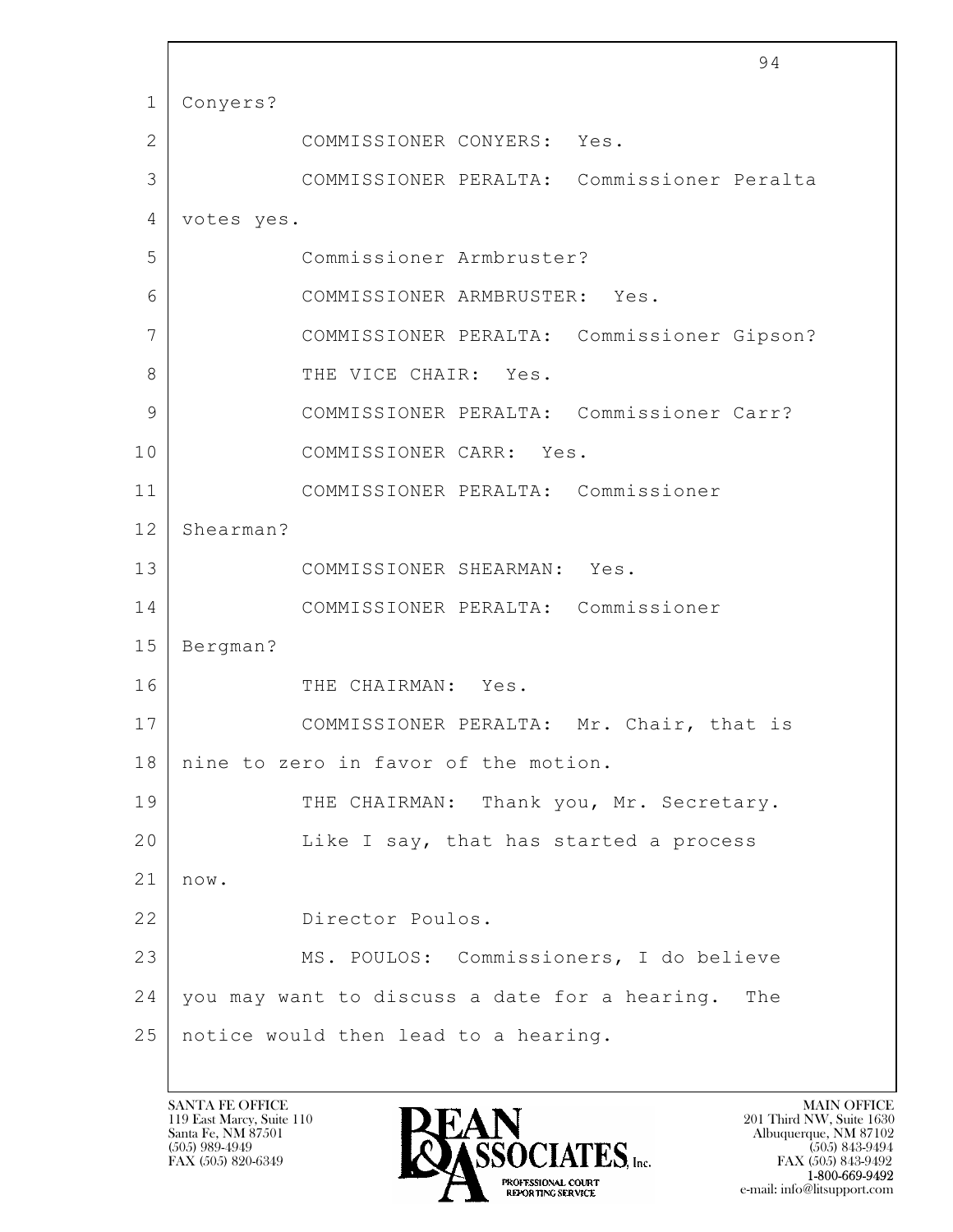$\mathbf{L}$  95 1 THE CHAIRMAN: I would need to know whether 2 | that's a necessary part of the notice of intent, to 3 have that date in there. 4 MR. LANGE: Yeah. Well, I mean, it's -- I 5 guess what I would advise is we can work with all 6 parties in scheduling a hearing. We can determine 7 when you would want any possible action in the 8 future, but we have to prepare a reas -- we have to 9 let the charter school have a reasonable amount of 10 time to prepare for any action taken by the Board. 11 We can discuss a time now or work with all parties in 12 the future. 13 THE CHAIRMAN: Okay. Thank you. 14 My suggestion was going to be I was going 15 to ask Director Poulos, who authored the original 16 letter, and you, Mr. Lange, as our PEC -- work 17 together on drafting this notice of intent. And if 18 a Commissioner wanted to be a part of that 19 drafting -- like I say, as Commissioner Shearman has 20 noted, we're just buried. But if a Commissioner 21 wanted to be a part of that, I would open it up to  $22$  that possibility, unless you think that would be 23 unwise. 24 MR. LANGE: I would advise that, unless a 25 Commissioner wants to excuse themselves from the

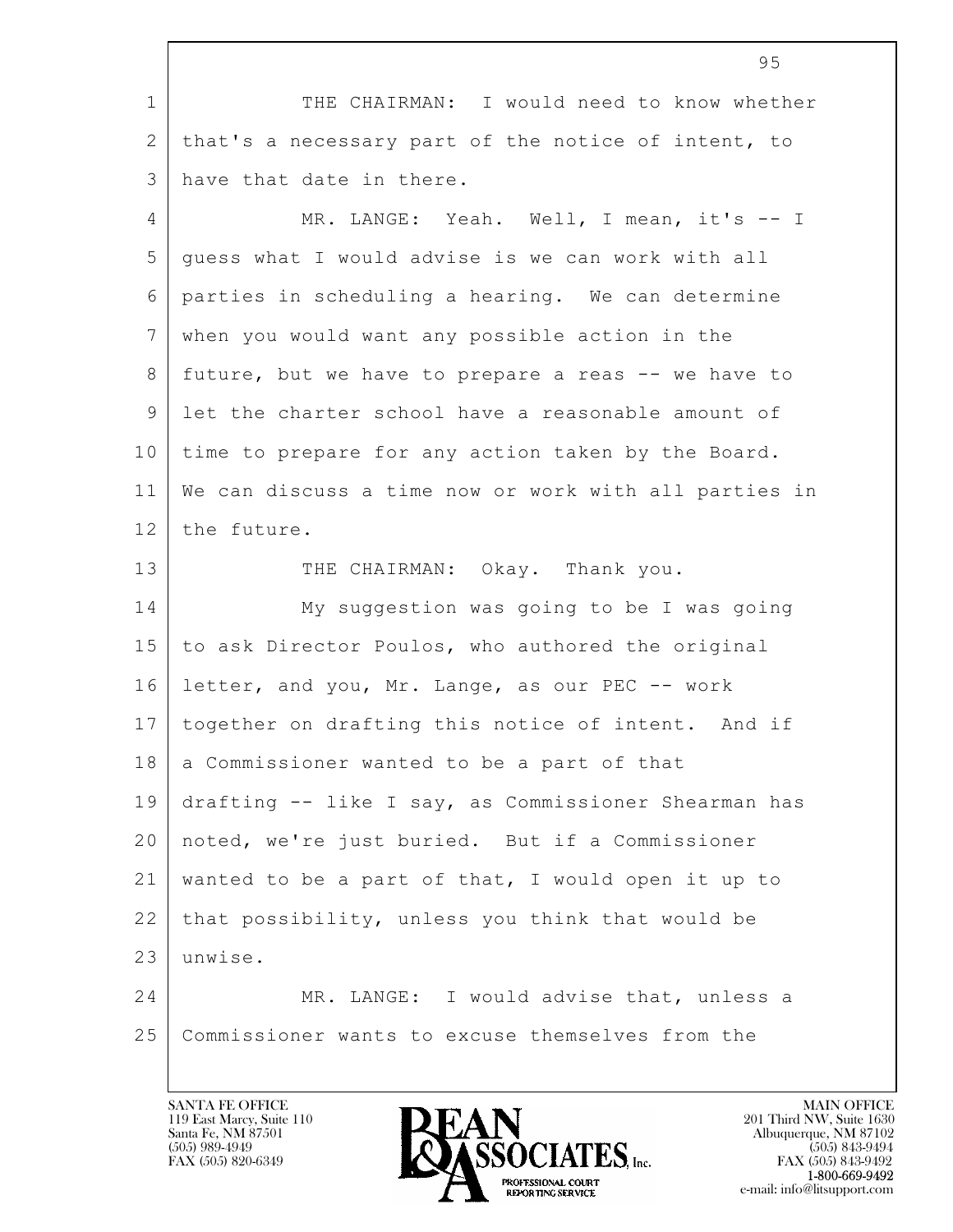|              | 96                                                     |
|--------------|--------------------------------------------------------|
| $\mathbf 1$  | process of being in front of the hearing, that it      |
| $\mathbf{2}$ | should just be between myself and staff.               |
| 3            | THE CHAIRMAN: You and staff.                           |
| 4            | Okay. Well, then I would ask Director                  |
| 5            | Poulos and Mr. Lange to immediately begin that work,   |
| 6            | and you can hash out all those minute details and,     |
| 7            | of course, keep us in the loop. And I do want to --    |
| 8            | yeah, do we need to do anything else right now,        |
| $\mathsf 9$  | then?                                                  |
| 10           | MR. LANGE: I don't feel, if you all --                 |
| 11           | because you're all here, if you all want to plan out   |
| 12           | a time or a couple dates, you may. But I feel like     |
| 13           | our motion is -- and the process going forward is      |
| 14           | set, and we will try to find a time that is            |
| 15           | reasonable to --                                       |
| 16           | THE CHAIRMAN: It will certainly need to                |
| 17           | fit our schedules.                                     |
| 18           | MR. LANGE: Absolutely.                                 |
| 19           | THE CHAIRMAN: Our current schedules and                |
| 20           | all that. And I'm going to just rehash that            |
| 21           | everybody is going to get a chance to defend           |
| 22           | themselves at the appropriate and proper time.<br>This |
| 23           | is not -- this isn't a race. This is a -- this is a    |
| 24           | marathon, and we just left the starting gate right     |
| 25           | now. So everything will be addressed legally.<br>So I  |

Г

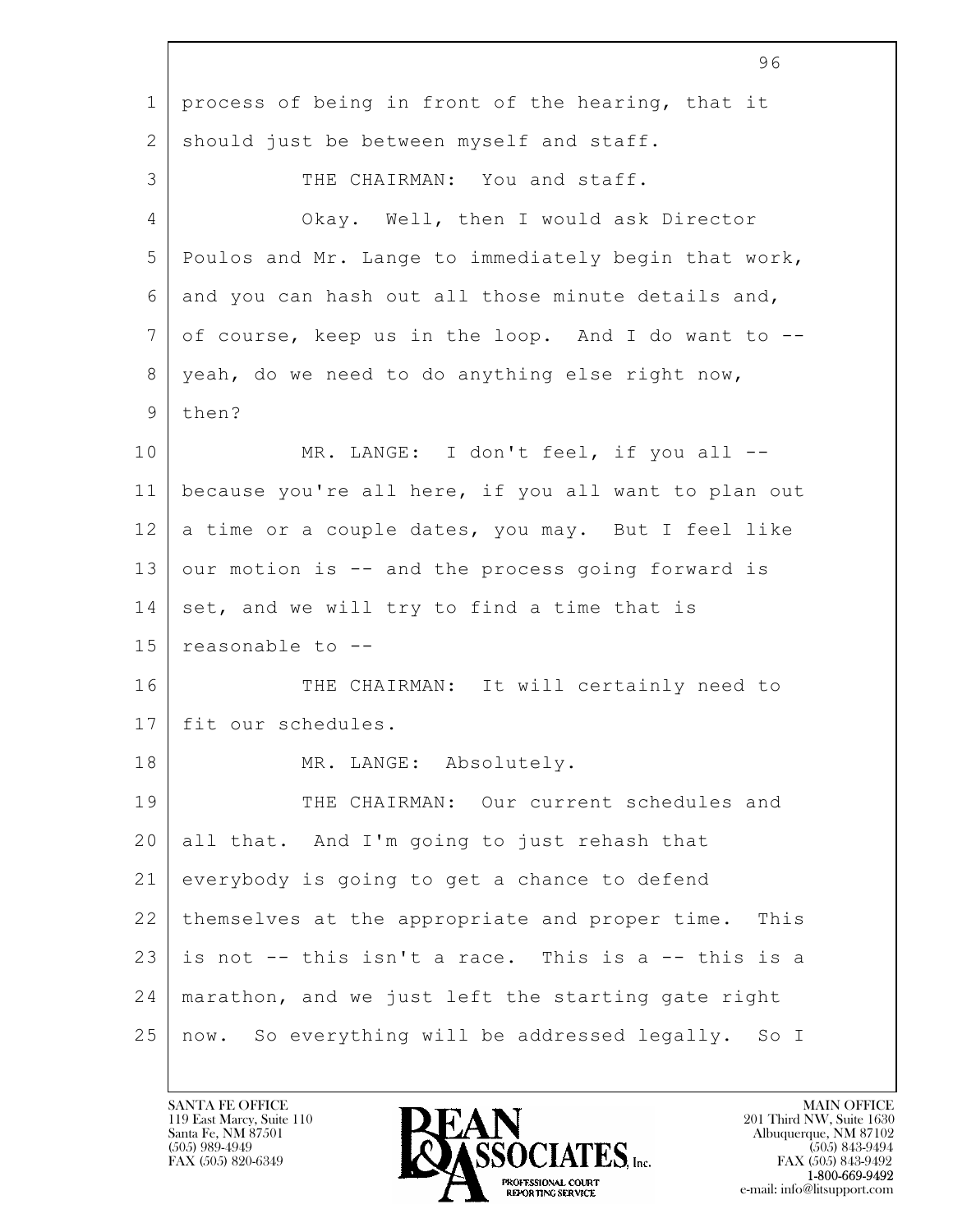|              | 97                                                    |
|--------------|-------------------------------------------------------|
| $\mathbf 1$  | believe we have satisfied Point B on that Item 12.    |
| $\mathbf{2}$ | Then I believe we are ready to proceed to             |
| 3            | Item C on No. 12, which is an update on the planning  |
| 4            | year checklist, Director.                             |
| 5            | MS. POULOS: Chair Bergman, Commissioners,             |
| 6            | CSD has been working closely with the two new charter |
| 7            | schools that are in their planning year. We have      |
| 8            | already conducted three full-day training sessions    |
| $\mathsf 9$  | with those school teams, and we're very excited to    |
| 10           | continue our work with them.                          |
| 11           | The first planning year submission date               |
| 12           | was January 31st. Those schools timely submitted      |
| 13           | their materials. There's a list here of what those    |
| 14           | materials included, but they really focused in a      |
| 15           | couple of areas: The governing body, necessary        |
| 16           | policies for initial operations, and a curriculum     |
| 17           | development plan.                                     |
| 18           | CSD is in the process of reviewing those              |
| 19           | and identifying any deficiencies for the schools so   |
| 20           | that they can make corrections or enhancements to     |
| 21           | those materials. And we'll continue to work closely   |
| 22           | with those schools to ensure a strong start.          |
| 23           | Their next submission date, I believe, is             |
| 24           | March 31st, so we'll, you know, continue to work      |
| 25           | with them. I'm not sure if the Commission wants any   |
|              |                                                       |

 $\Gamma$ 

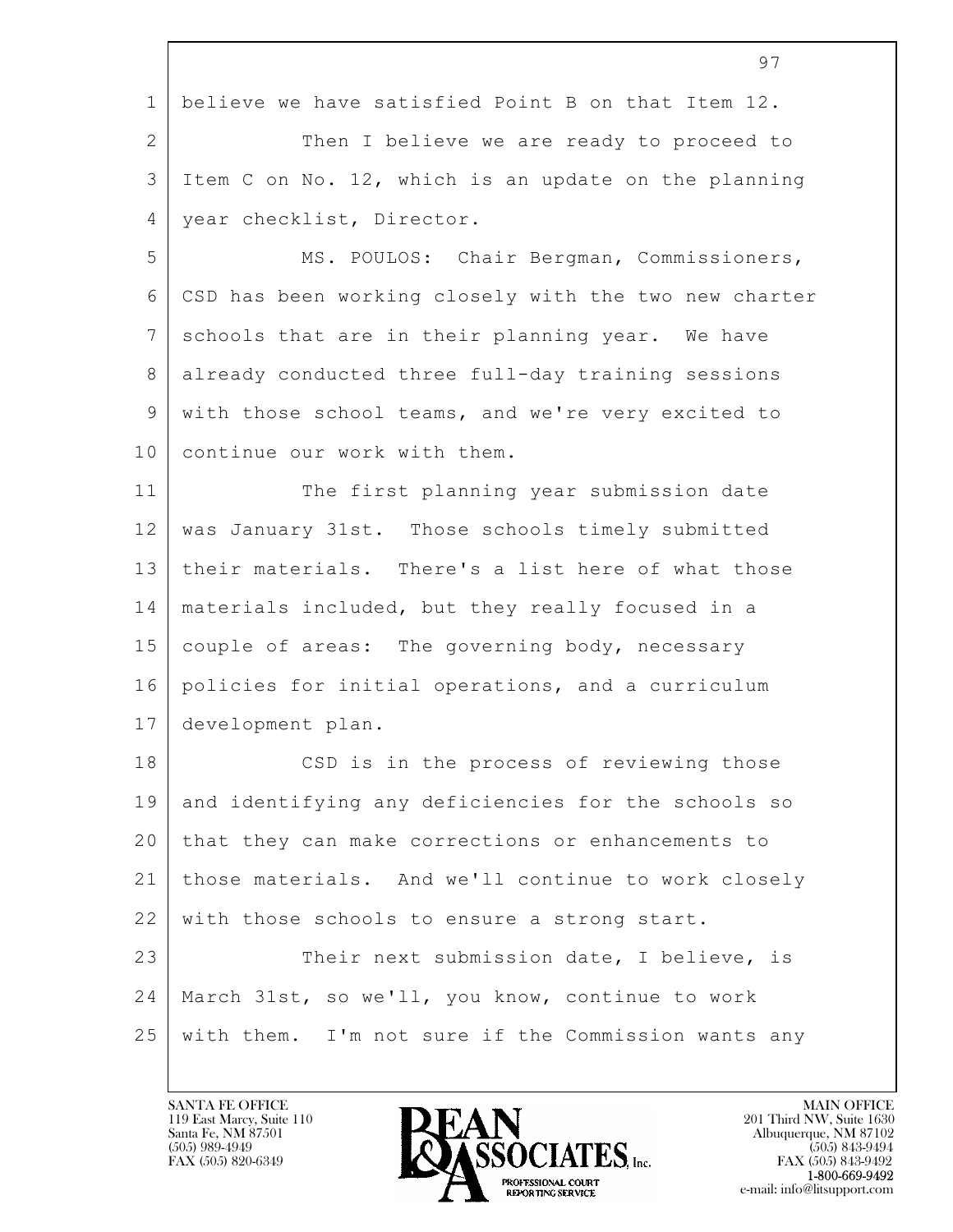|                | 98                                                   |
|----------------|------------------------------------------------------|
| $\mathbf 1$    | additional information or wants to see those         |
| 2              | materials. I do think it would obviously be very     |
| 3              | helpful for us to first have time to review and      |
| $\overline{4}$ | provide feedback on those.                           |
| 5              | What I did want to note for the Commission           |
| 6              | is that some of the items that are scheduled for     |
| 7              | submissions have been delayed to a later date. You   |
| 8              | know, we did make some changes to the checklist, but |
| 9              | we really were operating, kind of, in the dark of    |
| 10             | what was best and where all of that information came |
| 11             | from.                                                |
| 12             | And as we're working with the schools,               |
| 13             | especially on the financial pieces, we're learning   |
| 14             | that, in the past, there may have been a reason for  |
| 15             | that early date, but the reality is those weren't    |
| 16             | viable submissions at the January 31st date. And so  |
| 17             | we're working with those schools to make sure they   |
| 18             | are submitted timely. But we will be making          |
| 19             | recommendations to the Commission based on what      |
| 20             | we're learning from working with those schools and   |
| 21             | the budget office and other departments in PED about |
| 22             | additional changes to the Commission.                |
| 23             | Just on the financial piece, to note what            |
| 24             | we did learn was, when charter schools start-up      |
| 25             | grant -- the charter school program from the Feds -- |
|                |                                                      |

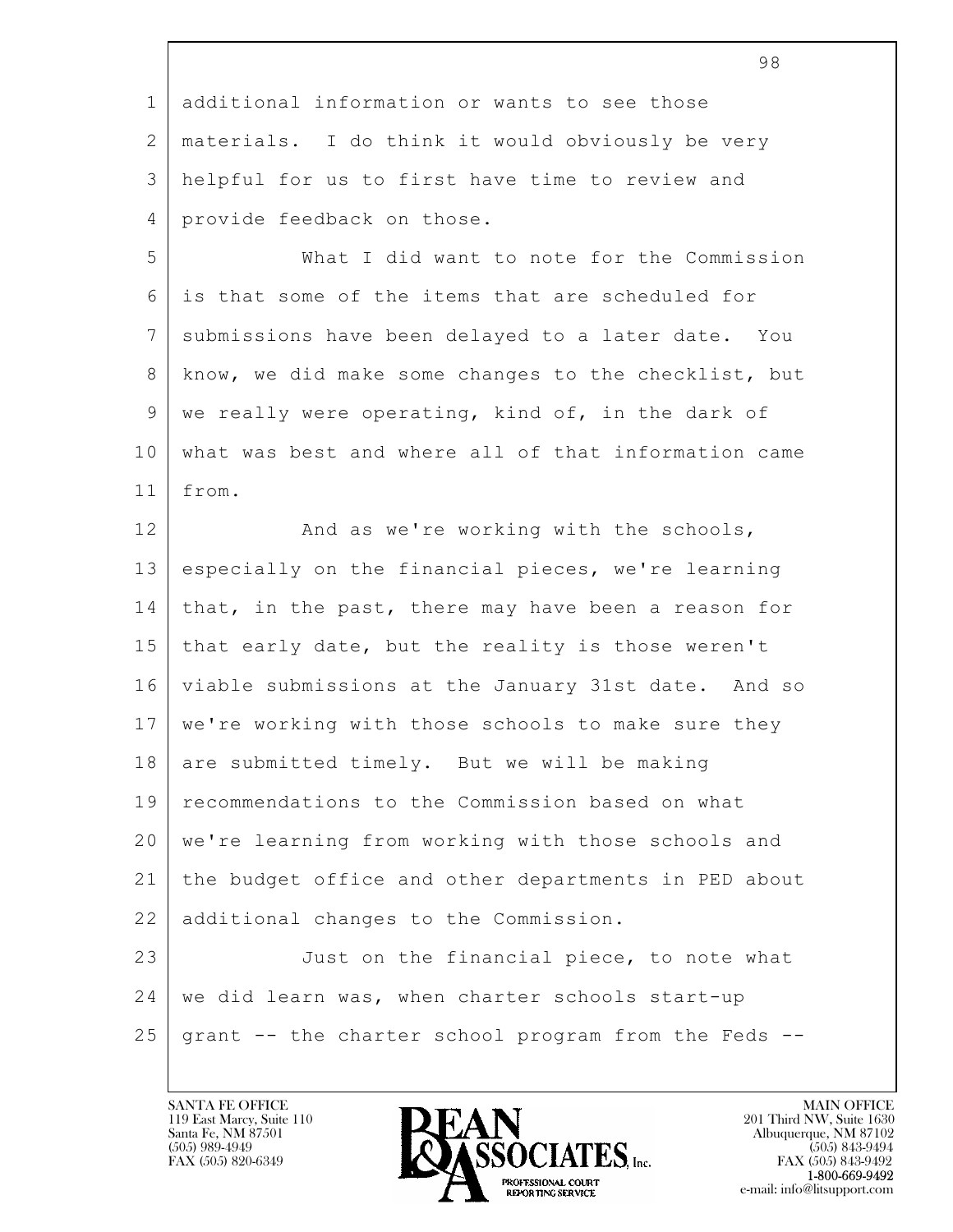|                | 99                                                  |
|----------------|-----------------------------------------------------|
| $\mathbf 1$    | was available in New Mexico, it made sense to have  |
| 2              | those early dates on financial information, bank    |
| $\mathfrak{Z}$ | accounts, because they had money flowing already.   |
| $\overline{4}$ | Because that's not the case now, it doesn't make    |
| 5              | sense. It's harder for them to get that done.       |
| 6              | To set up a bank account this early would           |
| 7              | result in some pretty hefty fees and fines, and so  |
| 8              | we weren't, obviously, going to impose that and     |
| $\mathsf 9$    | already start our schools out with some challenges. |
| 10             | So that's why we have worked with them to delay     |
| 11             | those dates, and we'll be making sure that          |
| 12             | everything does get done, does get done timely in a |
| 13             | way that makes sense and will bring forward to you  |
| 14             | those recommendations on changes based on lessons   |
| 15             | learned.                                            |
| 16             | THE CHAIRMAN: I knew you'd stop as soon as          |
| 17             | I grabbed that bottle. I knew you -- thank you,     |
| 18             | Director Poulos.                                    |
| 19             | Are there any questions or comments on              |
| 20             | Item C for the Director?                            |
| 21             | (No response.)                                      |
| 22             | THE CHAIRMAN: I see none. That concludes,           |
| 23             | then, Item No. 12 on our agenda.                    |
| 24             | We are now going back to Item 10 on the             |
| 25             | agenda, which was discussion and possible action on |
|                |                                                     |

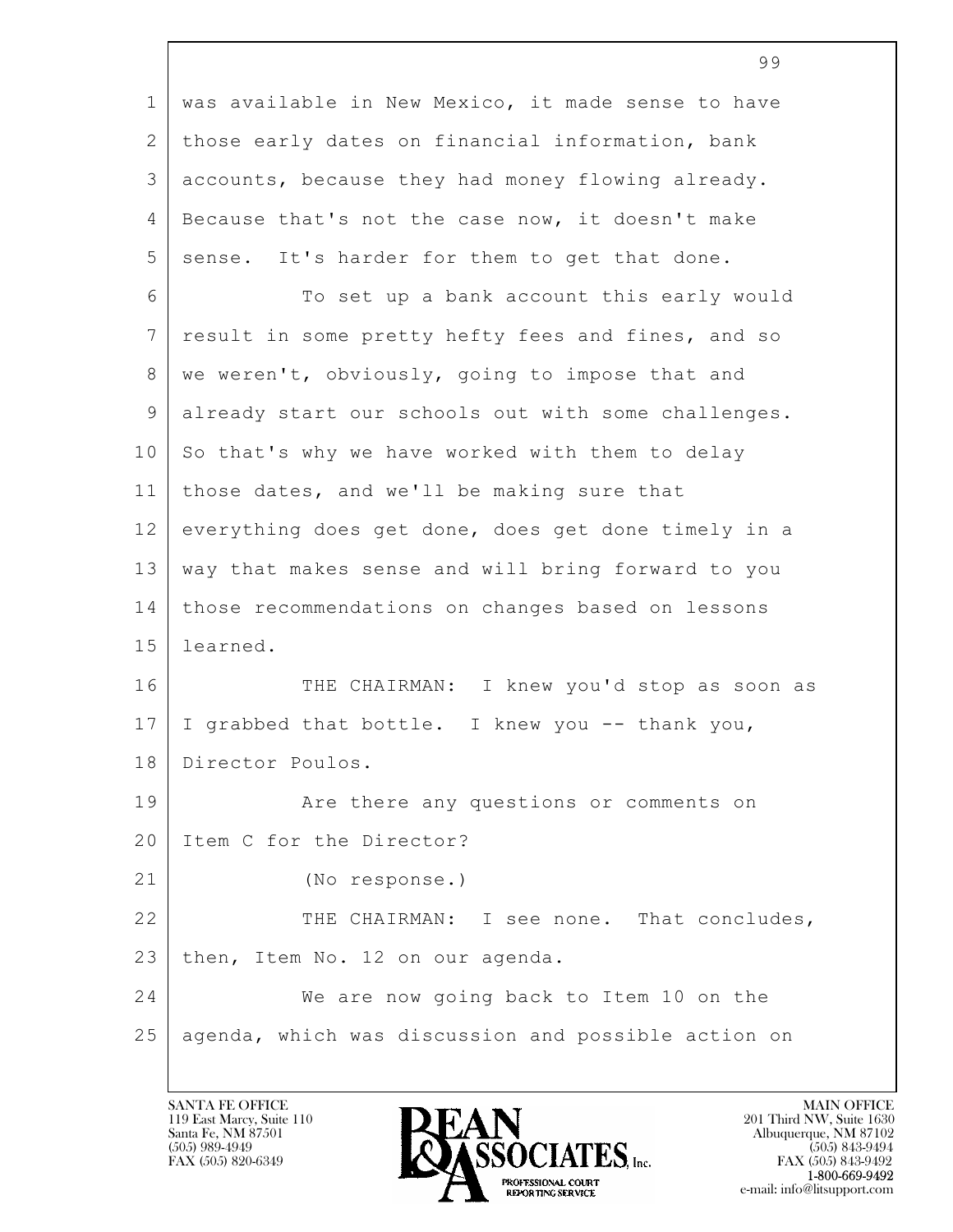|                 | TOO                                                  |
|-----------------|------------------------------------------------------|
| $\mathbf 1$     | policy recommendation for investigations and         |
| 2               | complaint policies, and I want to again -- once      |
| 3               | again want to thank Commissioner Gipson for taking   |
| 4               | on the oversight and for working so hard on that.    |
| 5               | So I'm going to turn this over to her to let you     |
| 6               | bring her up to date -- or bring you up to date on   |
| $7\phantom{.0}$ | where she's at with that.                            |
| 8               | THE VICE CHAIR: Okay. Thank you.                     |
| $\mathsf 9$     | The task force met. We had a very                    |
| 10              | productive meeting, and we are very close to a final |
| 11              | product. Unfortunately, a number of people weren't   |
| 12              | able to open documents, so they couldn't see         |
| 13              | comments that had been added. And our newly          |
| 14              | appointed legal counsel did not have an opportunity  |
| 15              | to review the document either, so that what I'm      |
| 16              | going to recommend now is that we table it for now,  |
| 17              | the task force meet briefly one more time so that we |
| 18              | can look at a clean copy, have some input from our   |
| 19              | legal counsel, and then we should be able to go      |
| 20              | forward at the March meeting.                        |
| 21              | THE CHAIRMAN: Excellent. Are there any               |
| 22              | questions for Commissioner Gipson? Comments?         |
| 23              | Commissioner Shearman.                               |
| 24              | COMMISSIONER SHEARMAN: Could I just ask              |
| 25              | one question -- thank you, Mr. Chairman -- for       |
|                 |                                                      |

 $\overline{\phantom{a}}$ 

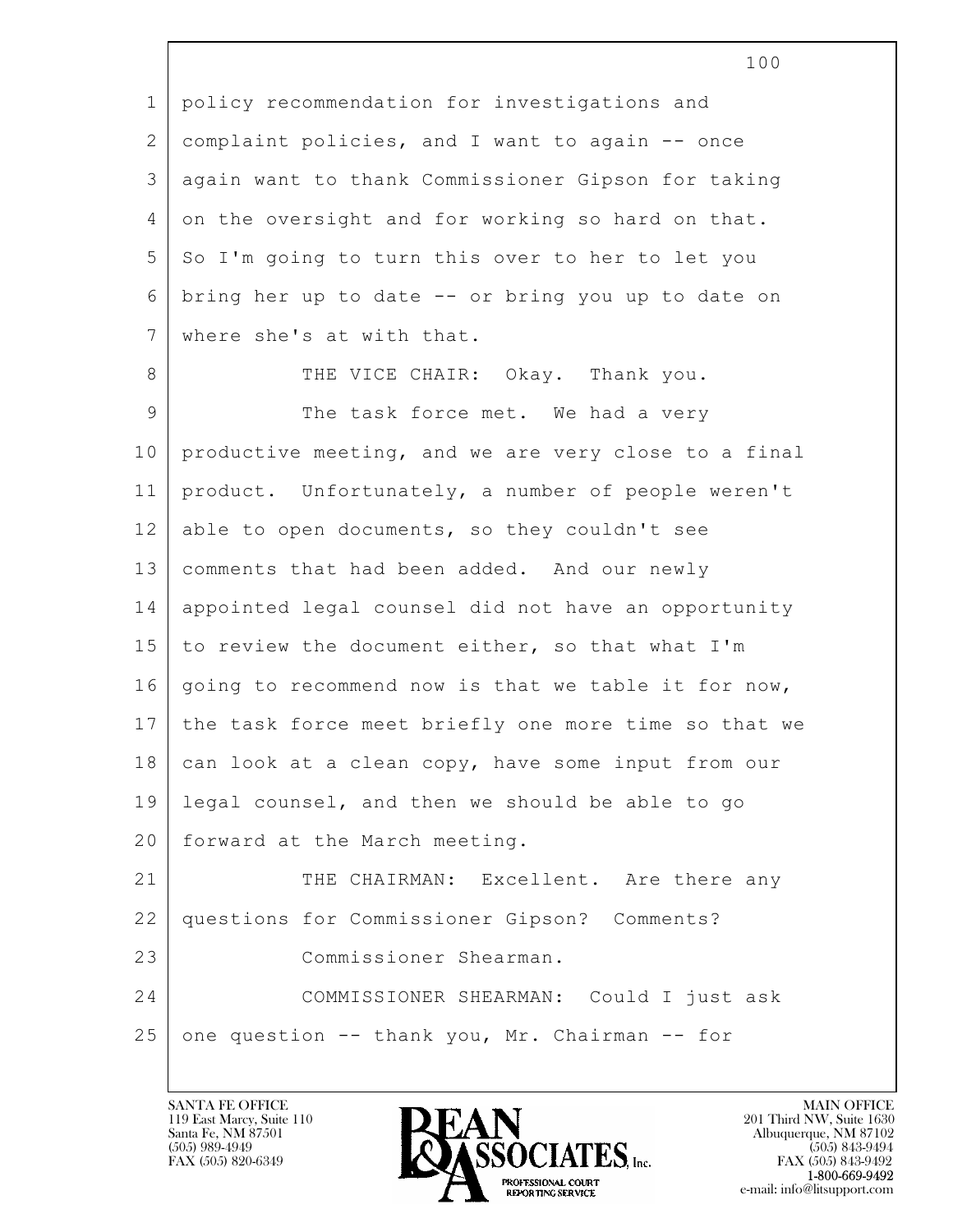|                | 101                                                  |
|----------------|------------------------------------------------------|
| $\mathbf 1$    | clarification? On the copy that's in our notebooks   |
| 2              | today, the items that are italicized and the items   |
| 3              | that are underlined, what is that significance, and  |
| 4              | were all changes or edits, wordsmithing that the     |
| 5              | committee recommended, are they included in this     |
| 6              | document?                                            |
| $7\phantom{.}$ | MS. POULOS: Commissioners, so if you look            |
| 8              | at this document, when you see the italicized and    |
| 9              | underlined, that's part of the background and the    |
| 10             | contractual provisions. That was just emphasis       |
| 11             | added, and I didn't put a notation on that.          |
| 12             | Really, where we get into the -- the                 |
| 13             | policy starts on Page 4 of the materials that you    |
| 14             | were provided, and that is typical track changes.    |
| 15             | You know, so an underline is an addition. A          |
| 16             | cross-out is a deletion, and that's really all you   |
| 17             | need to know about that.                             |
| 18             | And then in addition to the track changes            |
| 19             | version, I believe there is, yes, starting on        |
| 20             | Page 15, a version that does not have the track      |
| 21             | changes in it but, instead, accepts all of those     |
| 22             | changes just so that you can read clearly and easily |
| 23             | without trying to understand the track changes, but  |
| 24             | then you can go back and look. And that track        |
| 25             | changes is an indication of the difference between   |

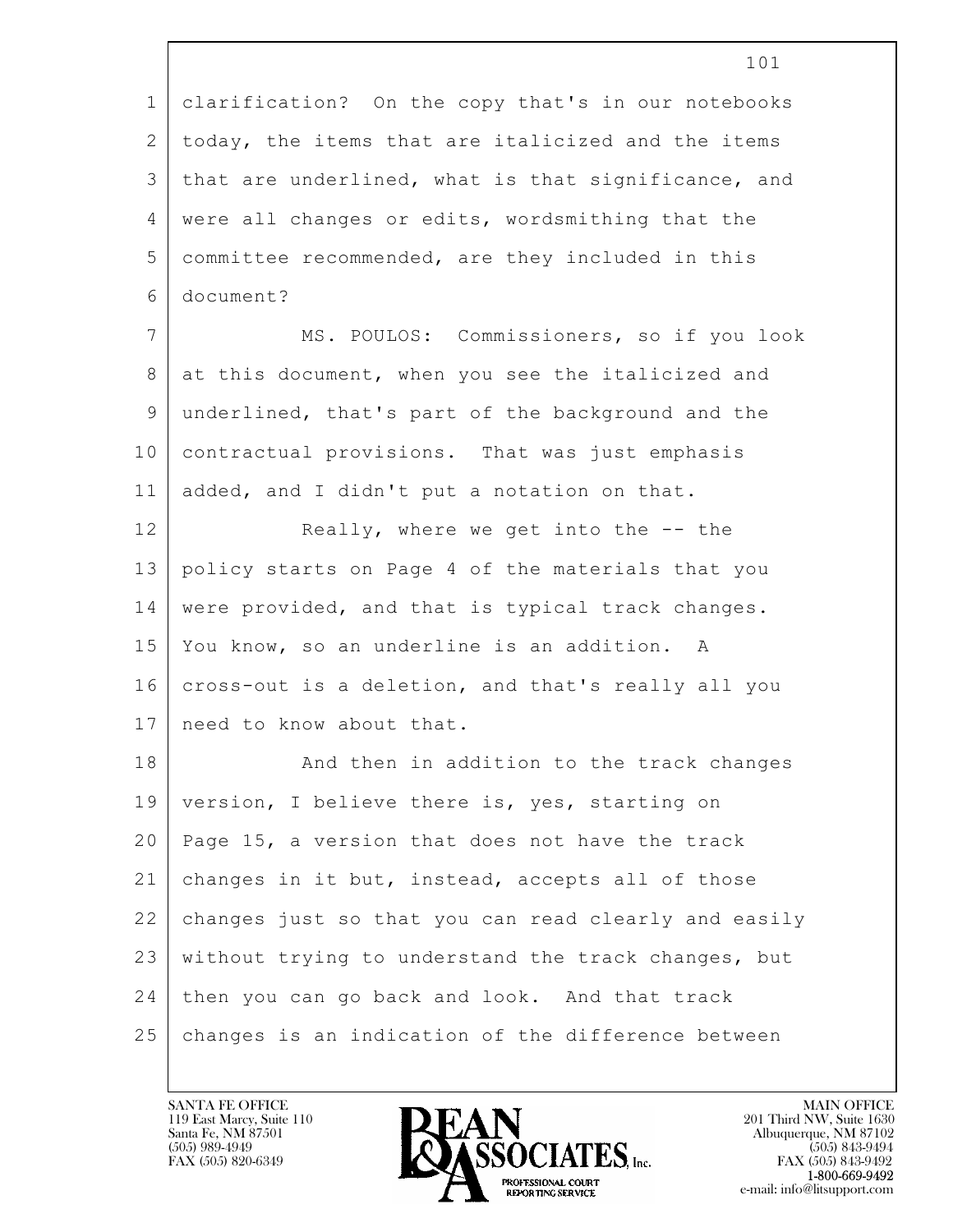|                | 102                                                  |
|----------------|------------------------------------------------------|
| $\mathbf{1}$   | where we started at the beginning of the work        |
| 2              | session, a little work group, and what I sent to all |
| 3              | of the members of the work group.                    |
| $\overline{4}$ | It doesn't incorporate, as Commissioner              |
| 5              | Gipson indicates, any of the feedback we got from    |
| 6              | them after I sent this out, simply because, by the   |
| 7              | time I needed to get the materials in the notebook,  |
| 8              | that hadn't come to me yet. And so I agree with      |
| 9              | Commissioner Gipson, Vice Chair Gipson, that we      |
| 10             | certainly do need another -- a little bit of time to |
| 11             | finalize this.                                       |
| 12             | COMMISSIONER SHEARMAN: So let me just                |
| 13             | clarify that, Mr. Chairman.                          |
| 14             | Let me clarify what you said. The most               |
| 15             | recent changes from the work groups meeting are not  |
| 16             | in this document?                                    |
| 17             | MS. POULOS: That's not correct.                      |
| 18             | COMMISSIONER SHEARMAN: Okay.                         |
| 19             | MS. POULOS: Because I was tasked with,               |
| 20             | after the meeting, putting all of them in there. I   |
| 21             | did. I sent it out for everyone in the work group to |
| 22             | make sure they agreed. We have not had a chance to   |
| 23             | really communicate with each other to make sure that |
| 24             | this does incorporate what everyone came out of the  |
| 25             | meeting understanding, and if there are some spots   |
|                |                                                      |

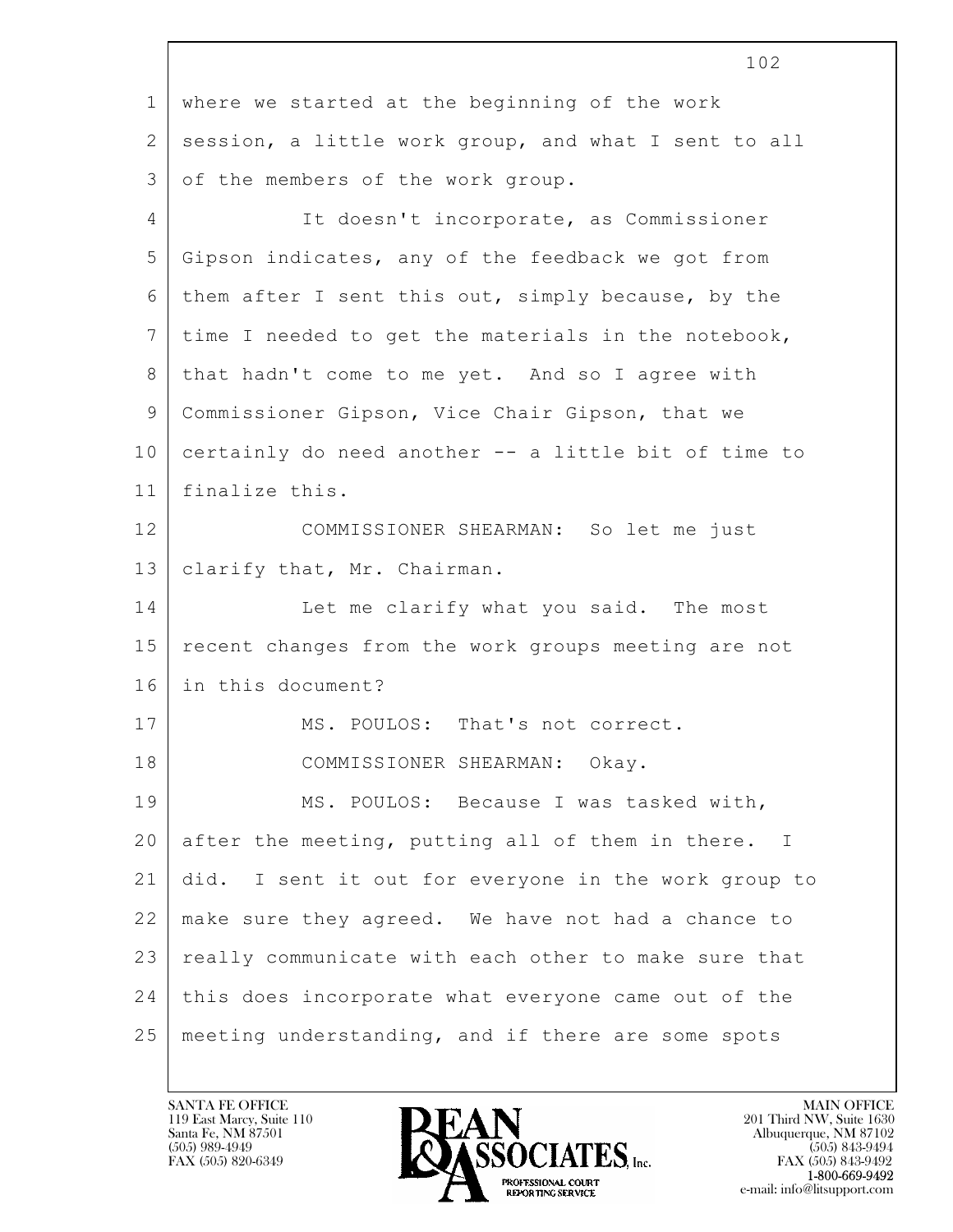$\mathbf{L}$  103 1 where people maybe have disagreements or different 2 understandings, the opportunity to work those out. 3 COMMISSIONER SHEARMAN: Okay. 4 MS. POULOS: But this does reflect the work 5 that was done in the work group. 6 THE VICE CHAIR: Right. 7 COMMISSIONER SHEARMAN: Okay. Thank you. 8 THE VICE CHAIR: There are some minor 9 changes that need to be added to so that, when it was 10 sent out for comment, those comments are not 11 incorporated -- 12 COMMISSIONER SHEARMAN: Okay. 13 THE VICE CHAIR: -- into this. 14 COMMISSIONER SHEARMAN: Okay. Okay. 15 THE CHAIRMAN: Finished? 16 THE VICE CHAIR: Yes. 17 | THE CHAIRMAN: Thank you, Commissioner 18 Gipson. 19 THE VICE CHAIR: So I guess we need the 20 motion. 21 THE CHAIRMAN: Just a second. 22 I tend to agree. I think we do need to 23 table this one more time. I do -- I want to be very 24 certain that our new legal counsel has the  $25$  opportunity to look at it. I just want to be

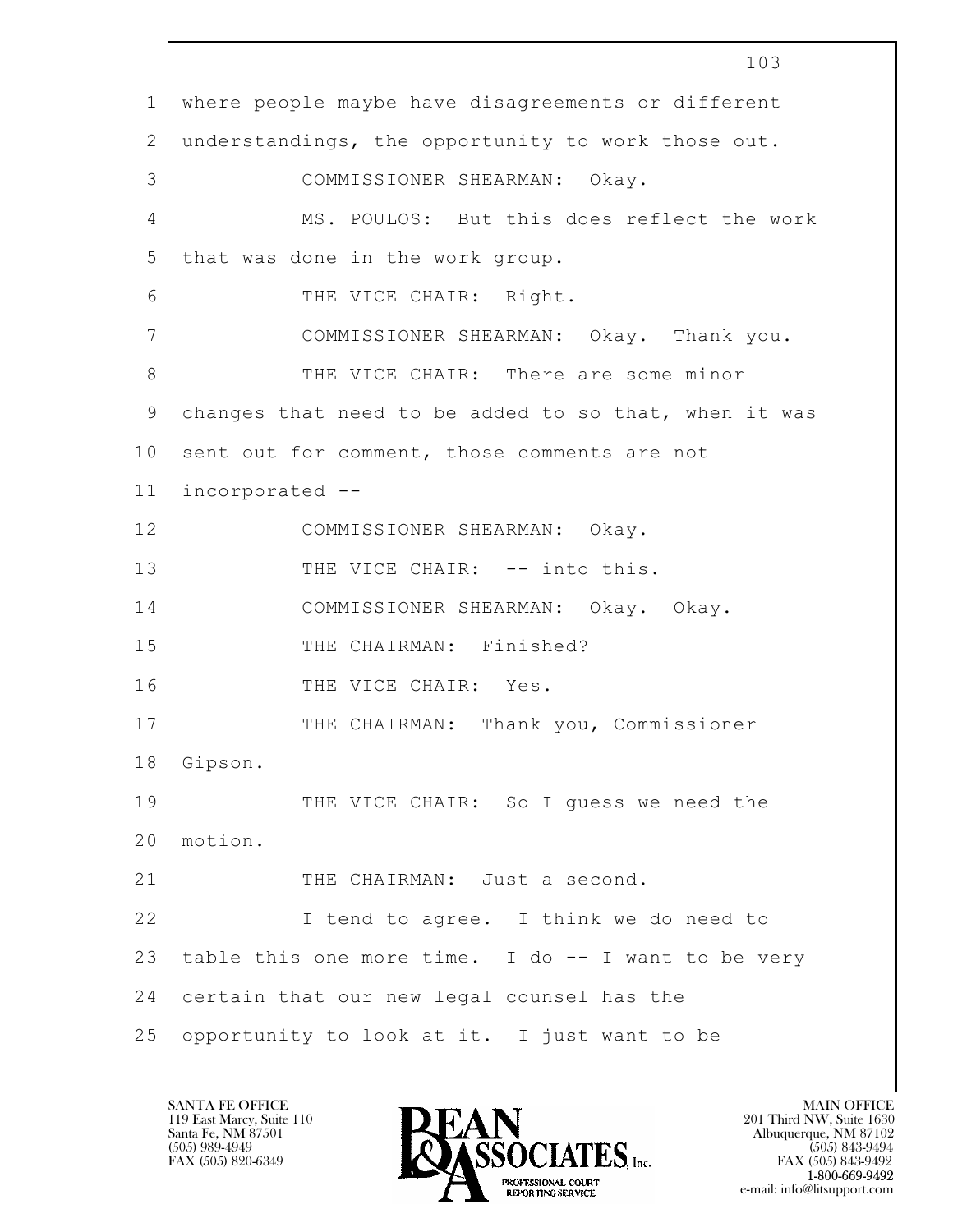$\mathbf{L}$  104 1 absolutely certain that our new policy doesn't 2 trample on some other policy that's already in 3 place. I just want everything to be done, all the 4 | T's crossed and the I's dotted. 5 So I would welcome a motion, if someone 6 wishes to make it, that we table this, and I'll make 7 sure that this gets back on our March agenda. Do I 8 | have someone who will make the motion? 9 THE VICE CHAIR: I quess I will. 10 | THE CHAIRMAN: Commissioner Gipson, you 11 were the boss on it. 12 THE VICE CHAIR: Okay. All right. 13 Mr. Chair, I move that the PEC table the possible 14 action on policy recommendations for investigation 15 and complaint policies to the March meeting for one 16 | more review by the task force. 17 | THE CHAIRMAN: Thank you, Commissioner 18 Gipson. 19 Do I have a second? 20 COMMISSIONER PERALTA: I'll second that. 21 THE CHAIRMAN: Commissioner Peralta has 22 seconded. So we have a motion and a second. All in 23 favor, please say "Aye." 24 (Commissioners so indicate.) 25 THE CHAIRMAN: Any opposed?

119 East Marcy, Suite 110<br>Santa Fe, NM 87501



FAX (505) 843-9492 e-mail: info@litsupport.com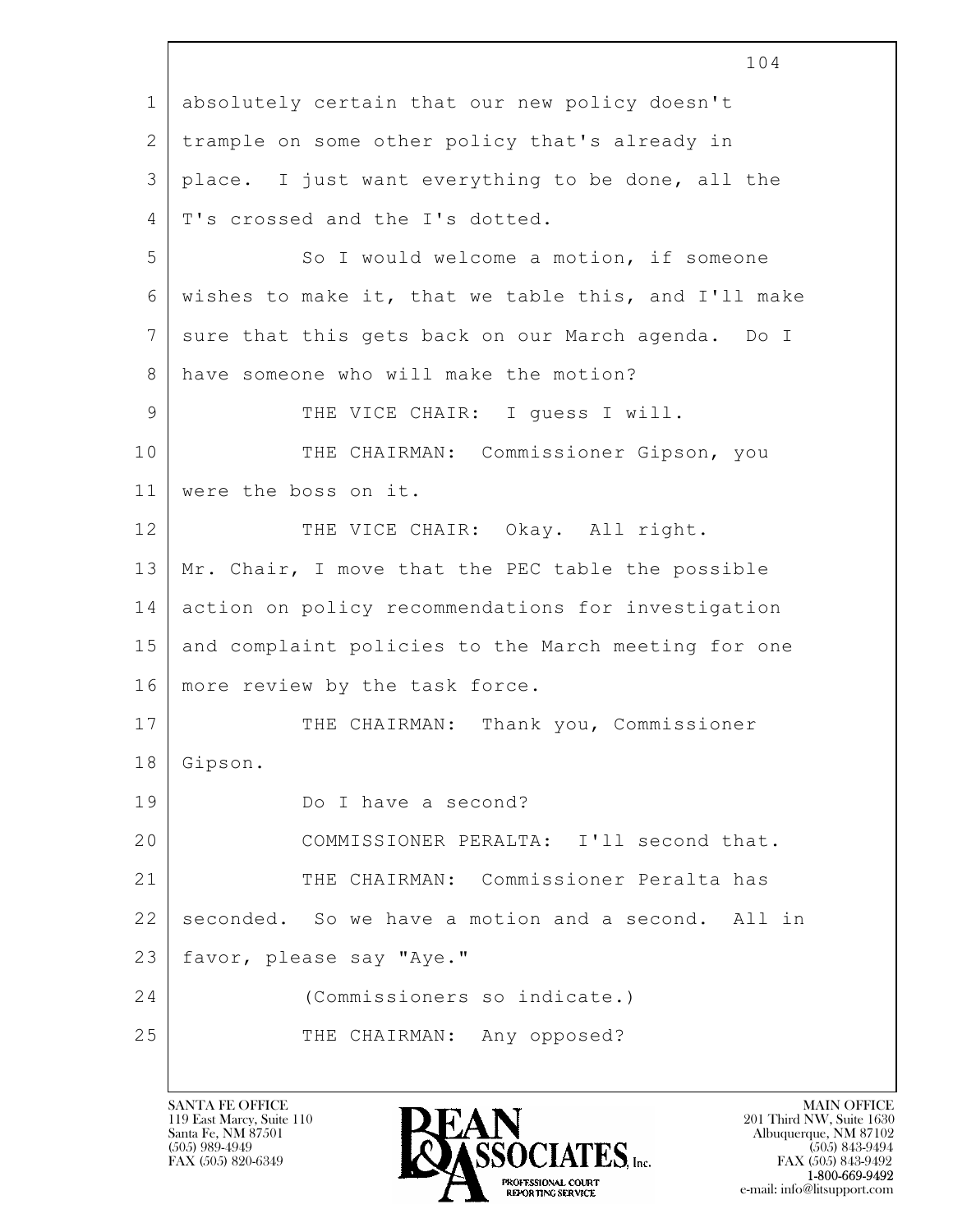$\mathbf{L}$  105 1 (No response.) 2 THE CHAIRMAN: I hear no opposition to that 3 motion. We will table Item 10 again until March, and 4 hopefully, we'll be able to move forward. 5 We are now to Item 11 on our agenda: 6 Discussion and possible action on policy 7 recommendations for governance changes. 8 Director Poulos. 9 | MS. POULOS: Chairman Bergman, 10 Commissioners, based on a recommendation from CSD, 11 the PEC did ask us to bring forward a short policy on 12 governance changes, I think, just to make it clear 13 and transparent for our community on what they needed 14 to submit when/how. I think the materials presented 15 to you today just identify, if we take a look at 16 those, obviously, the background, to be clear on why  $17$  we're doing this, which is, when, in the Charter 18 Contract, it does require schools to notify the 19 authorizer within 30 days of a resignation or 20 designation of a new member and to sign the 21 appropriate forms to ensure that the governing body 22 continues to qualify as a Board of Finance, it also 23 requires schools to fill a vacancy on its governing 24 body no later than 45 days from the vacancy or seek 25 an extension. So this was intended to help clear up

119 East Marcy, Suite 110<br>Santa Fe, NM 87501



FAX (505) 843-9492 e-mail: info@litsupport.com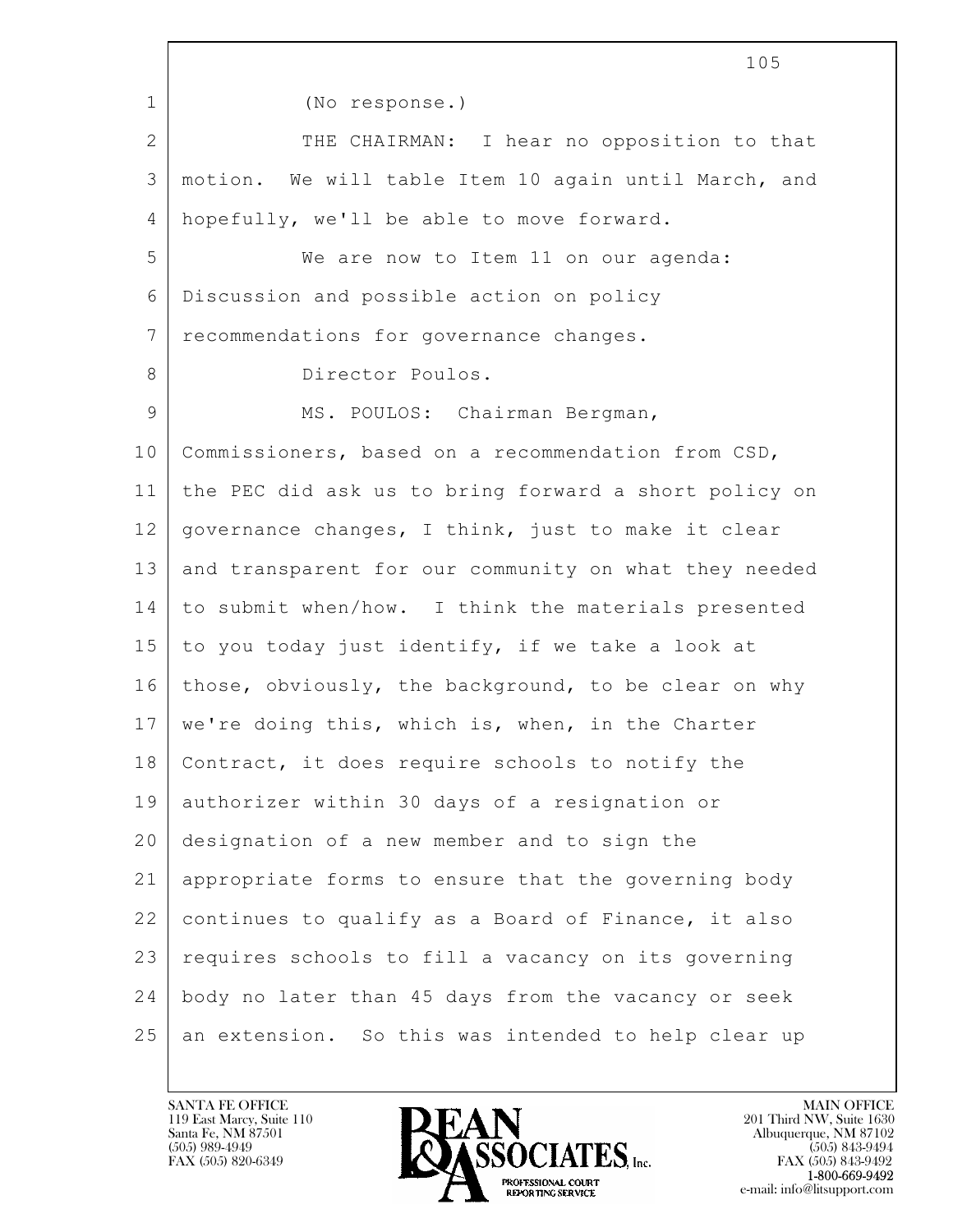|             | 106                                                  |
|-------------|------------------------------------------------------|
| $\mathbf 1$ | exactly how all of that should happen.               |
| 2           | We're recommending that it be divided into           |
| 3           | a couple of main sections. The first is resignation  |
| 4           | or removal. The second section would be designation  |
| 5           | of a new member. And the third section would be      |
| 6           | requests for extensions to fill a vacancy.           |
| 7           | Within the resignation or removal of a               |
| 8           | governing body, it requires, within 30 days, that    |
| 9           | the governing body or its authorized                 |
| 10          | representative -- that would often be the head       |
| 11          | administrator -- provide notice to CSD on the change |
| 12          | of membership form, which is available in your       |
| 13          | materials today. If this were to be adopted, that    |
| 14          | would be made available in the PEC's document        |
| 15          | library.                                             |
| 16          | The change of governance body membership             |
| 17          | form would be required to be accompanied by          |
| 18          | governing body minutes showing the vote to remove a  |
| 19          | member or a member's signed and dated written        |
| 20          | resignation at the next PEC meeting after the        |
| 21          | receipt of that by CSD. CSD would notify the PEC of  |
| 22          | the resignation or removal on that ongoing actions   |
| 23          | and monitoring document. And the notice would        |
| 24          | remain on the document until the vacancy was filled, |
| 25          | and that way, the Commission would have some         |

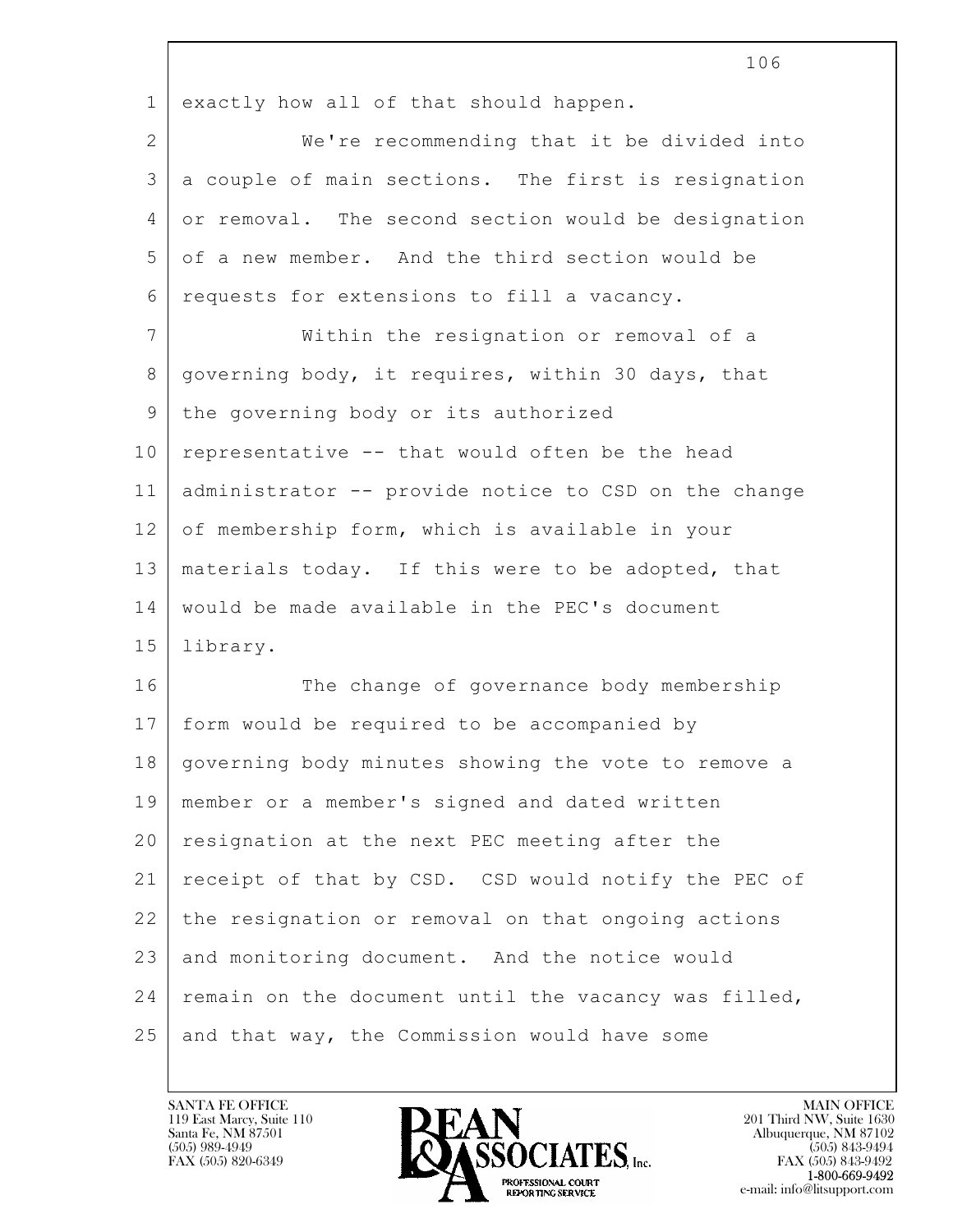|              | 107                                                  |
|--------------|------------------------------------------------------|
| $\mathbf{1}$ | notification of whether that vacancy remained or was |
| 2            | filled.                                              |
| 3            | And then if not filled within 45 days and            |
| 4            | if the school hasn't been granted an extension, the  |
| 5            | school would be added to the schools of concern list |
| 6            | for consideration of potential corrective action.    |
| 7            | So that would make clear what steps would be taken   |
| 8            | if they didn't meet the requirements of the          |
| 9            | contract.                                            |
| 10           | On designation of a new member, all of               |
| 11           | this would actually be able to happen within the     |
| 12           | same form, which is on Page 4 of your materials.     |
| 13           | Within 30 days of that appointment, they would       |
| 14           | provide that information on the form with an updated |
| 15           | statement of governing body to consult with PED,     |
| 16           | signed by all current Governing Board members, and   |
| 17           | an affidavit of Governing Board members signed by    |
| 18           | the new governing body member and verified by a      |
| 19           | notary public. That is -- those two forms are        |
| 20           | already part of the Board of Finance application, so |
| 21           | it's just really identifying for them what are the   |
| 22           | specific pieces of that application they would need  |
| 23           | to submit.                                           |
| 24           | And then again, after the next PEC                   |
| 25           | meeting, CSD would notify the PEC of the change on   |
|              |                                                      |

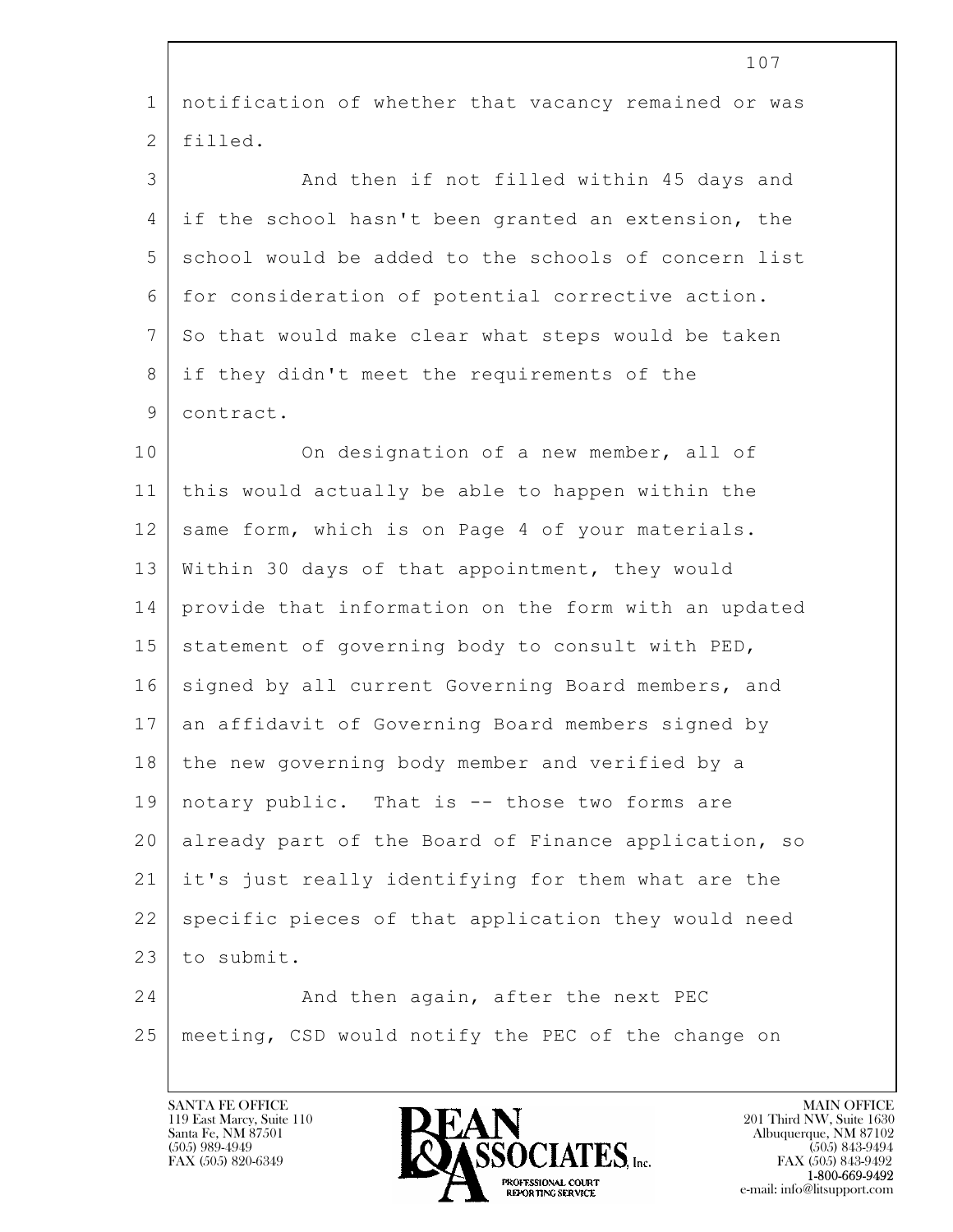|              | 108                                                  |
|--------------|------------------------------------------------------|
| $\mathbf 1$  | that ongoing actions form. It would be connected     |
| $\mathbf{2}$ | to, if there had been a removal, the filling of that |
| 3            | position and make it clear for the PEC that that     |
| 4            | action had been taken and that the school had met    |
| 5            | its requirements.                                    |
| 6            | And then the last section of this proposed           |
| 7            | policy identifies how requests for extensions would  |
| 8            | be handled. I drafted this based off of the action   |
| 9            | we took at the last meeting, where we did identify   |
| 10           | that a school had requested a vacancy extension.     |
| 11           | And so if they cannot fill within 45 days, they      |
| 12           | would request that in writing to the Charter Schools |
| 13           | Division, and an extension would be granted.         |
| 14           | And that goes out of the practicalities              |
| 15           | of, if they request it and the next governing body   |
| 16           | meeting isn't for 30 days, then they already got a   |
| 17           | 30-day extension. So it would be granted for         |
| 18           | exactly 30 days, to end from the original 45 days.   |
| 19           | So the 45 days that they have ends. Their extension  |
| 20           | would only be for 30 days after that, and it must be |
| 21           | received prior to that 45 days.                      |
| 22           | And if they were not able to fill the                |
| 23           | vacancy within that time, then it would again be     |
| 24           | brought before the PEC for action or just a          |
| 25           | discussion and let the school know that that's       |

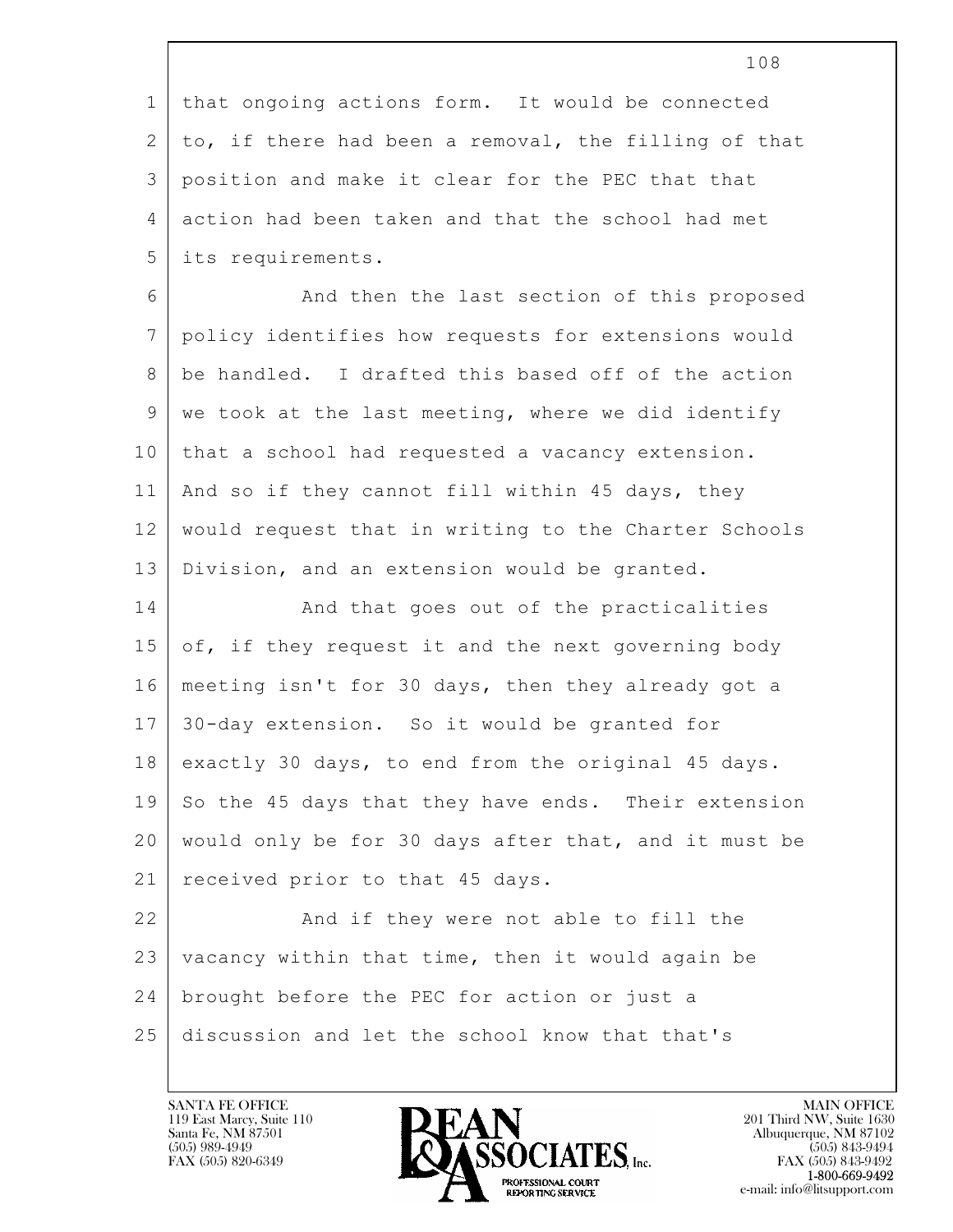1 pretty important.

2 So that's the proposed policy statement. 3 It's, as you'll note, Commissioner, just a page and 4 a half. And if I hadn't included the background, I 5 think it would have been on one page. But I think 6 | that's important to include.

7 Then the next item on Page 4, as I said, 8 is the proposed form. I think it's really valuable 9 for our schools to know how to submit these things  $10$  and how to notify us, and so having that consistency 11 makes it easier for them as well as for us.

12 So this looks a lot like the Amendment 13 Request Form. It just identifies that they would 14 identify the Governing Board member, the action that 15 was taken, either -- and actually, here you don't 16 see it, but it's a pretty easy fill form. So 17 actually, under "Action," they would fill that in. 18 | There are selections, so one would be resignation, 19 one would be removal, one would be designation, one 20 would be an extension.

 $\mathbf{L}$  21 Date of action, the action that the  $-$ 22 that it took. If it was a removal or resignation, 23 the reason. I think that's important for the 24 Commission to know. And the term of service, again, 25 I think that helps the Commission and also just

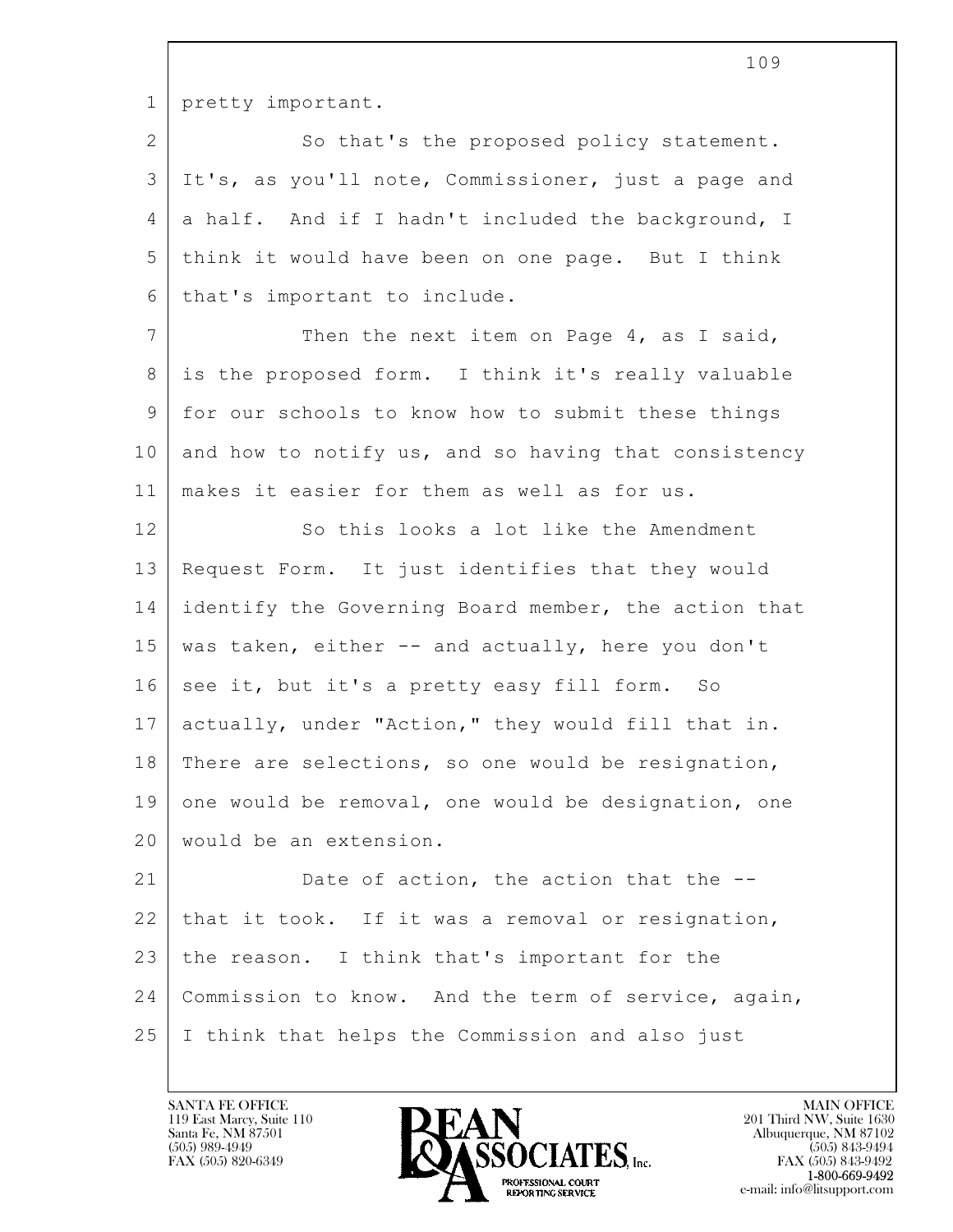|                | 110                                                   |
|----------------|-------------------------------------------------------|
| $\mathbf 1$    | helps with some record-keeping. Their signatures,     |
| $\mathbf{2}$   | and then it identifies the required attachments, so   |
| 3              | if it's the notice of resignation or removal or if    |
| 4              | it's the notice of designation, the two different     |
| 5              | requirements.                                         |
| 6              | And then those two forms are just provided            |
| $\overline{7}$ | in your materials so that you're reminded that they   |
| 8              | already exist and what they look like as far as the   |
| 9              | statement of governing body and the affidavit of the  |
| 10             | governing body member.                                |
| 11             | THE CHAIRMAN: Thank you, Director Poulos,             |
| 12             | and I do thank you. It is concise. I personally       |
| 13             | believe that any policy should be concise and easily  |
| 14             | understandable for all parties. I did have one        |
| 15             | question before I throw it open to the rest of them.  |
| 16             | Right up under A1, why did you settle on 30, allowing |
| 17             | 30 days for them to notify you? Because that already  |
| 18             | has us two thirds of the way into that 45-day -- what |
| 19             | is your rationale there?                              |
| 20             | MS. POULOS: That's directly from the                  |
| 21             | contract.                                             |
| 22             | THE CHAIRMAN: It's in the contract. There             |
| 23             | you go. Solved that one, then.                        |
| 24             | All right. Commissioners, do you have any             |
| 25             | discussion or any questions for the Director on this  |
|                |                                                       |

 $\sqrt{ }$ 

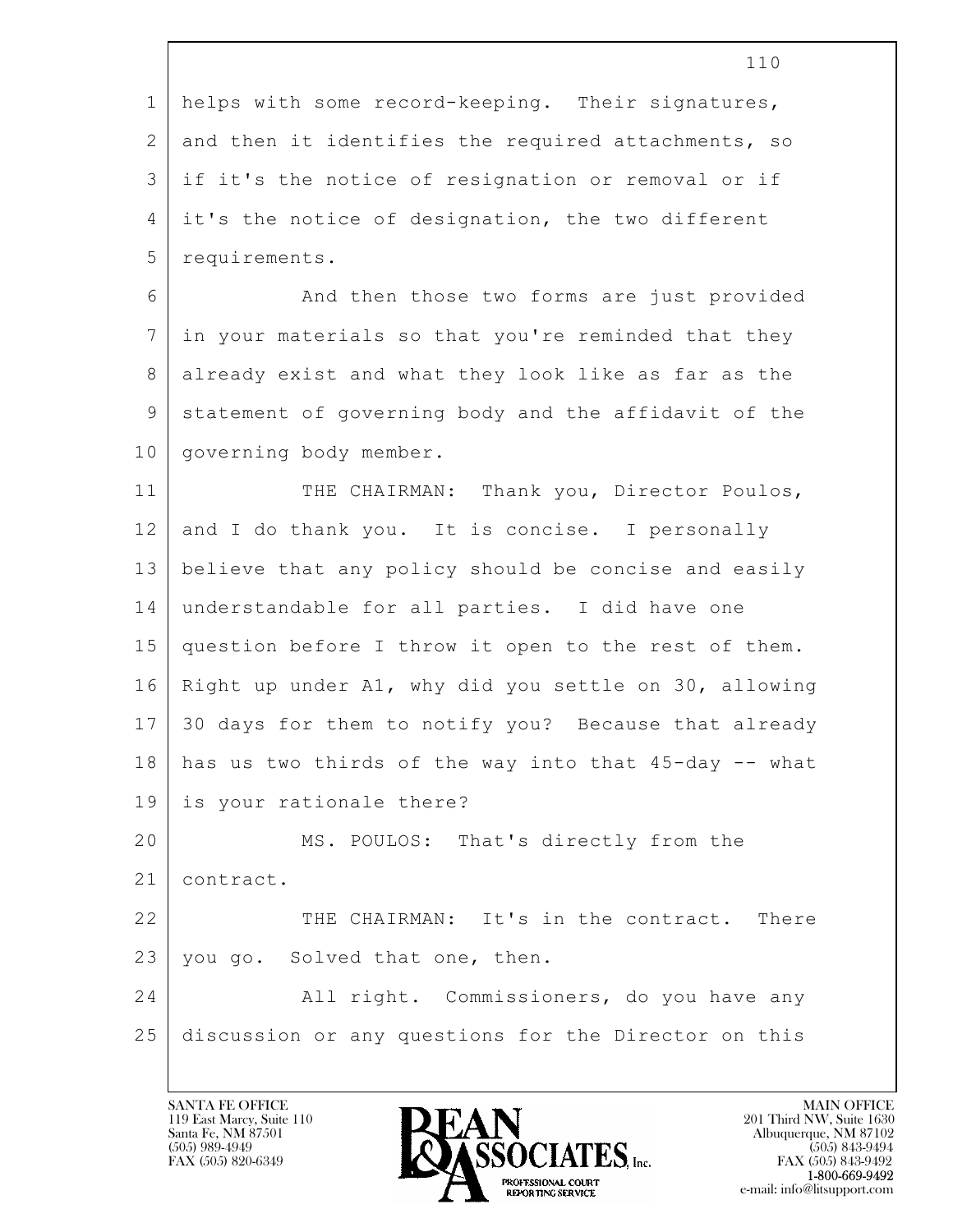$\mathbf{L}$  111 1 policy? I like the look of it. Do you guys like 2 the look? Are we ready to put this one in place -- 3 THE VICE CHAIR: Yeah. Yeah. 4 THE CHAIRMAN: -- and not have to kick it 5 down the road? 6 Well, let's do that, then. Would someone 7 | make the motion, then? 8 COMMISSIONER ARMBRUSTER: I will. 9 THE CHAIRMAN: Commissioner Armbruster. 10 COMMISSIONER ARMBRUSTER: I move to adopt 11 the Charter School Governing Body changes, policy 12 statement, and form presented in today's materials. 13 THE CHAIRMAN: Thank you, Commissioner 14 Armbruster. Do we have a second? 15 Commissioner Toulouse. 16 COMMISSIONER TOULOUSE: Mr. Chair, I will 17 second that motion. 18 THE CHAIRMAN: We have a motion on the 19 floor and a second. Is there any further discussion 20 from Commissioners? 21 (No response.) 22 THE CHAIRMAN: Seeing none, Mr. Secretary, 23 can we have a roll-call vote, please? 24 COMMISSIONER PERALTA: Commissioner 25 Shearman?

119 East Marcy, Suite 110<br>Santa Fe, NM 87501



FAX (505) 843-9492 e-mail: info@litsupport.com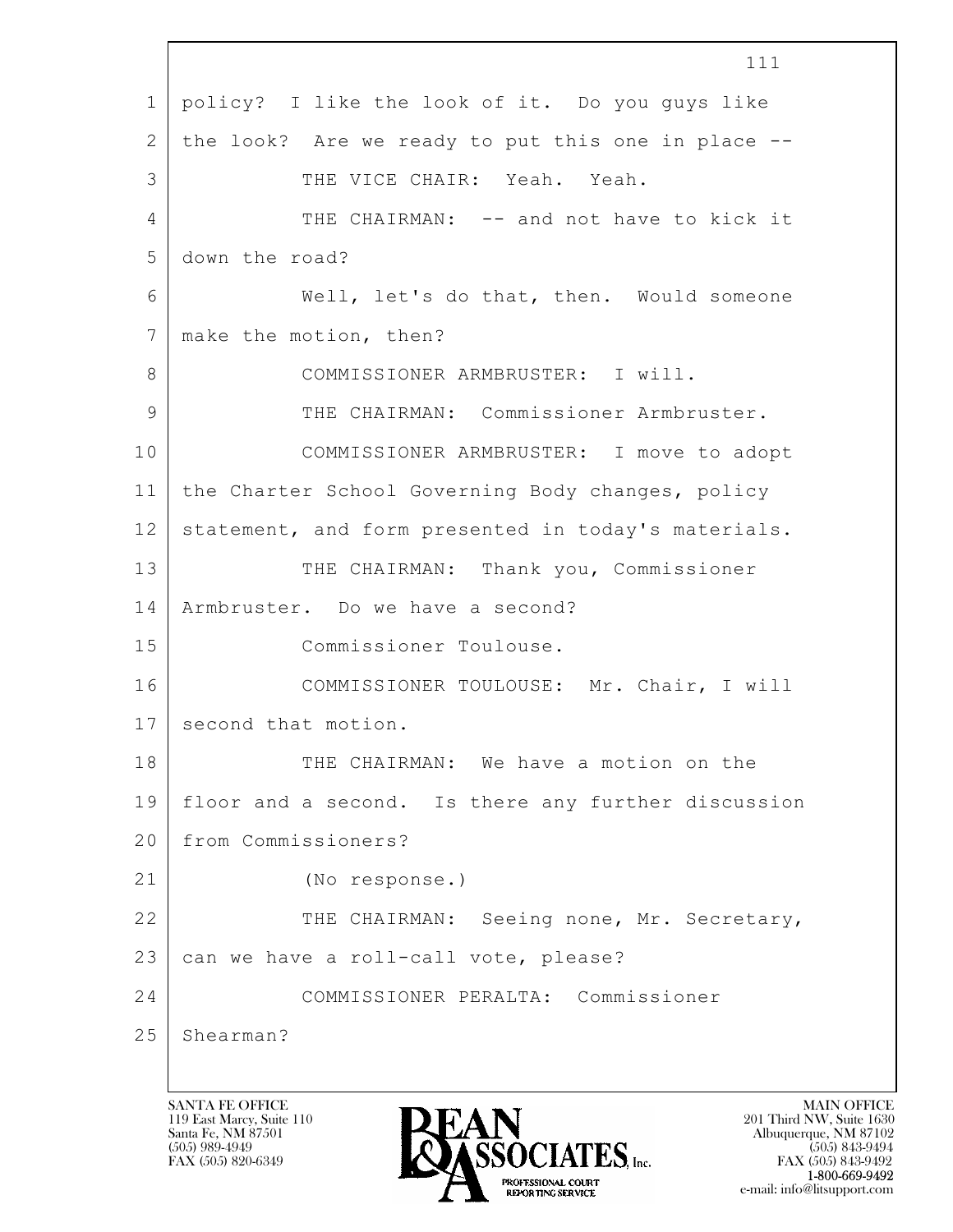$\mathbf{L}$  112 1 COMMISSIONER SHEARMAN: Yes. 2 COMMISSIONER PERALTA: Commissioner 3 Conyers? 4 COMMISSIONER CONYERS: Yes. 5 COMMISSIONER PERALTA: Commissioner Gipson? 6 THE VICE CHAIR: Yes. 7 COMMISSIONER PERALTA: Commissioner 8 Toulouse? 9 COMMISSIONER TOULOUSE: Yes. 10 COMMISSIONER PERALTA: Commissioner 11 Armbruster? 12 COMMISSIONER ARMBRUSTER: Yes. 13 COMMISSIONER PERALTA: Commissioner Chavez? 14 COMMISSIONER CHAVEZ: Yes. 15 COMMISSIONER PERALTA: Commissioner Peralta 16 votes yes. 17 Commissioner Carr? 18 COMMISSIONER CARR: Yes. 19 COMMISSIONER PERALTA: Commissioner 20 Bergman? 21 THE CHAIRMAN: Commissioner Bergman votes  $22$  yes. 23 | COMMISSIONER PERALTA: Mr. Chair, that is 24 nine to zero in favor of the motion. 25 THE CHAIRMAN: Thank you, Mr. Secretary.

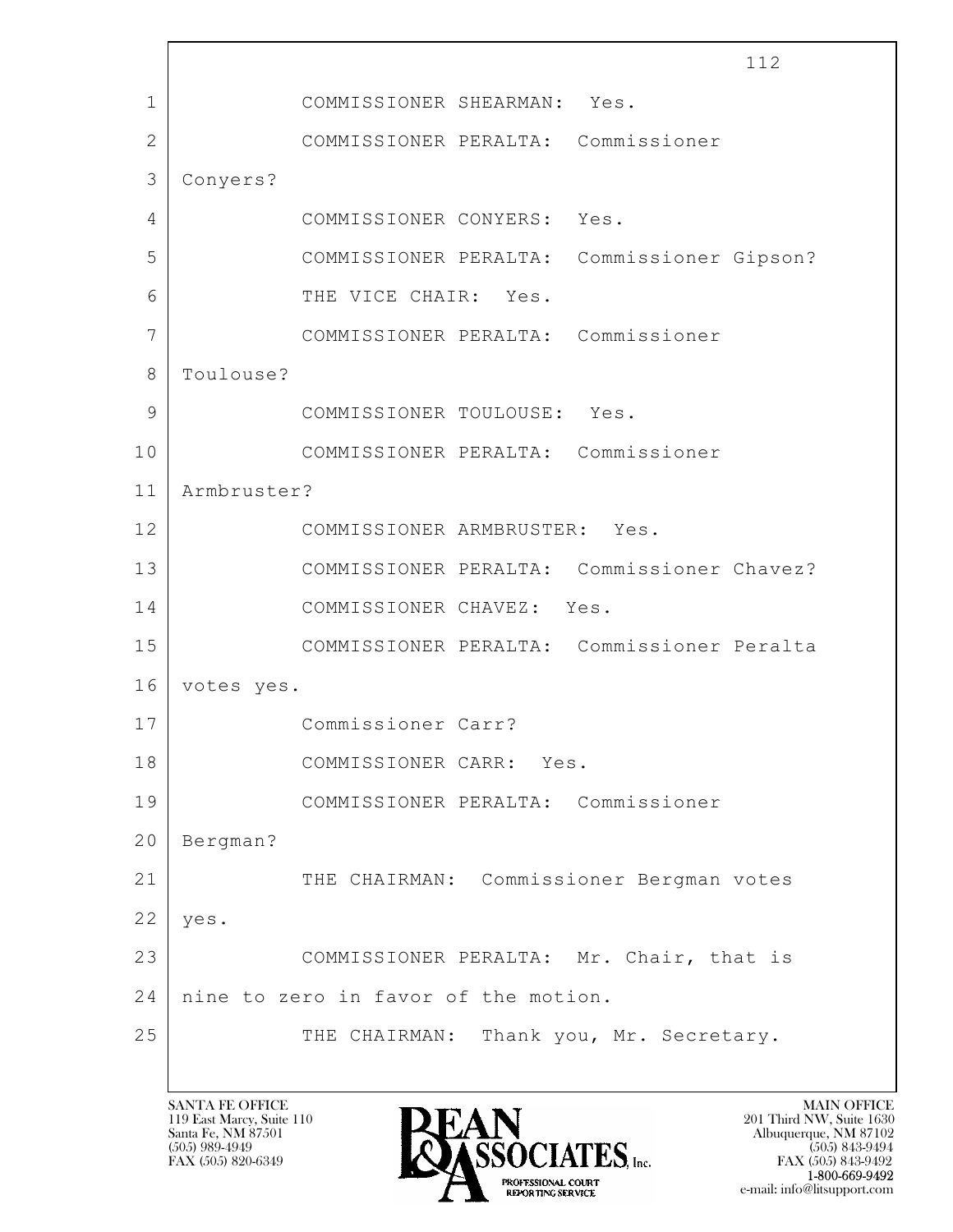$\mathbf{L}$  113 1 That motion has passed by a vote of nine 2 to zero. We have already dispensed with Item 12 on 3 the agenda. We are now to Item 13 on the agenda, 4 the report from the Chair, and that has three parts. 5 The first part in A is the PEC liaison assignments 6 for this year. As a matter of just keeping 7 continuity at this time, I did not have time to work 8 on this. I will keep the list as -- I would like to 9 keep the list as it is for now. 10 What I would like to ask is if each 11 Commissioner, if you're satisfied with where you 12 are, please send me an e-mail and say so. If you 13 wish to be somewhere else, please send an e-mail and  $14$  send that, keeping in mind that, as we start 15 | shuffling around, then we have to come to some kind 16 of a balance there. I will do that. 17 | I do have a couple of announcements in 18  $\vert$  regard to that. I, as Chair, am going to add one 19 liaison assignment that we have not had in the past. 20 We have not had -- I already have had for many years 21 the LESC, but we have never put the LFC on our list. 22 And as we see from this report that was placed in 23 front of all of you, they are now venturing much 24 | more deeply into charter school matters. 25 And I believe that we need to probably

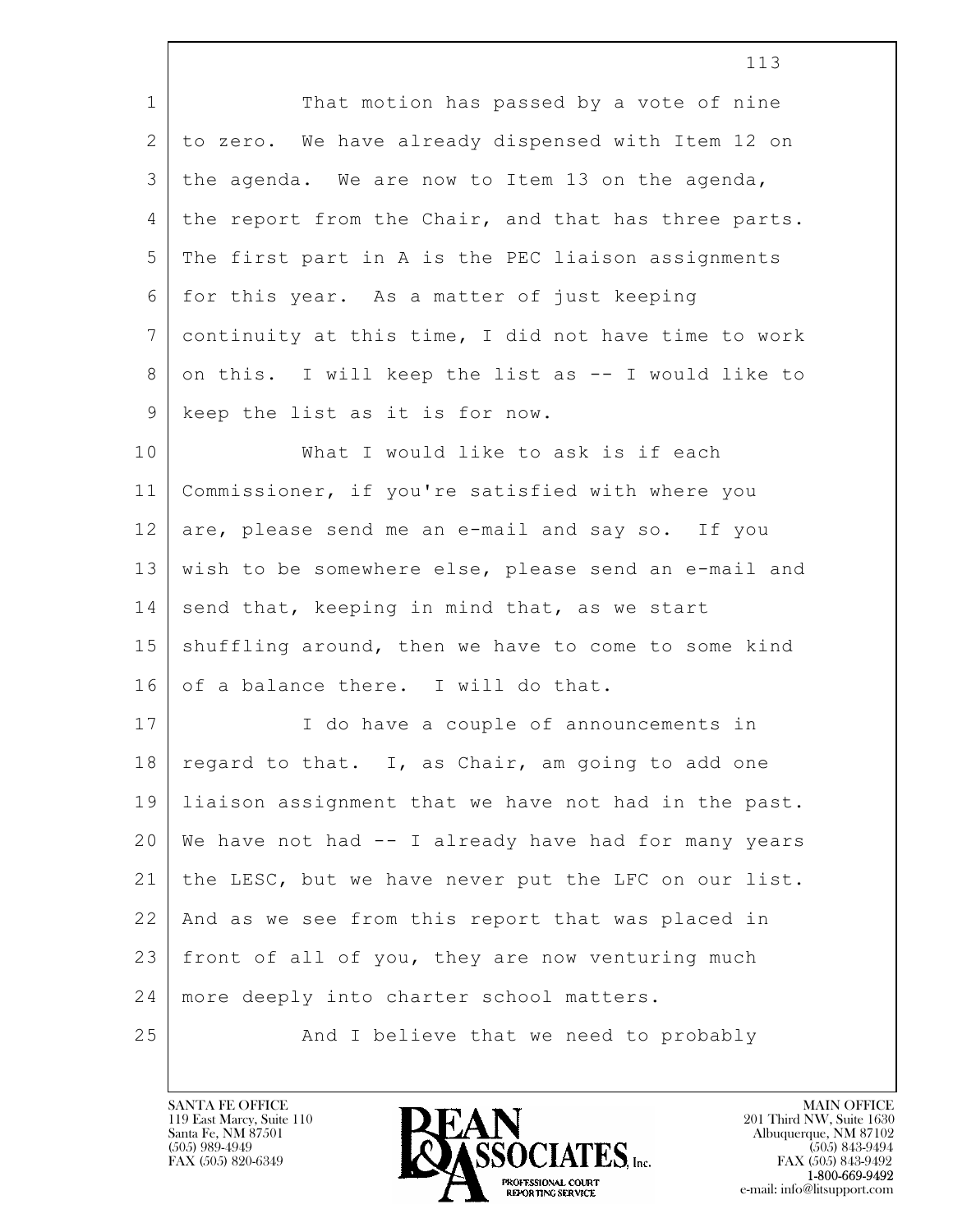$\mathbf{L}$  114 1 start monitoring their meetings, as we have done 2 with the LESC. And Commissioner Shearman has agreed 3 to take on that responsibility, so we will need -- I 4 think I would like to be on the LFC one also. So I 5 think, perhaps, if there's two more Commissioners 6 that would like to be on the LFC -- the problem is  $7$  we can't always all go, and that's  $-$ 8 | COMMISSIONER CARR: All right. 9 THE CHAIRMAN: I see Mr. Carr's hand up and 10 Commissioner Toulouse's hand up. That would give us 11 four. Beverly, would you make a note of that, 12 please? 13 MS. FRIEDMAN: Yes. 14 THE CHAIRMAN: Commissioner Shearman and 15 then myself and Commissioners Carr and Toulouse, and 16 | so we will begin to -- and Commissioner Shearman, I 17 was going to ask you, at your earliest opportunity -- 18 | you know, the LESC always has those of us that are on 19 that list, they always notify us with a timely notice 20 of meeting. Would you ask to put us on the LFC 21 e-mail list also, please? 22 COMMISSIONER SHEARMAN: I will. I'll work 23 with Beverly. She is truly -- 24 THE CHAIRMAN: However that's done, yeah. 25 COMMISSIONER SHEARMAN: -- knowledgeable

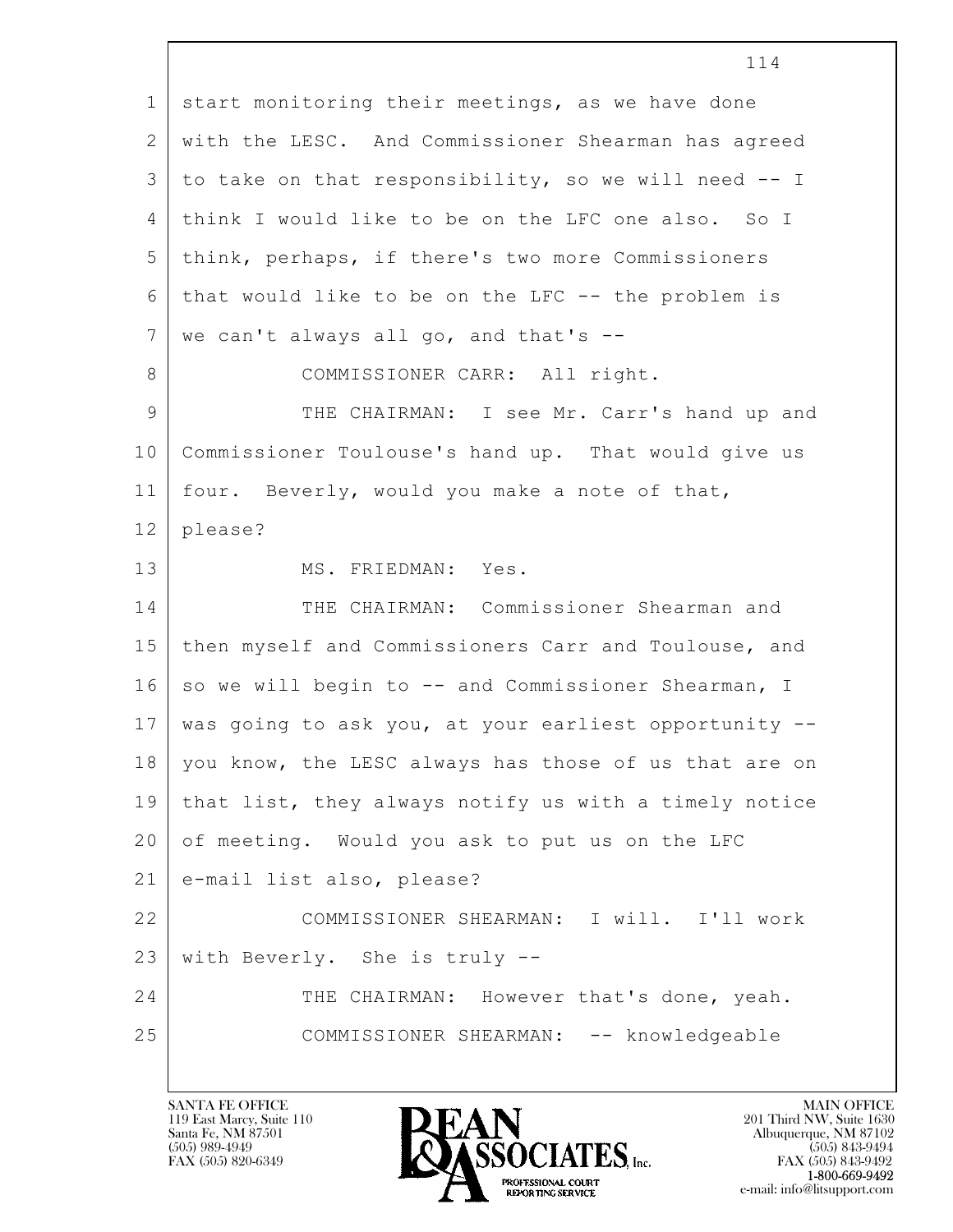$\mathbf{L}$  115 1 about those contact people. 2 | THE VICE CHAIR: Yeah, and I actually get 3 | the LFC, I guess, because I'm on the LESC. They send 4 me the LFC. 5 COMMISSIONER SHEARMAN: A lot of times, I  $6 \mid$  get them, too, --7 THE VICE CHAIR: Yeah. 8 | COMMISSIONER SHEARMAN: -- but not --9 THE VICE CHAIR: Yeah. You're right. 10 THE CHAIRMAN: And by -- so by -- I'll put 11 that up. This will be on the March agenda for the -- 12 Commissioner Shearman indicates she wants to drop off 13 the LESC group. So if someone is not currently on 14 that list, wants to add -- wants to be -- the problem 15 is you need to be able to attend the meetings when 16 they have them. 17 | COMMISSIONER CARR: Right. 18 THE CHAIRMAN: In the past, we started 19 going to those meetings many years ago. Their timing 20 was always different than ours. This year, for some 21 reason, the new leadership unfortunately scheduled a 22 lot of their meetings conflicted with our meetings, 23 and so we were not able to attend as many. And  $I$  -- $24$  we have no say in that, but I wish they would go back 25 to the schedule they used to adhere to.

119 East Marcy, Suite 110<br>Santa Fe, NM 87501



FAX (505) 843-9492 e-mail: info@litsupport.com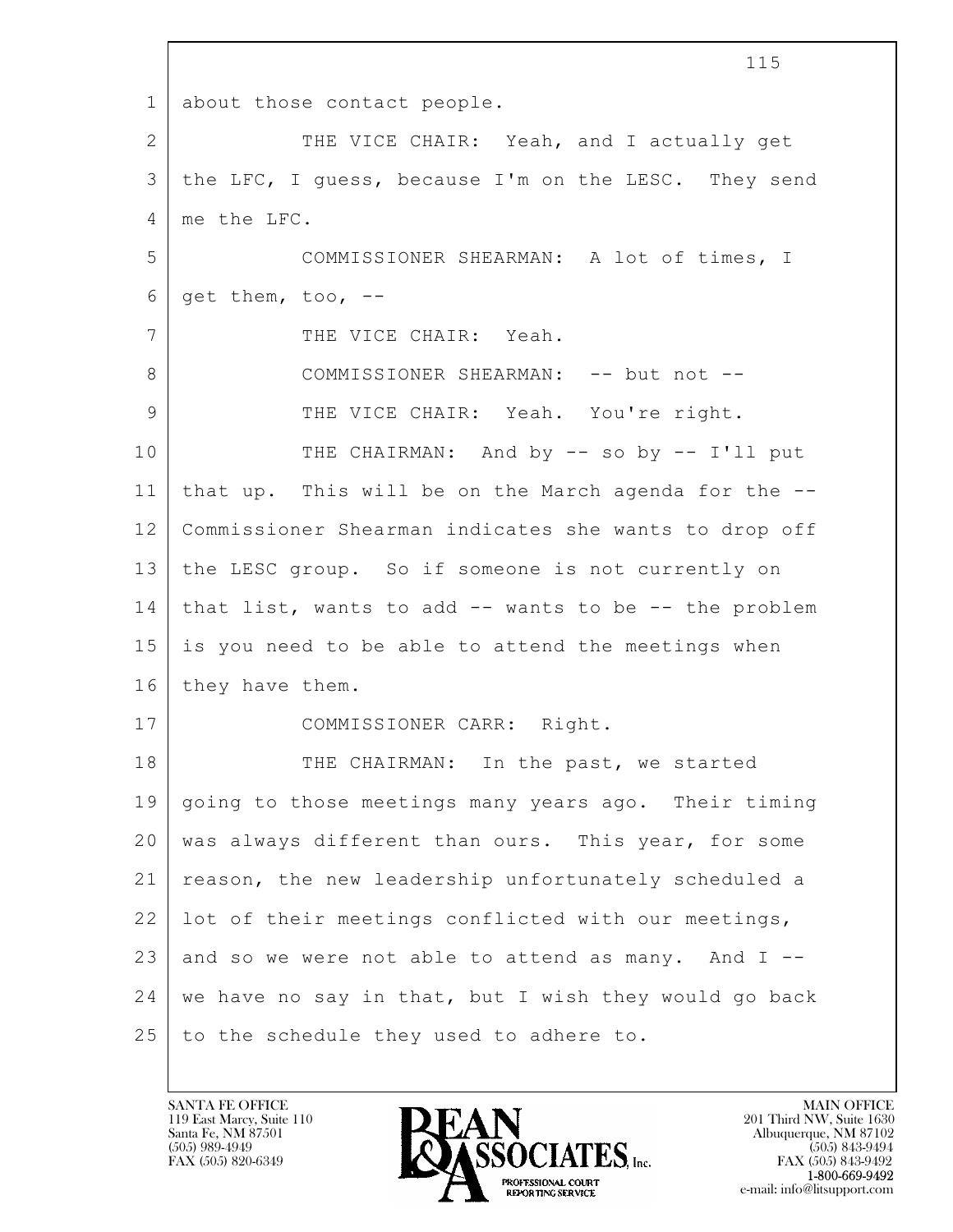|                | 116                                                   |
|----------------|-------------------------------------------------------|
| $\mathbf 1$    | Is there anyone that wants to be on the               |
| $\mathbf{2}$   | LESC group?                                           |
| 3              | (No response.)                                        |
| $\overline{4}$ | THE CHAIRMAN: Think about it. If you wish             |
| 5              | to be added to that list -- and keep this in mind: I  |
| 6              | think I'm going to remind all Commissioners that, on  |
| $7\phantom{.}$ | these liaison things, if you go to a function,        |
| 8              | whatever the function is in a liaison capacity, you   |
| 9              | must be there on clear PEC business if you wish to be |
| 10             | reimbursed for your expenses. That's all I'm going    |
| 11             | to say about it.                                      |
| 12             | And I was trying to think what else I                 |
| 13             | might have on that. I had a note, and I think I've    |
| 14             | covered it all. Like I say, please e-mail me          |
| 15             | whether you're happy where you're at or whether you   |
| 16             | want to go somewhere else, and we'll look at the      |
| 17             | committee assignments also, the chairs of those.      |
| 18             | Now, Mr. Conyers had shared some thoughts             |
| 19             | with me. Mr. Conyers, would you like to share those   |
| 20             | thoughts with the Commission?                         |
| 21             | COMMISSIONER CONYERS: Okay. Yes. I had                |
| 22             | done this maybe a couple years ago, but it didn't     |
| 23             | seem to take at that time, so I'll try it again. I'm  |
| 24             | just curious on -- are these all viable Commission    |
| 25             | roles and committees and so on? I mean, previously,   |

 $\sqrt{ }$ 

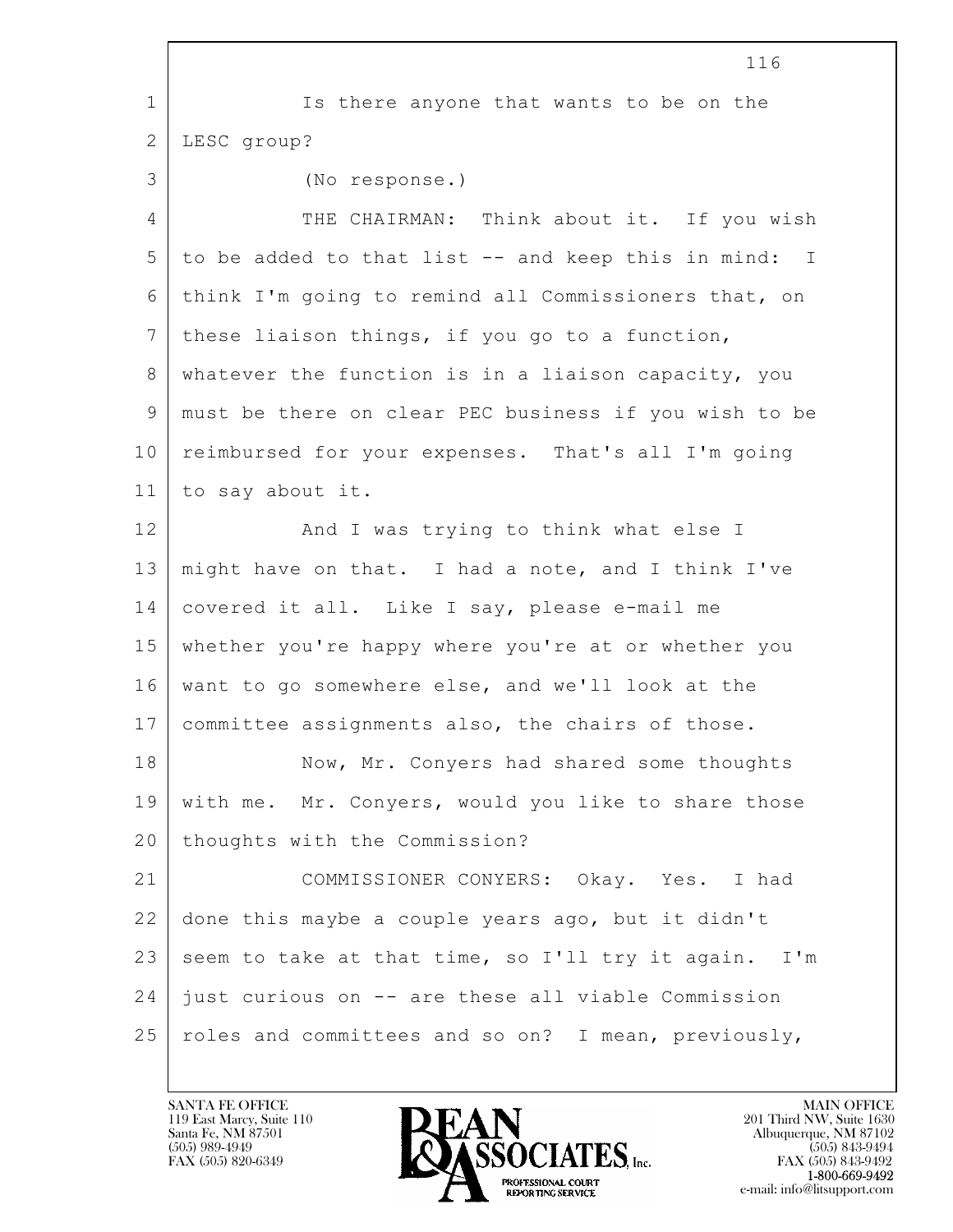|                | 117                                                   |
|----------------|-------------------------------------------------------|
| $\mathbf 1$    | I was on a committee, and I'd said we never met, so   |
| 2              | then I got taken off that committee.                  |
| $\mathfrak{Z}$ | But are these real, I guess? I know some              |
| 4              | of them are, you know, because we hear from them.     |
| 5              | We don't necessary get reports from the liaisons or   |
| 6              | as to what's going on or if they've attended          |
| $7\phantom{.}$ | meetings or what's going on. So that's all I'm        |
| $8\,$          | asking. Are these viable, or are they just -- are     |
| $\mathsf 9$    | we just doing them because we've always done them?    |
| 10             | What's the deal here?                                 |
| 11             | THE CHAIRMAN: Thank you for that,                     |
| 12             | Commissioner Conyers. Actually, we did trim the list  |
| 13             | last year. We did remove several because, I think,    |
| 14             | of what you said. It's a fairly short list, but I     |
| 15             | will review it again, and I will probably ask those   |
| 16             | that are involved with it, is it $-$ do you still     |
| 17             | think it's viable? I think most of them are.          |
| 18             | Commissioner Pogna, for instance, has already told me |
| 19             | she wishes to stay on that library Board one, and so  |
| 20             | she feels that's viable, so -- and so --              |
| 21             | COMMISSIONER SHEARMAN: I think it's the               |
| 22             | NMPSIA one that she is --                             |
| 23             | THE CHAIRMAN: Well, whichever one she's               |
| 24             | on, yeah. I thought it was the library.               |
| 25             | COMMISSIONER SHEARMAN: Well, she's on two,            |
|                |                                                       |

 $\sqrt{ }$ 

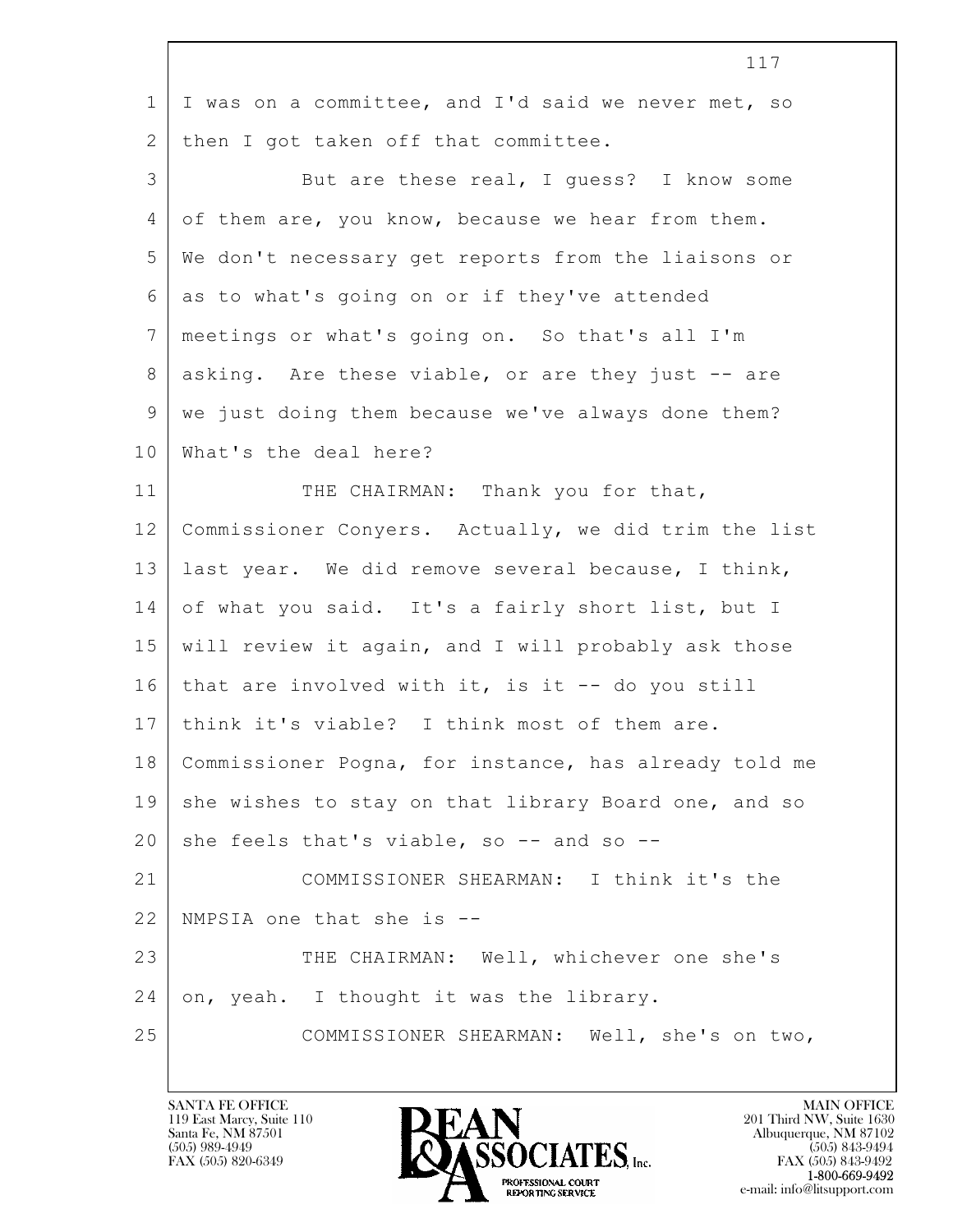|                | 118                                                  |
|----------------|------------------------------------------------------|
| 1              | right.                                               |
| $\overline{2}$ | COMMISSIONER CHAVEZ: Three.                          |
| 3              | COMMISSIONER SHEARMAN: She's on three,               |
| 4              | actually.                                            |
| 5              | THE CHAIRMAN: But she wants to be on                 |
| 6              | those, so I will entertain all your -- any input you |
| 7              | wish to give me in that area, and actually,          |
| 8              | Mr. Conyers just raised a very valid point. We don't |
| $\mathsf 9$    | normally report or anything on it. It may be         |
| 10             | sometimes sideways, so I'm going to think about how  |
| 11             | we might -- may be more expeditious. I mean, how do  |
| 12             | you describe a three-day LESC meeting or a three-day |
| 13             | LFC meeting?                                         |
| 14             | COMMISSIONER TOULOUSE: Well, Mr. Chair, I            |
| 15             | have tried to describe the LESC meetings I've gone   |
| 16             | to.                                                  |
| 17             | THE VICE CHAIR: But they're indescribable.           |
| 18             | COMMISSIONER TOULOUSE: Well, I'm trying to           |
| 19             | say that I tried.                                    |
| 20             | THE CHAIRMAN: Well, let's give some                  |
| 21             | thought to that and --                               |
| 22             | THE VICE CHAIR: I could just -- let me               |
| 23             | just add I can speak to the Coalition of School      |
| 24             | Administrators. I've never heard from them, so I     |
| 25             | have no idea if and when they met. I have never      |

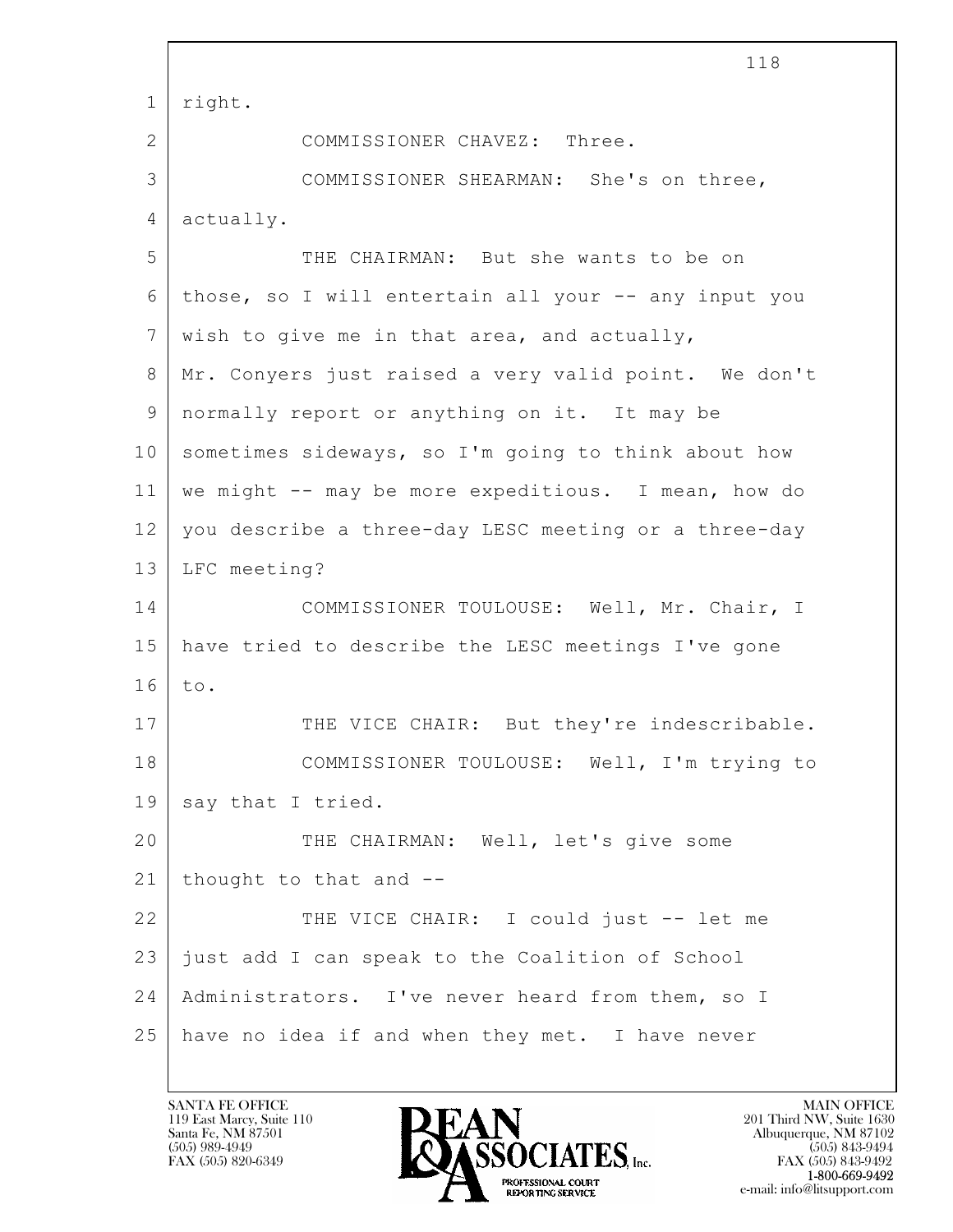$\mathbf{L}$  119 1 gotten anything from them to let me know that they 2 are meeting, where they're meeting. You know, I 3 don't know if Commissioner Carr has. 4 | COMMISSIONER CARR: Actually, I have. They 5 meet in July, and I did not go last year. 6 THE VICE CHAIR: So it's only once a year 7 they meet? 8 COMMISSIONER CARR: It's only once a year. 9 I THE VICE CHAIR: Oh. 10 COMMISSIONER CARR: And it's in July, and I 11 spent all three days with them, I know, one time. 12 I'm just not -- you know, I'm not sure how worthwhile 13 it is for us to  $-$ 14 THE VICE CHAIR: Right. And like I said, I 15 never heard, so I didn't know -- 16 COMMISSIONER CARR: Yeah. 17 | THE VICE CHAIR: -- whether they actively 18 meet or not. 19 COMMISSIONER CARR: Absolutely. 20 THE CHAIRMAN: Well, why don't the two of  $21$  you, if you're on the list currently,  $-$ 22 COMMISSIONER CARR: Okay. 23 THE CHAIRMAN: -- discuss it, and if you --24 THE VICE CHAIR: Okay. 25 THE CHAIRMAN: -- think it's viable, --

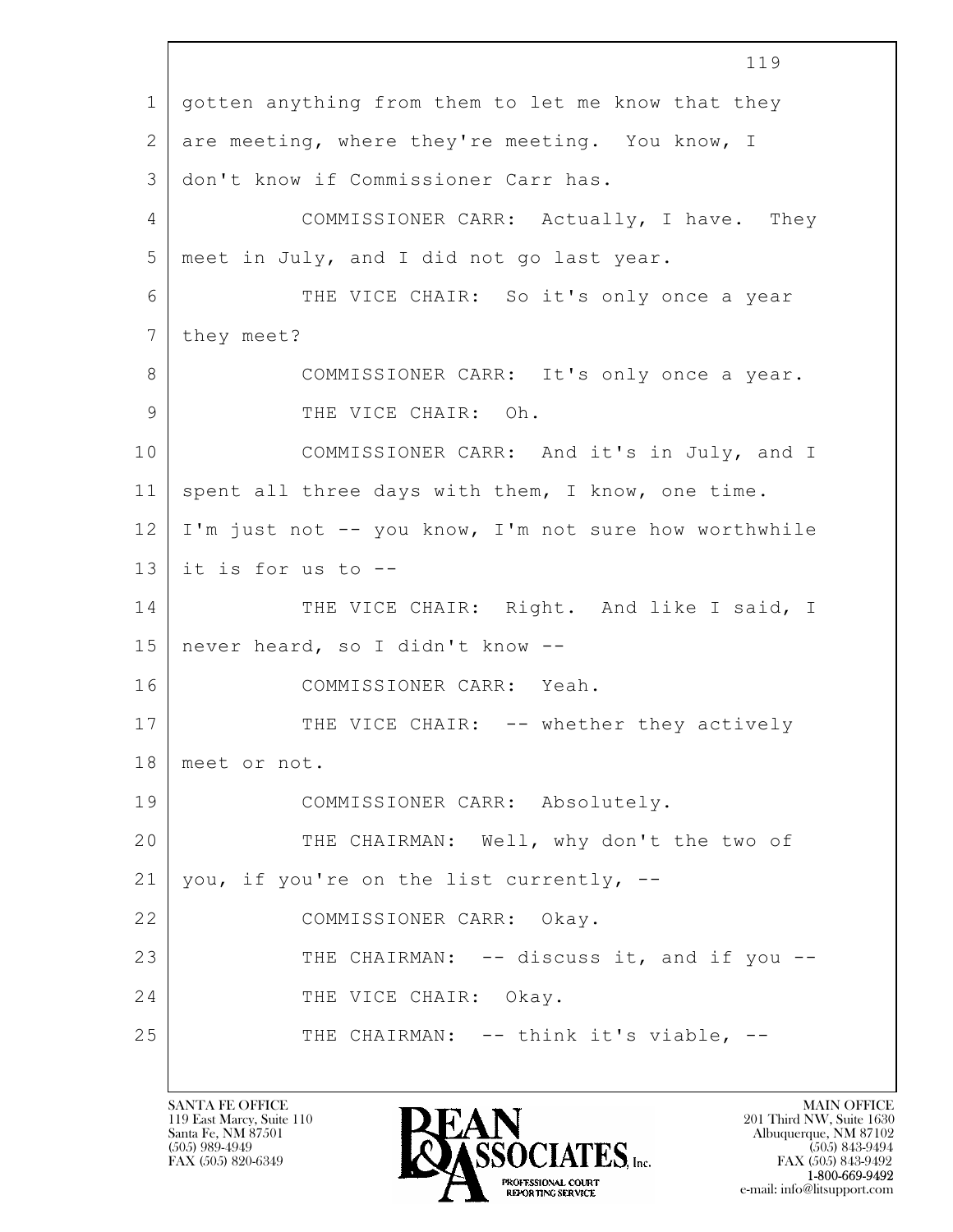$\mathbf{L}$  120 1 THE VICE CHAIR: Okay. 2 THE CHAIRMAN: -- send me an e-mail. If 3 you think we want to drop it, tell me that. 4 THE VICE CHAIR: Okay. 5 COMMISSIONER CARR: Okay. 6 | THE CHAIRMAN: Let's do it -- will that be 7 | suitable? 8 COMMISSIONER CARR: Sure. 9 THE CHAIRMAN: Because especially if you've 10 been there, you can judge best on that. So yes, we 11 will certainly look at that. 12 The next item, Item B -- is there anything  $13$  else on the liaison? I think I -- let's see what I 14 have up here. Okay. I want to be sure that I 15 wasn't missing something. Item 13, No. B, is the 16 LFC report on charter schools. That is in front of 17 you because I received an e-mail that told me there 18 were some things in there that we, as a Commission, 19 might be interested in. 20 So this is what it looks like. It's in a 21 gray -- the form I love, where I can make notes on 22 it. Please read it, because there are some things 23 in there coming out of PED that I believe will be of 24 great interest to this Commission that we probably 25 will be discussing in the future. So please read

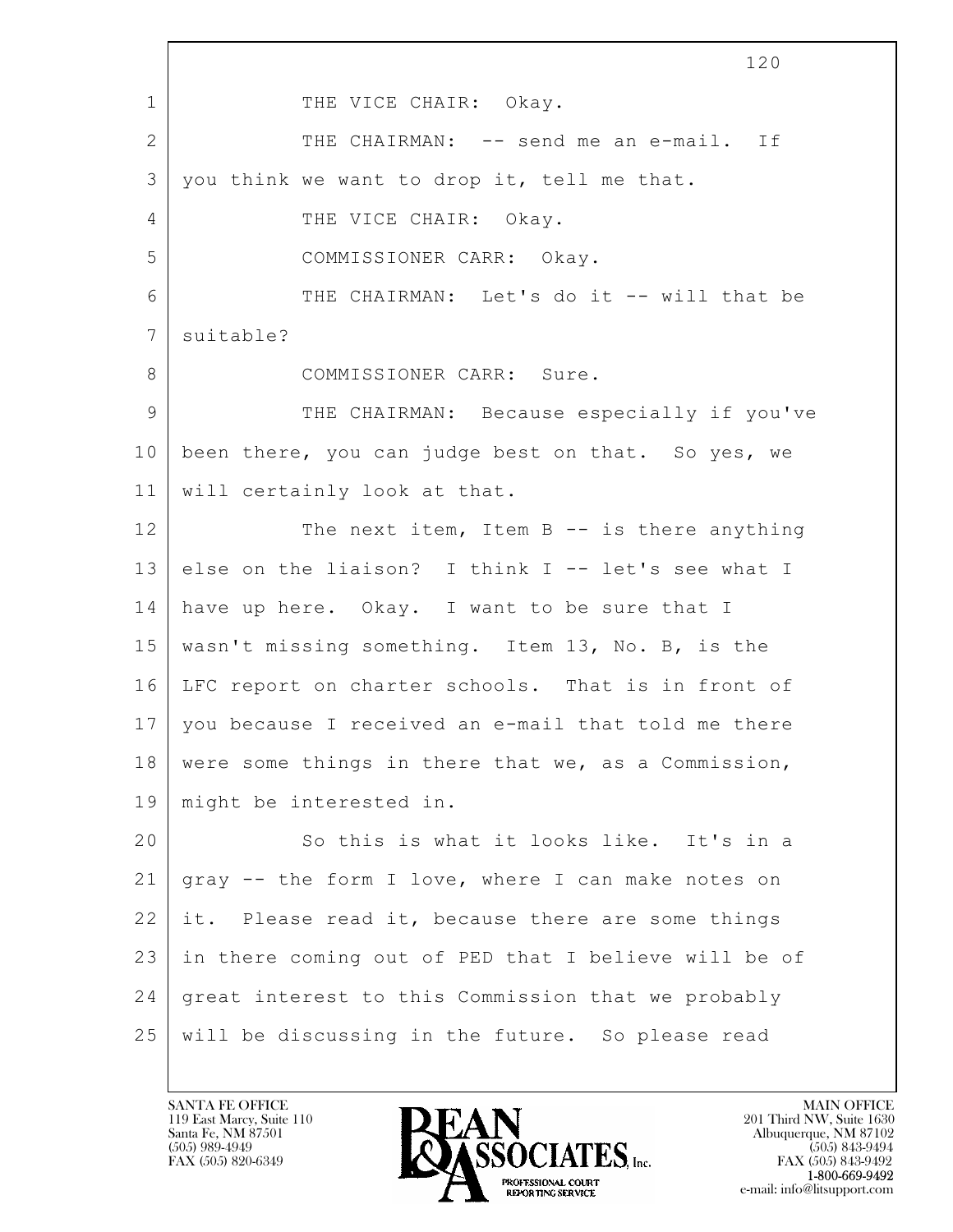|              | 121                                                  |
|--------------|------------------------------------------------------|
| $\mathbf 1$  | the report. Take it and read it. And here again,     |
| $\mathbf{2}$ | that's what kind of prompted us to start thinking    |
| 3            | about the LFC and whether we should be there when    |
| 4            | they discuss these things.                           |
| 5            | COMMISSIONER SHEARMAN: Can I just ask --             |
| 6            | THE CHAIRMAN: Commissioner Shearman.                 |
| 7            | COMMISSIONER SHEARMAN: Can I just ask one            |
| $8\,$        | question? I've already read the report in its        |
| 9            | entirety, and I would ask Katie if she would -- if   |
| 10           | you have a copy of the report in front of you, on    |
| 11           | Page 56, Appendix B, it's referred to in the body of |
| 12           | the document, of the report. But this particular     |
| 13           | exhibit has information concerning PED identified    |
| 14           | state and district charter schools identified for    |
| 15           | replication.                                         |
| 16           | And I know when we've asked about                    |
| 17           | replication in the past, we've been told that it was |
| 18           | just something that was being, perhaps, talked       |
| 19           | about. This certainly gives a lot more body to the   |
| 20           | idea that replication is going to happen. Do you     |
| 21           | have any idea, any information on this?              |
| 22           | MS. POULOS: Commissioner Shearman,                   |
| 23           | Commissioners, I don't. I don't know that this maybe |
| 24           | is identified appropriately. I know that there are   |
| 25           | schools that have been meeting not just to discuss   |

 $\lceil$ 

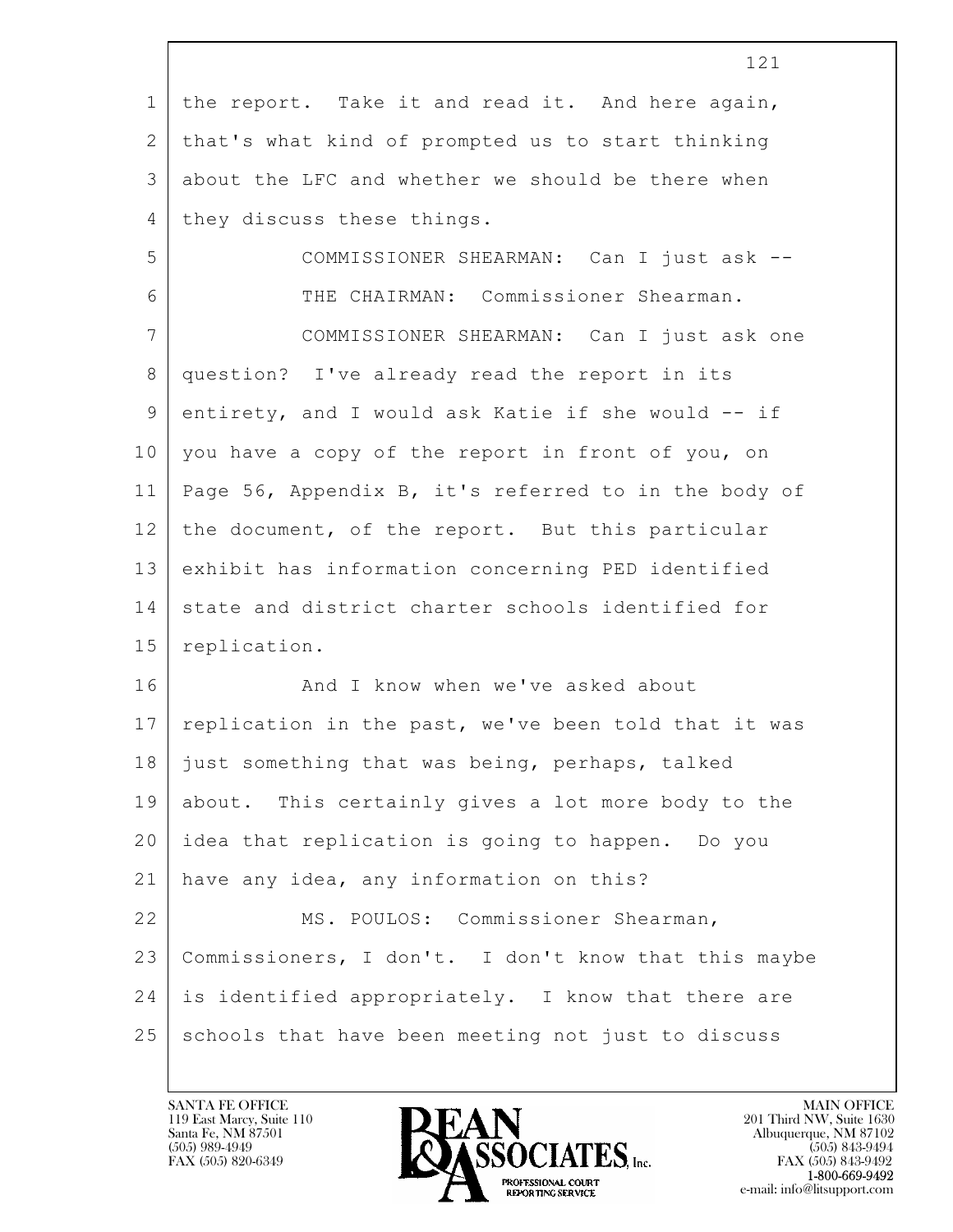|                | エムム                                                   |
|----------------|-------------------------------------------------------|
| $\mathbf 1$    | replication but many things, and my understanding is  |
| 2              | that, potentially, this is that list of schools that  |
| 3              | have been meeting together to discuss not just,       |
| $\overline{4}$ | again, replication, but I think other things in       |
| 5              | regards to the charter school community.              |
| 6              | COMMISSIONER SHEARMAN: Has there been                 |
| $7\phantom{.}$ | any -- has there been any movement or any action on   |
| 8              | defining replication?                                 |
| $\mathcal{G}$  | MS. POULOS: Again, I think that this was              |
| 10             | something this Commission was doing for themselves.   |
| 11             | I don't think that the PED is defining replication,   |
| 12             | and I think, you know, again, this was a conversation |
| 13             | that this Commission was, at one point, engaging in,  |
| 14             | and I -- and I think I recall conversation            |
| 15             | potentially between Commissioner Toulouse and -- or   |
| 16             | maybe, Commissioner Shearman, maybe it was you and    |
| 17             | Matt Pahl. And he said absolutely you should          |
| 18             | continue to engage in that conversation.              |
| 19             | COMMISSIONER SHEARMAN: Yes, absolutely.               |
| 20             | Mr. Chairman, Matt Pahl did say that. And I do also   |
| 21             | recall, though, that there were places in the         |
| 22             | proposed document that we were working on to define   |
| 23             | high-performing schools that we felt like would be    |
| 24             | part of the replication discussion, and we were going |
| 25             | to be getting some information in January from the    |

 $\overline{\phantom{a}}$ 

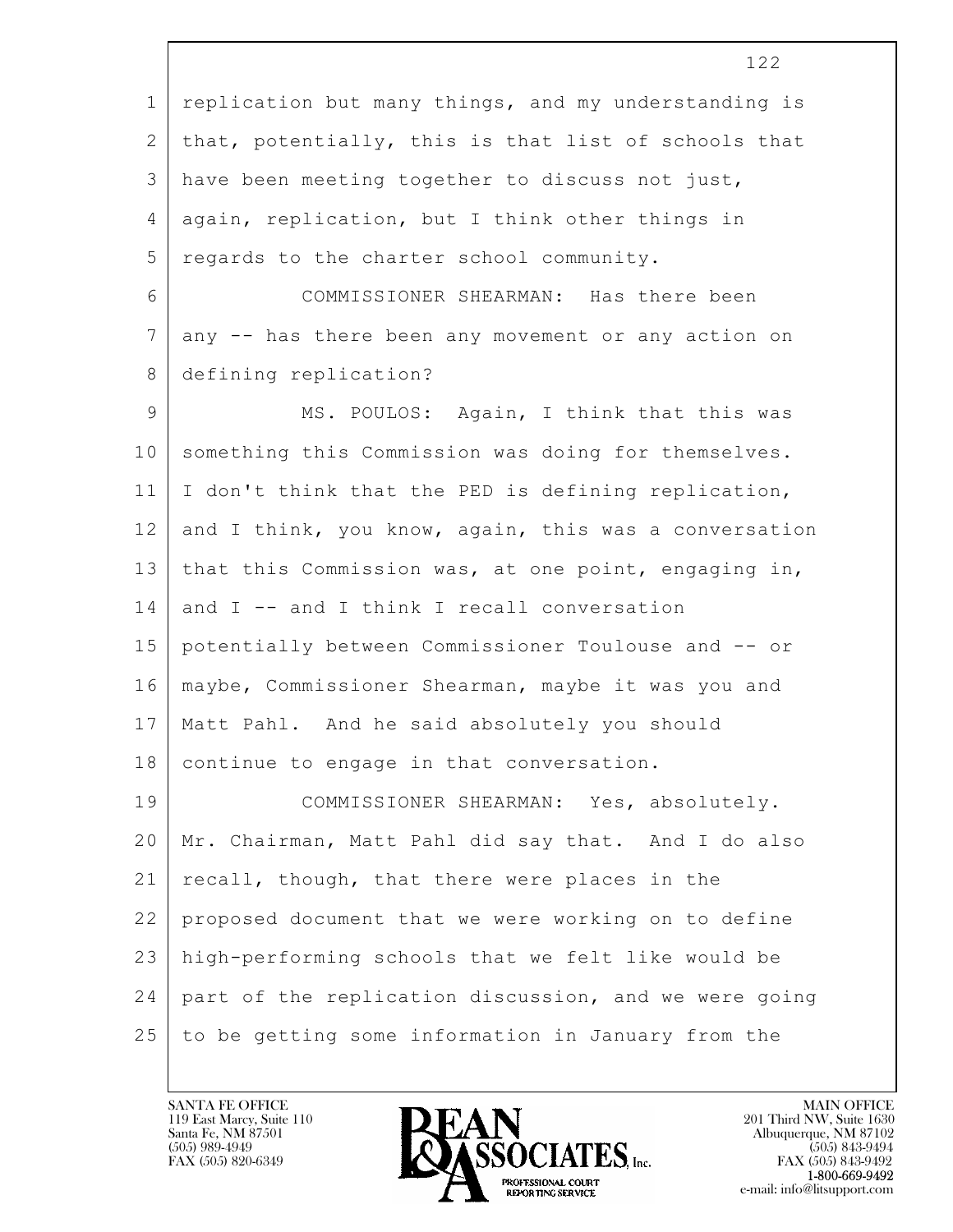|              | 123                                                   |
|--------------|-------------------------------------------------------|
| $\mathbf 1$  | Charter Schools Division about SAM schools and        |
| $\mathbf{2}$ | grading of other schools: You know, how many schools  |
| 3            | fall into this grade; how many schools fall into this |
| 4            | grade; on a SAM school, what is a reasonable          |
| 5            | percentage to look for for success, that indicates    |
| 6            | success?                                              |
| 7            | Have we gotten that information together              |
| 8            | yet?                                                  |
| 9            | MS. POULOS: I don't believe so. I'll                  |
| 10           | follow back up and make sure that we're moving        |
| 11           | forward on getting you some of that, like a           |
| 12           | breakdown.                                            |
| 13           | COMMISSIONER SHEARMAN: Okay. Thank you                |
| 14           | very much.                                            |
| 15           | THE CHAIRMAN: Thank you, Commissioner                 |
| 16           | Shearman. Anything else?                              |
| 17           | Commissioner Carr.                                    |
| 18           | COMMISSIONER CARR: In reference to what               |
| 19           | Commissioner Shearman brought up, a couple of things. |
| 20           | I spent the day at the leg -- I was going to talk     |
| 21           | about this later, but since you opened this up --     |
| 22           | COMMISSIONER SHEARMAN: Oh.                            |
| 23           | COMMISSIONER CARR: I spent the day at the             |
| 24           | legislature yesterday, and I will tell you, under the |
| 25           | current climate, I -- and the anti-charter attitude   |
|              |                                                       |

 $\sqrt{ }$ 

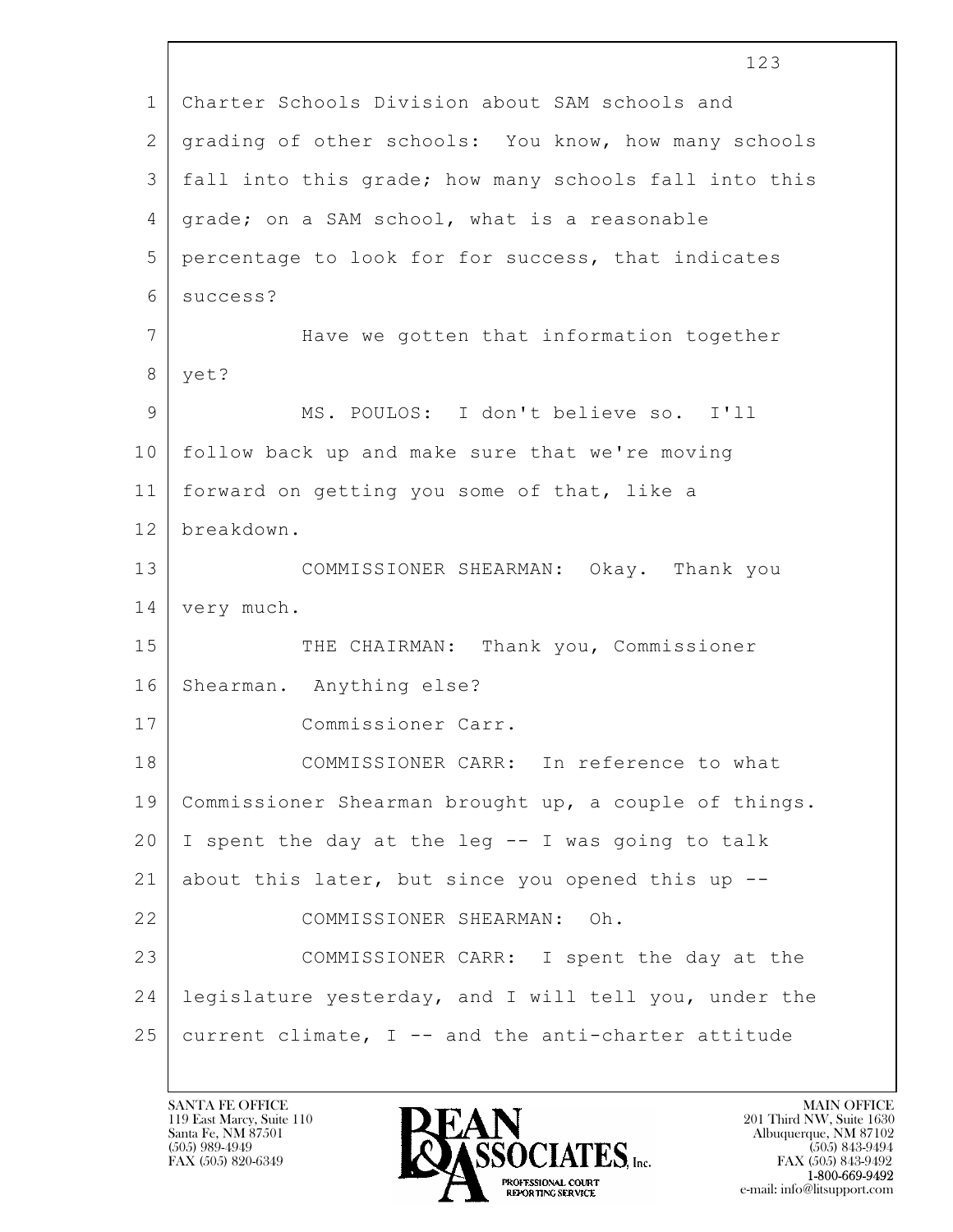1 on a bipartisan level, actually, I doubt if we're 2 going to see any movement toward replication in 3 the -- you know, anywhere in the near future, and 4 especially with our budget concerns as well. It's 5 pretty scary in Santa Fe at this point with an 6 | \$800 million shortfall. 7 And they are scrambling to find dollars 8 everywhere, and when you start doing that, they

9 don't always make great decisions on bills. And you 10 know, they're talking about 10 percent across the 11 board and there -- you know, there's lots of talk 12 about, you know, those charter schools. You know, 13 there's a lot of talk, and it doesn't look really 14 | good for anybody right now, much less charter 15 | schools.

 $\mathbf{L}$  16 And I'll tell -- you know, my school's on 17 this list, and they've been bothering, asking the 18 director there for years to work toward replication. 19 Well, she doesn't have time. Most of these schools 20 right here probably are in the same category. Where 21 are they going to find the time in the day to 22 actually work on replicating their schools unless 23 they're part of some big corporate model, you know, 24 or something?

25 So I think we've got some time to work on

119 East Marcy, Suite 110<br>Santa Fe, NM 87501



FAX (505) 843-9492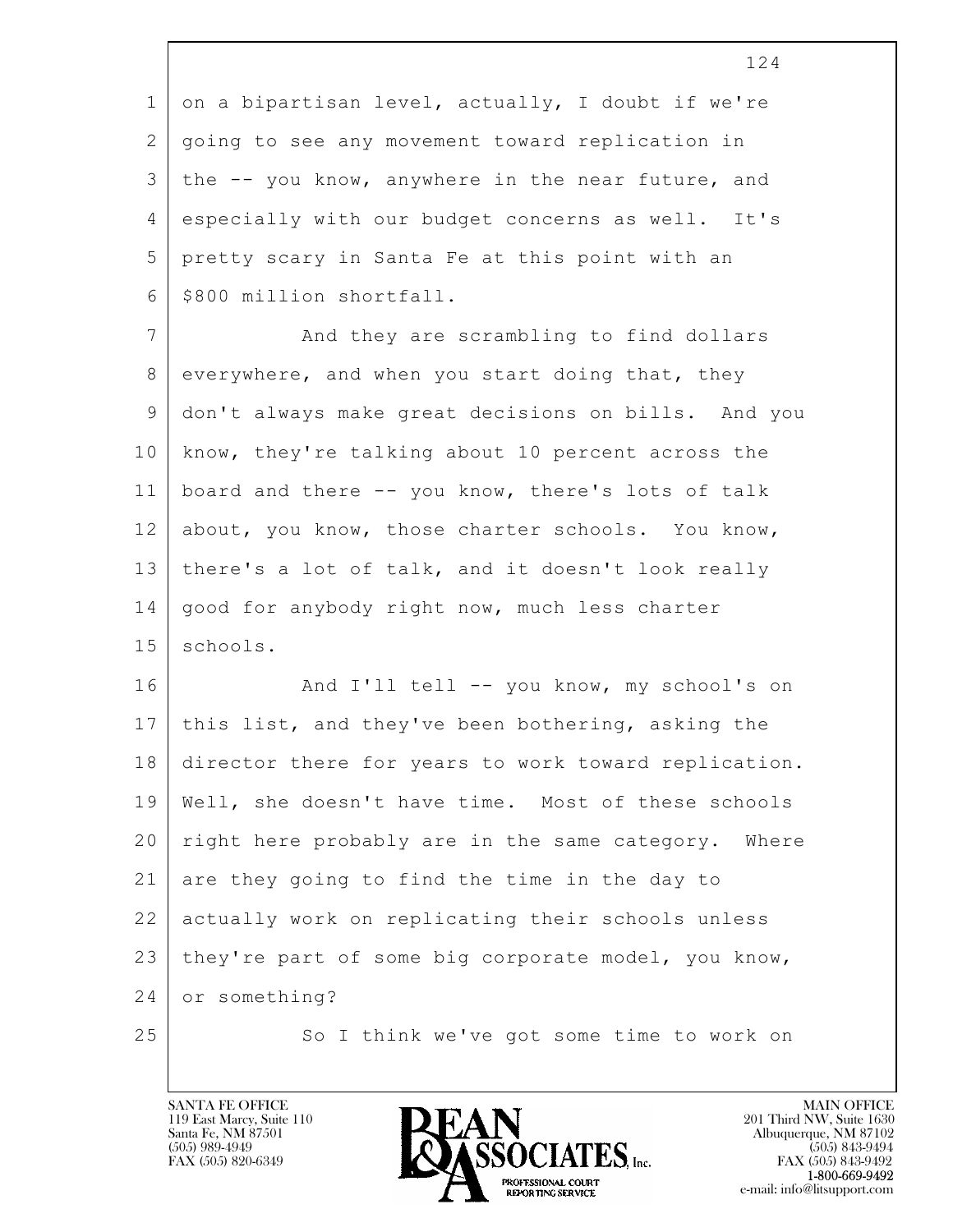$\mathbf{L}$  125 1 this in the future just -- you know, just to add my 2 two cents in to what you brought up. 3 COMMISSIONER SHEARMAN: Thank you. 4 THE CHAIRMAN: Thank you, Commissioner 5 Carr. 6 Commissioner Toulouse. 7 COMMISSIONER TOULOUSE: Mr. Chair, I would 8 like to ask Ms. Poulos, did the Charter School 9 Division have any contact with the LFC while they 10 | were doing this? 11 MS. POULOS: We provided information that 12 was requested through the PED, and so we followed the 13 PED process for providing information toward this 14 report and did participate in the exit conference 15 prior to the finalization of the report. 16 COMMISSIONER TOULOUSE: Because, Mr. Chair, 17 I think it's important that the PED received a copy 18 of this. None of us did. And the response was made 19 from PED without including at least the Chair of the 20 PEC, because there is a several-page response where 21 | they point out certain things. 22 But just in going through it -- because 23 I've read this thing through from end to end, too. 24 | There's one example that, to me, pops out of 25 inaccurate information right where it says, "New

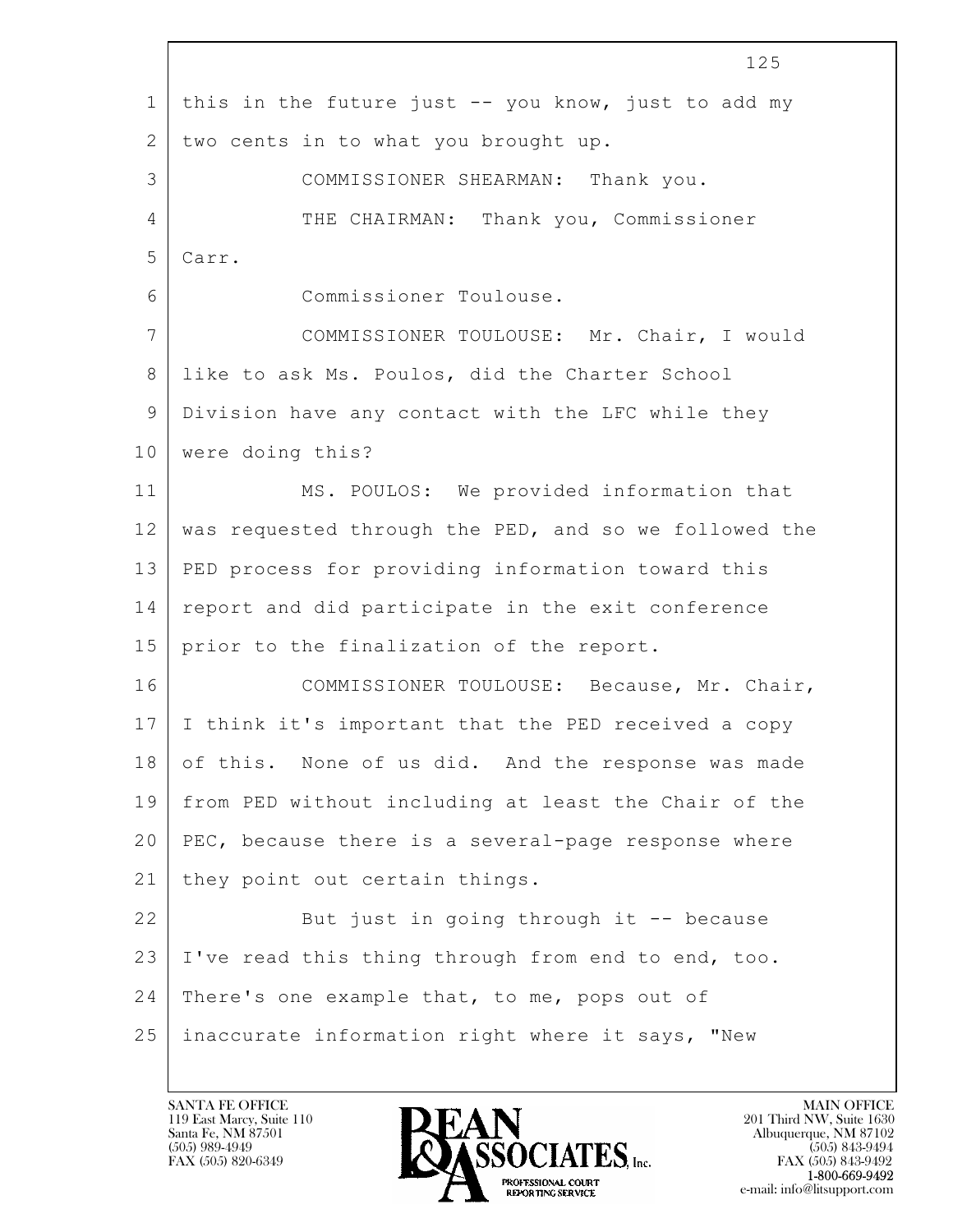|             | 126                                                  |
|-------------|------------------------------------------------------|
| $\mathbf 1$ | Mexic" -- this is Page 37: "New Mexico charter       |
| 2           | schools are rarely revoked before the end of their   |
| 3           | terms." And it talks about supposedly three schools  |
| 4           | that the PEC revoked and then the secretary          |
| 5           | overturned.                                          |
| 6           | I happen to have been involved in two of             |
| 7           | those, and they were not overturned, and they were   |
| 8           | closed. So right there, that's inaccurate            |
| 9           | information. That's just an example that I know      |
| 10          | from my personal experience. We did close Ralph      |
| 11          | Bunche. We did close the Learning Center.            |
| 12          | And it bothers me that those things were             |
| 13          | not -- those inaccuracies were not pointed out in    |
| 14          | this letter, and so how many others weren't? Again,  |
| 15          | I could find several more, but that was my example   |
| 16          | that, to me, was my personal involvement. So I am    |
| 17          | concerned that the LFC -- and I know what was behind |
| 18          | this, but I won't go into that, what the LFC was     |
| 19          | trying to do, which ties in with the budget problems |
| 20          | and all.                                             |
| 21          | And one other point, and then I'll let               |
| 22          | Katie talk. On this list of schools to replicate, I  |
| 23          | know from, basically, my sources directly from a     |
| 24          | couple of these schools, they withdrew from that     |
| 25          | discussion group a long time ago. There are at       |
|             |                                                      |

Г

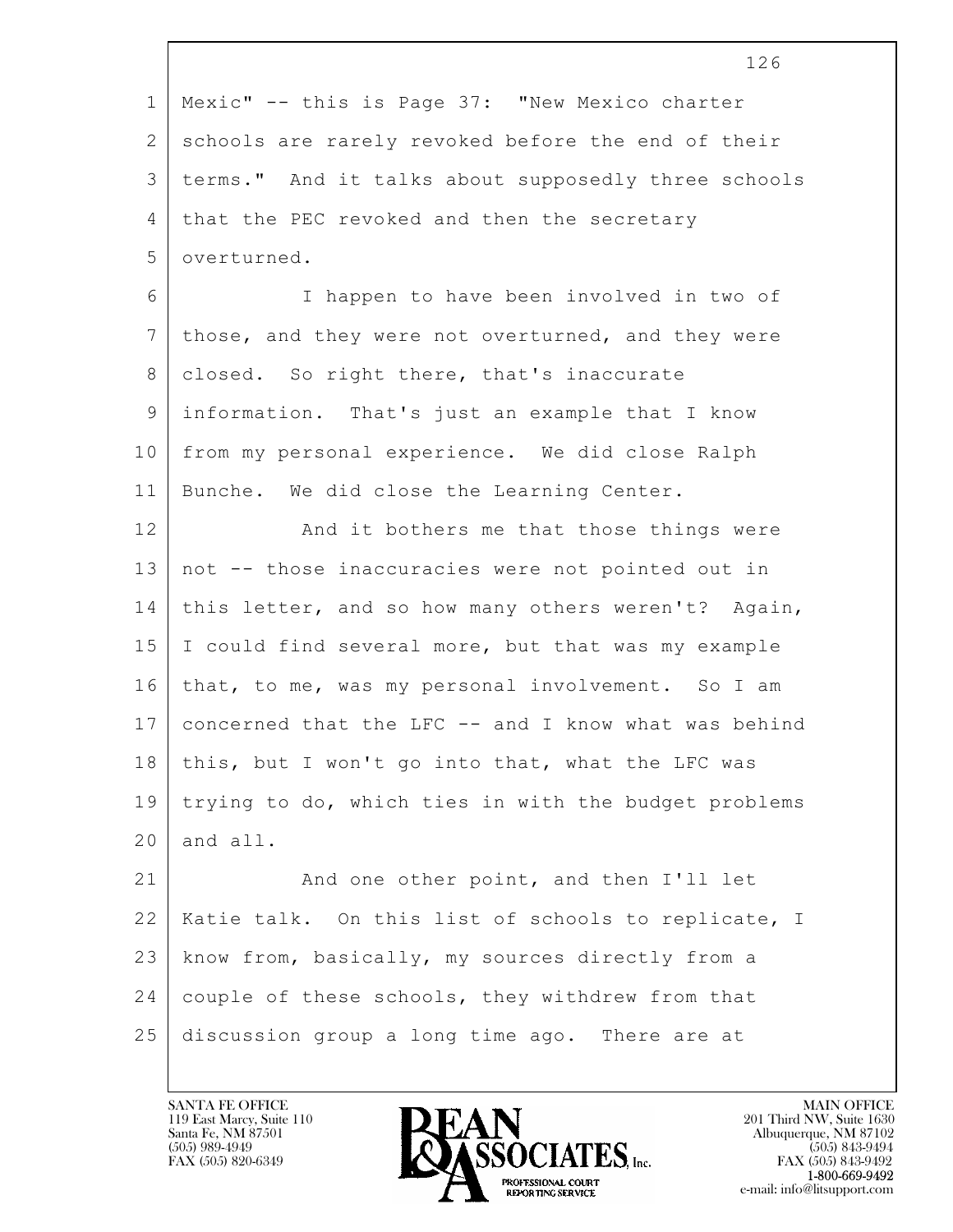$\mathbf{L}$  127 1 least two of these schools that are not a part of 2 | this discussion group, did not want to be a part of 3 it and left it. 4 So I don't know how many others may or may 5 not have, but anyway, that's beside the point. But 6 I'm just very concerned that, with errors in there  $7$  that we didn't get to correct, this has gone out to 8 everybody, and that's wrong. 9 MS. POULOS: Commissioner Toulouse, just to 10 let you know, we had some pretty lengthy 11 conversations, so not everything that we did provide 12 them as feedback is contained in that letter, because 13 | we provided it during the exit conference. 14 On the issue of those three revocations, 15 actually  $-$  or nonrenewals, there was a  $-$  actually, 16 a two vote. So the record is, first, that it was 17 voted overturned, and then that that school did get 18 a short-term contract and then was voted again. And 19 we did provide them that information specifically. 20 You know, the title and the author is 21 obviously the Legislative Finance Committee, and so 22 we provided the information that we had. We believe 23 we did a good job of addressing all of the areas.  $24$  We did read it thoroughly, and it wasn't just me, 25 and so we did express all of the information that we

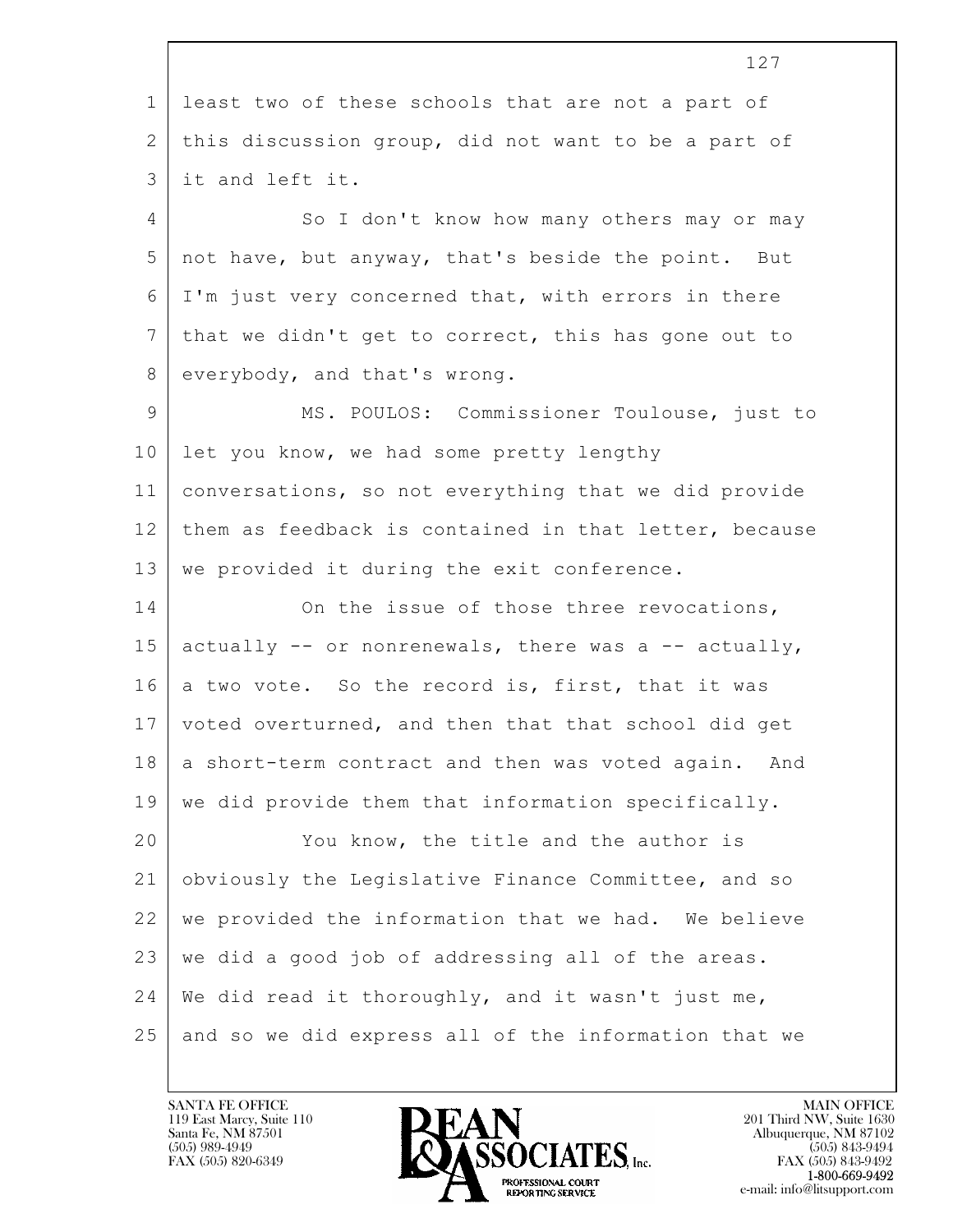$\mathbf{L}$  128 1 had. 2 COMMISSIONER TOULOUSE: Yeah. Mr. Chair -- 3 and I'm not criticizing the Charter School Division. 4 I just would like to know, if this kind of thing 5 happens again, when you're asked for information from  $6$  a legislative committee, if, after the fact, you let 7 us know also what they had requested from you so that 8 | we can keep an eye on filing reports when they come 9 out. So thank you. 10 THE CHAIRMAN: Thank you, Director. Thank 11 you, Commissioner Toulouse. 12 | The Pany other Commissioners wish to weigh in 13 on this? 14 (No response.) 15 THE CHAIRMAN: Then I do have something I 16 wish to say, because I am greatly disappointed that 17 PED continues to exclude us from this replication 18 process. They don't -- I guess they don't have to 19 include us, but they're going to have to include us 20 at some point, as we are the sole authorizer. They 21 do not have authorizing ability. I do not see how 22 they can authorize any replication without involving 23 the Commission. So I'm not -- it doesn't make sense  $24$  that they continue to exclude us from the 25 discussions.

119 East Marcy, Suite 110<br>Santa Fe, NM 87501



FAX (505) 843-9492 e-mail: info@litsupport.com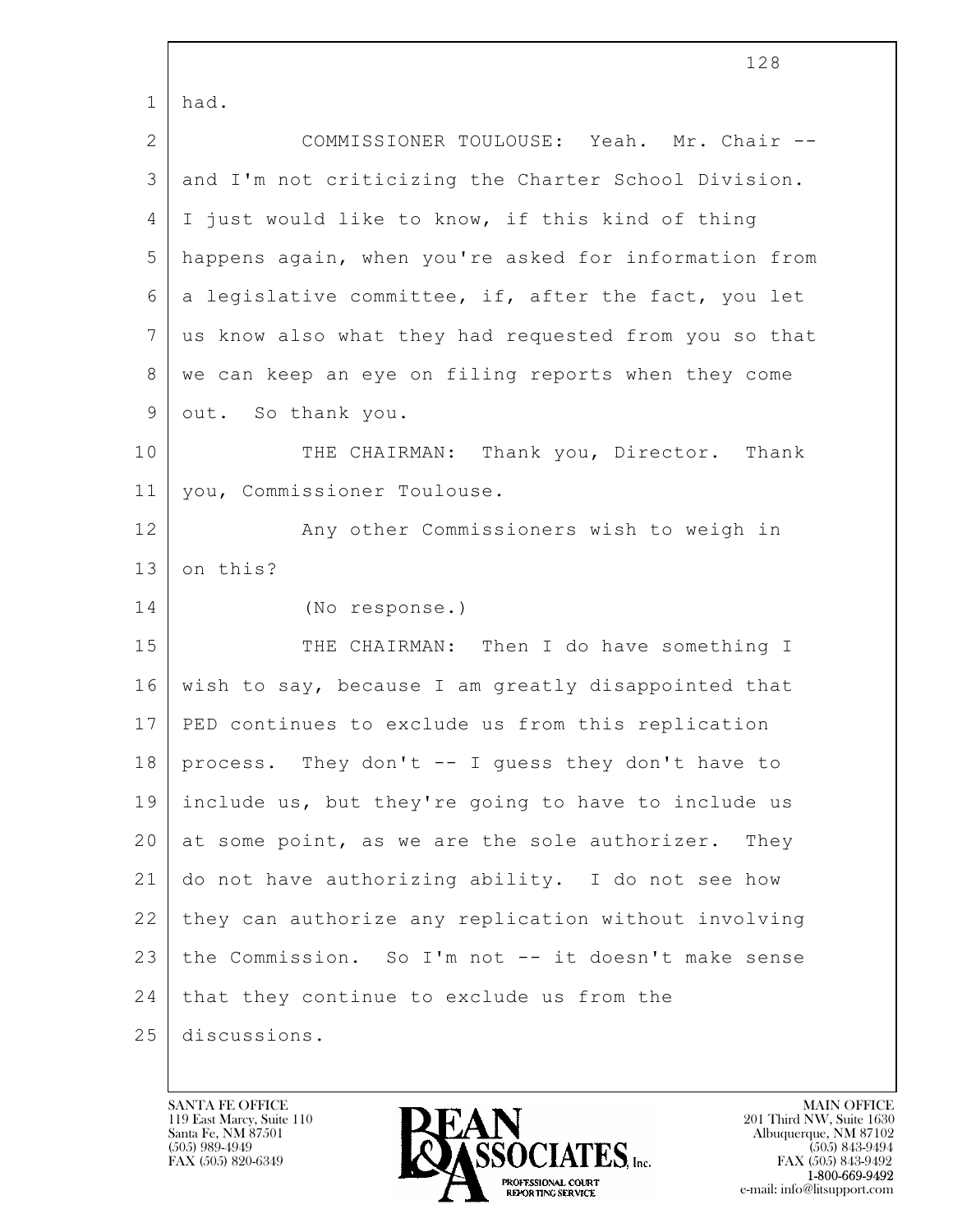|                | 129                                                 |
|----------------|-----------------------------------------------------|
| $\mathbf 1$    | And yes, there needs to be a definition of          |
| $\mathbf{2}$   | the rep -- what is replication, and it sounds like  |
| 3              | some people are being counted in the list that      |
| 4              | aren't really there anymore. And I was a little     |
| 5              | disappointed that we didn't hear about this LFC     |
| 6              | thing until at the very last.                       |
| $\overline{7}$ | I know, Director Poulos, you're in a                |
| 8              | difficult position, but you do serve as our staff.  |
| 9              | I would think it would -- it would be appropriate   |
| 10             | for you to keep us up-to-date on some of these      |
| 11             | things. I know that -- I'm sure there's some fine   |
| 12             | line you have to walk there, but there must be also |
| 13             | some fiduciary duty that you owe to this Commission |
| 14             | in keeping us informed on what's coming down the    |
| 15             | road.                                               |
| 16             | So that's all I will say on that. Any               |
| 17             | other comments on that area? It just continues to   |
| 18             | disappoint me.                                      |
| 19             | Well, then we're Item 13, No. C, the New            |
| 20             | Mexico Charter School Coalition. We're just going   |
| 21             | to keep them on here and let them, if they wish to  |
| 22             | address us each month, bring us up to date. Greta's |
| 23             | still here, so please come forward. Identify        |
| 24             | yourself for the record, please.                    |
| 25             | MS. GRETA ROSKOM: Thank you, Mr. Chair and          |

 $\lceil$ 

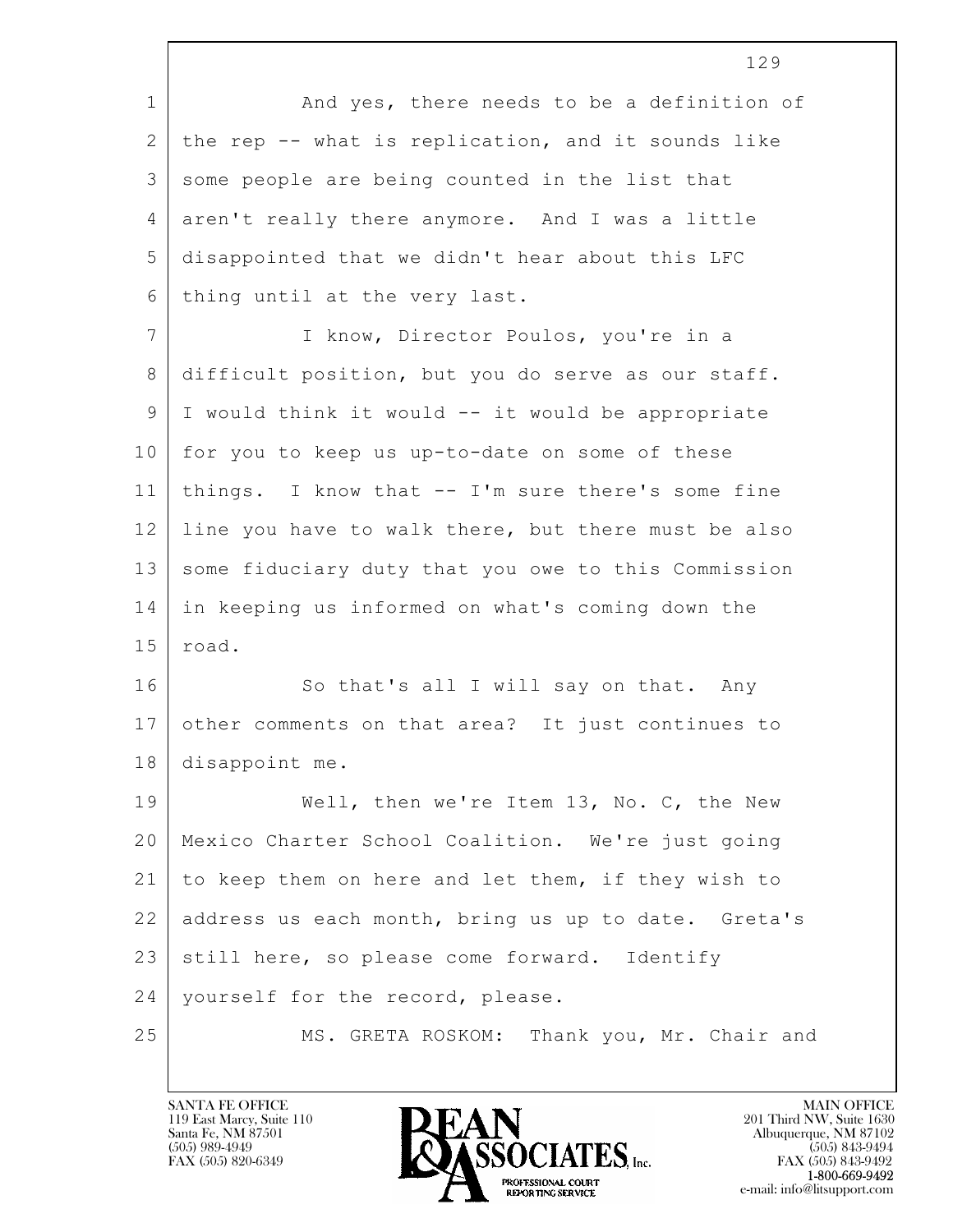| $\mathbf{1}$  | members of the Commission. I would just like to say  |
|---------------|------------------------------------------------------|
| 2             | first in response to the question that came up about |
| 3             | SAM schools that the Coalition is working with a     |
| 4             | couple of consultants out of Colorado to really look |
| 5             | at the SAM school model in New Mexico and ways in    |
| 6             | which we can improve upon it. And that's some work   |
| 7             | that we're including several schools in, and we have |
| 8             | been keeping the PED abreast of that work.           |
| $\mathcal{G}$ | When the session's over, we're going to              |
| 10            | start really moving forward on that. So I hope that  |
| 11            | we might be able to contribute something to the      |
| 12            | discussion of a high-performing school that would be |
| 13            | inclusive of the schools that are focused on         |
| 14            | high-needs and at-risk students.                     |
| 15            | And secondly, I just want to $-$ about the           |
| 16            | LFC report, I was at the hearing where that report   |
| 17            | was delivered, and in case you hadn't seen it, my    |
| 18            | partner, Kelly Callahan, and I wrote a response, an  |
| 19            | op-ed response that was published in the Journal to  |
| 20            | that. There was also a response from the Journal     |
| 21            | which was negative towards the LFC response.         |
| 22            | I think, primarily, the message from both            |
| 23            | our op-ed and the Journal was that the data was just |
| 24            | very limited. They looked at six schools out of a    |
| 25            | hundred schools, so very difficult to draw what      |

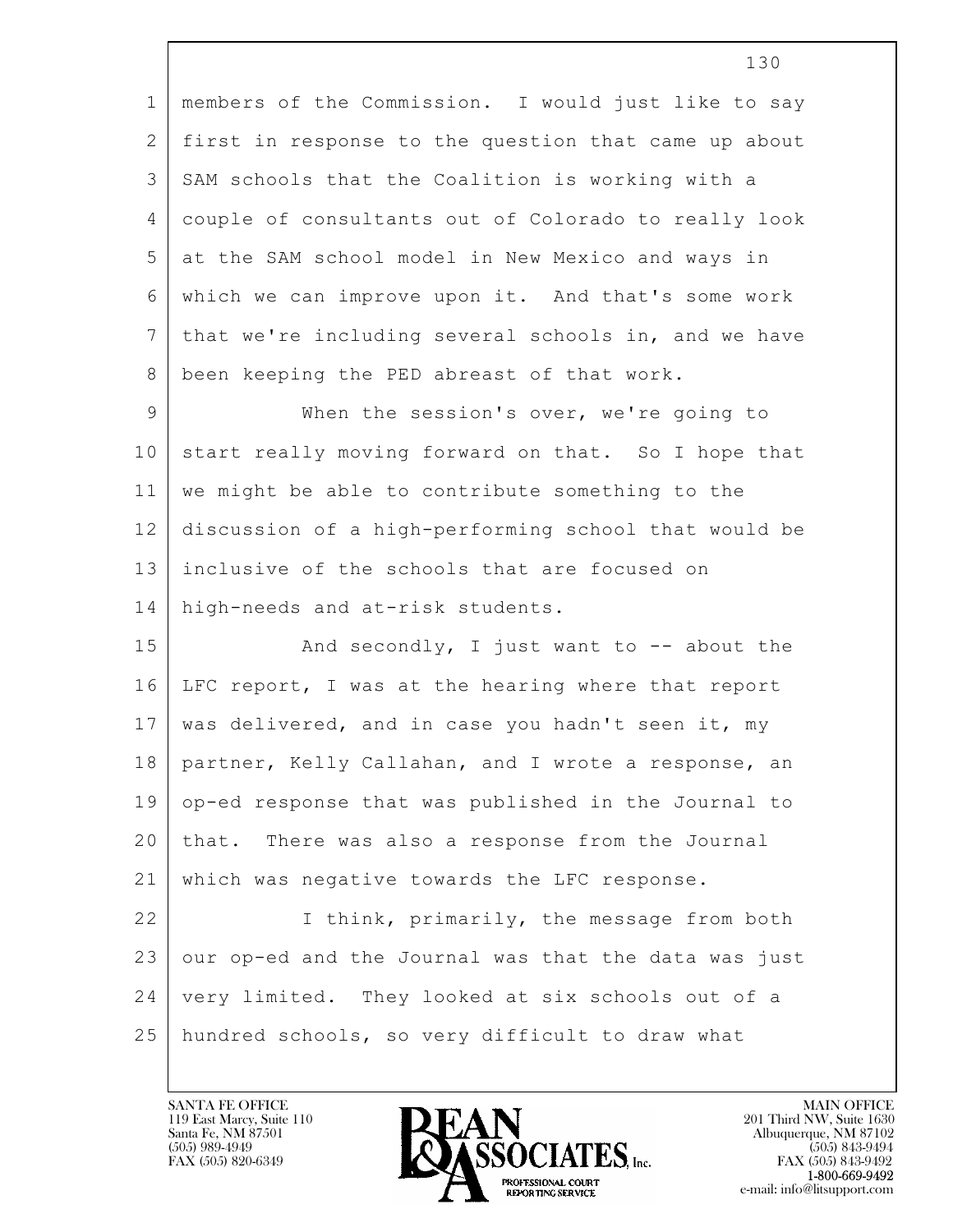|                 | TRT                                                  |
|-----------------|------------------------------------------------------|
| $\mathbf{1}$    | anyone could really consider very accurate           |
| 2               | conclusions from that. That was one of the main      |
| 3               | points.                                              |
| $\overline{4}$  | And then finally, Kelly and I had been               |
| 5               | working, as you can imagine, the last couple weeks   |
| 6               | up at the Roundhouse, and like Commissioner Carr     |
| $7\phantom{.0}$ | said, things look kind of grim up there.<br>The      |
| 8               | Coalition and the PED are together in opposition     |
| $\mathsf 9$     | against Senate Bill 141, which goes to the Senate -- |
| 10              | I mean, excuse me, the House Education Committee on  |
| 11              | Wednesday.                                           |
| 12              | This bill -- I'm not sure if you're                  |
| 13              | familiar with it, but it would have a negative       |
| 14              | impact on 40 -- 53 percent of the charter schools,   |
| 15              | in addition to 24 of the districts based on the most |
| 16              | current numbers that we came -- that we saw come out |
| 17              | of the PED just last -- just a couple days ago.      |
| 18              | So then the other bill that we're opposing           |
| 19              | is Senate Bill 165, which changes the definition of  |
| 20              | membership to the extent -- and Katie, I'm looking   |
| 21              | at you in case I don't get this accurately. But it   |
| 22              | would eliminate some of the growth that a charter    |
| 23              | school would get for adding a grade or a program,    |
| 24              | which could also be detrimental to a school.         |
| 25              | And that is what we have been doing.                 |

 $\overline{\phantom{a}}$ 

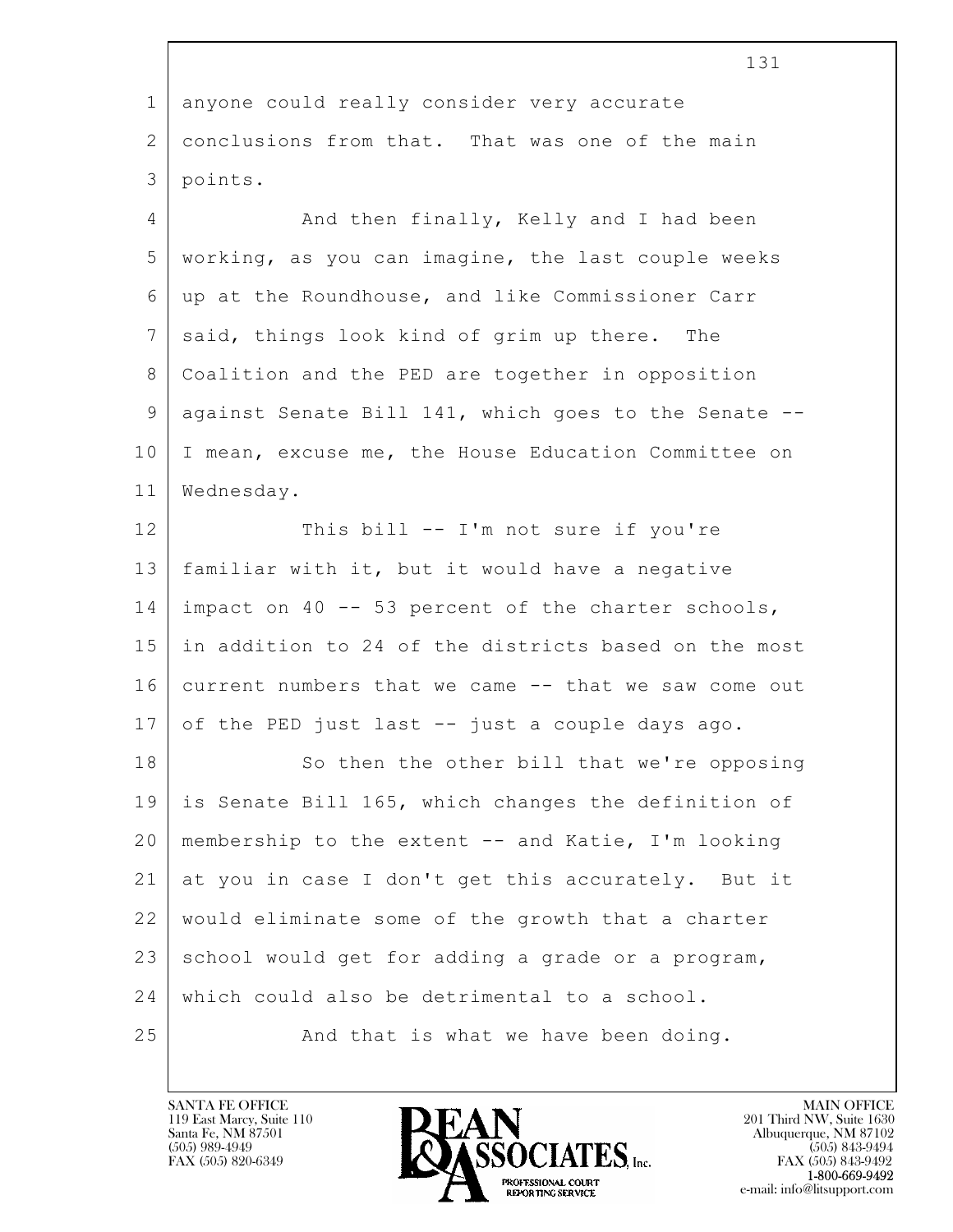$\mathbf{L}$  132 1 THE CHAIRMAN: Thank you so much, and thank 2 you as always. 3 Do Commissioners have any questions for 4 Greta? 5 THE VICE CHAIR: No, I would just like to 6 make a comment. 7 THE CHAIRMAN: Commissioner Gipson. Yeah. 8 THE VICE CHAIR: I want to thank the 9 Charter School Coalition for the legislative 10 breakfast that you hosted. It was quite nice and 11 informative. 12 MS. GRETA ROSKOM: I'd like to thank you 13 for coming. 14 THE CHAIRMAN: Thank you so much for being 15 here today. 16 MS. GRETA ROSKOM: Thank you. 17 THE CHAIRMAN: That concludes Item 13. We 18 now are going to move to Item 14, PEC comments. 19 Normally, I would, as Commissioner Shearman did 20 during her tenure, wait till last. But I do have 21 some housekeeping items that, unfortunately, didn't 22 fit anywhere else on our agenda, and I've been told I 23 can fit them on PEC comments. 24 First off, I want to talk about the 25 calendar briefly again. Part of our discussion

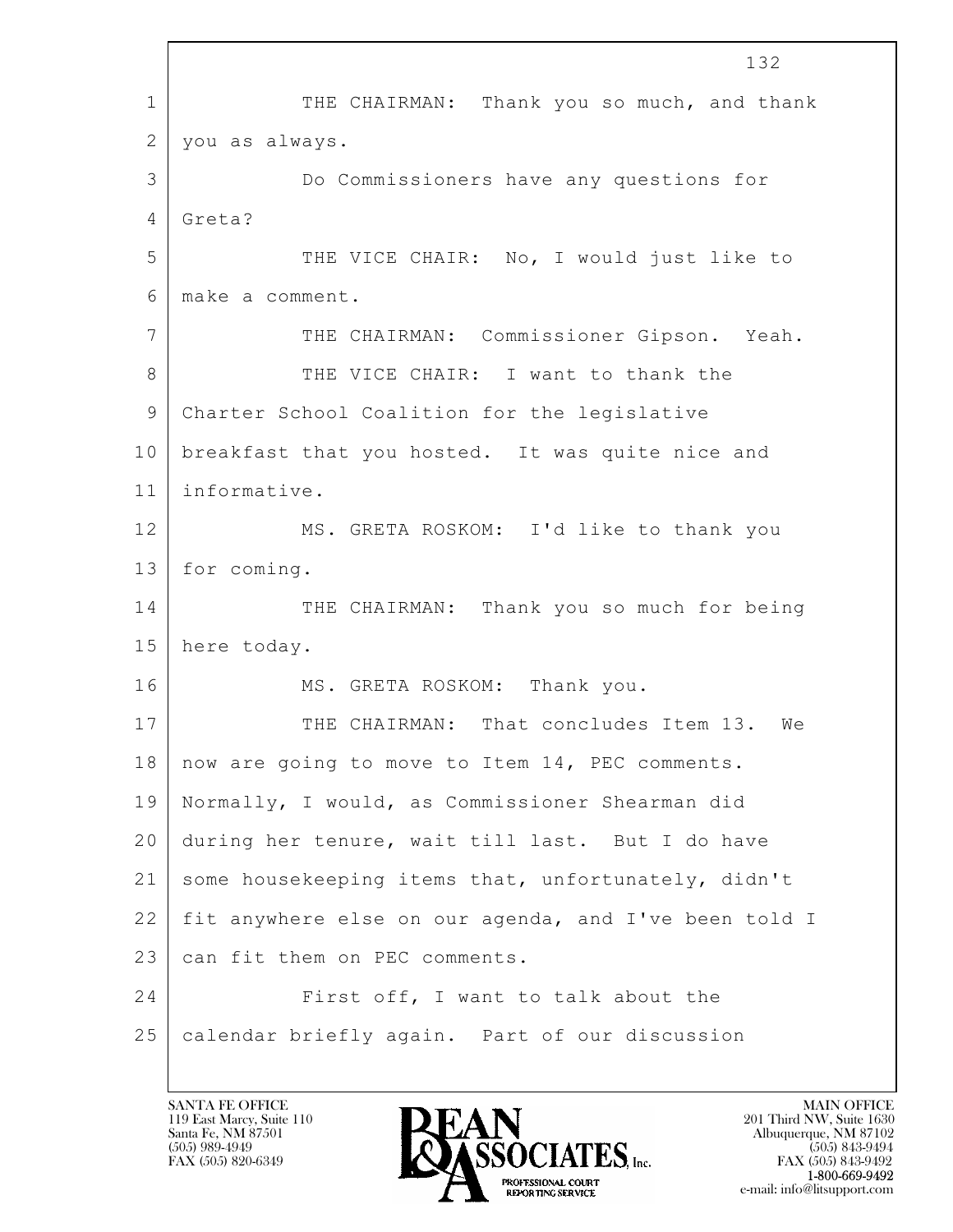$\mathbf{L}$  133 1 yesterday, the question was asked of me why we were 2 meeting in Albuquerque in April and June, and I once 3 again gave my explanation: I was booed soundly  $4$  and  $-$ 5 COMMISSIONER CHAVEZ: You were not. 6 THE CHAIRMAN: No, I wasn't. No, I'm 7 sorry. This is not -- I'm sorry. I couldn't resist. 8 But they convinced me. 9 THE VICE CHAIR: We'll own it. 10 THE CHAIRMAN: If it is the will of the 11 Commission, I would like to propose that -- we need a 12 new motion, I believe, that we move our April and 13 June meetings back to Santa Fe, where there's 14 suitable facilities. Is that the will of the 15 Commission? Would somebody make that motion? 16 Do we need to have a motion to change our 17 calendar? 18 Yeah, someone needs to make a motion, 19 please. 20 THE VICE CHAIR: I quess I'll make it, 21 | because I was one of the booers. 22 COMMISSIONER SHEARMAN: I'll second. I 23 didn't boo, but I'll second. I don't think I booed. 24 THE VICE CHAIR: I move that the PEC amend 25 its calendar to move the April and June meetings from

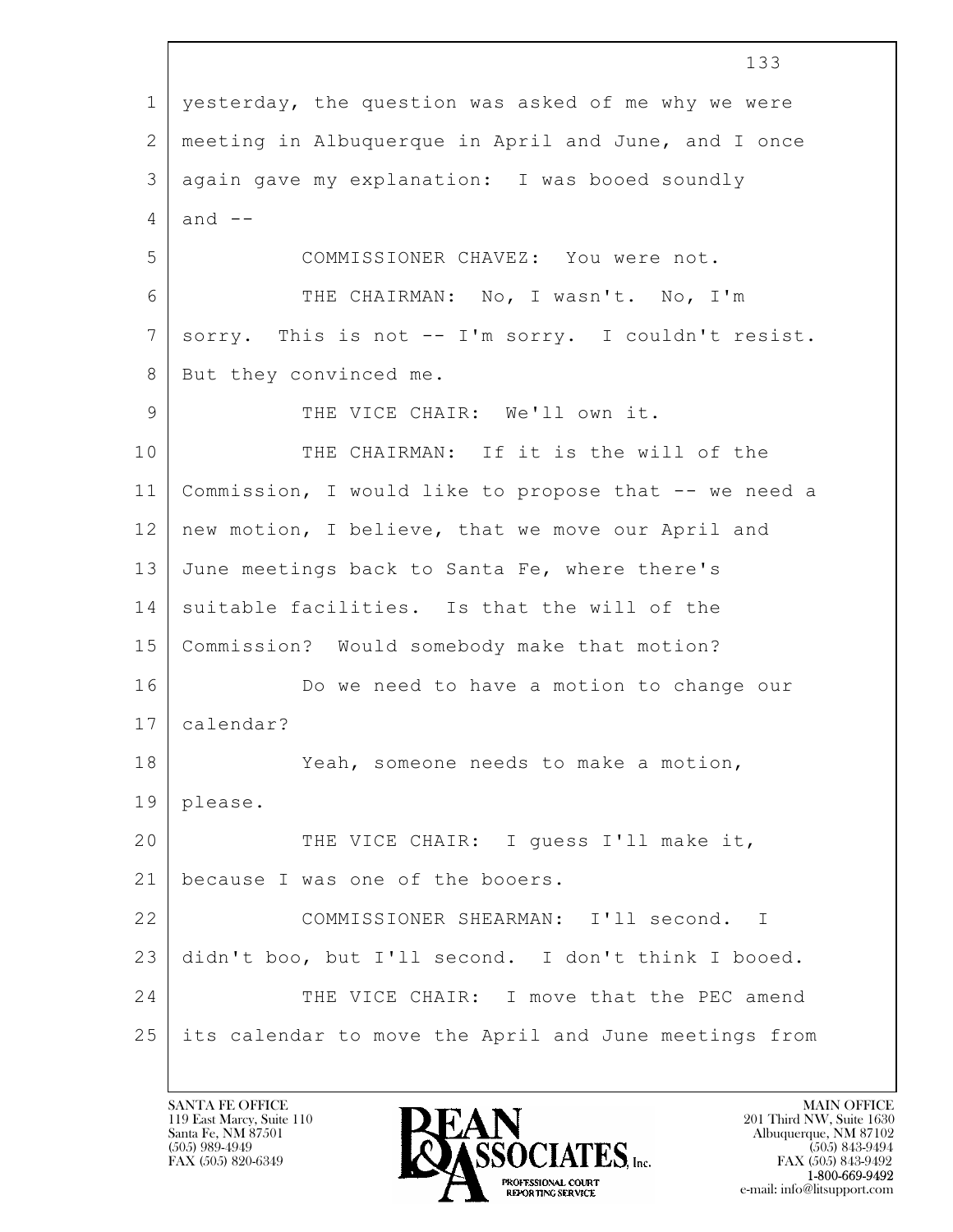$\mathbf{L}$  134 1 Albuquerque to Santa Fe. 2 COMMISSIONER SHEARMAN: Second. 3 THE CHAIRMAN: We have a motion and a 4 second, and I want to note for the record we're just 5 talking about our regular meetings. There's a 6 nego -- the part with the spring budget workshop 7 would still be in Albuquerque. 8 | THE VICE CHAIR: Albuquerque. 9 THE CHAIRMAN: And so -- but I do have a  $10$  second, a motion and a second. Is there any 11 discussion? 12 (No response.) 13 THE CHAIRMAN: All in favor, say "Aye." 14 (Commissioners so indicate.) 15 THE CHAIRMAN: All opposed? 16 (No response.) 17 THE CHAIRMAN: No opposed. So that motion 18 is carried. 19 Beverly, I know I've just created a little  $20$  extra  $-$  please change the calendars. Make sure 21 that everybody knows what's happening, and all of 22 you change your personal calendars. 23 Oh, and I knew there was something else 24 with the calendar. One of the things we did 25 yesterday, we added a work session now on April the

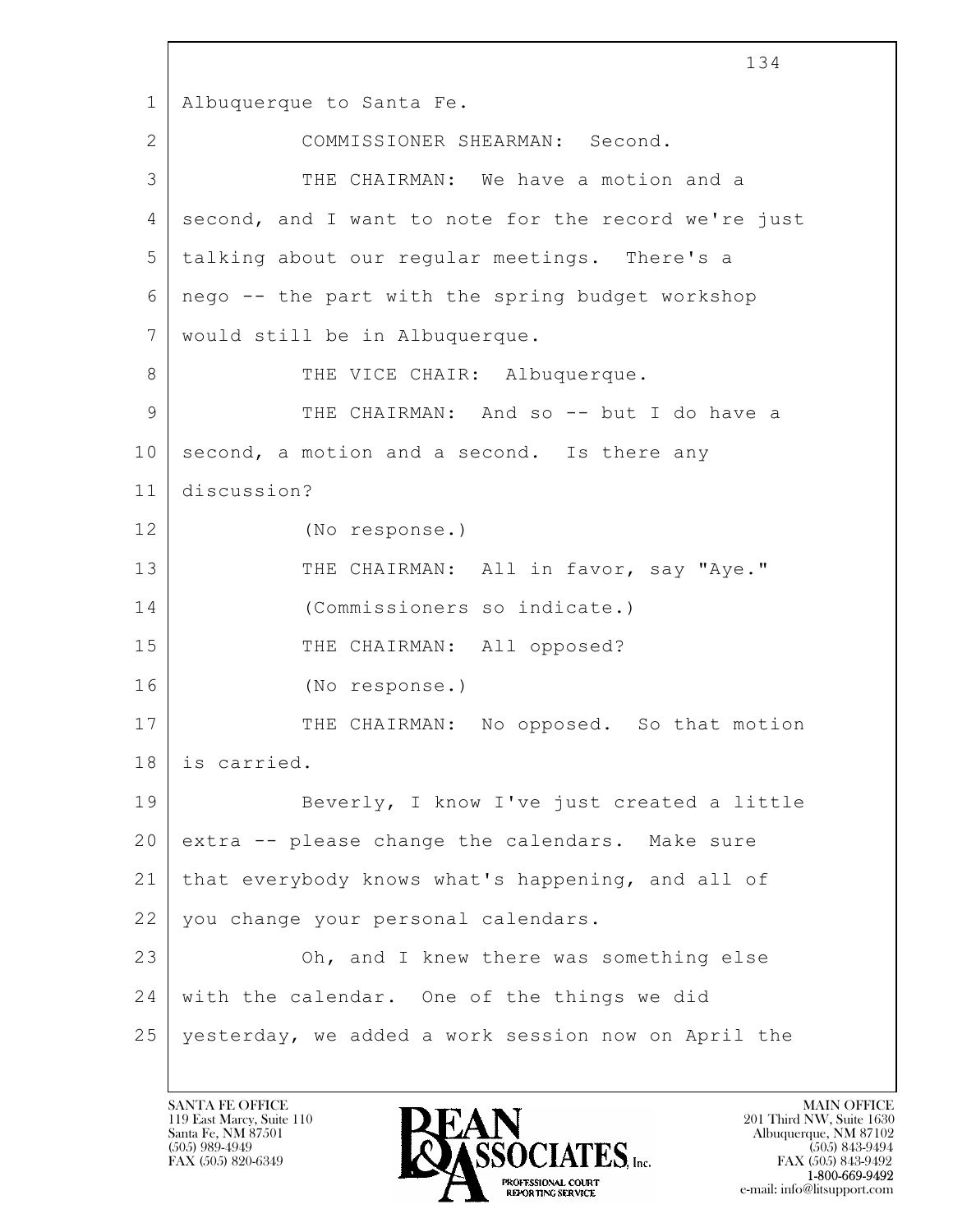|             | 135                                                  |
|-------------|------------------------------------------------------|
| $\mathbf 1$ | 7th, which we just moved back to Santa Fe. What we   |
| 2           | put in -- what we're going to do on that work        |
| 3           | session on April the 7th, as was noted earlier       |
| 4           | today, we did have an extensive discussion on the    |
| 5           | improvement plans.                                   |
| 6           | And as the discussion went forward, it               |
| 7           | became apparent that, before we probably proceed     |
| 8           | with the improvement plans, we really -- we had      |
| 9           | talked about for months the definition of            |
| 10          | "significant progress": What is the definition for   |
| 11          | a school of whether they are making significant      |
| 12          | progress or not.                                     |
| 13          | And then we have to $-$ so it was                    |
|             | decided -- so that's going to be the first item on   |
| 14          |                                                      |
| 15          | that work session agenda. I encourage everybody to   |
| 16          | be there, and I know we have a number of teachers on |
| 17          | this Commission. I encourage you, in some of your    |
| 18          | spare time, if you have any, please sit down and ask |
| 19          | yourself that question. Remember back when you were  |
| 20          | teaching in a school. What constituted significant   |
| 21          | progress for your school?                            |
| 22          | We're not talking about for the individual           |
| 23          | students. That will come through the goals. But      |
| 24          | what constitutes significant progress? And I think   |

 $\lceil$ 

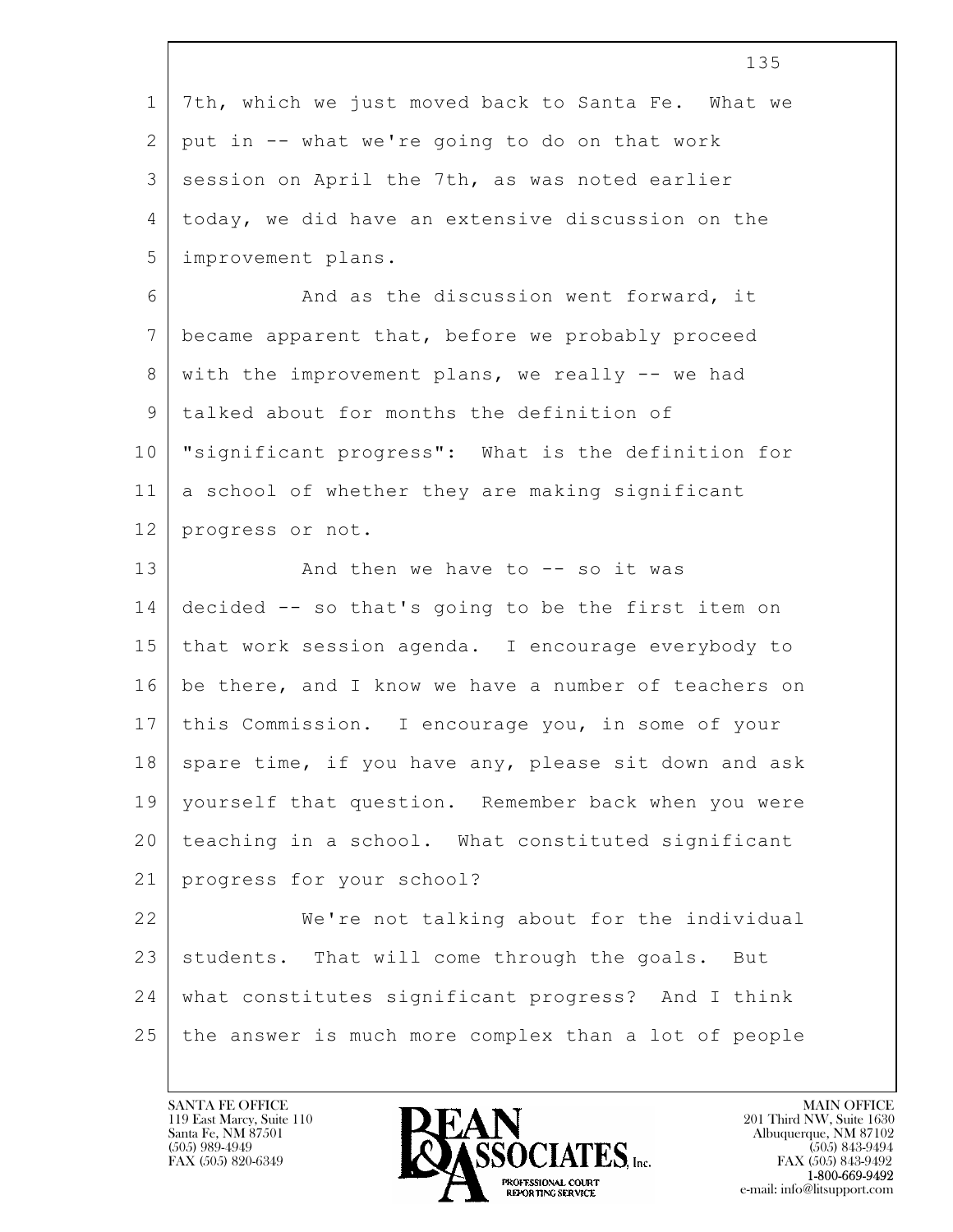|                 | 136                                                  |
|-----------------|------------------------------------------------------|
| $\mathbf{1}$    | think it is, and I think it's going to vary a little |
| 2               | bit from school to school. So we want to be fair to  |
| 3               | the entire spectrum of charter schools.              |
| 4               | But if you get some time, please try and             |
| 5               | put onto paper something you could bring to that     |
| 6               | work session or send to that work session on your    |
| $7\phantom{.0}$ | thoughts of what the definition of "significant      |
| 8               | progress" for a school is. And I suspect we would    |
| 9               | hear from the Charter School Coalition, perhaps,     |
| 10              | on -- I think they've already been working on things |
| 11              | like that.                                           |
| 12              | Once we nail down the "significant                   |
| 13              | progress" part, then we'll move directly on to the   |
| 14              | improvement plan, and we'll have some further        |
| 15              | discussions once we know what that definition is on  |
| 16              | the improvement plan. So that will also be a part    |
| 17              | of that work session.                                |
| 18              | And I was thinking something else was                |
| 19              | suggested to me yesterday for that work session, and |
| 20              | unfortunately, I don't -- you people are going to    |
| 21              | have to keep on top of me, because $I$ --            |
| 22              | COMMISSIONER SHEARMAN: I thought that was            |
| 23              | it.                                                  |
| 24              | THE VICE CHAIR: I think that was it.                 |
| 25              | COMMISSIONER SHEARMAN: Those two things.             |
|                 |                                                      |

Г

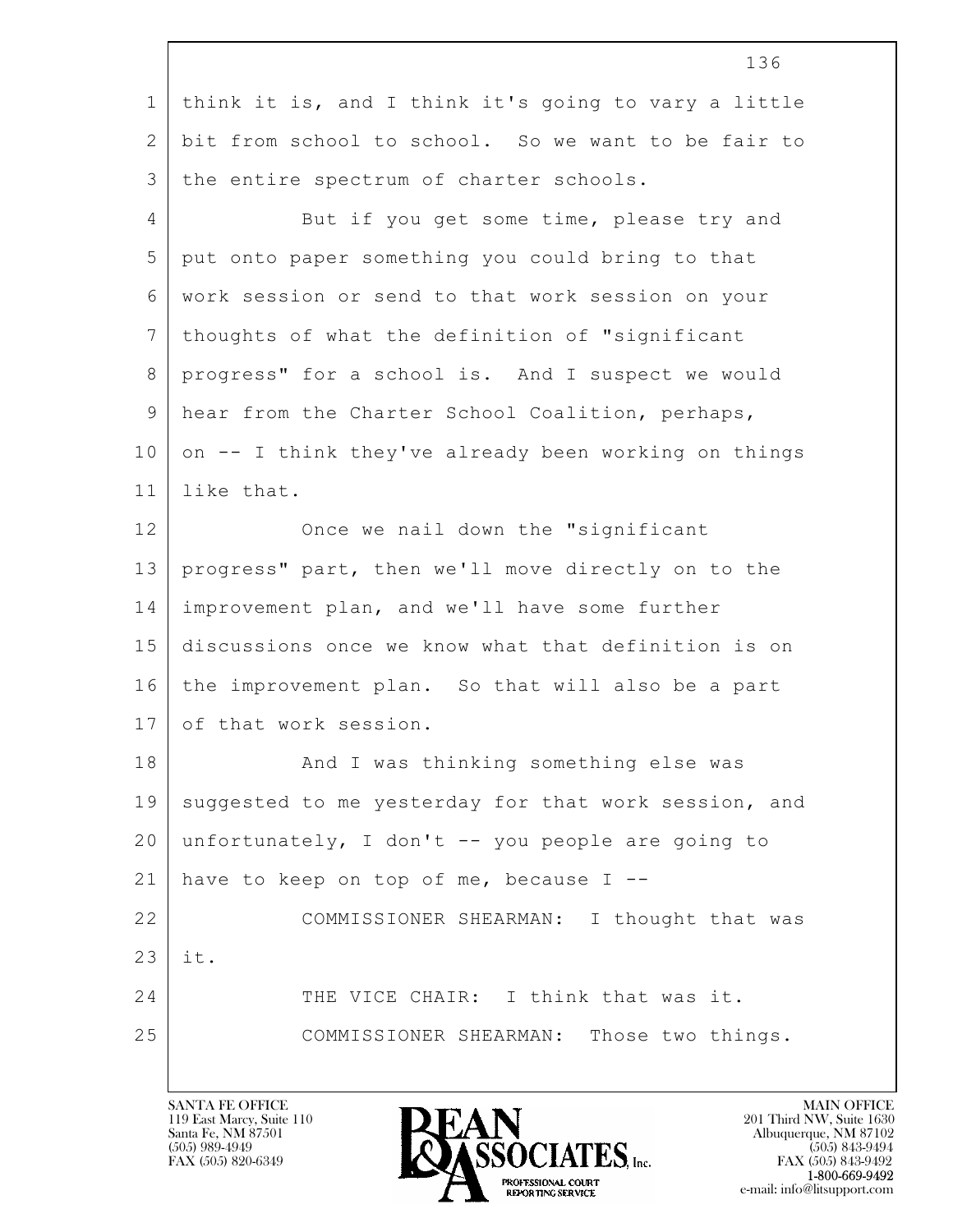|                | 137                                                  |
|----------------|------------------------------------------------------|
| $\mathbf 1$    | THE CHAIRMAN: Okay. So that's for now.               |
| 2              | If we come up with something else -- and I try to    |
| 3              | make notes for myself. I'll try to find it. So put   |
| 4              | April 7th in Santa Fe down on your calendar, please. |
| 5              | Now, we're to the negotiation schedule. I            |
| 6              | will tell the Commission that I have asked           |
| $7\phantom{.}$ | Commissioner -- Vice Chair Gipson to take on the     |
| 8              | leadership responsibility for this year for the      |
| $\mathcal{G}$  | performance contract and the performance frame       |
| 10             | negotiations. We had a little discussion: Are they   |
| 11             | really renegotiations or not? And we're going to be  |
| 12             | talking about that, too. But after two and a half    |
| 13             | years, I'm stepping back from that, and I'm going to |
| 14             | let Commissioner Gipson bring some new eyes to that  |
| 15             | process. So Commissioner Gipson.                     |
| 16             | And we do have March 8th, 9th, and 10th              |
| 17             | are scheduled for negotiation sessions, and that's   |
| 18             | in Santa Fe, I believe.                              |
| 19             | THE VICE CHAIR: No, March 8th and 9th are            |
| 20             | in Albuquerque. March 10th is in Santa Fe.           |
| 21             | THE CHAIRMAN: Oh, okay. And then we also             |
| 22             | will have two negotiations, and which she'll talk    |
| 23             | about at the end of the month. We're trying to get   |
| 24             | all of them pretty much wrapped up in March.         |
| 25             | So Commissioner Gipson, if you'll lay it             |

 $\overline{\phantom{a}}$ 

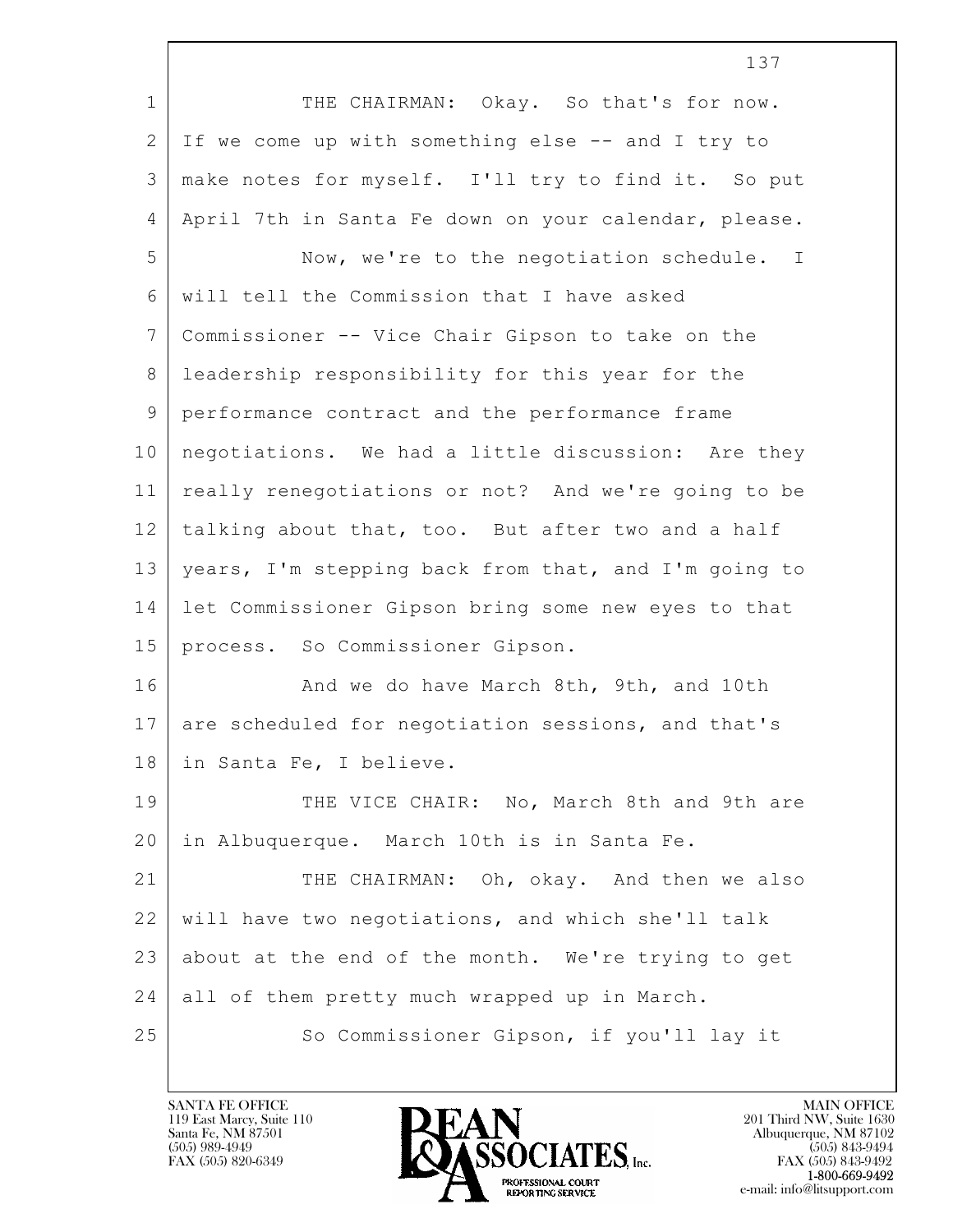$\mathbf{L}$  138 1 out for everybody, please. 2 THE VICE CHAIR: Okay. I guess I need a 3 little clarification, Katie. The only dates I have 4 are March 8th, 9th, 10th, and April 19th. 5 COMMISSIONER TOULOUSE: That's what I had. 6 MS. POULOS: So there were two other dates 7 in there, and that was March 28th and 29th here in 8 Albuquerque. 9 THE CHAIRMAN: That is the Monday and 10 Tuesday before the spring budget works out. That's 11 exactly what we did last year for the negotiations, 12 and then we went to the budget workshop. 13 THE VICE CHAIR: Okay. I just didn't copy 14 it onto this piece of paper correctly. And the 15 March 8th, 9th, 28th, 29th, and April 19th are all at 16 | CES, correct? 17 | MS. POULOS: Correct. 18 THE VICE CHAIR: Okay. That's what -- $19$  and  $-$ 20 MS. POULOS: I will send those when I have 21 | them. I need to get them from my team. 22 THE VICE CHAIR: But am I presuming that 23 these are all full days? 24 MS. POULOS: Yes. 25 THE VICE CHAIR: Yeah.

119 East Marcy, Suite 110<br>Santa Fe, NM 87501



FAX (505) 843-9492 e-mail: info@litsupport.com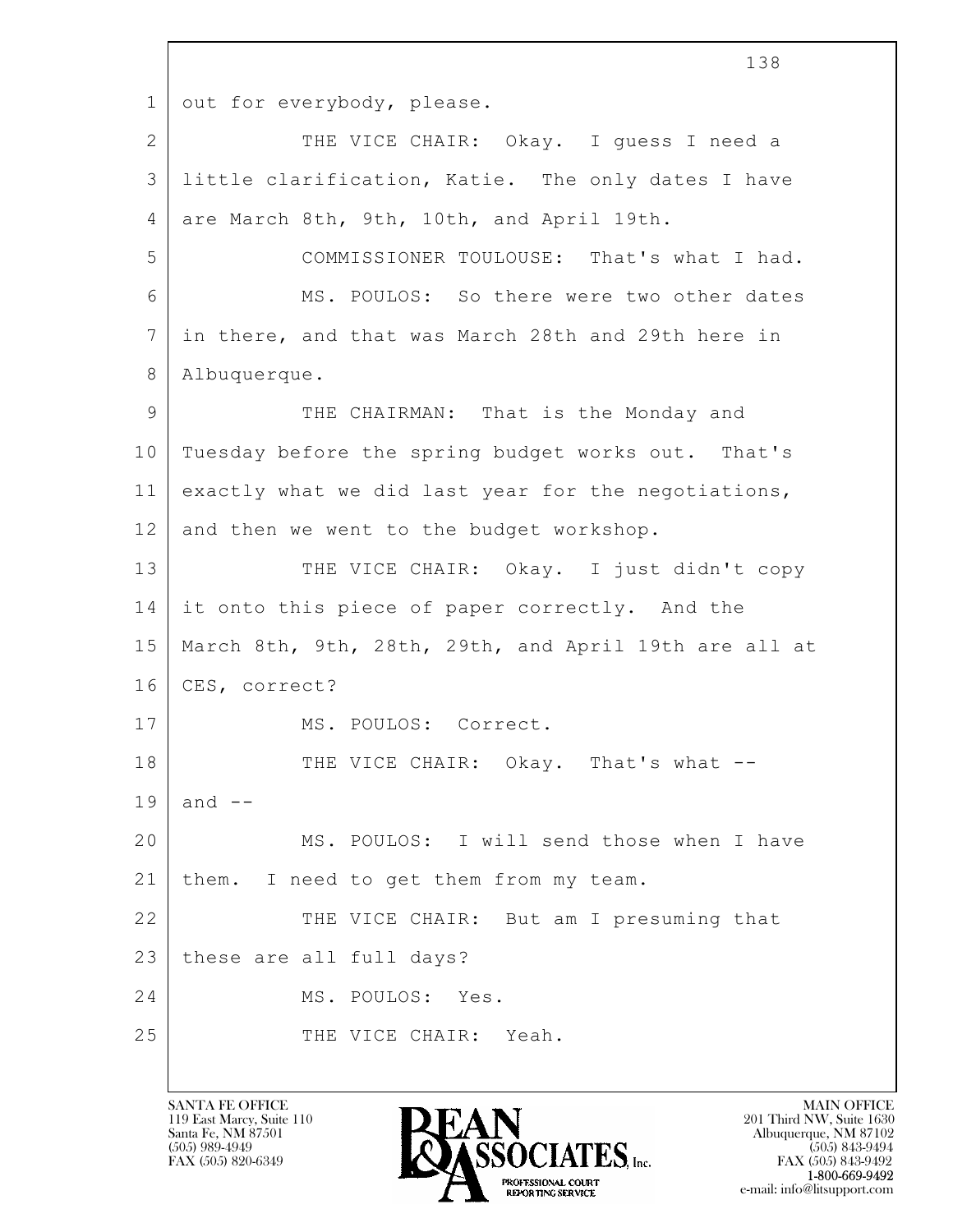$\mathbf{L}$  139 1 THE CHAIRMAN: And do you have that format 2 | that we used last year, that long sheet that listed 3 all the dates and the schools and -- and who was  $4 \mid \text{cone} \equiv$ 5 MS. POULOS: We do have that. 6 THE CHAIRMAN: Yeah, we need -- 7 MS. POULOS: We don't have who's coming 8 yet, and we've been waiting for that. 9 THE CHAIRMAN: Okay. Yeah. 10 THE VICE CHAIR: Okay. 11 MS. POULOS: So we'll send it out and then 12 ask you to fill that in. 13 THE VICE CHAIR: Okay. So I'm going to ask 14 people to consider March 8th/9th Albuquerque, 15 March 10th in Santa Fe, March 28th and 29th in 16 Albuquerque, and April 19th in Albuquerque. 17 COMMISSIONER SHEARMAN: See, I -- you know, 18 I would volunteer for some of these, but I don't know 19 the times. The way we had sometimes scheduled it in  $20$  the past is  $-$ 21 THE VICE CHAIR: So you could come in the 22 morning. 23 COMMISSIONER SHEARMAN: You drive in in the 24 morning; you have the negotiation that afternoon. 25 | Then the next morning, you have one at  $-$  one

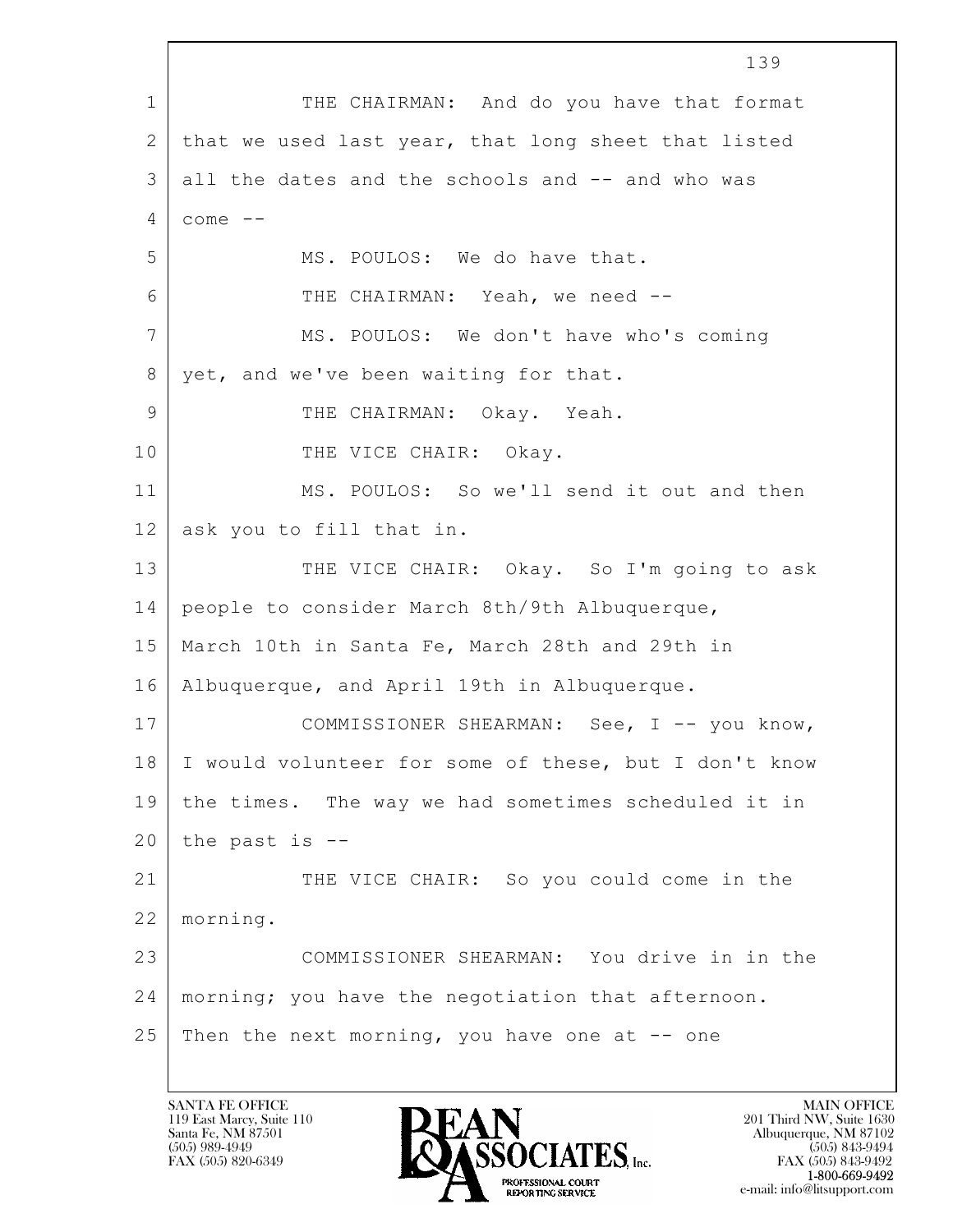$\mathbf{L}$  140 1 negotiation, and you drive home that afternoon. 2 | MS. POULOS: They're all full days. 3 THE VICE CHAIR: Full days. 4 MS. POULOS: We've got enough that we 5 needed all. So there's somebody scheduled on the 6 10th. There's somebody scheduled in the morning and 7 in the afternoon on the 28th and 29th, and 8 | April 19th, the same thing. 9 COMMISSIONER SHEARMAN: One? One in the 10 morning? 11 MS. POULOS: One in the morning, one in the 12 afternoon, so a full day: One in the morning for 13 four hours, one in the afternoon for four hours. 14 COMMISSIONER SHEARMAN: Are these new? 15 MS. POULOS: These are either renewals --16 THE CHAIRMAN: See, those are mixed this 17 time, yeah. 18 MS. POULOS: -- or --19 THE CHAIRMAN: Yeah, there's a mix. 20 MS. POULOS: -- or new charter schools. So 21 the 10th, 28th, and 29th are all renewal 22 negotiations. April 19th are the two new schools. 23 THE VICE CHAIR: Two new ones, right. 24 MS. POULOS: So that's the contract and the 25 performance framework. On the 8th and 9th, both of

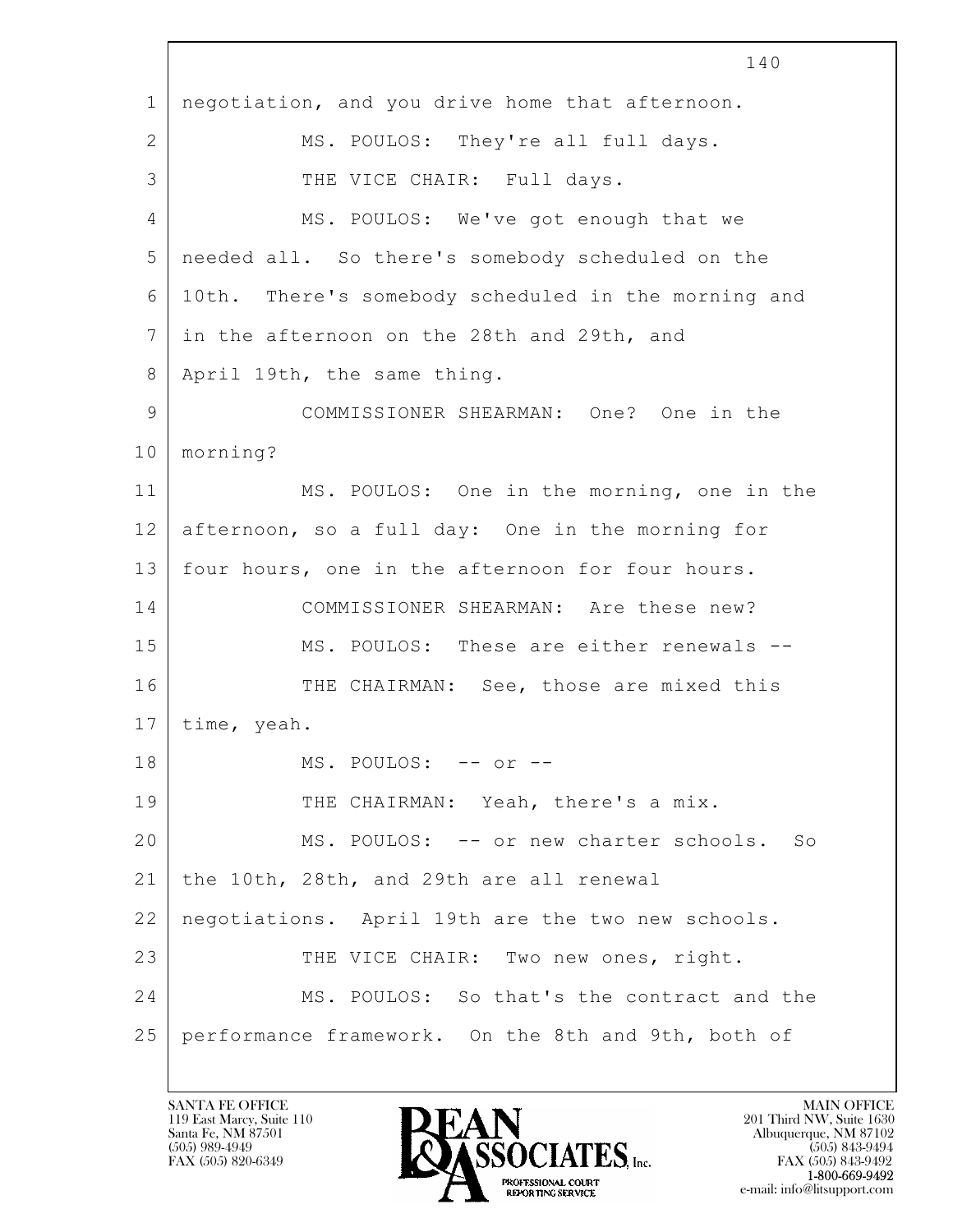$\mathbf{L}$  141 1 those days, I think we have about three or four 2 | schools, but those are just performance frameworks, 3 and those are just small changes to those. But 4 | that's the 2015/'16 performance framework. 5 THE CHAIRMAN: And let me -- I will remind 6 you of the general guidelines we have followed with 7 these negotiations as to attendance. 8 | THE VICE CHAIR: Right. 9 THE CHAIRMAN: I have always been 10 uncomfortable. I do not believe we should have more 11 than four Commissioners at these things. That's the 12 | guidelines we always  $-$  if you get to five, I think 13 | we're getting too close to a quorum. 14 THE VICE CHAIR: I don't think there's 15 going to be that problem. 16 THE CHAIRMAN: You don't think -- you're 17 not anticipating that problem? 18 THE VICE CHAIR: I'm not anticipating  $19$  people  $-$ 20 THE CHAIRMAN: Okay. 21 THE VICE CHAIR: -- jumping up and fighting  $22$  over  $-$ 23 THE CHAIRMAN: Over that? 24 THE VICE CHAIR: -- who's not going to 25 come.

119 East Marcy, Suite 110<br>Santa Fe, NM 87501



FAX (505) 843-9492 e-mail: info@litsupport.com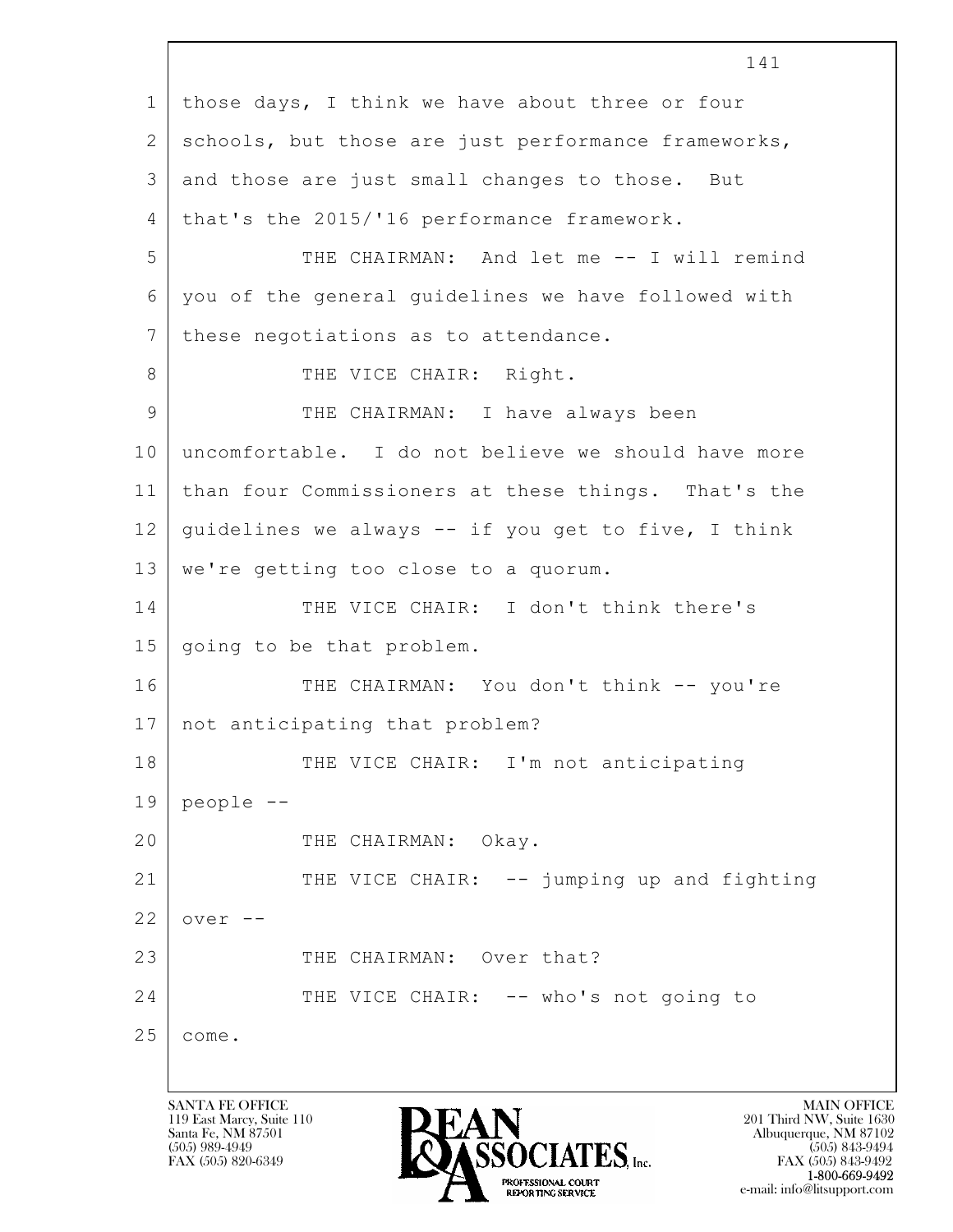$\mathbf{L}$  142 1 THE CHAIRMAN: Well, some of them, 2 everybody wants to go to, and some of them -- yeah,  $3$  some of them  $-$ 4 THE VICE CHAIR: I know. I know. I know. 5 THE CHAIRMAN: So your old guidelines of 6 work with Vice Chair Gipson, please. 7 Go ahead. 8 THE VICE CHAIR: Okay. So I'm going to ask 9 who is willing to come March 8th, 9th, or 10th? 10 March 10th is in -- basically, in replacement for a 11 work session. 12 COMMISSIONER SHEARMAN: I'll do the 10th. 13 COMMISSIONER ARMBRUSTER: And I can do the 14 10th. 15 | THE VICE CHAIR: Okay. Commissioner 16 Shearman will do -- 17 COMMISSIONER SHEARMAN: And I don't know --  $18$  I don't -- the 8th and 9th, I've got to wait and see. 19 | THE CHAIRMAN: Commissioner Armbruster, was  $20$  | that you? 21 COMMISSIONER ARMBRUSTER: It was I, yes. 22 THE CHAIRMAN: Yes. 23 COMMISSIONER ARMBRUSTER: For the 10th, for 24 sure, and I'm going to -- I've already written you 25 that I cannot come on the 19th of April.

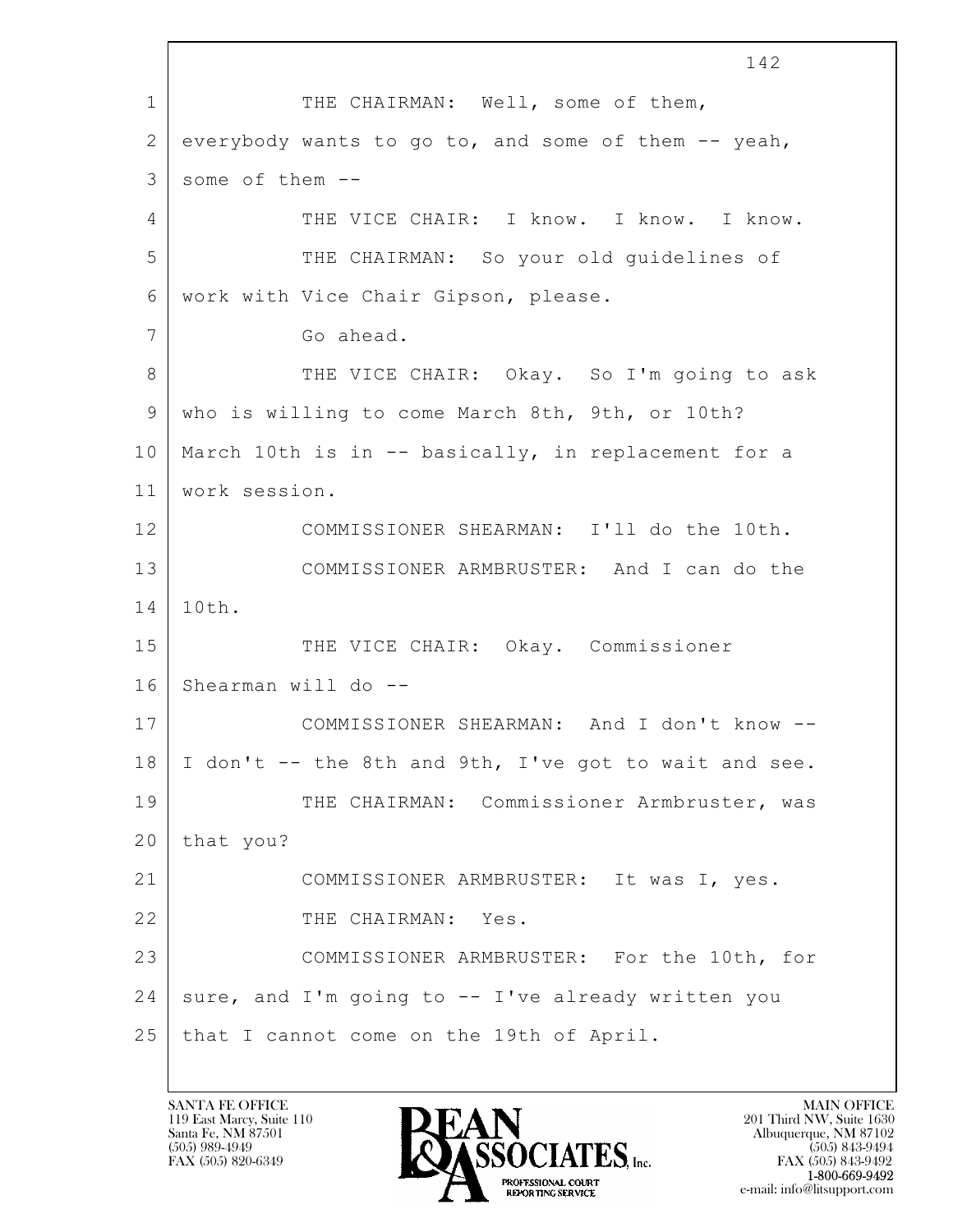$\mathbf{L}$  143 1 THE VICE CHAIR: Correct. 2 COMMISSIONER ARMBRUSTER: Let me look at -- 3 can I just e-mail you? I mean, if you get five 4 people here, it's okay, and I won't bother. But if 5 not -- 6 THE VICE CHAIR: Right. You can, but I'd  $7$  like to  $-$ 8 COMMISSIONER ARMBRUSTER: I'm just not 9 sure. 10 THE VICE CHAIR: -- firm it up as soon as 11 possible, because -- 12 COMMISSIONER ARMBRUSTER: I'm thinking the 13 8th and 9th are okay. 14 THE VICE CHAIR: -- I don't want to stand 15 alone. 16 MS. FRIEDMAN: Excuse me, Chairman Bergman. 17 THE CHAIRMAN: Yes, Beverly. 18 MS. FRIEDMAN: Commissioner Gipson, what we 19 can do is, since everyone may be just finding out 20 what these dates are now --21 THE VICE CHAIR: The dates, you'll send  $22$  them out and  $-$ 23 MS. FRIEDMAN: If they want to --24 THE VICE CHAIR: Okay. 25 MS. FRIEDMAN: -- think about it over the

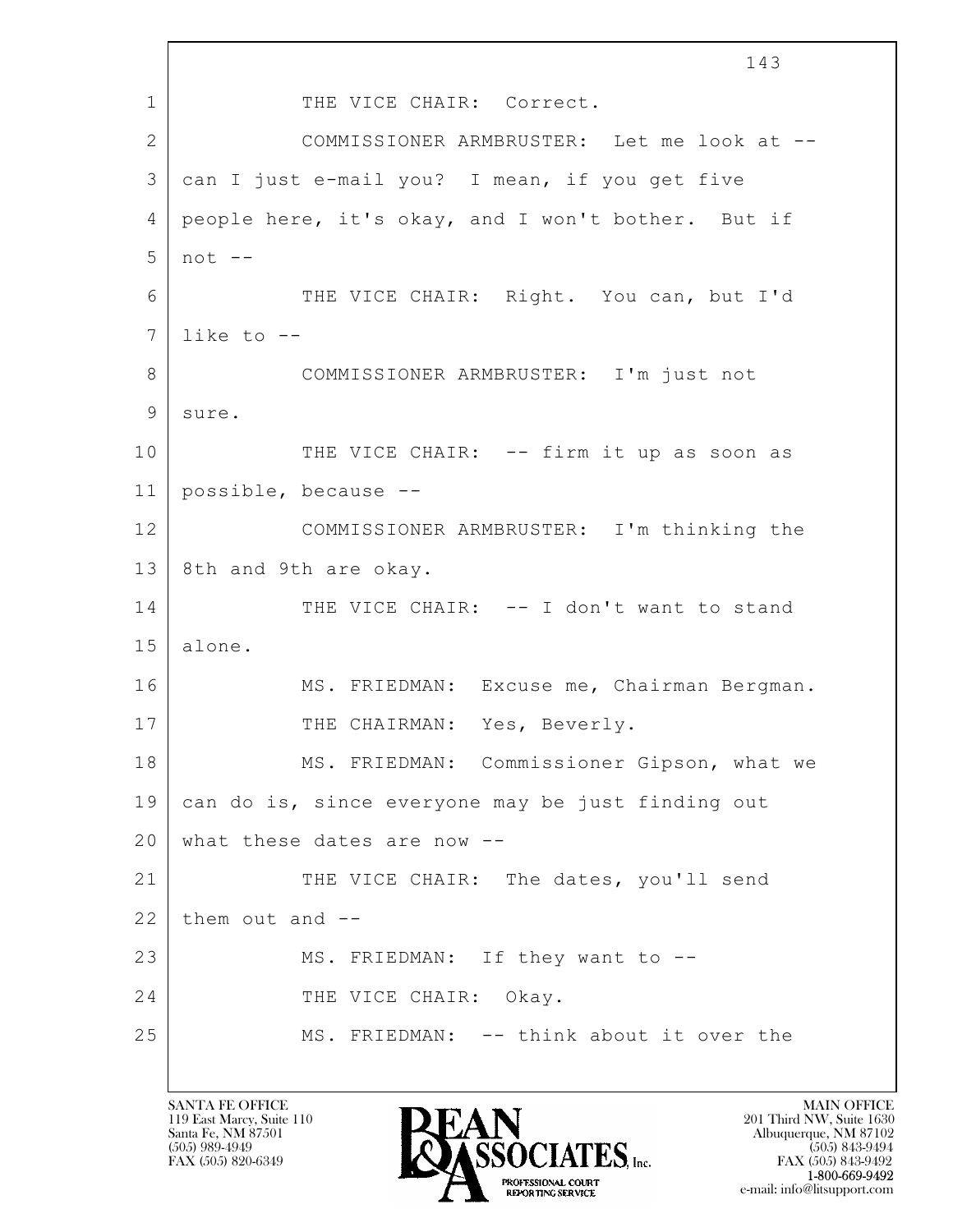|               | 144                                                   |
|---------------|-------------------------------------------------------|
| $\mathbf{1}$  | weekend, and then I can send out another reminder     |
| 2             | with the dates and possibly the times and names of    |
| 3             | the schools. And then you'll have a little bit of     |
| 4             | time to look at your home schedules and everything    |
| 5             | like that, and then I can help you put that together. |
| 6             | THE VICE CHAIR: Okay. Thank you. I know               |
| 7             | Commissioner Toulouse has already indicated that she  |
| 8             | wants to be there absolutely on the 19th, so --       |
| $\mathcal{G}$ | COMMISSIONER TOULOUSE: And Madam Vice                 |
| 10            | Chair, I can do the 8th and 9th if you need an extra  |
| 11            | person, because it's just --                          |
| 12            | THE VICE CHAIR: Okay. All right.                      |
| 13            | COMMISSIONER TOULOUSE: It makes me get up,            |
| 14            | but other than that --                                |
| 15            | THE VICE CHAIR: Yeah. Yeah.                           |
| 16            | COMMISSIONER SHEARMAN: Let me just do that            |
| 17            | one.                                                  |
| 18            | THE VICE CHAIR: Yeah. Okay. So we'll --               |
| 19            | THE CHAIRMAN: Yeah, that's -- that's a                |
| 20            | great suggestion, Beverly.                            |
| 21            | COMMISSIONER TOULOUSE: So I'm available if            |
| 22            | I'm needed on those.                                  |
| 23            | THE VICE CHAIR: Okay. So if I, you                    |
| 24            | $know --$                                             |
| 25            | COMMISSIONER ARMBRUSTER: Have on the 8th,             |
|               |                                                       |
|               | <b>SANTA FE OFFICE</b><br><b>MAIN OFFICE</b>          |

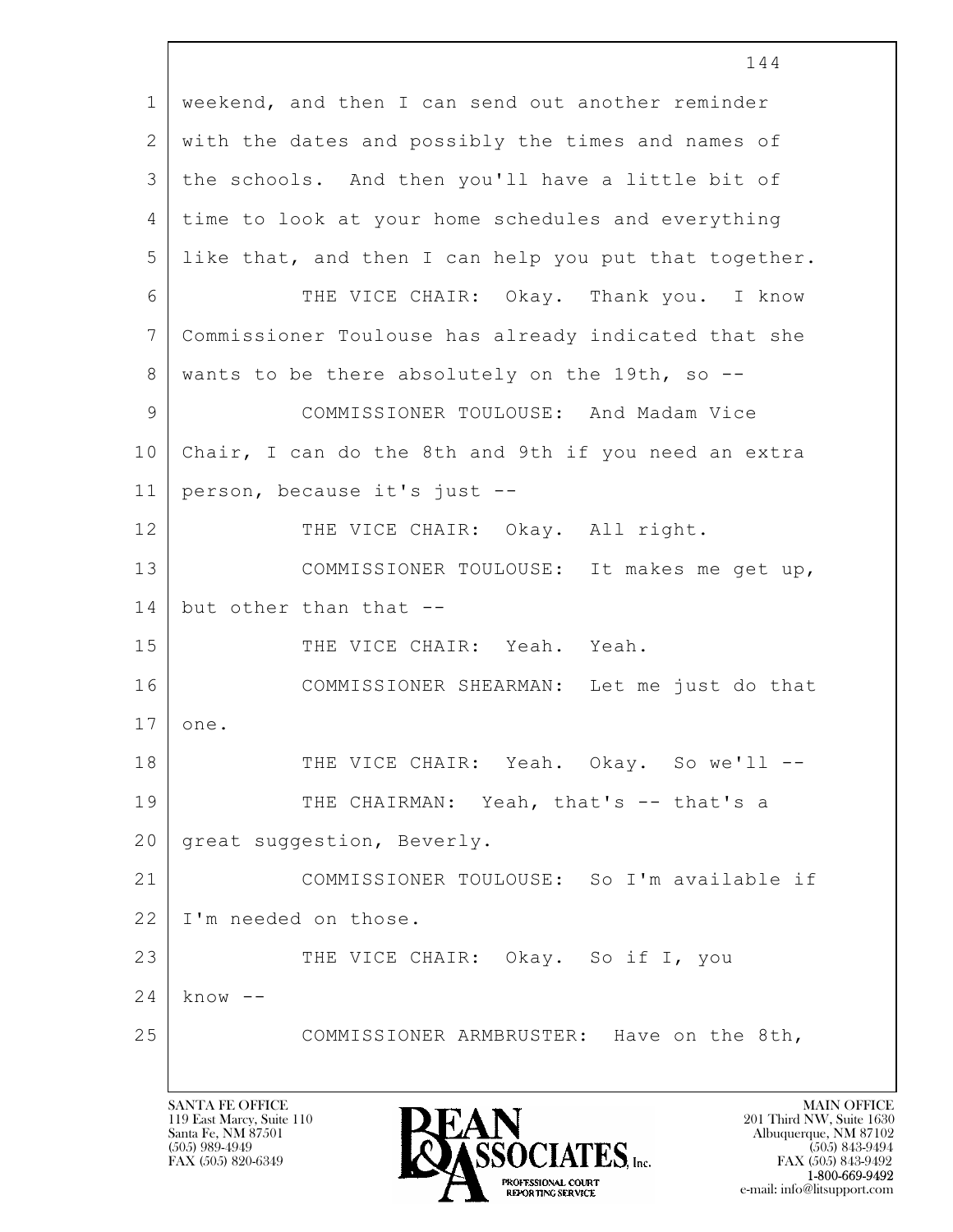|             | 145                                                   |
|-------------|-------------------------------------------------------|
| $\mathbf 1$ | 9th, and 10th. I mean, I'm already scheduled that I   |
| 2           | would be somewhere, so I guess it's I'm being here.   |
| 3           | THE VICE CHAIR: You just need to know                 |
| 4           | where.                                                |
| 5           | COMMISSIONER ARMBRUSTER: Exactly.                     |
| 6           | THE VICE CHAIR: Okay. Thank you. I                    |
| 7           | appreciate your anticipated cooperation.              |
| 8           | THE CHAIRMAN: And I will note I am                    |
| $\mathsf 9$ | stepping back, but I am not -- I intend to be at some |
| 10          | negotiations, but I always felt compelled in the past |
| 11          | that I had to be there, because I was asked to be the |
| 12          | leader. And so I will be -- if you have a shortfall   |
| 13          | or somebody --                                        |
| 14          | THE VICE CHAIR: Okay. Thank you.                      |
| 15          | THE CHAIRMAN: -- has to cancel at the last            |
| 16          | minute, you can always notify me, please.             |
| 17          | Is that all you have?                                 |
| 18          | THE VICE CHAIR: It is. Thank you.                     |
| 19          | THE CHAIRMAN: Okay. And thank you for                 |
| 20          | your cooperation. These negotiations and              |
| 21          | renegotiations and performance work, they are         |
| 22          | amongst -- everything we do is important, but they    |
| 23          | are just so greatly important. As we've done these    |
| 24          | improvement plan discussions, we started looking at   |
| 25          | how do we fit all this into the contracts, and there  |

 $\Gamma$ 

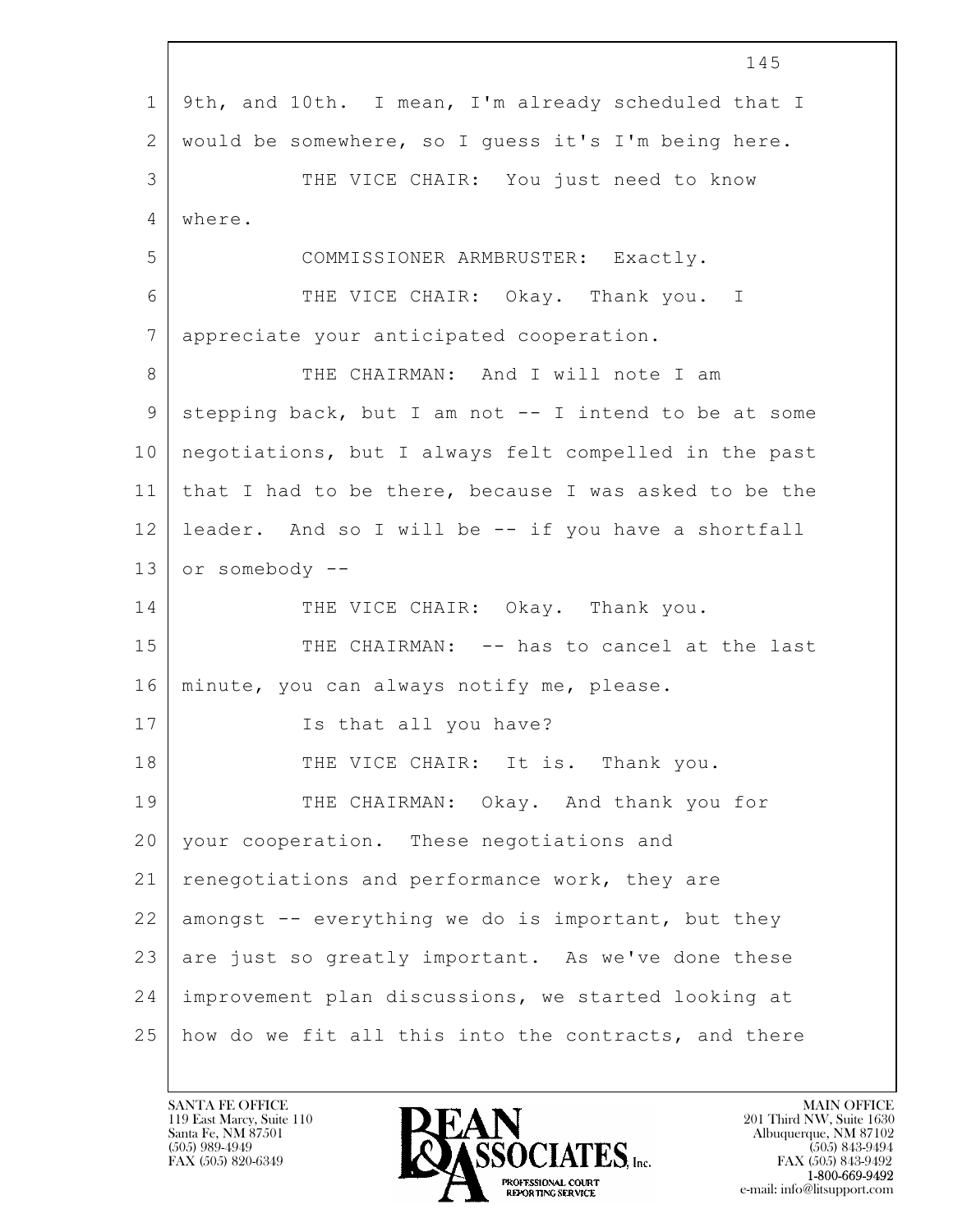$\mathbf{L}$  146 1 are so many questions now that have to be address on 2 | this. It's very, very important. 3 THE VICE CHAIR: And I'd like to just --4 THE CHAIRMAN: Go ahead. 5 THE VICE CHAIR: -- add that, for me, it's 6 a valuable tool to truly get to know the school. 7 THE CHAIRMAN: It is that, I can assure 8 you. And they get to know you, too, while you're 9 sitting there negotiating with them. 10 THE VICE CHAIR: Which is not sometimes so 11 good. 12 THE CHAIRMAN: All right. Now, let's 13 continue with PEC comments. I quess I'll start to my 14 right. 15 Okay. Commissioner Armbruster, let's  $16$  just  $-$ 17 | COMMISSIONER ARMBRUSTER: No, fine. 18 THE CHAIRMAN: Commissioner Chavez? 19 COMMISSIONER CHAVEZ: I don't have 20 anything. 21 THE CHAIRMAN: Commissioner Carr? 22 COMMISSIONER CARR: Yeah, just quick. I 23 won't have to talk as long, because I already talked 24 a little bit. I attended the New Mexico School 25 Boards Association breakfast meeting yesterday, and I

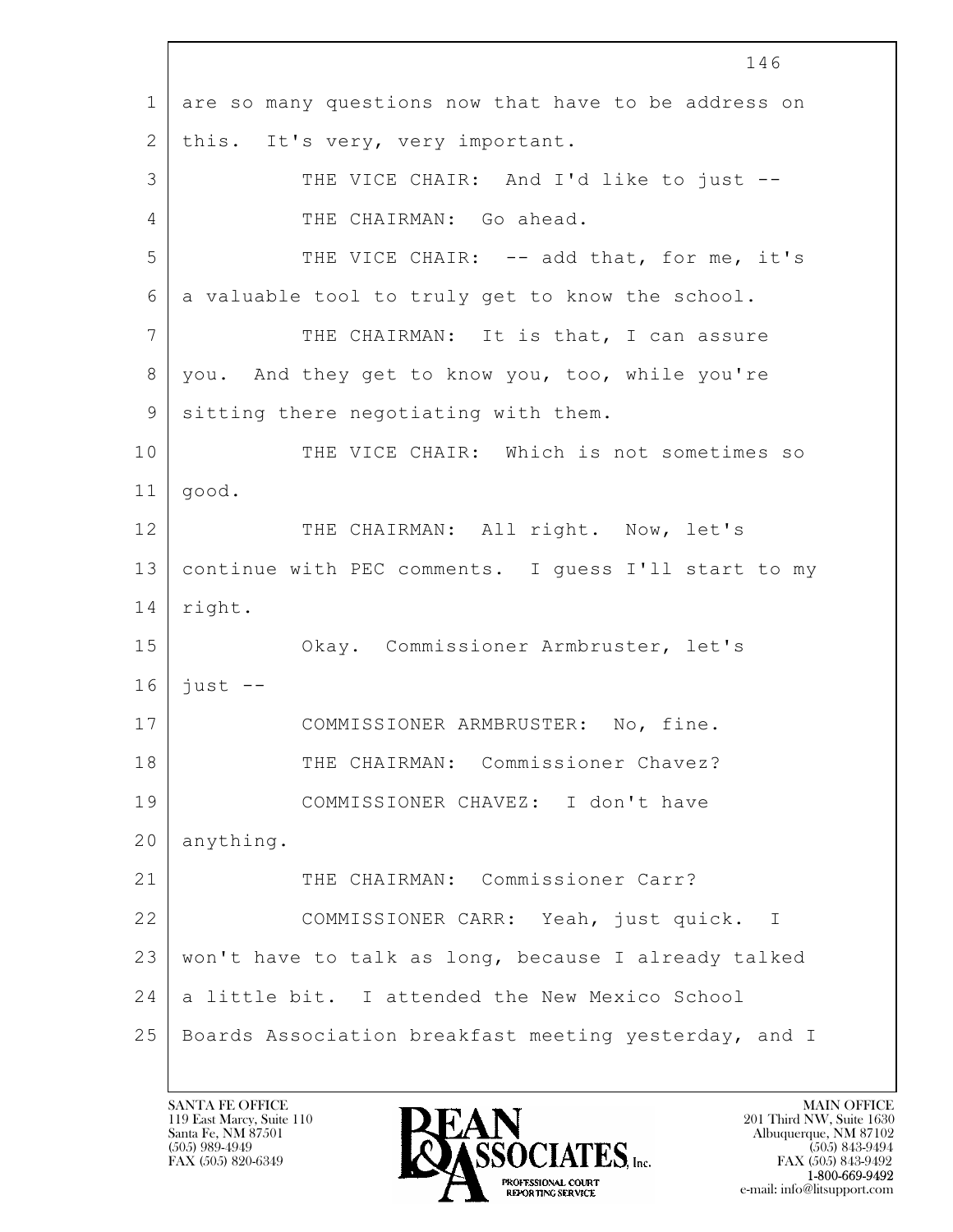|                | 147                                                   |
|----------------|-------------------------------------------------------|
| $\mathbf 1$    | lobbied with the School Board members all day         |
| $\mathbf{2}$   | yesterday. The -- they have our -- the state School   |
| 3              | Board amendment on there that Senator Soules is       |
| $\overline{4}$ | putting forth, which probably will not make it out of |
| 5              | committee.                                            |
| 6              | THE VICE CHAIR: Right.                                |
| $\overline{7}$ | COMMISSIONER CARR: And there are several              |
| $8\,$          | other bills there that are pertinent to the PEC. I    |
| 9              | did speak at the meeting and took part all day. I     |
| 10             | spent a lot of time with the Senate and went to a     |
| 11             | couple of committee meetings, and like I said, it's   |
| 12             | not -- it's not pretty. I hope it gets better.        |
| 13             | THE CHAIRMAN: Thank you, Commissioner                 |
| 14             | Carr.                                                 |
| 15             | Commissioner Peralta.                                 |
| 16             | COMMISSIONER PERALTA: I don't have                    |
| 17             | anything at this time, Mr. Chair.                     |
| 18             | THE CHAIRMAN: Commissioner Gipson?                    |
| 19             | THE VICE CHAIR: Nothing right now.                    |
| 20             | THE CHAIRMAN: Commissioner Shearman?                  |
| 21             | COMMISSIONER SHEARMAN: No, thank you, sir.            |
| 22             | THE CHAIRMAN: Commissioner Conyers?                   |
| 23             | COMMISSIONER CONYERS: Just a thought here.            |
| 24             | I wanted to add my welcome our new attorney, Dylan.   |
| 25             | And I've been on the Commission three years and two   |
|                |                                                       |

 $\sqrt{ }$ 

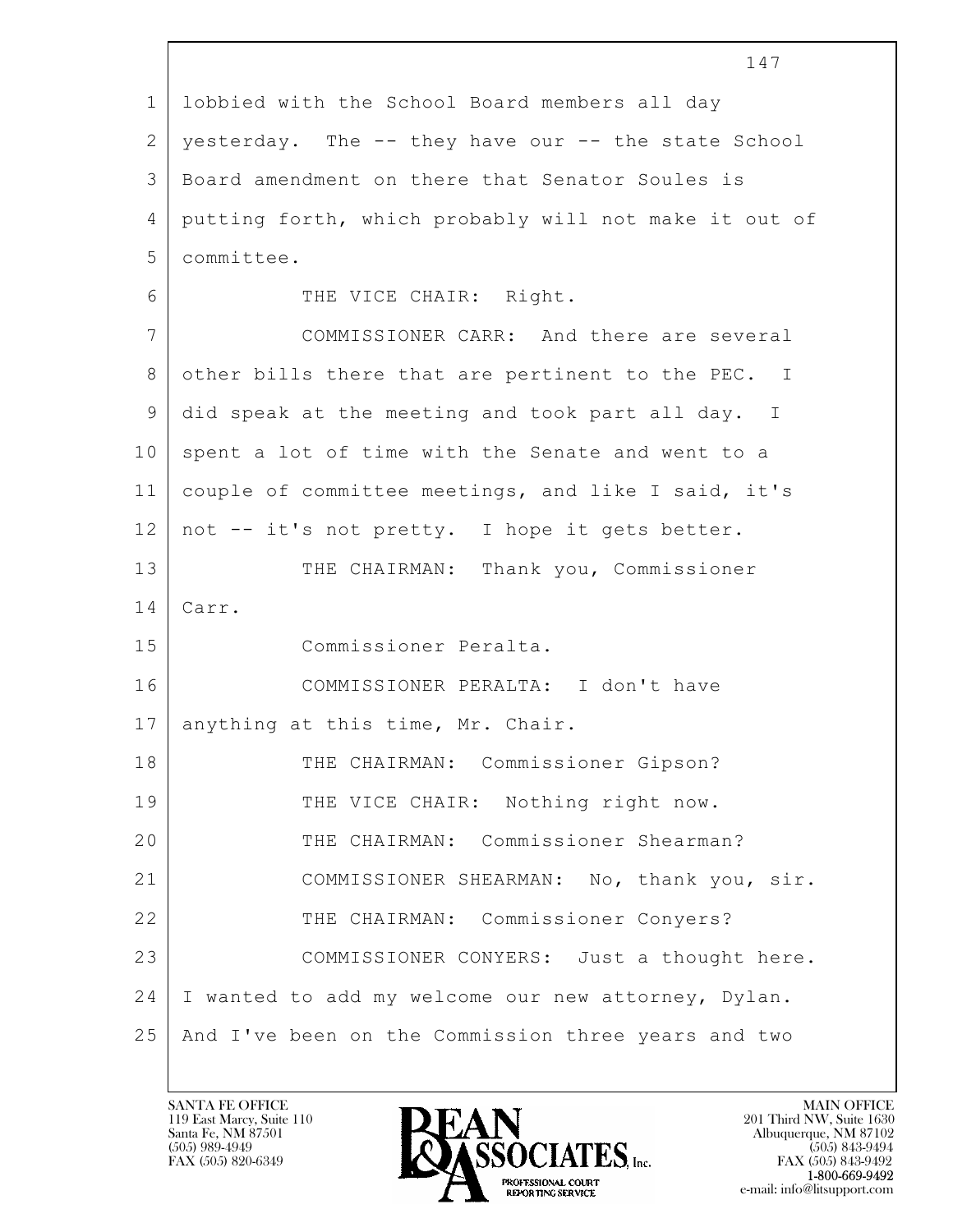$\mathbf{L}$  148 1 months, and I believe you're our fifth attorney, so 2 good luck to you. 3 THE CHAIRMAN: Well, and thank you for 4 | that. Be very kind to him, please. 5 COMMISSIONER CARR: They're all still 6 alive. 7 THE CHAIRMAN: Commissioner Toulouse? 8 COMMISSIONER TOULOUSE: Mr. Chair, I think 9 | I've said enough. 10 THE CHAIRMAN: Thank you, and I've made my 11 comments. We are now on to Item 15 of our agenda 12 today, which is open forum. 13 Yeah, I want to ask you a question. 14 Okay. Before we get into the open forum, 15 | Mr. Lange wishes to say something. 16 | MR. LANGE: I just -- Chairman Bergman, 17 members of the Commission, I just want to remind you 18 that, earlier today, we made action to start the 19 process for a suspension or revocation or some other 20 action against the charter school Creative Education 21 Preparatory Institute. I want to remind you all that 22 that's a legal proceeding, and now, a full proceeding 23 is going forward. 24 Your position has now changed regarding 25 that charter school, and so I encourage you not to

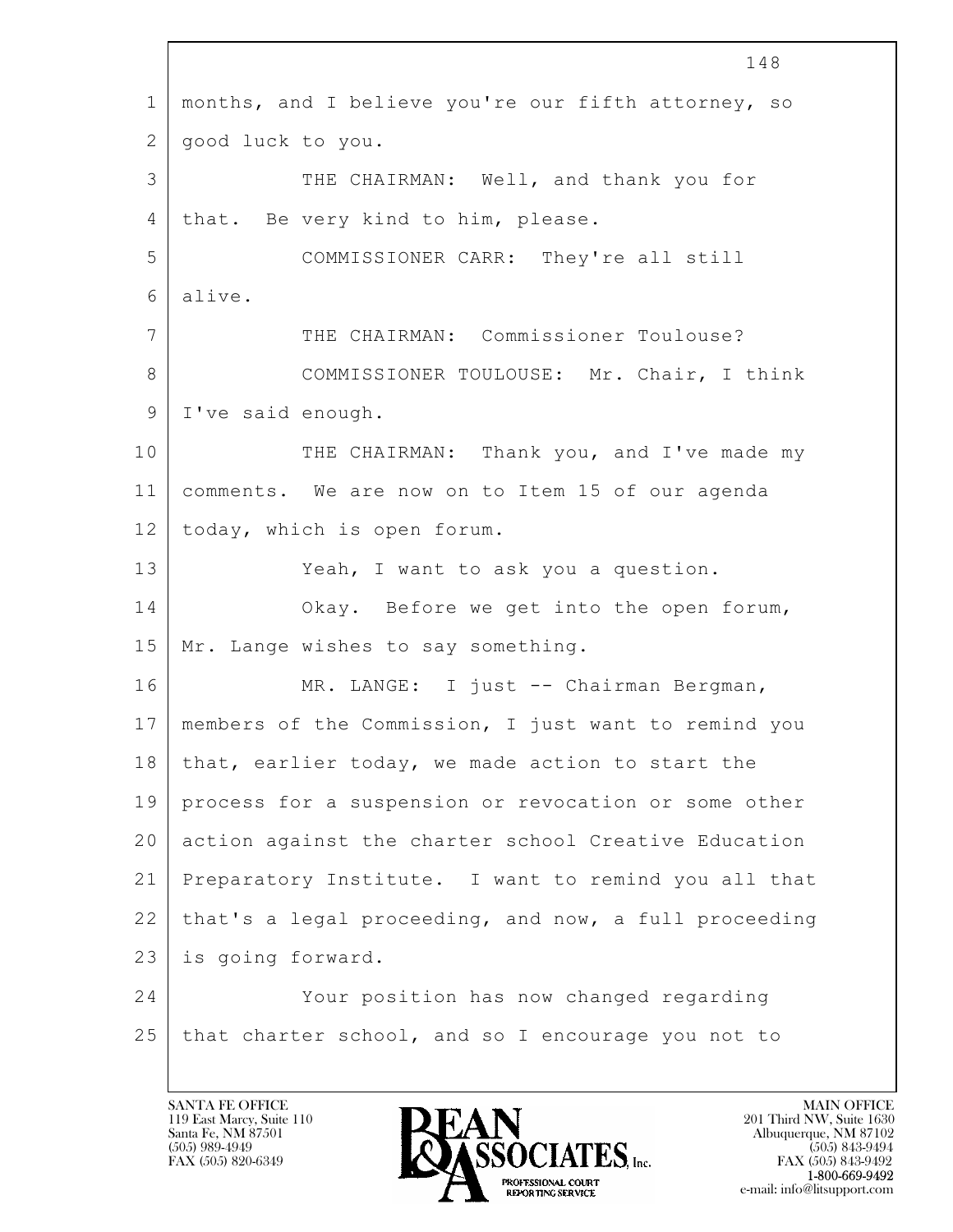|                 | 149                                                 |
|-----------------|-----------------------------------------------------|
| $\mathbf{1}$    | be able to hear any testimony or comments regarding |
| 2               | that charter school at this point in the open       |
| 3               | session. I encourage anyone who signed up today to  |
| 4               | speak about this, this charter school, Creative     |
| 5               | Education Preparatory Institute, to not speak here  |
| 6               | today, but to write your comments and send them to  |
| $7\phantom{.0}$ | either staff at NM PED or to myself. And we'll      |
| 8               | include that testimony, to be given to the PED when |
| 9               | they present in that hearing.                       |
| 10              | And so that's just my advice to the                 |
| 11              | Commission at this point. Thank you.                |
| 12              | THE CHAIRMAN: Thank you, Mr. Lange, for             |
| 13              | that clarification.                                 |
| 14              | And he is with the Attorney General's               |
| 15              | office, so he can be reached at the Attorney        |
| 16              | General's office.                                   |
| 17              | Now, three of you have clearly signed up.           |
| 18              | There's four names on the list from CEPI. The first |
| 19              | speaker didn't say that. Mr. Elliott, is that what  |
| 20              | you -- who's --                                     |
| 21              | MR. GENE ELLIOTT: No, I'm here to talk              |
| 22              | about the policies and stuff today.                 |
| 23              | THE CHAIRMAN: Okay. Yes, Mr. Elliott.               |
| 24              | Please come forward and identify yourself.          |
| 25              | MR. GENE ELLIOTT: Certainly.                        |
|                 |                                                     |

 $\overline{\phantom{a}}$ 

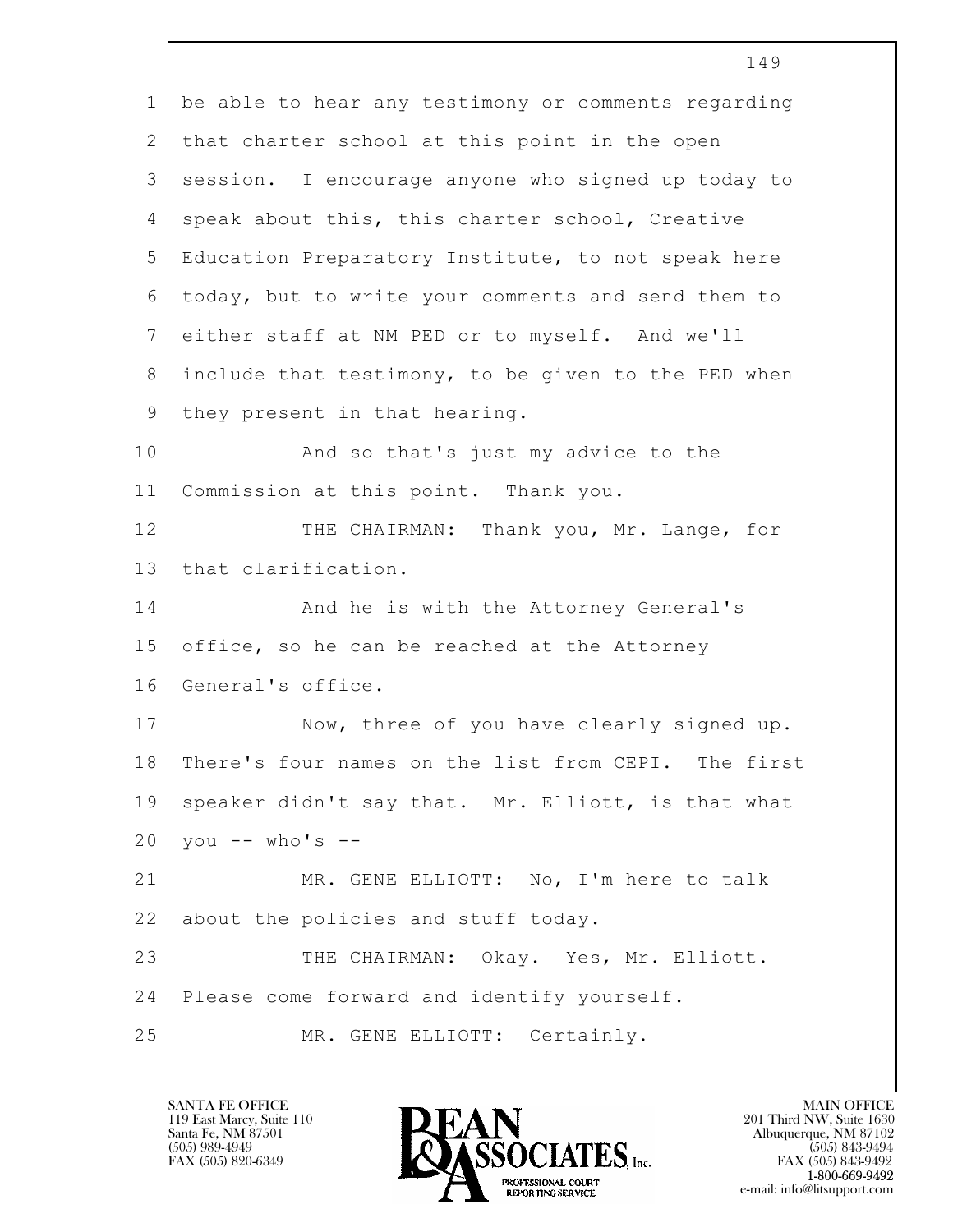$\mathbf{L}$  150 1 THE CHAIRMAN: Based on your agenda form, 2 it was pointed out to me that I believe you have -- I 3 lost my agenda form somewhere. I believe you have 4 | four minutes, is what we have. 5 MR. GENE ELLIOTT: That's correct. 6 THE CHAIRMAN: That is at the discretion of 7 the Commission, but that -- today, that's what we --8 COMMISSIONER SHEARMAN: Mr. Chair, could I 9 have clarification? I thought our attorney just said 10 people should not speak to that issue and, rather, 11 put it in writing. 12 THE CHAIRMAN: Well, he doesn't want to 13 talk about CEPI. 14 THE VICE CHAIR: He doesn't want to talk 15 about CEPI. 16 MR. GENE ELLIOTT: I'm not talking about --17 COMMISSIONER SHEARMAN: Oh, pardon me. I 18 thought that's what he said he was going to speak 19 about. 20 MR. GENE ELLIOTT: My name is Gene Elliott, 21 G-E-N-E, and Elliott with two L's, two T's. 22 THE CHAIRMAN: Someone time him, please. 23 | MR. GENE ELLIOTT: I am the -- I'll watch, 24 be very careful. 25 THE CHAIRMAN: Thank you.

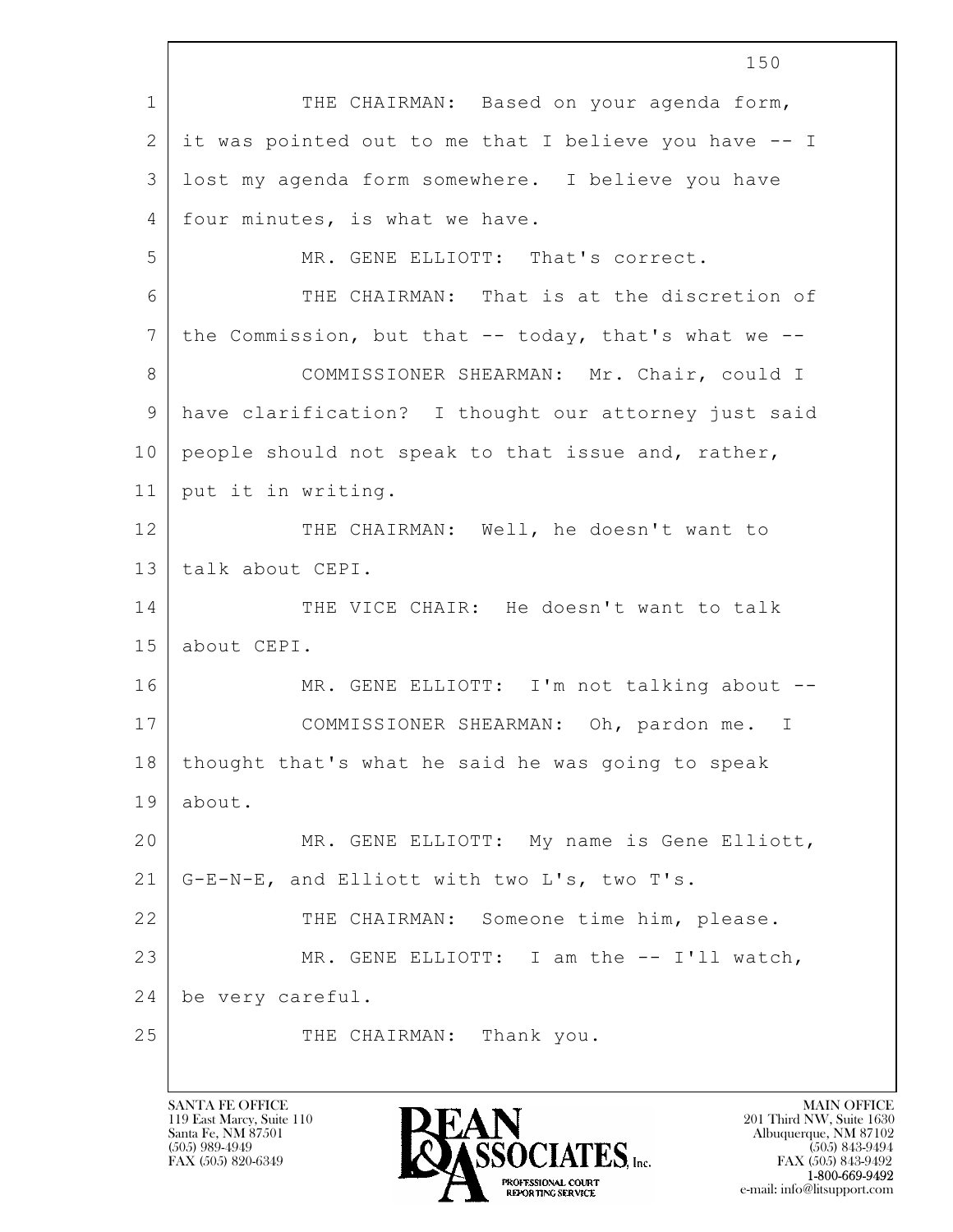|                | 151                                                   |
|----------------|-------------------------------------------------------|
| $\mathbf{1}$   | MR. GENE ELLIOTT: I am the Governance                 |
| 2              | Council president and a cofounder of Alma d'Arte      |
| 3              | Charter High School in Las Cruces, and I'm here today |
| $\overline{4}$ | to talk to you about the policies that you've already |
| 5              | discussed, some you -- one you took action on.        |
| 6              | Others you have postponed. But I specifically want    |
| 7              | to talk about the -- what's now labeled -- has had    |
| 8              | several titles on the things that I've gotten, the    |
| 9              | investigations and complaint policy. I first want to  |
| 10             | know, how does that policy apply to locally           |
| 11             | authorized charter schools?                           |
| 12             | THE CHAIRMAN: Yeah, we don't -- this is               |
| 13             | not a question time.                                  |
| 14             | THE VICE CHAIR: This is public comment.               |
| 15             | THE CHAIRMAN: This is a speaking time.                |
| 16             | MR. GENE ELLIOTT: Okay. All right. Well,              |
| 17             | let me make the point, then, that I think it speaks   |
| 18             | only to state-chartered charter schools, which we     |
| 19             | are, and that it's, in that fact, kind of             |
| 20             | discriminatory. Because the locally authorized        |
| 21             | charter schools would appeal or make the complaints   |
| 22             | go to their local School Board, if I'm correct in     |
| 23             | that, and we need to come to y'all, or the            |
| 24             | complainant needs to come to the state -- the Public  |
| 25             | Education Commission.                                 |

 $\overline{\phantom{a}}$ 

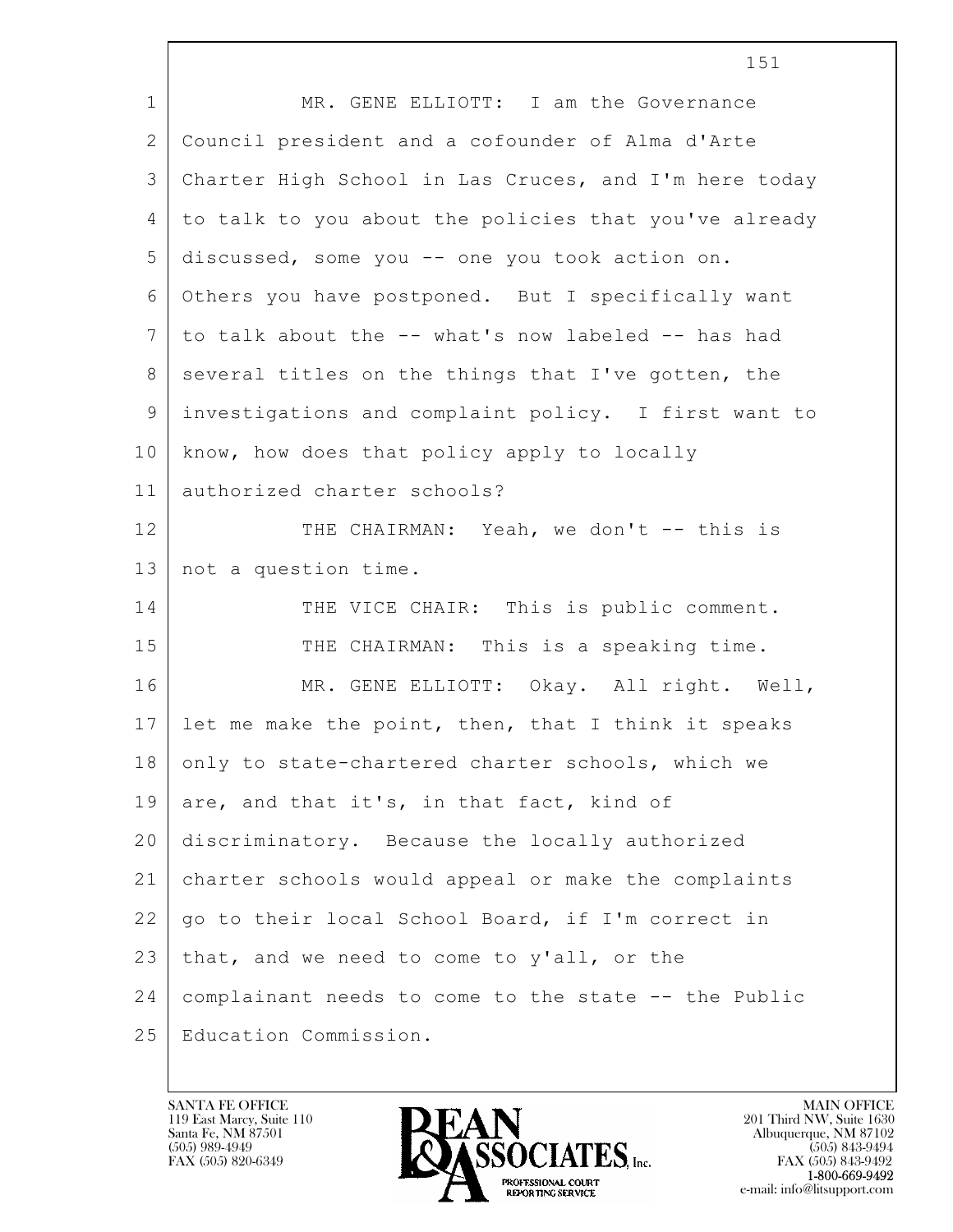1 I know, in the prologue that came with 2 | that policy and in our contract, that the Governance 3 Councils are listed as the final determiner of any 4 complaint, other than those that might be of a legal 5 or a criminal nature that need to bring -- come on 6 to you. But I don't think that the policy, as it's  $7$  been drafted  $-$  and I saw the draft that I think 8 | the -- that was completed yesterday or the day 9 before says that clearly.

10 | And matter of fact, I think the policy is 11 rather confusing in the process that's being used. 12 And I would say that the very first thing that needs 13 to be done is to determine whether or not the 14 complaint is valid or merit -- has merit or does not 15 have merit. Because I know people in New Mexico -- 16 I've lived here all but the first five years of my 17 life.

 $\mathbf{L}$  18 And if someone often does not get the 19 answer they want with the level of authority that 20 they have appealed to most lastly, they tend to try 21 to find a politician or somebody else up the line 22 that will get them what they want. And I really 23 | feel that the Governance Council, which, by the way, 24 is under Mrs. -- Commissioner Toulouse is on the 25 same pay scale as you.

119 East Marcy, Suite 110<br>Santa Fe, NM 87501



FAX (505) 843-9492 e-mail: info@litsupport.com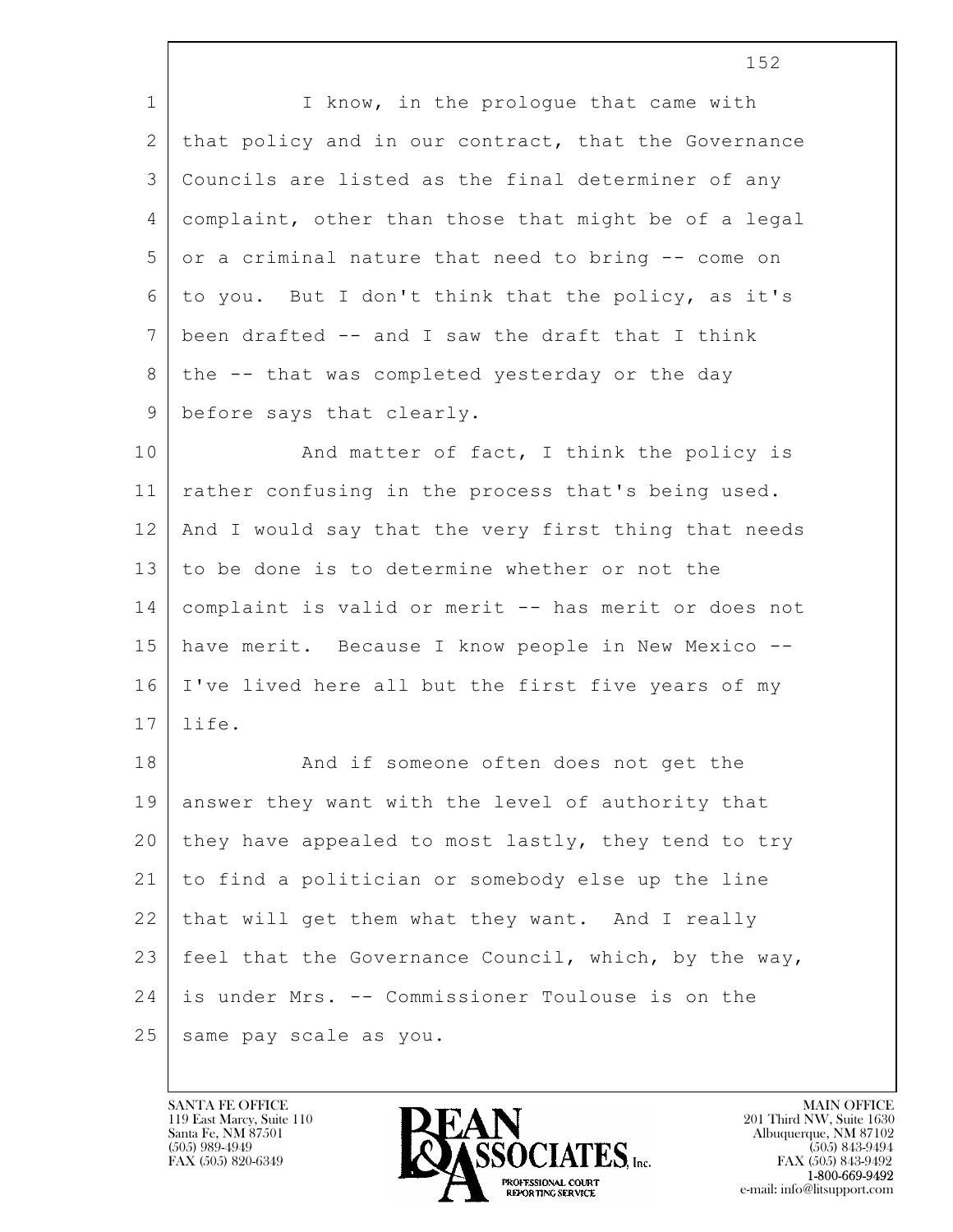|             | 153                                                  |
|-------------|------------------------------------------------------|
| $\mathbf 1$ | I think -- I think the Governance Council            |
| 2           | can and should be the final determiner of most       |
| 3           | complaints about the school. Because if not, we      |
| 4           | spend a lot of time, a lot of effort on something    |
| 5           | that will end up the way we decided in the first     |
| 6           | place. I just want to make that statement.           |
| 7           | I think that, if the charter school has              |
| 8           | the clear -- has clear policies about how to handle  |
| 9           | complaints -- and we do -- then I think that we      |
| 10          | should be trusted to come to the proper conclusion   |
| 11          | about that school, or else you don't need us. I      |
| 12          | mean, if the Commission or the PED or the CSD is     |
| 13          | going to make -- be the final determiner at an early |
| 14          | stage, then why do you need the Governance Council   |
| 15          | there?                                               |
| 16          | That's my feeling about that. And by the             |
| 17          | way, I'm speaking for myself, not as a -- not -- I'm |
| 18          | certainly representing the Council, but I did not    |
| 19          | develop my thoughts based on consensus with them or  |
| 20          | anything else.                                       |
| 21          | Frankly, it's very unclear to us what                |
| 22          | you-all's responsibilities are relative to the       |
| 23          | school: What does the Commission take care of?       |
| 24          | What does the CSD take care of? Because we get       |
| 25          | directives from both places, and we really don't     |

 $\lceil$ 

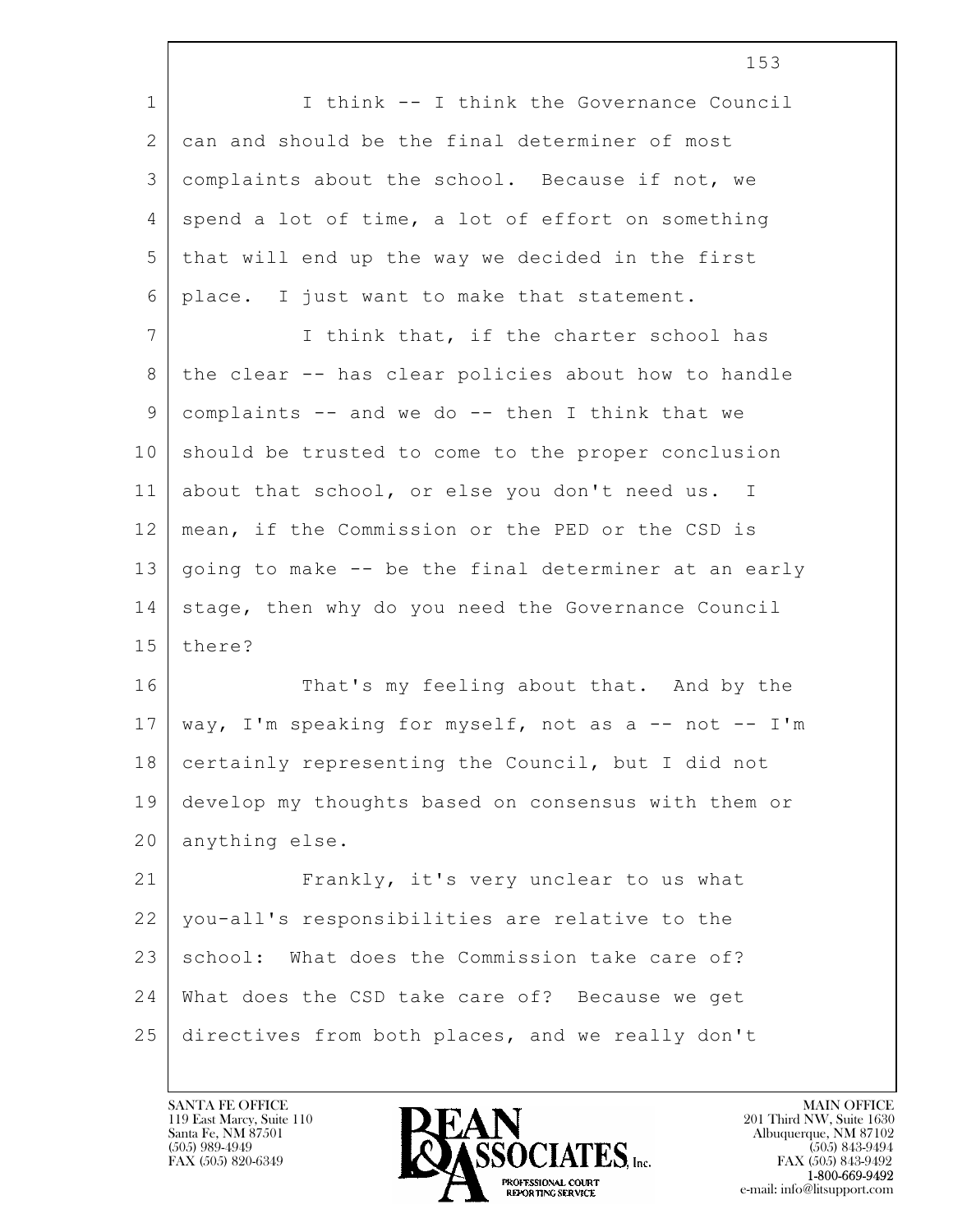$\mathbf{L}$  154 1 know where to respond. It's not that clear. I  $2$  think a  $-$ 3 THE VICE CHAIR: Time. 4 MR. GENE ELLIOTT: -- statement about roles 5 and responsibilities clearly defined, sent to us, 6 would be of greatest order, would help us a lot. 7 THE CHAIRMAN: Thank you, Mr. Elliott. 8 Your time is up. 9 MR. GENE ELLIOTT: Thank you. I appreciate 10 it. 11 | THE CHAIRMAN: Thank you for your comments 12 and your input. 13 As I said, there are three more names on 14 | this list that have specifically identified CEPI. I 15 would repeat what our legal counsel has done. I 16 would ask you to put your comments into some kind of 17 form that you would send to our legal counsel, 18 | Mr. Dylan Lange, at the Attorney General's office.  $19$  Is that  $-$ 20 MR. LANGE: Yeah, or -- or to --21 THE CHAIRMAN: It's okay to send it to you? 22 Or you may send it -- actually, I would 23 want -- if you're going to send them to CSD, I would 24 also want you to copy Mr. Lange so he knows what you 25 sent to CSD.

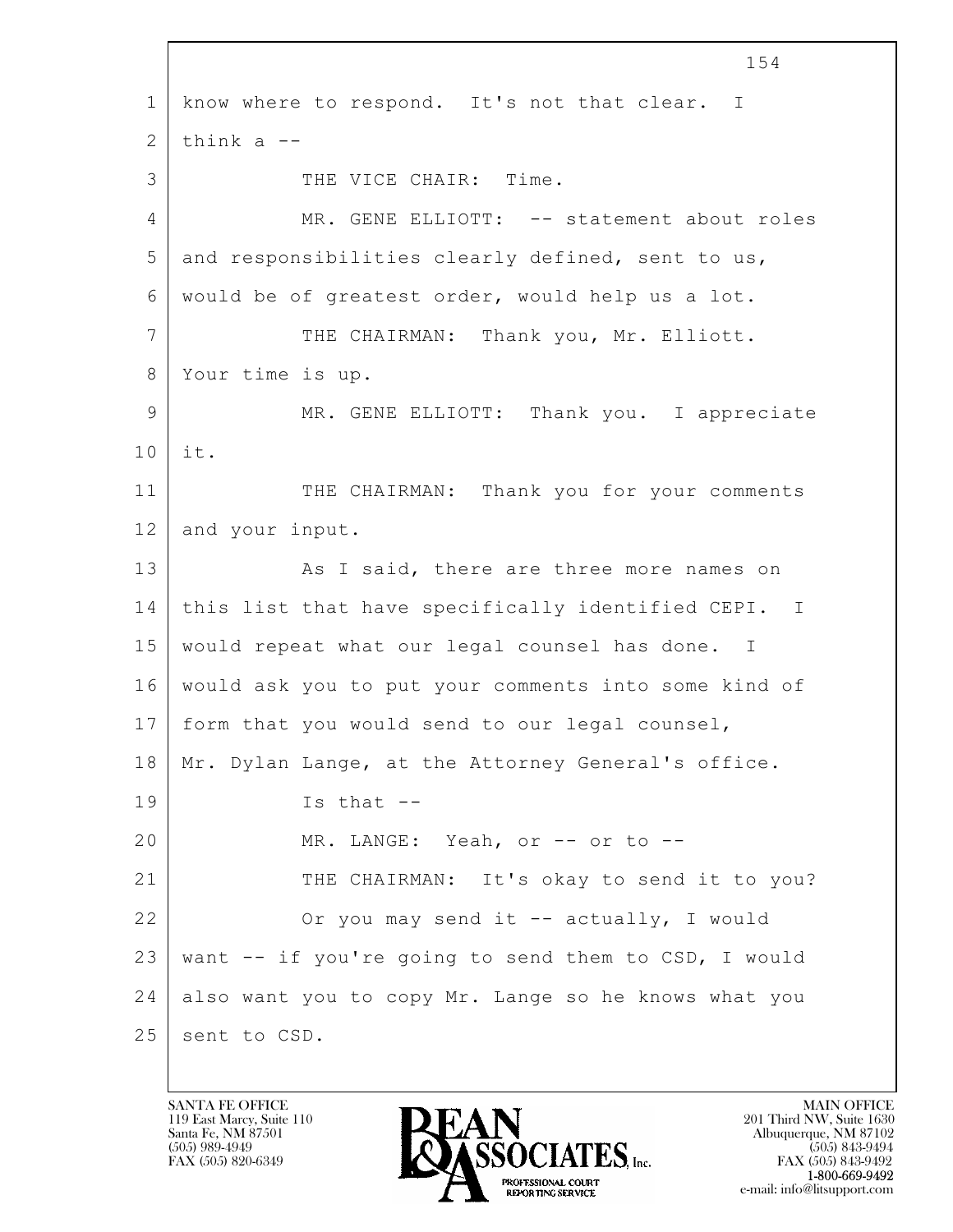|                | 155                                                  |
|----------------|------------------------------------------------------|
| $\mathbf{1}$   | MR. LANGE: And I'll be available after the           |
| $\mathbf{2}$   | meeting if you would like to talk to me.             |
| 3              | THE CHAIRMAN: Okay. Are there any other              |
| $\overline{4}$ | comments, even though you're not on the list?        |
| 5              | I see a hand up. Please --                           |
| 6              | MR. PHILIP ROWEN: I was on the list.                 |
| 7              | THE CHAIRMAN: Come forward.                          |
| 8              | MR. PHILIP ROWEN: I was on the list to               |
| $\mathsf 9$    | speak about CEPI. I won't. I'd like to address the   |
| 10             | subject about the grievance and complaint policy.    |
| 11             | THE CHAIRMAN: If you will restrict your              |
| 12             | comments to that. Please sit down and identify       |
| 13             | yourself for the record.                             |
| 14             | MR. PHILIP ROWEN: My name is Philip Rowen.           |
| 15             | I'm a retired Air Force hospital administrator and a |
| 16             | husband of a CEPI teacher. I was here to talk about  |
| 17             | that today. I have been asked not to by Chairman     |
| 18             | Bergman. I would like to address just briefly the    |
| 19             | complaint grievance policy. I did provide some in -- |
| 20             | COMMISSIONER SHEARMAN: Pardon me for                 |
| 21             | interrupting. Would you move the microphone closer,  |
| 22             | please?                                              |
| 23             | MR. PHILIP ROWEN: Yes, ma'am.                        |
| 24             | COMMISSIONER SHEARMAN: Thank you.                    |
| 25             | MR. PHILIP ROWEN: I would like to talk               |
|                |                                                      |

 $\Gamma$ 

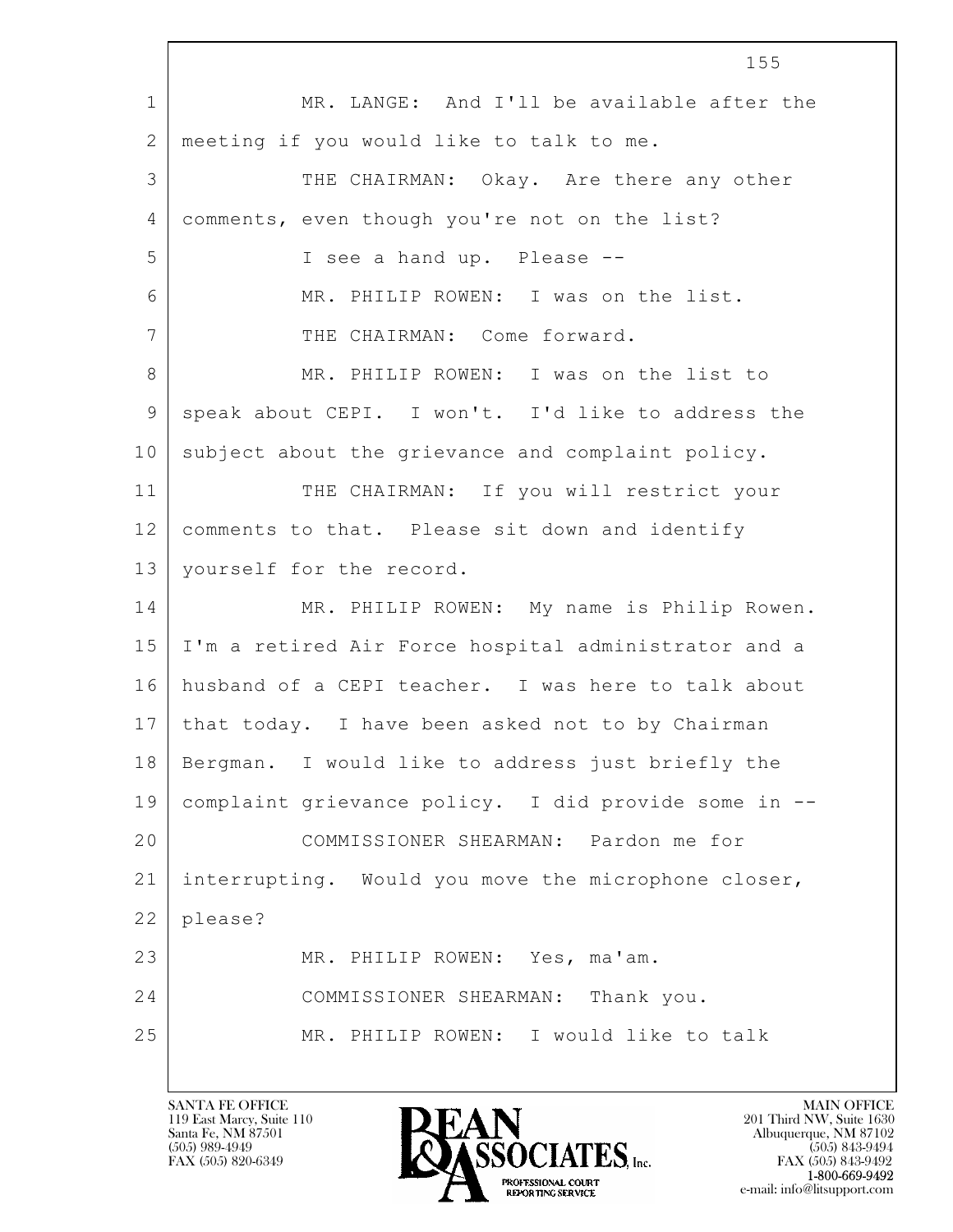$\mathbf{L}$  1 about the complaint grievance policy. I have 2 provided some input to Ms. Poulos -- Director Poulos,  $3$  excuse me, some months ago, and specifically, when 4 the problem that is being complained about is either 5 the administration or the Council itself, Governance 6 Council itself, if they are being totally 7 nonresponsive to any input from students, parents, or 8 teachers, the existing policy says you have to tell 9 the person who's the problem or perceived as the 10 problem what that problem is. 11 That's like asking the fox to go in and 12 | count the chickens in the hen house. It's 13 self-defeating. And my only comment is, for that 14 policy to be effective, you have to address that 15 type of situation, unfortunately. That's my 16 comment, sir. 17 THE CHAIRMAN: Thank you, sir. I 18 appreciate you adding your input and comments. 19 | I guess I'll make one last call. Is there 20 anyone else that wished to speak that's not on the 21 list? 22 (No response.) 23 THE CHAIRMAN: I see none, so I believe we 24 are finished with Item No. 15, open forum. 25 | I'm looking at my list here. I'm -- I

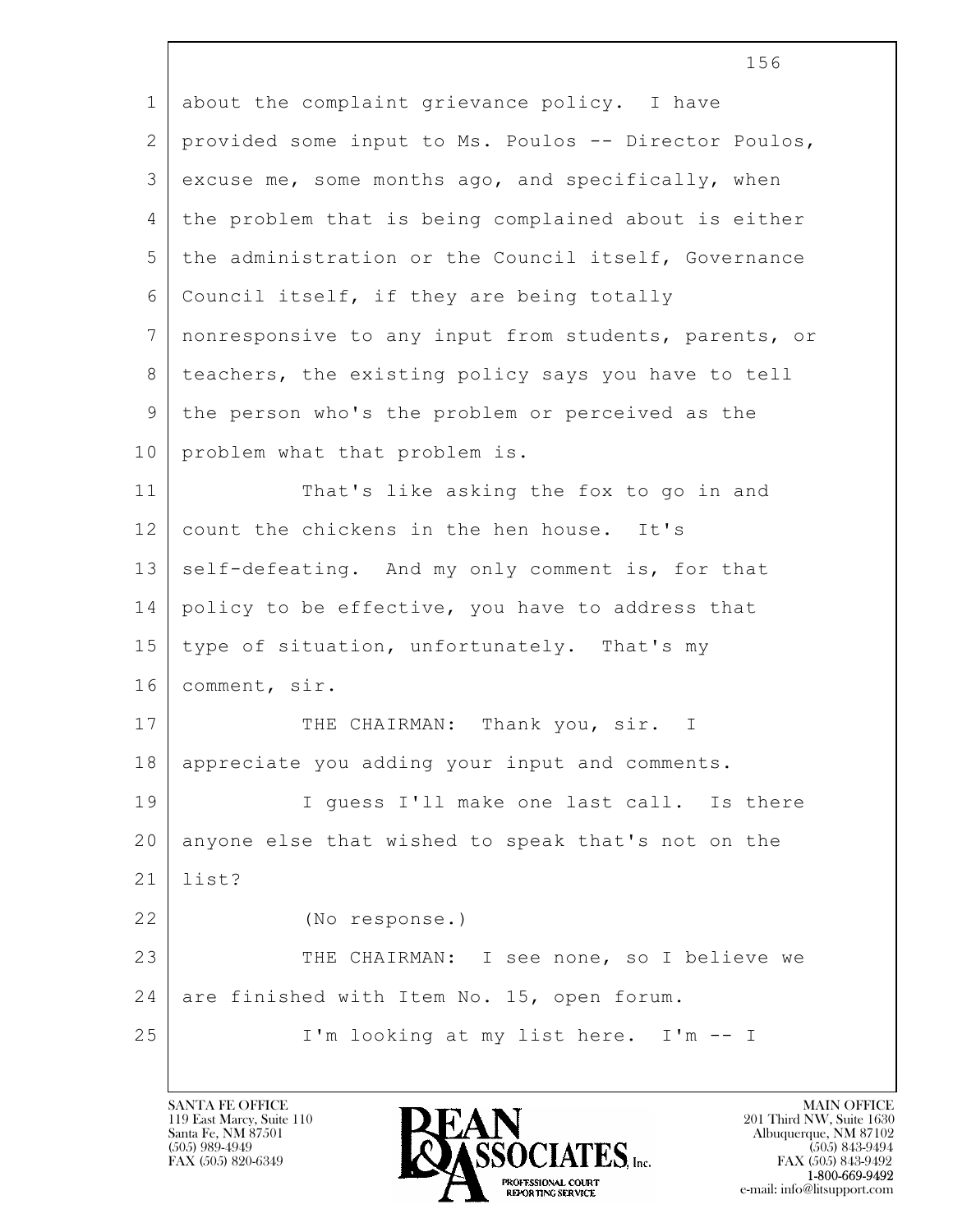$\mathbf{L}$  SANTA FE OFFICE MAIN OFFICE MAIN OFFICE MAIN OFFICE MAIN OFFICE 119 East Marcy, Suite 110 201 Third NW, Suite 1630<br>Santa Fe, NM 87501 201 Third NW, Suite 1630 Santa Fe, NM 87501 Albuquerque, NM 87102  $\sum_{\text{FAX (505) 889-4949}} \sum_{\text{FAX (505) 843-9492}} \sum_{\text{FAX (505) 843-9492}} \sum_{\text{FAX (505) 843-9492}}$ 1 want to be sure I didn't miss anything, notes that I 2 | made to myself. 3 | All right. We then would be coming to 4 Item 16, adjourn. Before we actually deal with 5 that, anything else from Commissioners? 6 COMMISSIONER SHEARMAN: I move we adjourn. 7 COMMISSIONER CARR: Second. 8 THE CHAIRMAN: Someone has moved, and 9 someone has second. All in favor, say "Aye." 10 (Commissioners so indicate.) 11 | THE CHAIRMAN: All opposed, say "No." 12 (No response.) 13 THE CHAIRMAN: The PEC meeting is 14 | adjourned. 15 (Proceedings adjourned at 12:02 p.m.) 16 17 18 19 20 21 22 23 24 25

FAX (505) 843-9492 1-800-669-9492 e-mail: info@litsupport.com